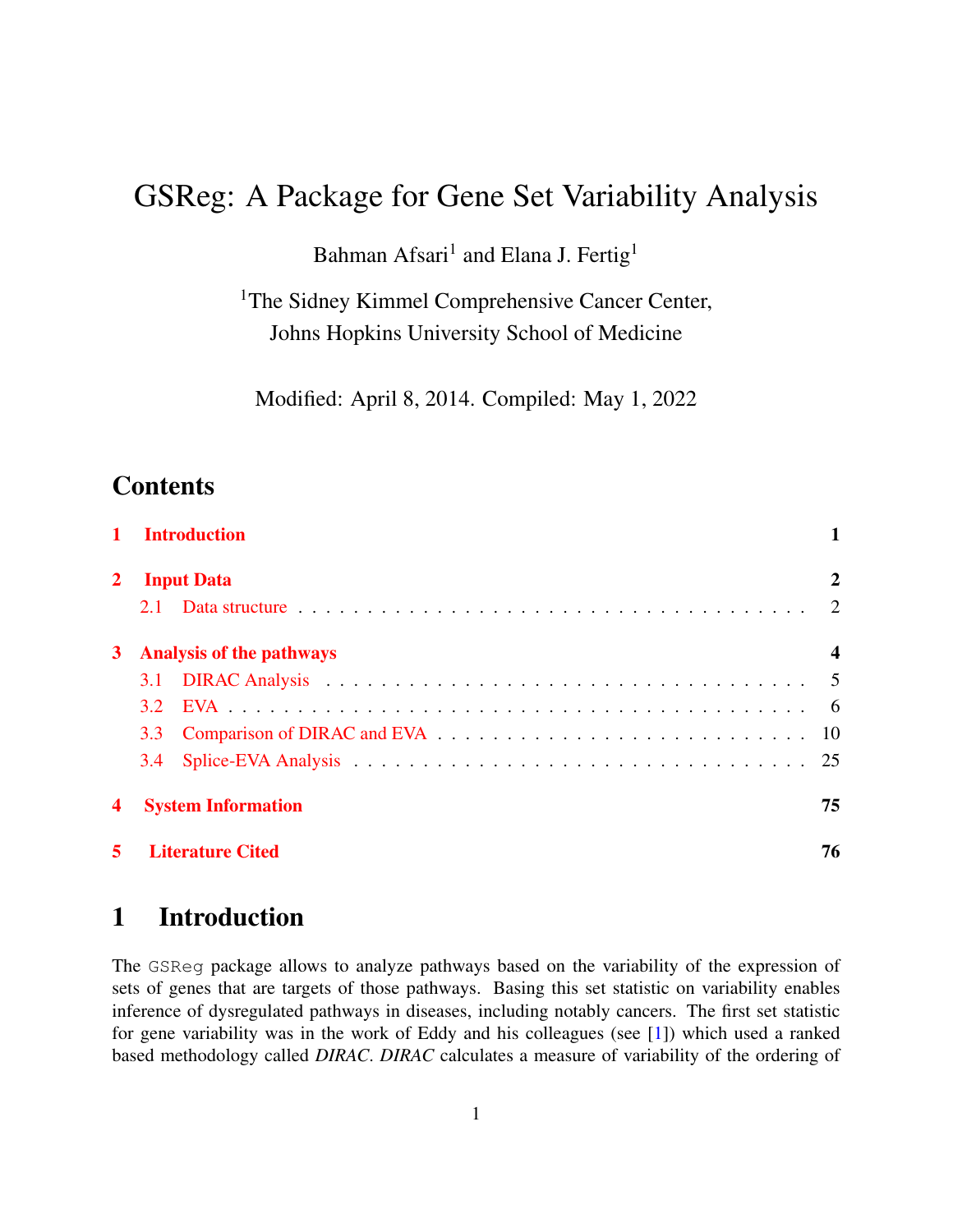the expression of genes in a pathway for specific phenotype. The basic idea behind *DIRAC* is to generate a template for the pair-wise comparisons of gene expressions of a pathway within a phenotype. DIRAC calculates a measure of the variability of the ordering within the phenotype, i.e. the expected distance of a sample from the phenotype and the template of the phenotype. In mathematical terms, if we denote denote two i.i.d. samples from the same phenotypes by  $X$  and X' and D Kendall- $\tau$ -distance on the specific pathways, then the EVA [?] statistic is  $E(D(X, X'))$ . It identifies significantly dysregulated pathways by estimating p-values from a permutation test. Eddy et al. found that more pathological phenotypes usually have more pathways with higher variability compared to less pathological phenotypes.

However, the permutation test in DIRAC is computationally intensive and reaching low p-values may be impractical since they require a huge number of permutations. Low p-values are required for multiple hypothesis correction. A similar measure of variability of the orderings of gene sets was proposed in [\[2\]](#page-75-2). This method approximates the p-value theoretically, without a permutation test. This method is based on Kendall- $\tau$  distance [\[3\]](#page-75-3) and the theory of U-Statistics, thus we call this method Gene Set Expression Variation Analysis (or in short EVA). Specifically, Kendall-τ distance between two expression profiles counts the number of disagreeing pairwise comparisons between two profiles. The EVA measures the variability of the gene expression of pathway genes from a phenotype by calculating the expectation of Kendall- $\tau$  distance between two random samples from the phenotype. EVA then identifies if the variability is significantly different across two phenotypes. To approximate this p-value EVA applies a U-Statistic Theory approach.

The GReg package contains two following utilities:

- 1. Identifying the dysregulated pathways with *DIRAC* measure of variability. The significance is calculated using permutation test. This is the first time that DIRAC analysis has been implemented in *R*. It also is more adaptable to new datasets than the original Matlab code in [\[1\]](#page-75-1).
- 2. Identifying the dysregulated pathways with *EVA* measure of variability. The significance is approximated through applying U-statistics theory. This is very time efficient and consistent with both *DIRAC* and applying permutation test on EVA.

### <span id="page-1-0"></span>2 Input Data

#### <span id="page-1-1"></span>2.1 Data structure

In short, the GSReg package requires the following data in the following format:

1. Gene Expression Data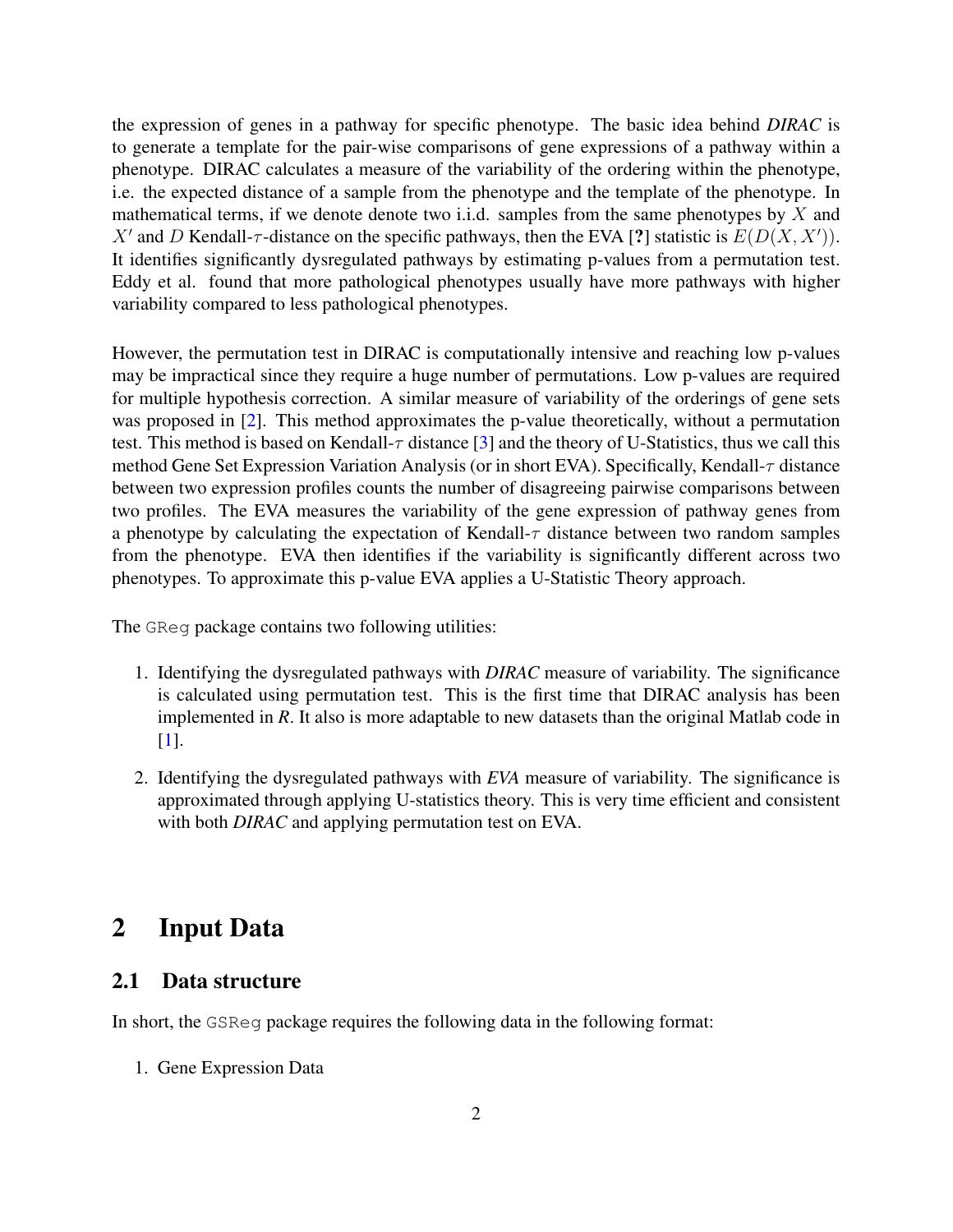- (a) The expression be in the form of a matrix where rows represent genes (or probes) and columns represent samples.
- (b) The expression matrix cannot have NAs.
- (c) The expression matrix rows must have names of genes or the probes.
- 2. Pathways
	- (a) The list of pathways must contain character vectors. Only the elements of the vectors which appear in rownames of the expression matrix are considered for analysis.
	- (b) The list of the pathways must have names for each vectors.
- 3. Phenotypes
	- (a) A factor with binary levels.

We used the data provided in the GSBenchMark package to reproduce the results in Eddy et al. [\[1\]](#page-75-1). The GSBenchMark contains data for the pathways as well as the gene expression and phenotype data from twelve studies. We load the information about the pathways from GSBenchMark:

```
> library(GSBenchMark)
> data(diracpathways)
> class(diracpathways)
[1] "list"
> names(diracpathways)[1:5]
[1] "DEATHPATHWAY" "TCAPOPTOSISPATHWAY" "CCR3PATHWAY"
[4] "NEUTROPHILPATHWAY" "ALTERNATIVEPATHWAY"
> class(diracpathways[[1]])
[1] "character"
```
AS mentioned GSReg package requires the information of the pathways to be as a list of character vectors. Also, GSReg requires the pathways to have names. The variable diracpathways contains gene pathways. It is a list. Each element represents a pathway with its name. Each elements contains a list of characters which represent the genes in the pathway. e.g. diracpathways [["DEATHPATHWAY"]]

Now, we load the datasets' names:

```
> data(GSBenchMarkDatasets)
> print(GSBenchMark.Dataset.names)
```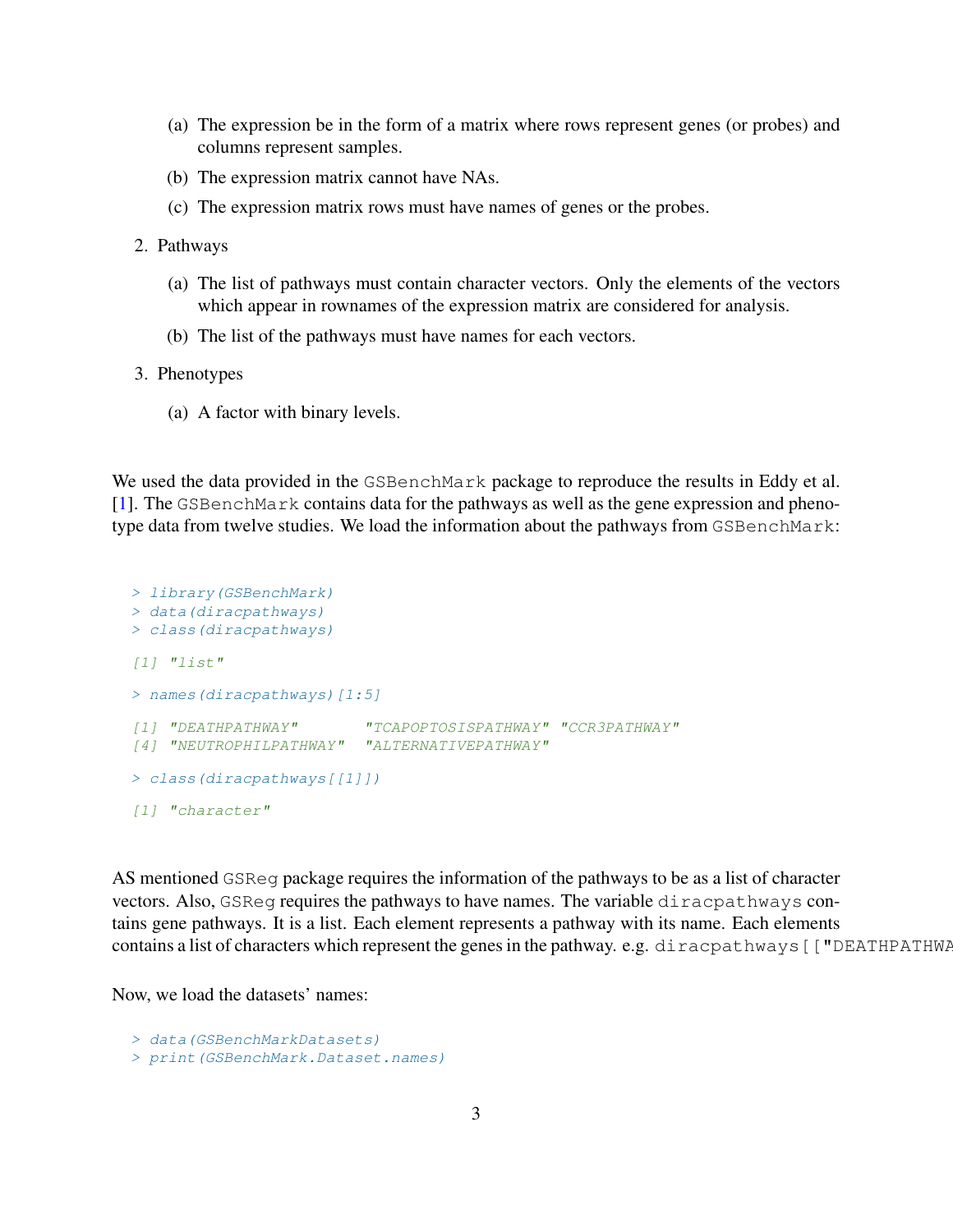```
[1] "leukemia_GSEA" "marfan_GDS2960" "melanoma_GDS2735"
[4] "parkinsons_GDS2519" "prostate_GDS2545_m_nf" "prostate_GDS2545_m_p"
[7] "prostate_GDS2545_p_nf" "sarcoma_data" "squamous_GDS2520"
[10] "breast_GDS807" "bipolar_GDS2190"
```
The remaining examples in this vignette rely on one of the datasets, i.e. "squamous GDS2520." Similar analyses may be reproduces for other datasets by selecting a different element of "GS-BenchMark.Dataset.names."

```
> DataSetStudy = GSBenchMark.Dataset.names[[9]]
> print(DataSetStudy)
[1] "squamous GDS2520"
> data(list=DataSetStudy)
```
The data consists of two variables: exprsdata and phenotypes. exprsdata consists of a gene expression matrix where the rows and columns represent genes and the samples respectively. GSReg requires the rownames of gene expression variable represent the gene names, *i.e.* they are represented in the pathway information variable.

The GSReg does not allow any missing data. To comply with the requirements we remove genes with NAs. The user may use any imputation to resolve this issue:

```
> if(sum(apply(is.nan(exprsdata),1,sum)>0))
   exprsdata = exprsdata[-which(apply(is.nan(exprsdata),l,sum)&0),];
```
One can extract the gene names by:

```
> genenames = rownames (exprsdata);
> genenames[1:10]
[1] "MAPK3" "TIE1" "CYP2C19" "CXCR5" "CXCR5" "DUSP1" "MMP10" "DDR1"
 [9] "EIF2AK2" "HINT1"
```
### <span id="page-3-0"></span>3 Analysis of the pathways

Here, we demonstrate how to use the GSReg package to compute DIRAC and EVA statistics.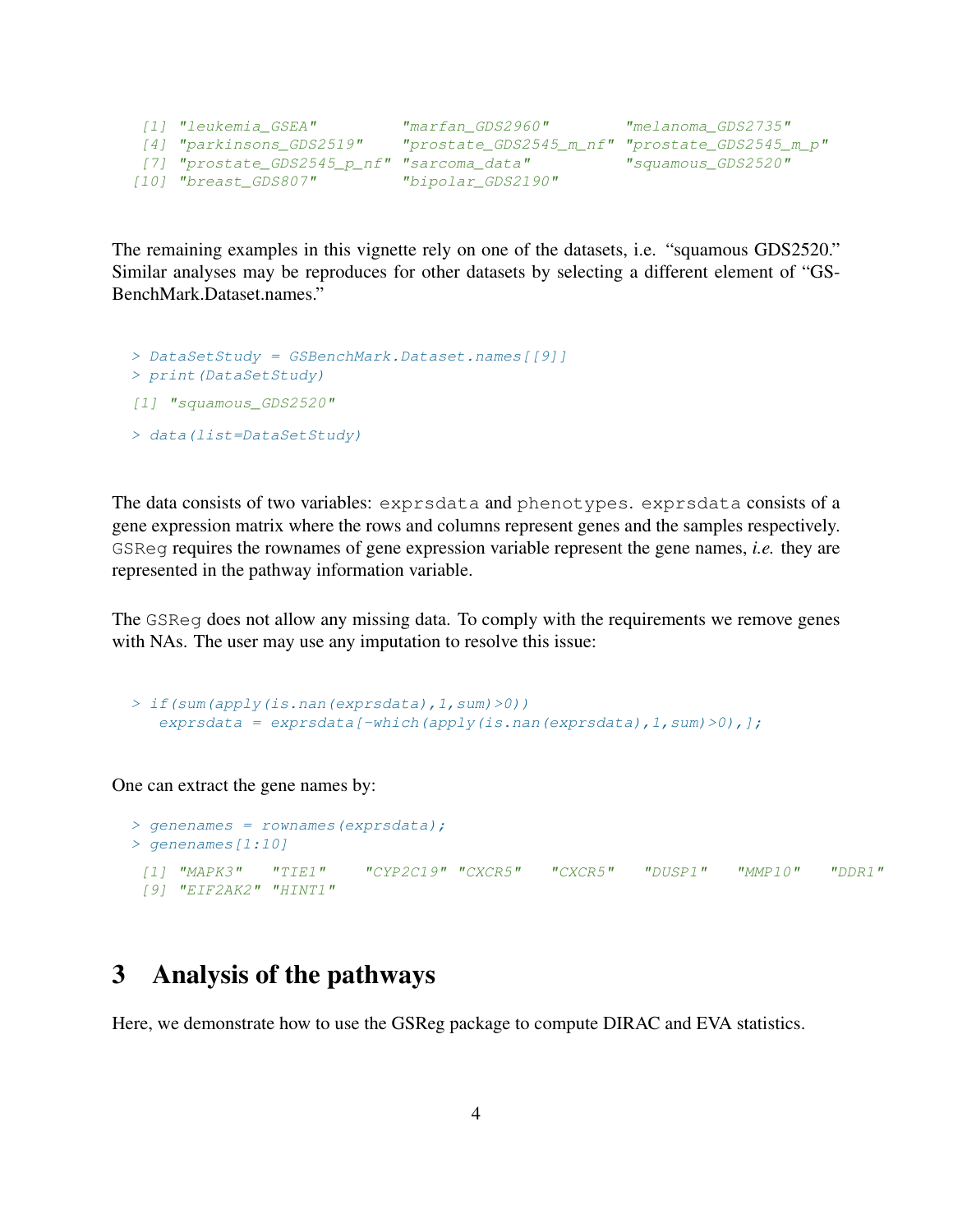#### <span id="page-4-0"></span>3.1 DIRAC Analysis

First, we load the library:

> library(GSReg)

The package also implements the alternative EVA statistic in the function GSReq.GeneSets.DIRAC. This function receives gene expression as geneexpres, the pathway information as pathways and phenotypes of samples as a factor with two levels and length equal to column number of geneexpres. *DIRAC* uses can use either a permutation test or normal approximation for pvalue calculation; so, GSReg.GeneSets.DIRAC receives the number of permutations through (Nperm) with default value equal to 0 which indicates the normal approximation.

```
> Nperm = 10
> system.time({DIRACperm =GSReq.GeneSets.DIRAC(exprsdata,diracpathways,phenotypes,Nperm=
  user system elapsed
 3.360 0.060 3.421
> system.time({DIRACAn =GSReg.GeneSets.DIRAC(exprsdata,diracpathways,phenotypes)})
  user system elapsed
 0.551 0.004 0.555
>
```
Here is the histogram of the DIRAC p-values:

> hist(DIRACAn\$pvalues,xlab="pvalue",main="Hist of pvalues applying DIRAC Analysis.")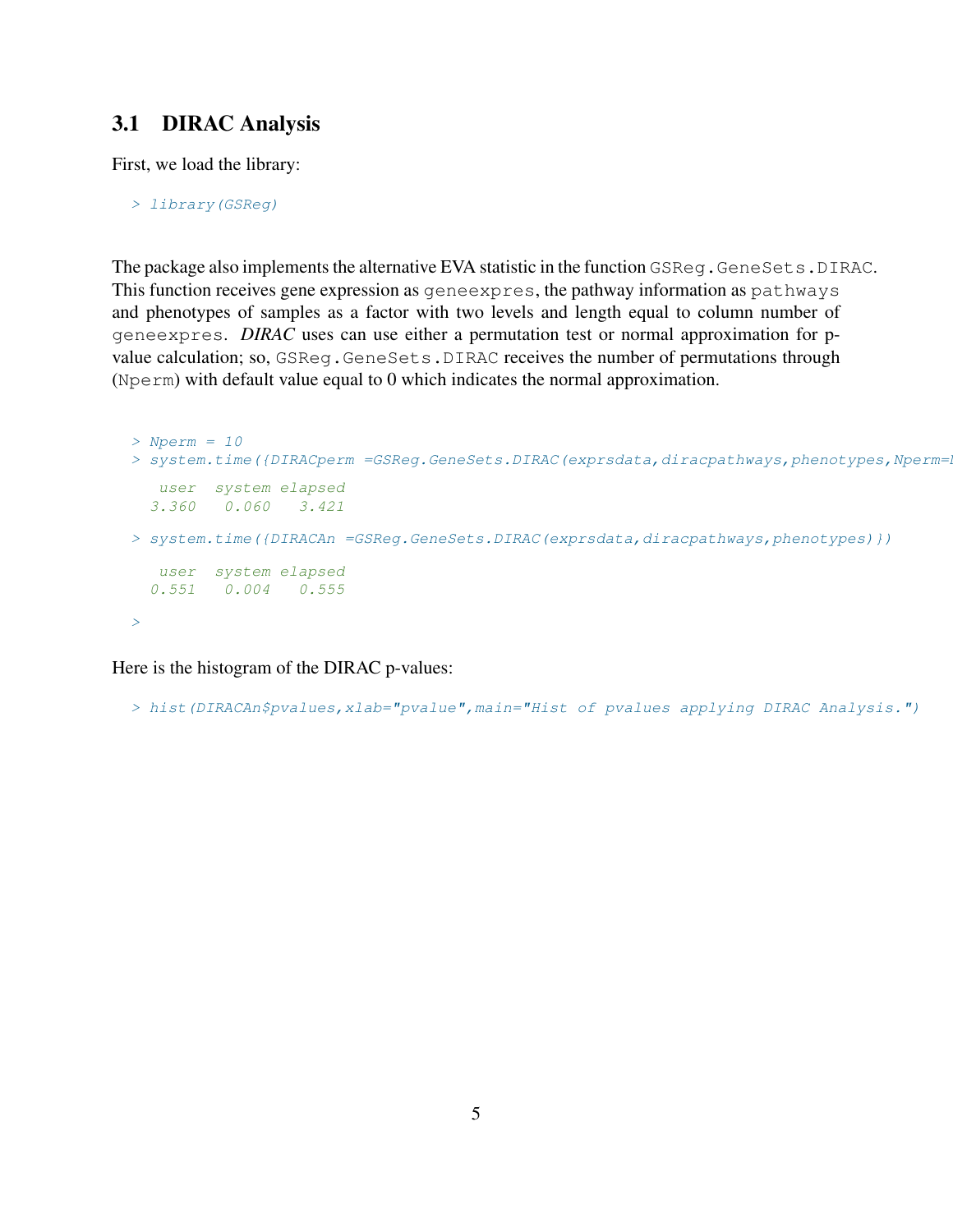

**Hist of pvalues applying DIRAC Analysis.**

To check if the approximations are reliable, we plot the z-scores calculated to approximate p-values versus the p-values from the permutation tests.

Figure [2](#page-7-0) shows the result of comparing p-value DIRAC computing from 1000 permutation test and approximation using normal approximation (offline generated).

#### <span id="page-5-0"></span>3.2 EVA

The package also implements the alternative EVA statistic in the function GSReg.GeneSets.EVA. The function requires the similar inputs as GSReg.GeneSets.DIRAC (i.e. geneexpres,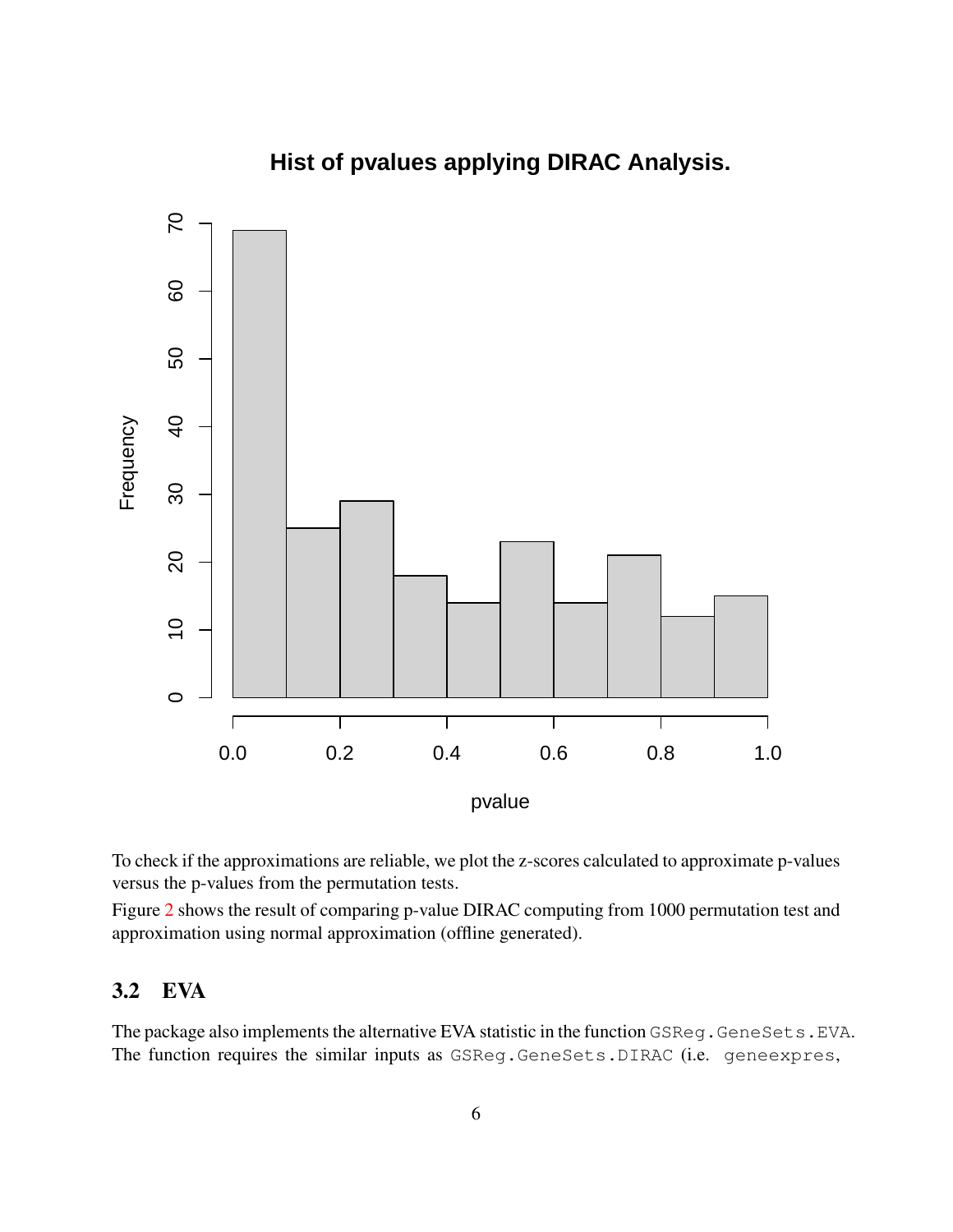```
> plot(x=abs(DIRACAn$zscores),y=DIRACperm$pvalues,xlab="|Z-score|",
      ylab="p-value", col="red1", main="DIRAC p-value comparisons")
> zscorelin <- seq(min(abs(DIRACAn$zscores)),max(abs(DIRACAn$zscores)),by = 0.1)
> pvaltheoretic = (1-pnorm(zscorelin)) *2> lines(x=zscorelin,y=pvaltheoretic,type="l",pch=50,lty=5,col="darkblue")
> legend("topright",legend=c("permutation test","Normal Approx."),
        col=c("red1","blue"),text.col=c("red1","blue"),
        lty=c(NA,1),lwd=c(NA,2.5),pch=c(21,NA))
```


### **DIRAC p−value comparisons**

Figure 1: Comparing p-value from permutation test and normal approximation with only 10 permutations.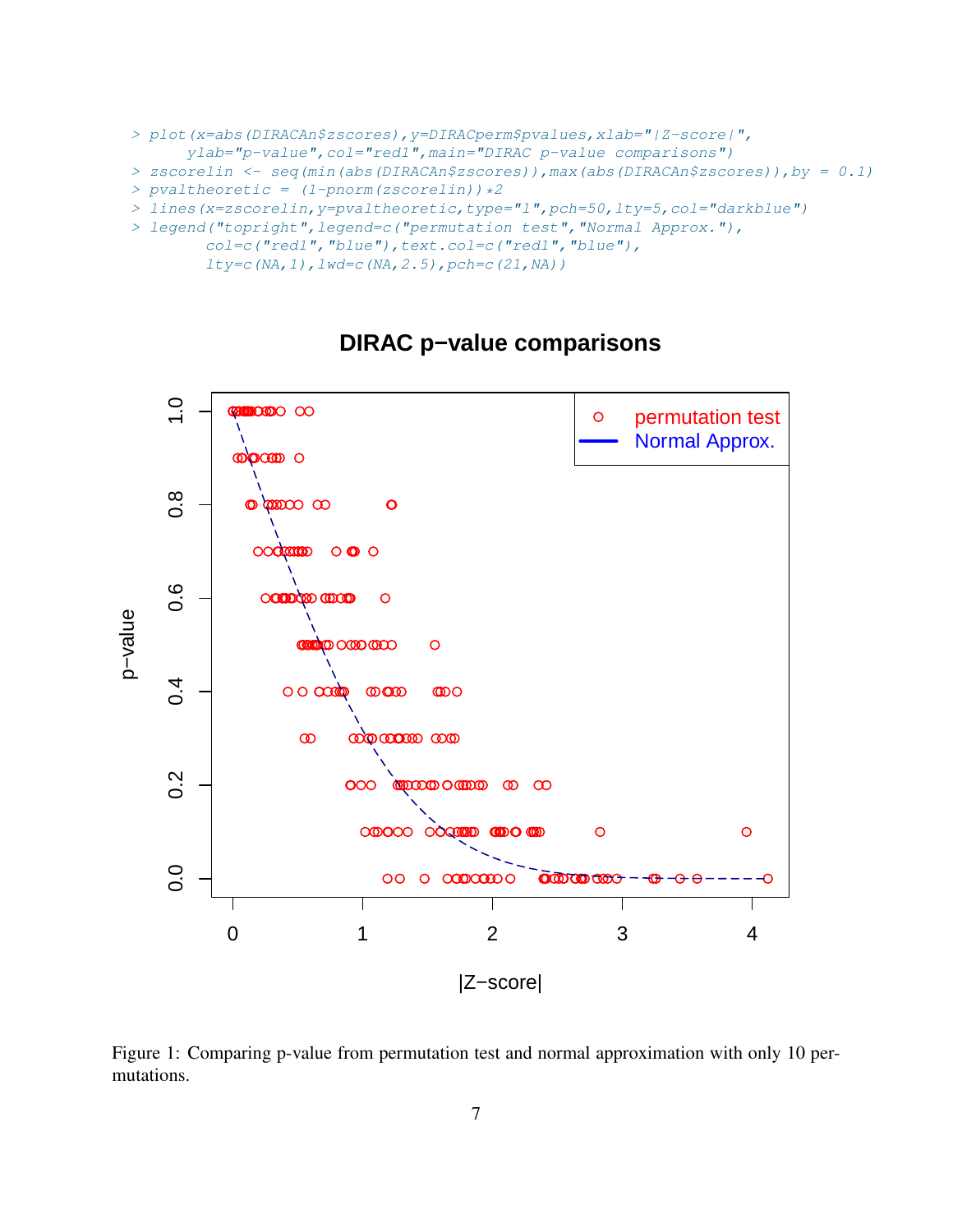

## **DIRAC p−value comparisons**

<span id="page-7-0"></span>Figure 2: Theoretical p-value versus empirical p-value using 1000 permutations.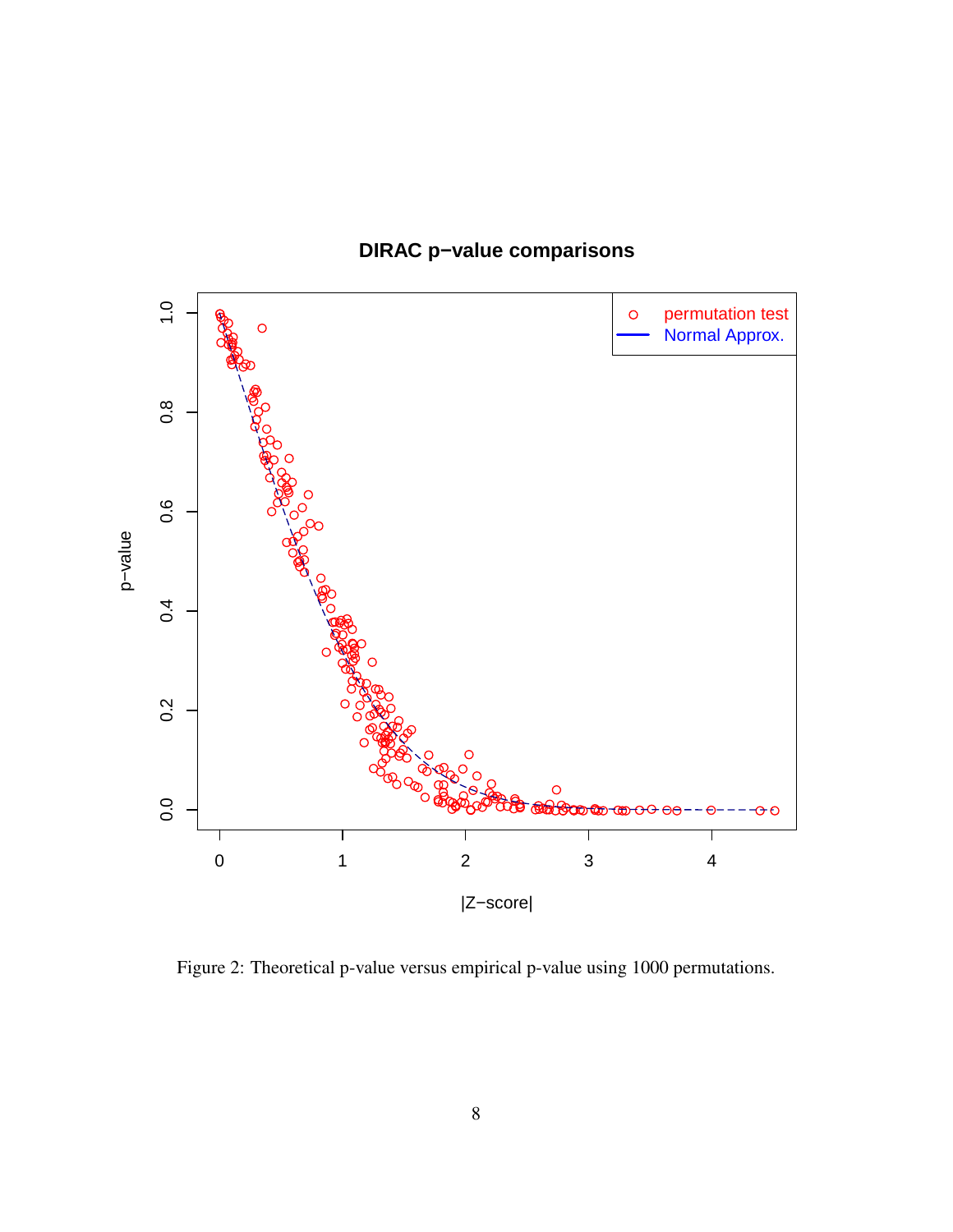pathways, phenotypes) except it does not need Nperm since the p-value is not calculated through permutation test but through the mentioned U-statistic theory approach.

```
> #Calculating the variance for the pathways
> #Calculate how much it takes to calculate the statistics and their p-value for all pat.
>
> system.time({VarAnKendallV = GSReg.GeneSets.EVA(geneexpres=exprsdata,
  pathways=diracpathways, phenotypes=as.factor(phenotypes)) })
   user system elapsed
  1.081 0.004 1.085
> names(VarAnKendallV)[[1]]
[1] "DEATHPATHWAY"
> VarAnKendallV[[1]]
SE1[1] 0.09441352
SE2[1] 0.1310383
$E12
[1] 0.1187962
$zscore
[1] -3.711215
$zscoreD12D1
[1] 3.693266
$zscoreD12D2
[1] -4.005794
$VarEta1
[1] 3.480369e-05
$VarEta2
[1] 6.248694e-05
$sdtotal
[1] 0.009863601
$CovD12D12p
[1] 3.345665e-05
$CovD12D1p2
[1] 0.0006611348
$CovD1D12
```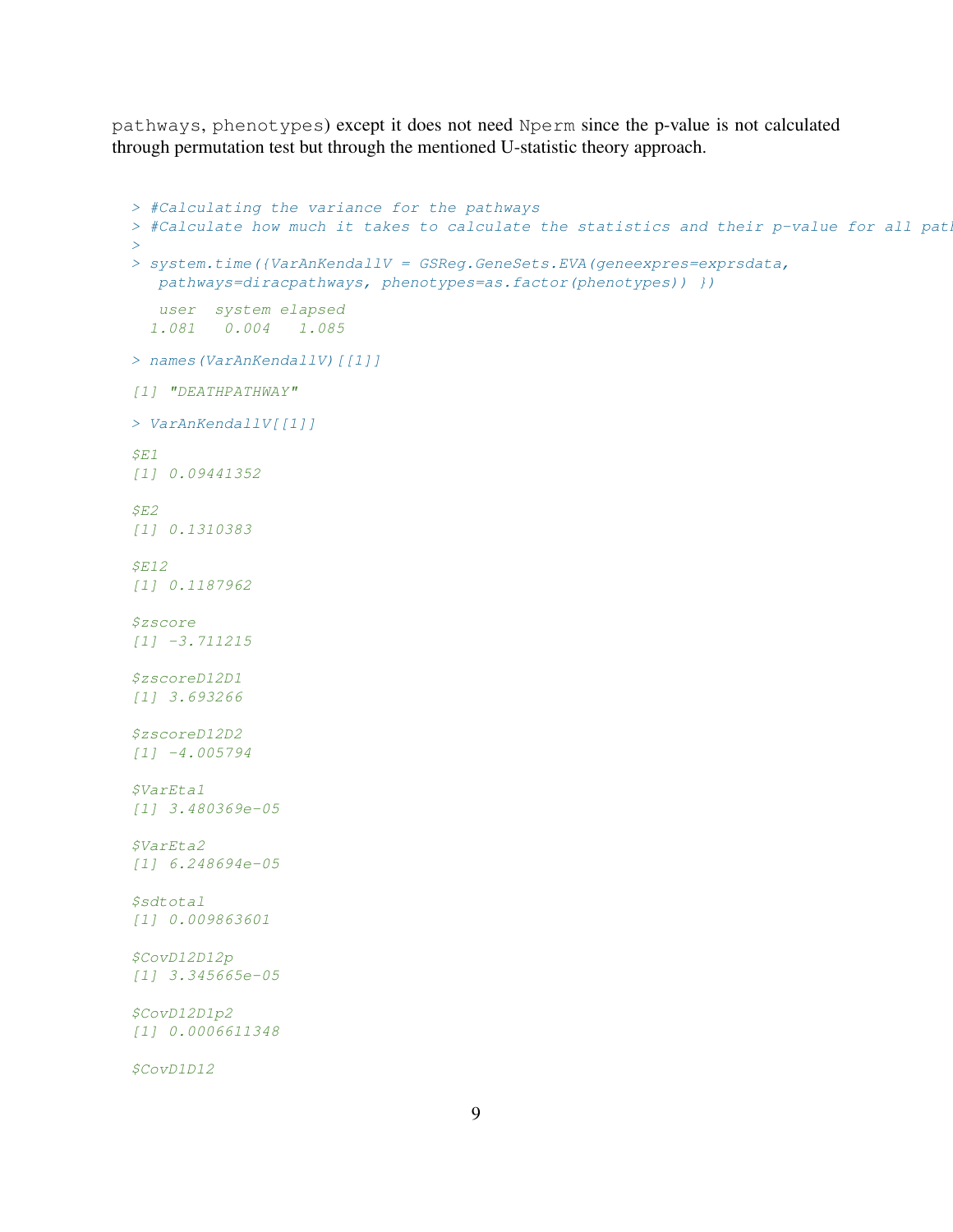```
[1] 0.0001258984
$CovD1D12
[1] 0.0001258984
$vartotD12D1
[1] 4.34854e-05
$vartotD12D2
[1] 9.239714e-06
$pvalue
[1] 0.0002062669
$pvalueD12D1
[1] 0.0002213919
$pvalueD12D2
[1] 6.180938e-05
$pvalueTotal
[1] 0.0001854281
$mysdtotal
[1] 0.01159303
```
The output consists of a list. Each element of the list corresponds to a pathway. The element itself is a list. E1 and E2 are two fields which contain the measure of variability for phenotype levels(phenotypes)[1] and levels(phenotypes)[2] respectively. Other list elements are pvalue and zscore which are calculated through the theory of U-statistics and indicate the statistical significance of the difference between  $E1$  and  $E2$ .

### <span id="page-9-0"></span>3.3 Comparison of DIRAC and EVA

We ran the following code to compare statistics from DIRAC and from EVA.

```
> Nperm = 10;
> VarAnPerm = vector(mode="list",length=Nperm)
> for( i in seq_len(Nperm))
 \left\{ \right.VarAnPerm[[i]] = GSReg.GeneSets.EVA(geneexpres=exprsdata, pathways=diracpathways,
                                              phenotypes=sample(phenotypes))
 }
> pvaluesperm = vector(mode="numeric", length=length(VarAnPerm[[1]]))
> for( i in seq_along(VarAnPerm[[1]]))
 \{z = sapply (VarAnPerm, function (x) x[[i]]$E1 - x[[i]]$E2)
```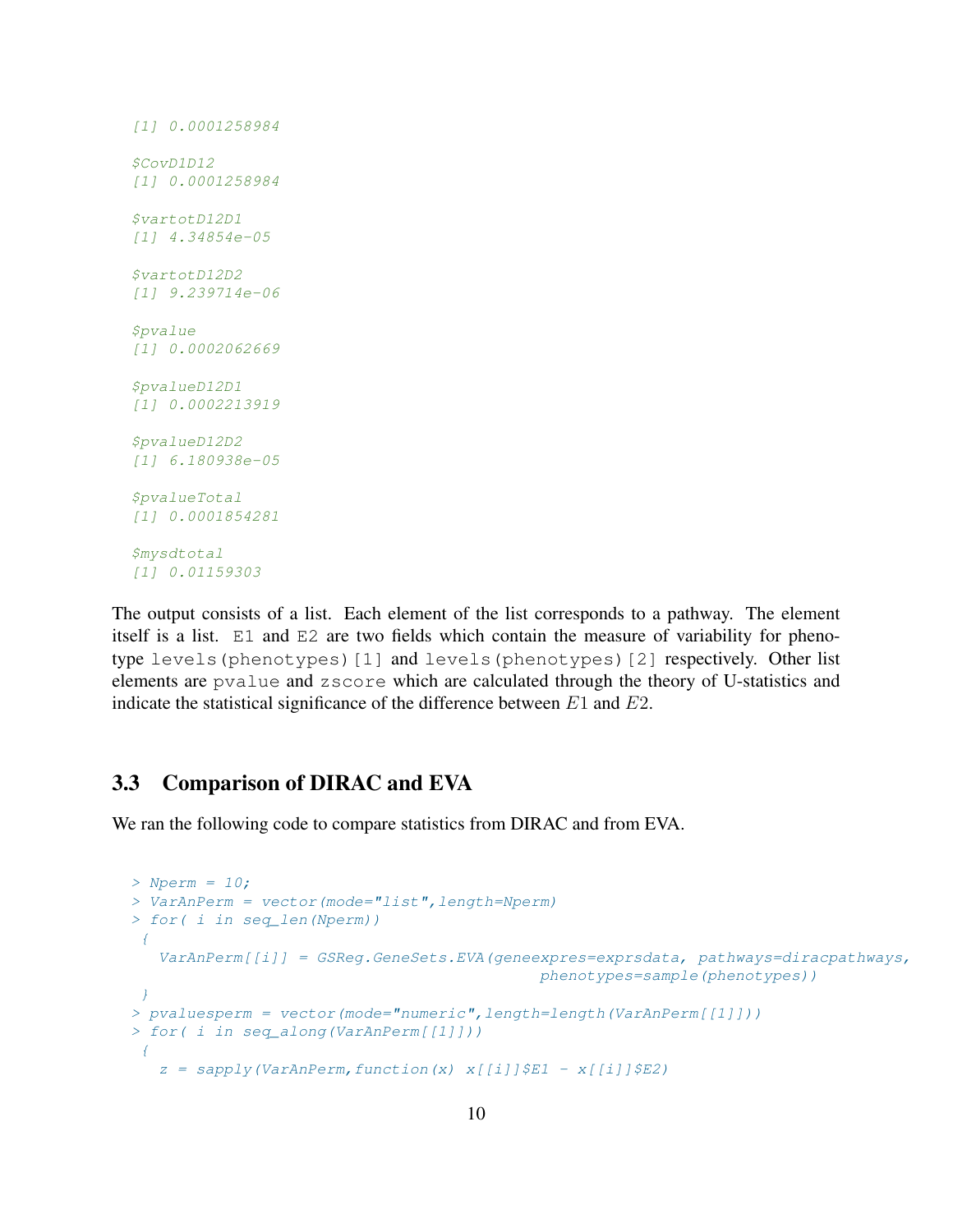```
pvaluesperm[i] = mean(abs(VarAnKendallV[[i]]$E1-VarAnKendallV[[i]]$E2)<abs(z))
 }
> zscore = sapply(VarAnKendallV, function(x) x$zscore);
> pvalustat = sapply(VarAnKendallV, function(x) x$pvalue);
```
The figure represents that the theoretical p-value and p-value calculated from permutation test in EVA are very similar and we can use the theoretical p-value as a surrogate for p-value. Here is the histogram.

```
> hist(x=pvalustat,breaks=20,main="P-value Hist of U-Stat",xlim=c(0,1))
```


### **P−value Hist of U−Stat**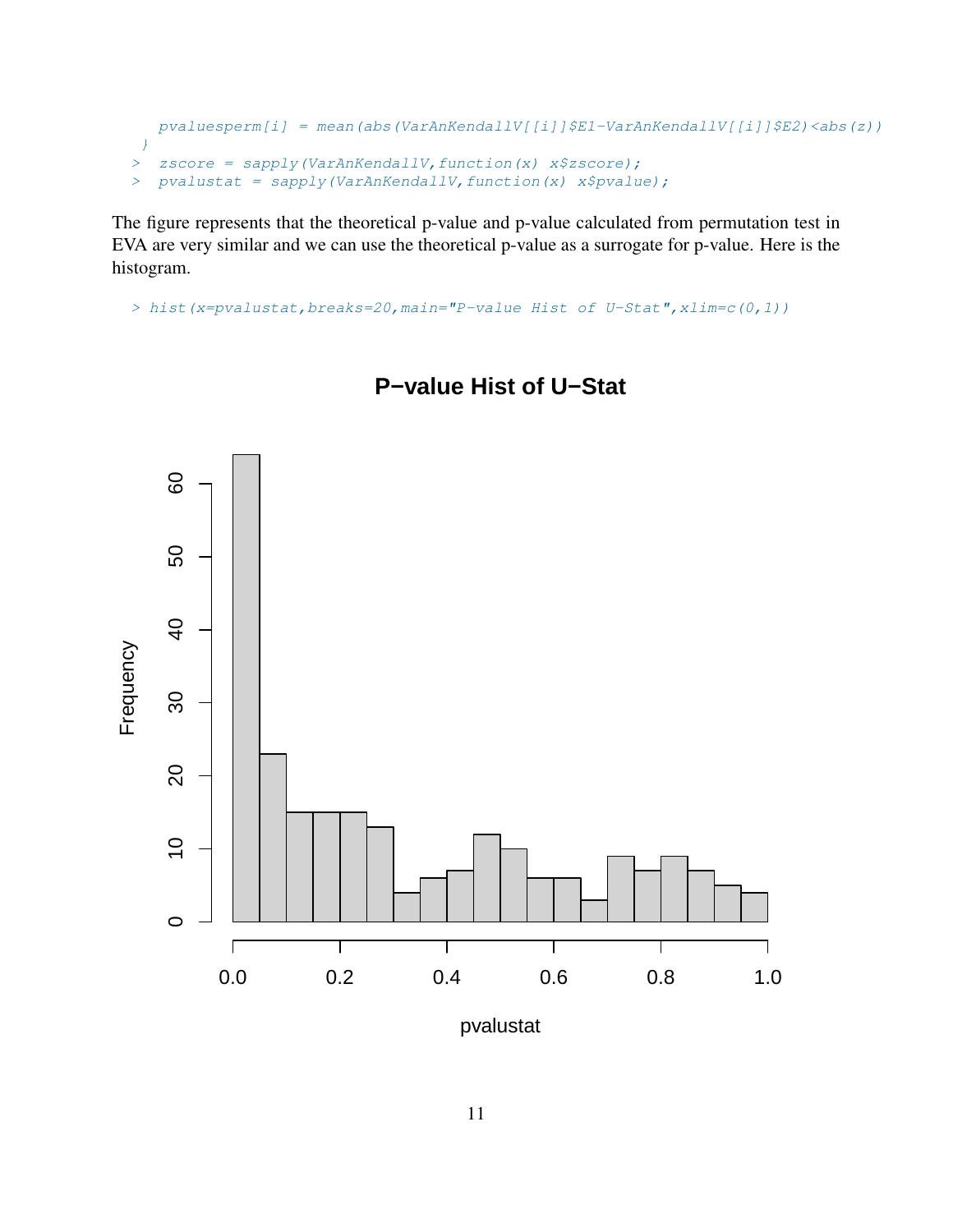- > plot(x=abs(zscore),y=pvaluesperm,xlab="|Z-score|", ylab="p-value",col="red1",main="p-value comparisons")
- $>$  zscorelin = seq(0,6,0.1);
- $>$  pvaltheoretic = (1-pnorm(zscorelin)) \*2
- > lines(x=zscorelin,y=pvaltheoretic,type="l",pch=50,lty=5,col="darkblue")
- > legend("topright",legend=c("permutation test","U-Stat Estimation"),

```
col=c("red", "blue"), text.col=c("red", "blue"),
lty=c(NA,1), lwd=c(NA,2.5), pch=c(21,NA))
```


### **p−value comparisons**

Figure 3: Comparing p-value from permutation test and U-statistic theory with only 10 permutations.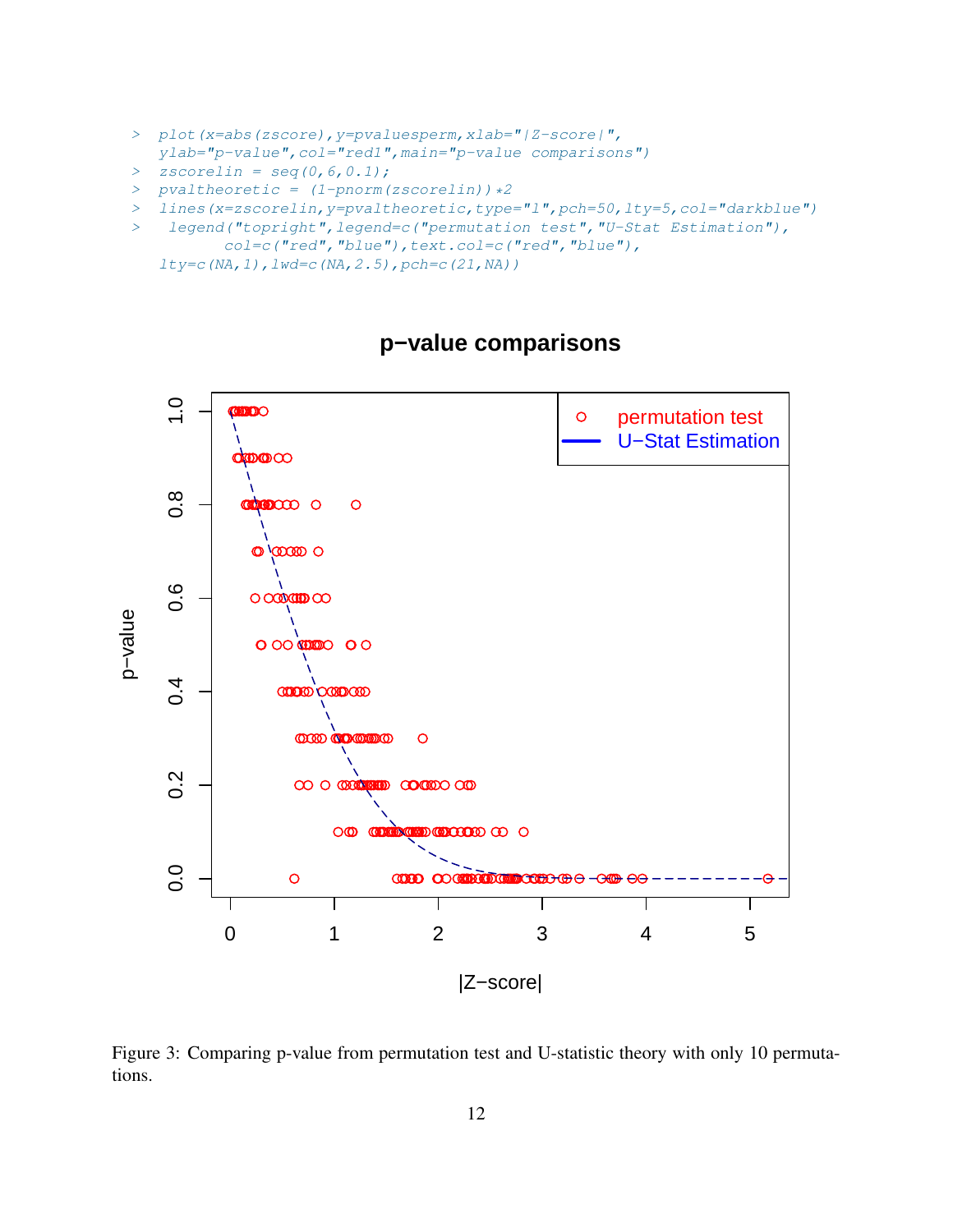

<span id="page-12-0"></span>Figure 4: Theoretical p-value versus empirical p-value using 1000 permutations.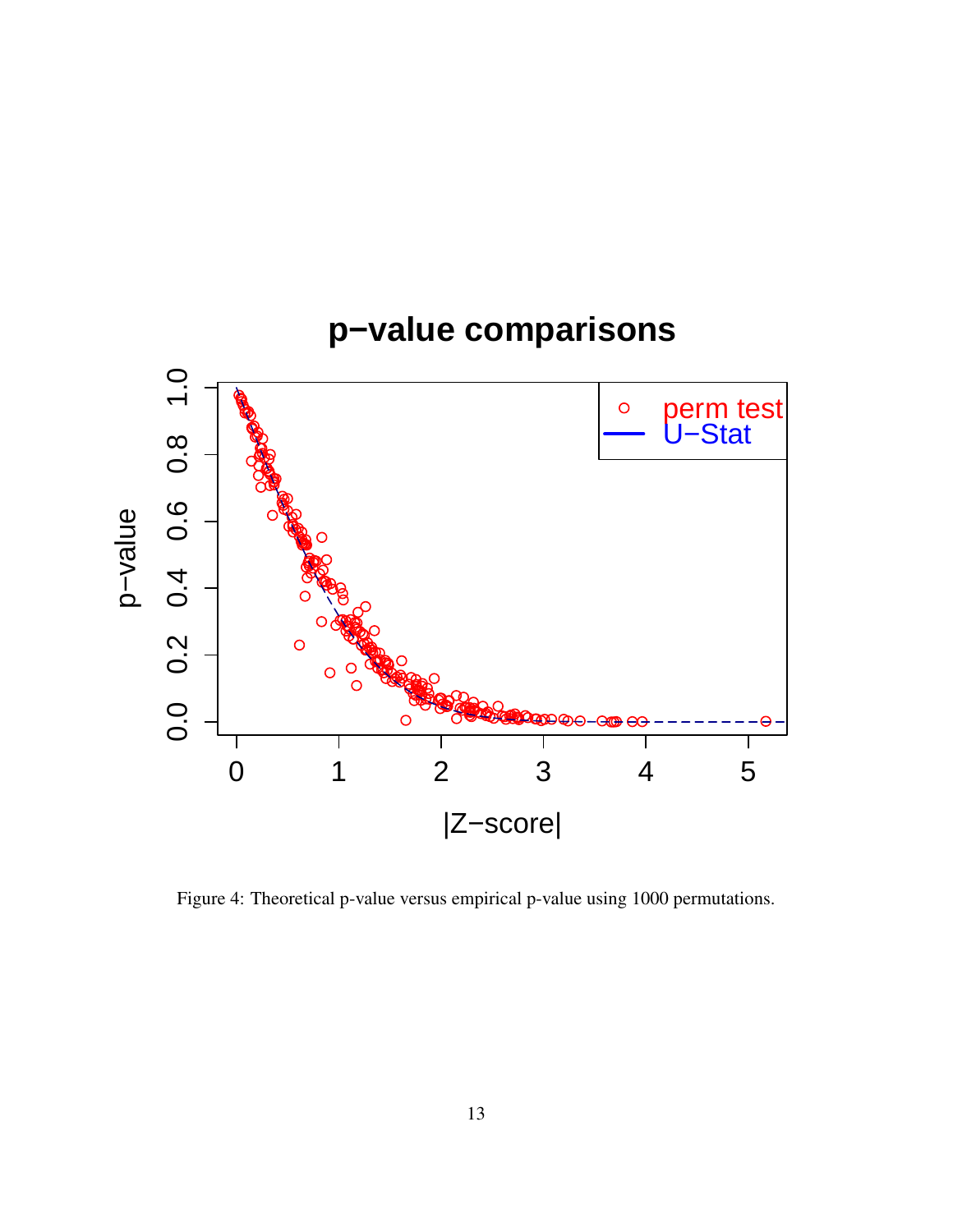Figure [4](#page-12-0) shows the result of comparing p-value EVA computing from 1000 permutation test and approximation using U-statistics theory (offline generated).

To compare with the p-value of the DIRAC analysis, we show the p-values of DIRAC versus U-Statistic methodology:

```
> plot(x=DIRACAn$pvalues,y=pvalustat,xlab ="DIRAC",
        ylab="EVA", main=sprintf("P-value Comparison corr=%2.2g", cor(x=DIRACAn$pvalues, y
> lmfit = lm(pvalustat~DIRACAn$pvalues-1)
> abline(lmfit)
> cor.test(x=DIRACAn$pvalues,y=pvalustat)
        Pearson's product-moment correlation
data: DIRACAn$pvalues and pvalustat
t = 15.834, df = 238, p-value < 2.2e-16
alternative hypothesis: true correlation is not equal to 0
95 percent confidence interval:
0.6484375 0.7727928
sample estimates:
    cor
0.7162546
```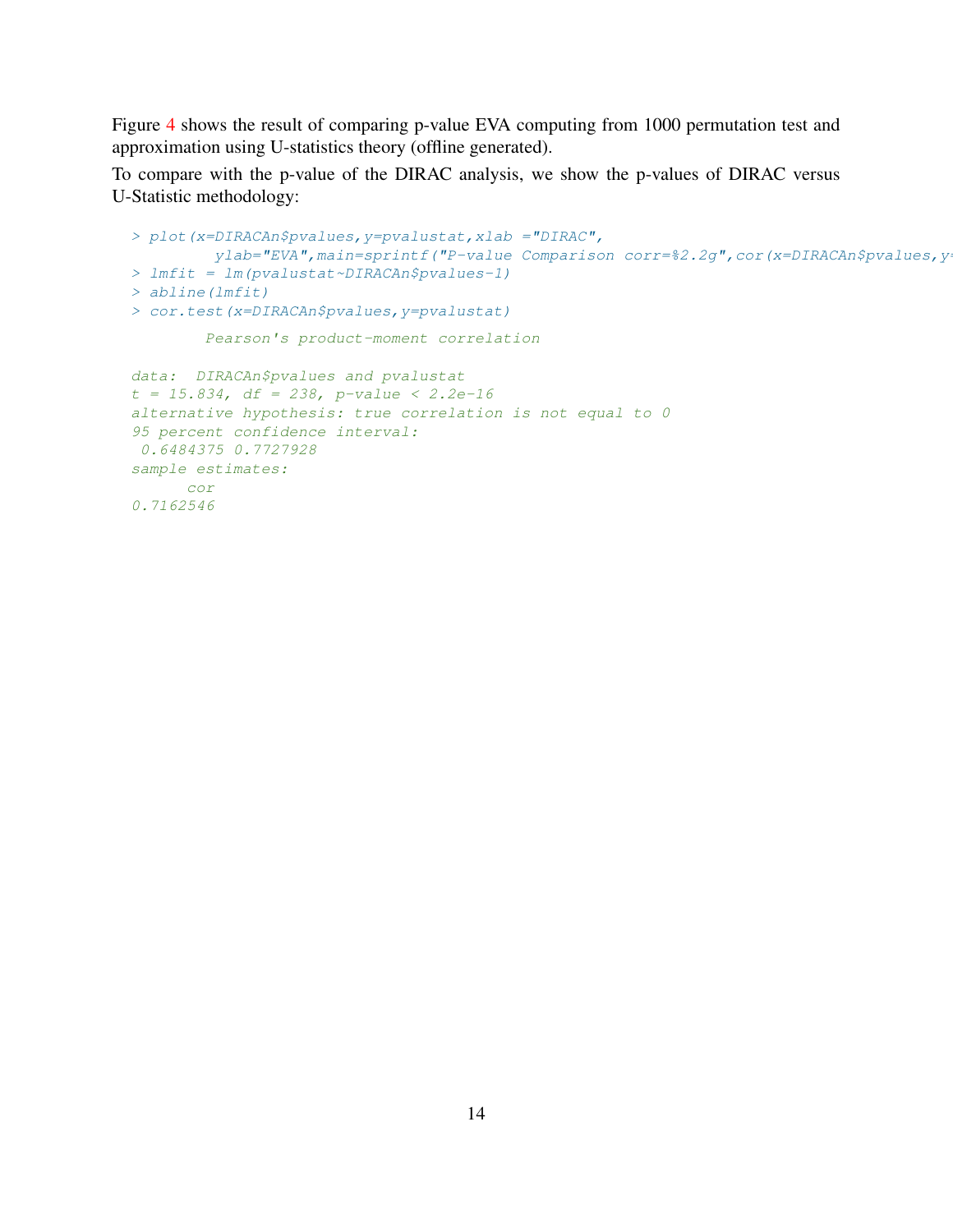

## **P−value Comparison corr=0.72**

Also, the correlation of the p-values of DIRAC and U-Statistics is very high:

```
> cor(x=DIRACAn$pvalues,y=pvalustat)
[1] 0.7162546
```
If we use 1000 permutations instead of 10 permutations, we can see that the correlation is higher (0.88) as seen in Figure [\(5\)](#page-16-0). The dysregulated pathways identified by *DIRAC* are the following pathways: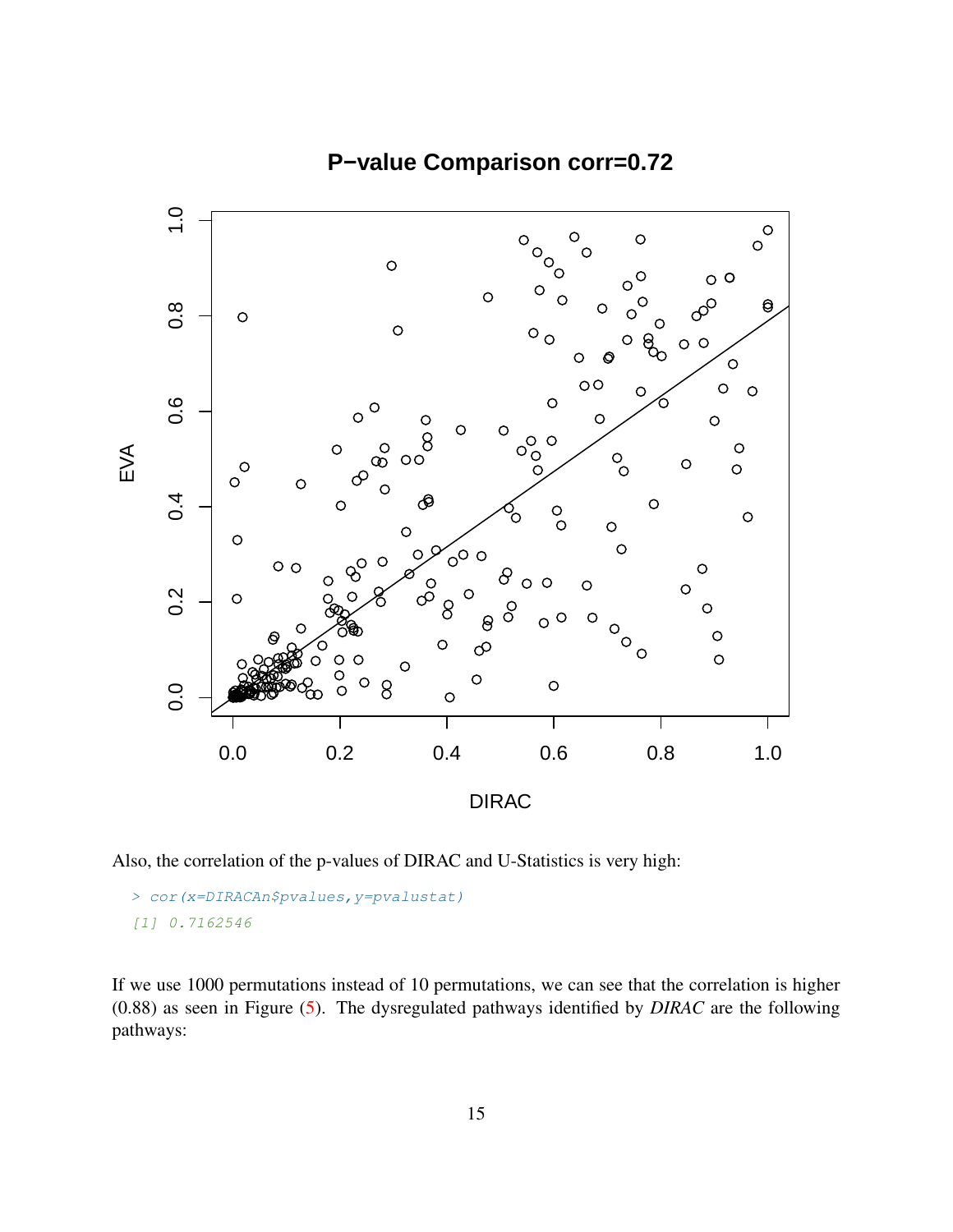|                  | [1] "DEATHPATHWAY"          | "NEUTROPHILPATHWAY"    | "PGC1APATHWAY"        |
|------------------|-----------------------------|------------------------|-----------------------|
| $\left[4\right]$ | "RARRXRPATHWAY"             | "SKP2E2FPATHWAY"       | "KERATINOCYTEPATHWAY" |
|                  | [7] "CHEMICALPATHWAY"       | "TGFBPATHWAY"          | "PROTEASOMEPATHWAY"   |
| 1101             | "MAPKPATHWAY"               | "PDGFPATHWAY"          | "BIOPEPTIDESPATHWAY"  |
|                  | [13] "SPPAPATHWAY"          | "PYK2PATHWAY"          | "MYOSINPATHWAY"       |
|                  | [16] "BETAOXIDATIONPATHWAY" | "IL7PATHWAY"           | "FMLPPATHWAY"         |
| 1191             | "VITCBPATHWAY"              | "CD40PATHWAY"          | "CDC25PATHWAY"        |
|                  | [22] "MTORPATHWAY"          | "RNAPATHWAY"           | "FBW7PATHWAY"         |
|                  | [25] "LYMPHOCYTEPATHWAY"    | "LAIRPATHWAY"          | "HIVNEFPATHWAY"       |
|                  | [28] "ALKPATHWAY"           | "P35ALZHEIMERSPATHWAY" | "MSPPATHWAY"          |
|                  | [31] "GSK3PATHWAY"          | "RELAPATHWAY"          | "METPATHWAY"          |
|                  | [34] "TNFR2PATHWAY"         | "AT1RPATHWAY"          | "FREEPATHWAY"         |
|                  | [37] "ARAPPATHWAY"          | "MRPPATHWAY"           | "P53HYPOXIAPATHWAY"   |
|                  | [40] "IL18PATHWAY"          | "STRESSPATHWAY"        | "MEF2DPATHWAY"        |
|                  | [43] "STAT3PATHWAY"         | "HSP27PATHWAY"         | "EPONFKBPATHWAY"      |
| 1461             | "NKCELLSPATHWAY"            | "MONOCYTEPATHWAY"      | "CARM ERPATHWAY"      |
|                  |                             |                        |                       |

DIRAC and EVA have been shown mathematically similar. The main advantages of the EVA is efficiency in calculation as well as easier interpretation. Figure [5](#page-16-0) a graphical example of such comparison. One can see that the p-values generated by DIRAC and EVA have high correlation, i.e. 0.88. Note that EVA is much faster than DIRAC. For example, in this case, we ran the computations on a Lenovo Thinkpad with Core(TM) i7-3720QM Intel CPU @2.6 GHz. For a thousand permutation, the DIRAC analysis took 207.47 seconds while the latter only took 0.3 seconds. Note that for multiple hypothesis adjustment, a thousand permutations may not be satisfactory and we require hundreds of thousand or a million permutation which may not be feasible.

Note that it is possible that some of the genes in a pathway are not represented in the expression data or are too short (e.g. less than 5 genes). Both GSReg.GeneSets.EVA and GSReg.GeneSets.DIRAC may ignore such pathways through parameter minGeneNum. Please see the manual for more details. If we the user wants to compare the results of DIRAC and EVA, they can run the following

code for plot DIRAC diagram of significantly perturbed pathways:

```
> DIRACAn =GSReg.GeneSets.DIRAC(exprsdata,diracpathways,phenotypes,Nperm=1000)
> significantPathwaysDIRAC = names(DIRACAn$mu1)[which(DIRACAn$pvalues<0.05)];
> mu1 = DIRACAn$mu1[significantPathwaysDIRAC];
> mu2 = DIRACAn$mu2[significantPathwaysDIRAC];
> #The dysregulated pathways
> names(mu1)
[1] "DEATHPATHWAY" "NEUTROPHILPATHWAY" "PGC1APATHWAY"
                         [4] "RARRXRPATHWAY" "SKP2E2FPATHWAY" "KERATINOCYTEPATHWAY"
[7] "CHEMICALPATHWAY" "TGFBPATHWAY" "PROTEASOMEPATHWAY"
[10] "MAPKPATHWAY" "PDGFPATHWAY" "BIOPEPTIDESPATHWAY"
[13] "SPPAPATHWAY" "PYK2PATHWAY" "MYOSINPATHWAY"
```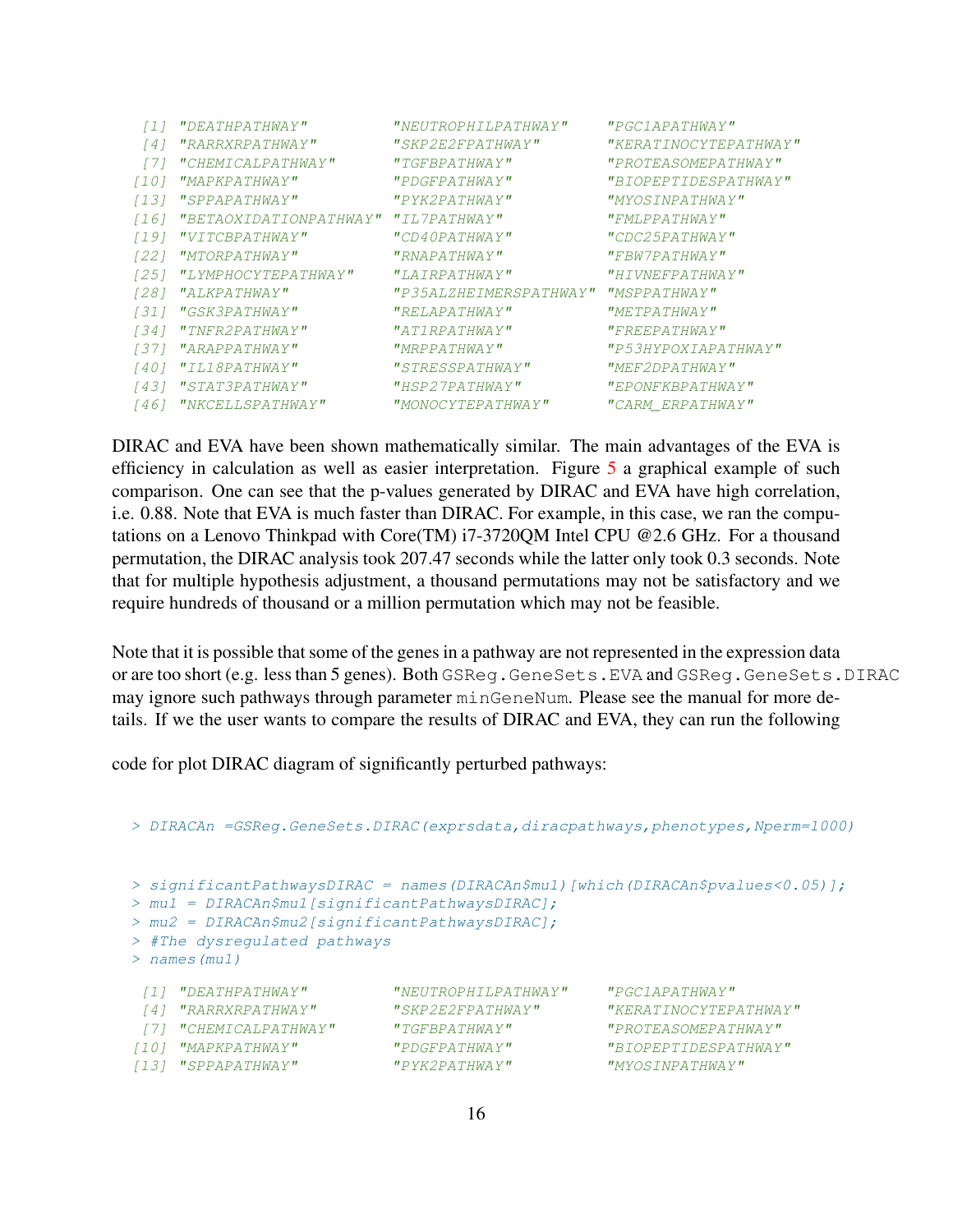

**P−value Comparison corr=0.88**

<span id="page-16-0"></span>Figure 5: Comparing p-values EVA versus DIRAC. The correlation is 0.88.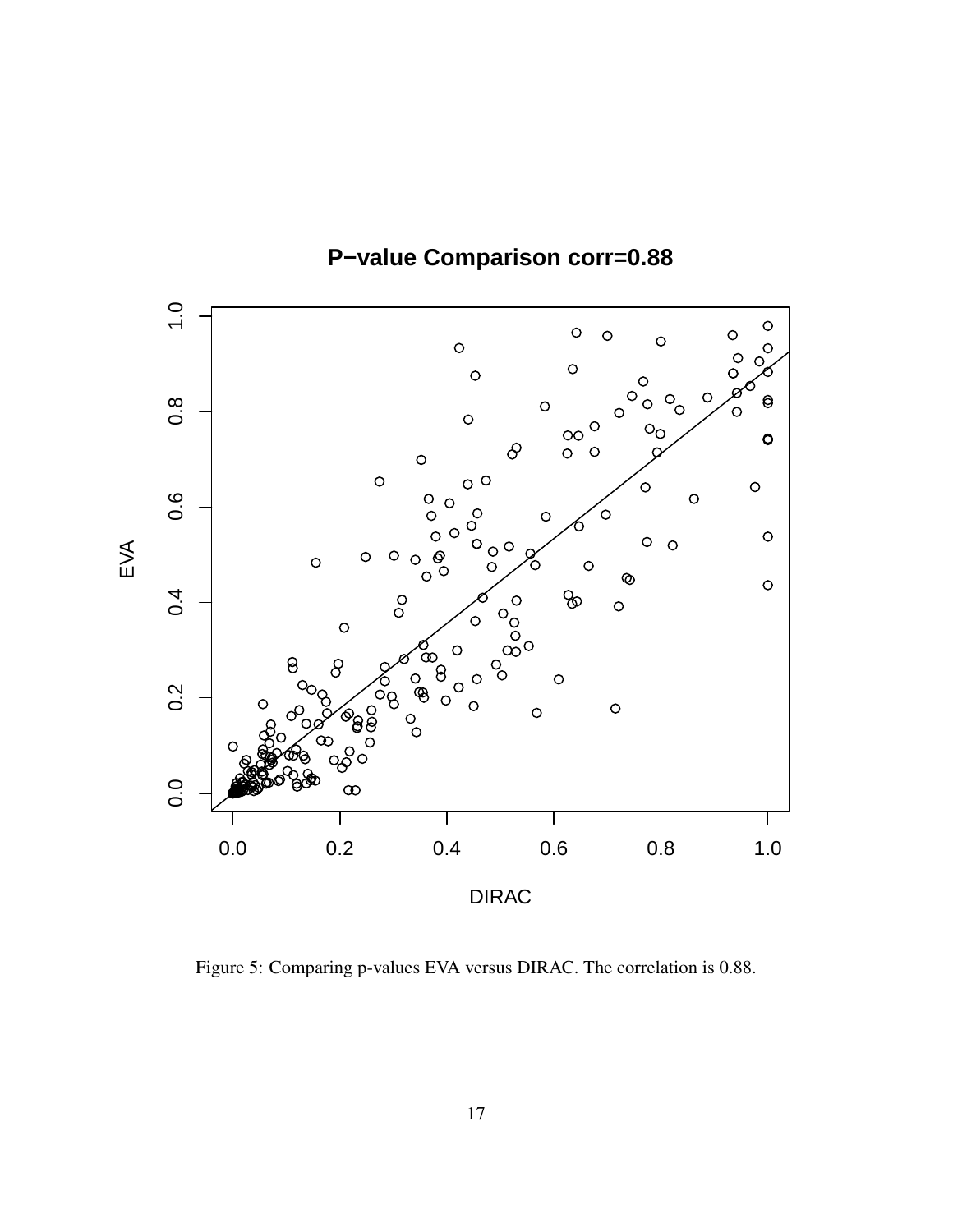| 1161 | "BETAOXIDATIONPATHWAY" "IL7PATHWAY" |                                     | "FMLPPATHWAY"       |
|------|-------------------------------------|-------------------------------------|---------------------|
| 1191 | "VITCBPATHWAY"                      | "CD40PATHWAY"                       | "CDC25PATHWAY"      |
| 1221 | <i>"MTORPATHWAY"</i>                | "RNAPATHWAY"                        | "FBW7PATHWAY"       |
| 1251 | "LYMPHOCYTEPATHWAY"                 | "LAYRPATHWAY"                       | "HTVNEFPATHWAY"     |
| 1281 | <i>"ALKPATHWAY"</i>                 | "P35ALZHEIMERSPATHWAY" "MSPPATHWAY" |                     |
|      | [31] "GSK3PATHWAY"                  | "RELAPATHWAY"                       | "METPATHWAY"        |
|      | [34] "TNFR2PATHWAY"                 | "AT1RPATHWAY"                       | "FREEPATHWAY"       |
|      | [37] "ARAPPATHWAY"                  | "MRPPATHWAY"                        | "P53HYPOXIAPATHWAY" |
| 1401 | "IL18PATHWAY"                       | "STRESSPATHWAY"                     | "MEF2DPATHWAY"      |
| 1431 | <i>"STAT3PATHWAY"</i>               | "HSP27PATHWAY"                      | "EPONFKBPATHWAY"    |
| 1461 | "NKCELLSPATHWAY"                    | "MONOCYTEPATHWAY"                   | "CARM ERPATHWAY"    |
|      |                                     |                                     |                     |

> plot(x=mu1,y=mu2,

```
xlim=c(0,max(mu1,mu2)),ylim=c(0,max(mu1,mu2)),xlab="normal",ylab="disease",
     main="(a) DIRAC significantly dysregulated pathways")
> lines(x=c(0,max(mu1,mu2)),y=c(0,max(mu1,mu2)))
```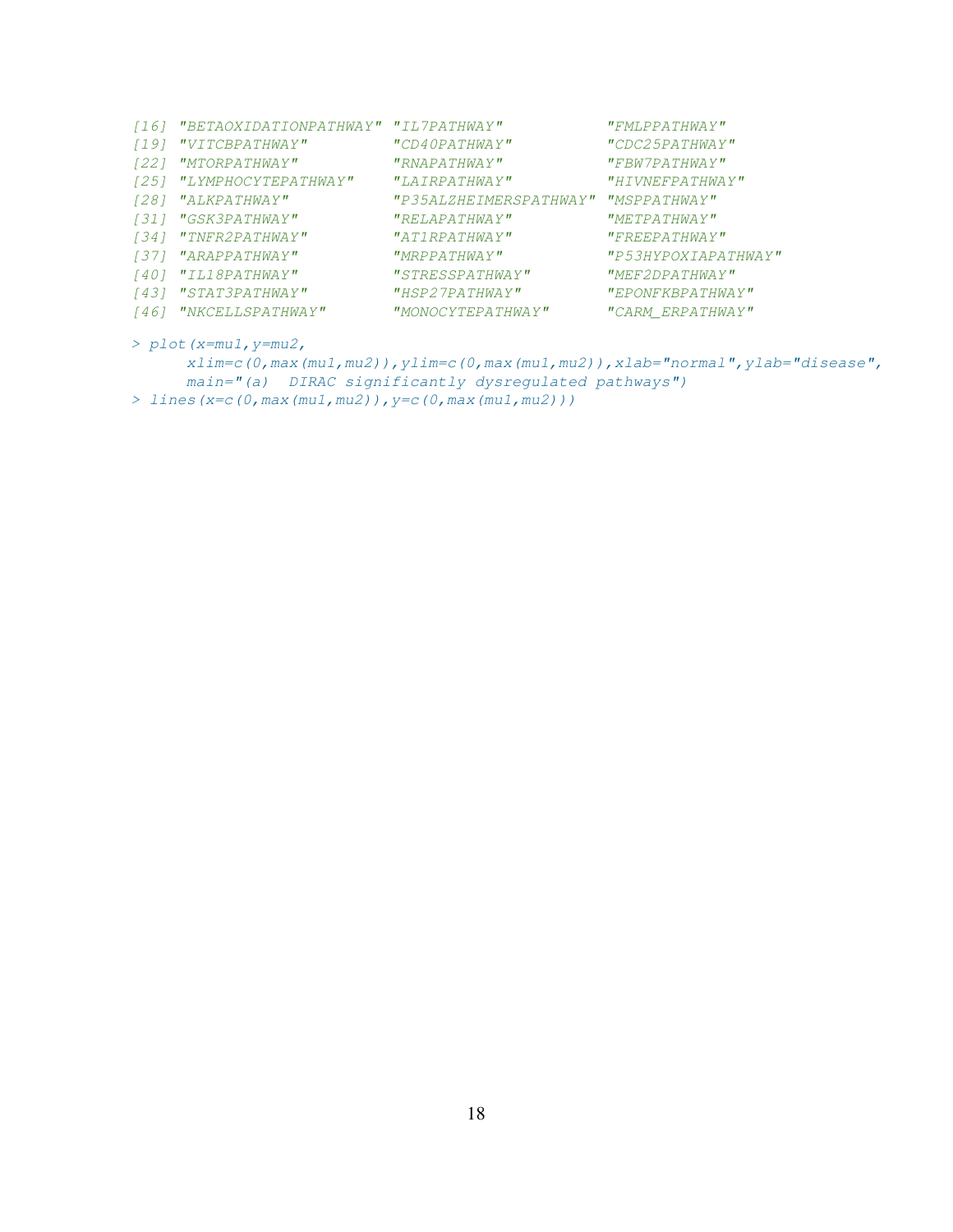

# **(a) DIRAC significantly dysregulated pathways**

Now, if we do the analysis using EVA, we have:

> significantPathwaysGSV = names(which(pvalustat<0.05));

| [1] "DEATHPATHWAY"       | "TCAPOPTOSISPATHWAY"  | "NEUTROPHILPATHWAY"  |
|--------------------------|-----------------------|----------------------|
| [4] "PGC1APATHWAY"       | "TERCPATHWAY"         | "RARRXRPATHWAY"      |
| [7] "SKP2E2FPATHWAY"     | "KERATINOCYTEPATHWAY" | "CHEMICALPA THWAY"   |
| [10] "METHIONINEPATHWAY" | "TGFBPA THWAY"        | "PSIPATHWAY"         |
| [13] "PROTEASOMEPATHWAY" | "CDK5PATHWAY"         | "MAPKPATHWAY"        |
| [16] "NTHIPATHWAY"       | "PDGFPATHWAY"         | "BIOPEPTIDESPATHWAY" |
| [19] "SPPAPATHWAY"       | $"$ PYK $2$ PATHWAY"  | "CDC42RACPATHWAY"    |
|                          |                       |                      |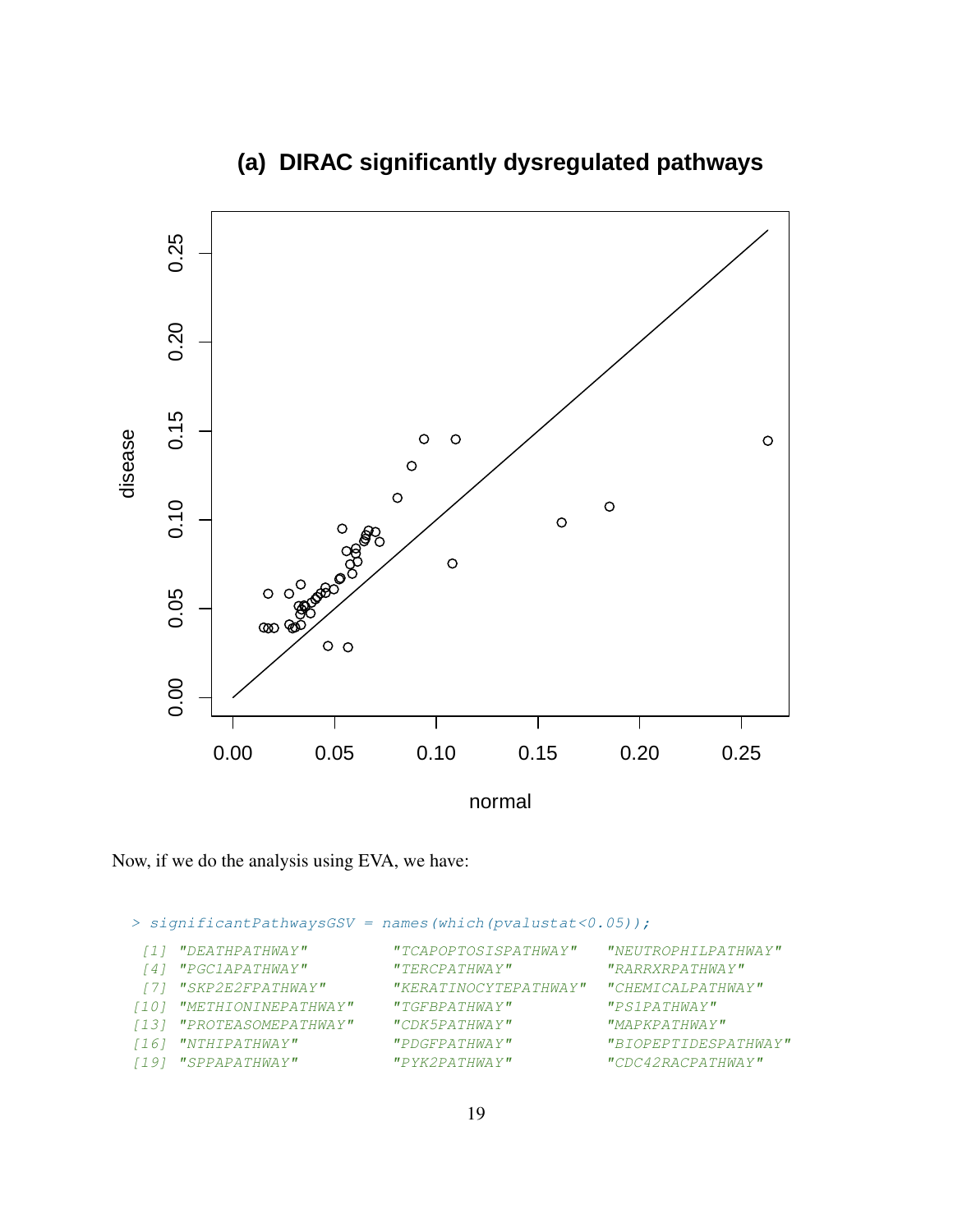|      | [22] "MYOSINPATHWAY"     | "BETAOXIDATIONPATHWAY" "IL7PATHWAY" |                  |
|------|--------------------------|-------------------------------------|------------------|
| 1251 | "FMLPPATHWAY"            | "FASPATHWAY"                        | "VITCBPATHWAY"   |
| 1281 | <i>"CD40PATHWAY"</i>     | "IGF1PATHWAY"                       | "CDC25PATHWAY"   |
|      | [31] "MTORPATHWAY"       | "RNAPATHWAY"                        | "FBW7PATHWAY"    |
|      | [34] "LYMPHOCYTEPATHWAY" | "LAYRPATHWAY"                       | "HIVNEFPATHWAY"  |
|      | [37] "ALKPATHWAY"        | "PEPIPATHWAY"                       | "MSPPATHWAY"     |
| 1401 | "EDG1PATHWAY"            | "GSK3PATHWAY"                       | "RELAPATHWAY"    |
|      | [43] "METPATHWAY"        | "TNFR2PATHWAY"                      | "ATIRPATHWAY"    |
|      | [46] "ATRBRCAPATHWAY"    | "GLYCOLYSISPATHWAY"                 | "TIDPATHWAY"     |
| 1491 | "EPOPATHWAY"             | "WNTPATHWAY"                        | "ARAPPATHWAY"    |
|      | [52] "MRPPATHWAY"        | "P53HYPOXIAPATHWAY"                 | "PITX2PATHWAY"   |
|      | [55] "IL18PATHWAY"       | "STRESSPATHWAY"                     | "MEF2DPATHWAY"   |
| [58] | "MITOCHONDRIAPATHWAY"    | "STAT3PATHWAY"                      | "EPONFKBPATHWAY" |
| 1611 | "NKCELLSPATHWAY"         | "MONOCYTEPATHWAY"                   | "CARM ERPATHWAY" |
|      |                          |                                     |                  |

### [64] "HCMVPATHWAY"

#### > etal = sapply(VarAnKendallV, function(x) x\$E1)[significantPathwaysGSV];

| PGC1APATHWAY        | NEUTROPHILPATHWAY                  | <b>TCAPOPTOSISPATHWAY</b> | <b>DEATHPATHWAY</b>       |
|---------------------|------------------------------------|---------------------------|---------------------------|
| 0.04477053          | 0.35559678                         | 0.08600289                | 0.09441352                |
| KERATINOCYTEPATHWAY | SKP2E2FPATHWAY                     | RARRXRPATHWAY             | <b>TERCPATHWAY</b>        |
| 0.07404055          | 0.03367003                         | 0.06914038                | 0.07316017                |
| <b>PS1PATHWAY</b>   | <b>TGFBPATHWAY</b>                 | METHIONINEPATHWAY         | <b>CHEMICALPATHWAY</b>    |
| 0.08080808          | 0.05028305                         | 0.09913420                | 0.08521303                |
| <b>NTHIPATHWAY</b>  | MAPKPATHWAY                        | CDK5PATHWAY               | PROTEASOMEPATHWAY         |
| 0.08091115          | 0.08504987                         | 0.07975863                | 0.09617180                |
| PYK2PATHWAY         | SPPAPATHWAY                        | <b>BIOPEPTIDESPATHWAY</b> | PDGFPATHWAY               |
| 0.04711514          | 0.09690598                         | 0.06767807                | 0.08698709                |
| <b>IL7PATHWAY</b>   | MYOSINPATHWAY BETAOXIDATIONPATHWAY |                           | CDC42RACPATHWAY           |
| 0.10609668          | 0.02683983                         | 0.09005280                | 0.08948195                |
| CD40PATHWAY         | <b>VITCBPATHWAY</b>                | FASPATHWAY                | FMLPPATHWAY               |
| 0.05294705          | 0.07888408                         | 0.08676830                | 0.05736961                |
| <b>RNAPATHWAY</b>   | MTORPATHWAY                        | CDC25PATHWAY              | <i><b>IGF1PATHWAY</b></i> |
| 0.03009689          | 0.04188827                         | 0.06265031                | 0.09115972                |
| HIVNEFPATHWAY       | <b>LAIRPATHWAY</b>                 | LYMPHOCYTEPATHWAY         | FBW7PATHWAY               |
| 0.09020600          | 0.15222872                         | 0.22390572                | 0.03174603                |
| EDG1PATHWAY         | <b>MSPPATHWAY</b>                  | PEPIPATHWAY               | ALKPATHWAY                |
| 0.08801738          | 0.12150072                         | 0.05194805                | 0.09130361                |
| TNFR2PATHWAY        | METPATHWAY                         | <b>RELAPATHWAY</b>        | GSK3PATHWAY               |
| 0.05051566          | 0.10561315                         | 0.06302309                | 0.11946928                |
| TIDPATHWAY          | GLYCOLYSISPATHWAY                  | ATRBRCAPATHWAY            | AT1RPATHWAY               |
| 0.07331013          | 0.02308802                         | 0.07166907                | 0.05943314                |
| MRPPATHWAY          | ARAPPATHWAY                        | WNTPATHWAY                | EPOPATHWAY                |
| 0.04877345          | 0.05988456                         | 0.10526414                | 0.07319696                |
| STRESSPATHWAY       | IL18PATHWAY                        | PITX2PATHWAY              | P53HYPOXIAPATHWAY         |
| 0.05505364          | 0.13015873                         | 0.09375387                | 0.07708666                |
| EPONFKBPATHWAY      | <i>STAT3PATHWAY</i>                | MITOCHONDRIAPATHWAY       | MEF2DPATHWAY              |
| 0.07910272          | 0.05179344                         | 0.12572150                | 0.04399740                |
| HCMVPATHWAY         | CARM ERPATHWAY                     | MONOCYTEPATHWAY           | <b>NKCELLSPATHWAY</b>     |
| 0.07781385          | 0.06462137                         | 0.25171192                | 0.07718643                |
|                     |                                    |                           |                           |

> eta2 = sapply(VarAnKendallV, function(x) x\$E2)[significantPathwaysGSV];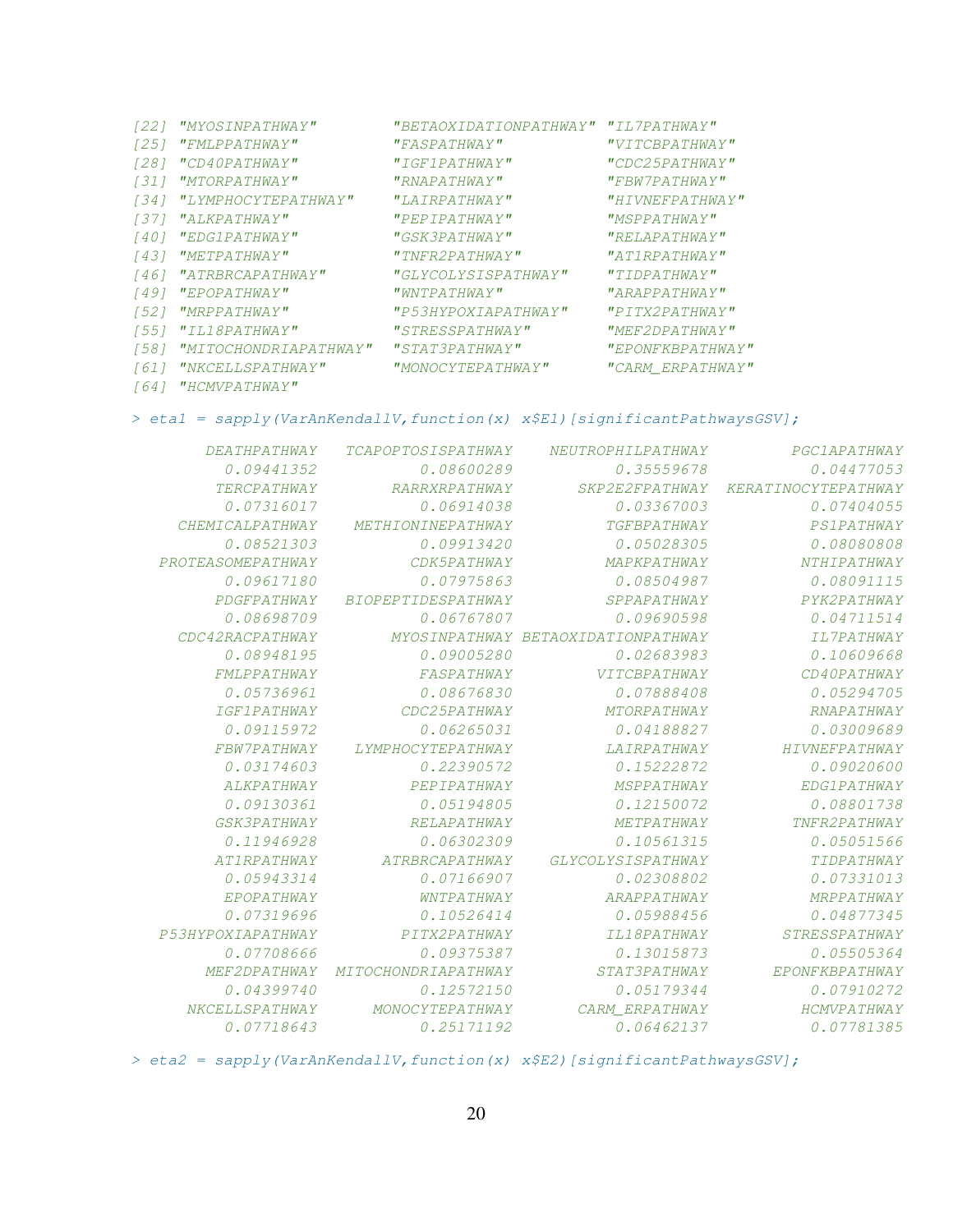| PGC1APATHWAY         | NEUTROPHILPATHWAY                  | <b>TCAPOPTOSISPATHWAY</b> | <b>DEATHPATHWAY</b>    |
|----------------------|------------------------------------|---------------------------|------------------------|
| 0.05588351           | 0.23546691                         | 0.04531025                | 0.13103827             |
| KERATINOCYTEPATHWAY  | SKP2E2FPATHWAY                     | RARRXRPATHWAY             | TERCPATHWAY            |
| 0.09013983           | 0.05856181                         | 0.09090909                | 0.12770563             |
| PS1PATHWAY           | <b>TGFBPATHWAY</b>                 | <b>METHIONINEPATHWAY</b>  | <b>CHEMICALPATHWAY</b> |
| 0.12332852           | 0.07165057                         | 0.15454545                | 0.11832612             |
| NTHIPATHWAY          | MAPKPATHWAY                        | CDK5PATHWAY               | PROTEASOMEPATHWAY      |
| 0.09532055           | 0.10114801                         | 0.10251869                | 0.13083213             |
| PYK2PATHWAY          | SPPAPATHWAY                        | <b>BIOPEPTIDESPATHWAY</b> | PDGFPATHWAY            |
| 0.06023958           | 0.12604711                         | 0.08559859                | 0.11066711             |
| <b>IL7PATHWAY</b>    | MYOSINPATHWAY BETAOXIDATIONPATHWAY |                           | CDC42RACPATHWAY        |
| 0.13455988           | 0.06147186                         | 0.11997526                | 0.11283954             |
| CD40PATHWAY          | <b>VITCBPATHWAY</b>                | FASPATHWAY                | <b>FMLPPATHWAY</b>     |
| 0.08041958           | 0.04252044                         | 0.10725265                | 0.06840858             |
| RNAPATHWAY           | MTORPATHWAY                        | CDC25PATHWAY              | <i>IGF1PATHWAY</i>     |
| 0.08719852           | 0.05994640                         | 0.04413179                | 0.12087036             |
| HIVNEFPATHWAY        | LAIRPATHWAY                        | LYMPHOCYTEPATHWAY         | FBW7PATHWAY            |
| 0.11884884           | 0.11574140                         | 0.16065416                | 0.06307978             |
| EDG1PATHWAY          | <b>MSPPATHWAY</b>                  | PEPIPATHWAY               | <b>ALKPATHWAY</b>      |
| 0.11010728           | 0.17344877                         | 0.13593074                | 0.11181840             |
| TNFR2PATHWAY         | <b>METPATHWAY</b>                  | <b>RELAPATHWAY</b>        | GSK3PATHWAY            |
| 0.07308378           | 0.12858234                         | 0.08203463                | 0.16320909             |
| TIDPATHWAY           | GLYCOLYSISPATHWAY                  | ATRBRCAPATHWAY            | AT1RPATHWAY            |
| 0.09458733           | 0.05112348                         | 0.08771185                | 0.08115533             |
| MRPPATHWAY           | ARAPPATHWAY                        | WNTPATHWAY                | EPOPATHWAY             |
| 0.08571429           | 0.07615440                         | 0.12762130                | 0.09569080             |
| <b>STRESSPATHWAY</b> | <b>IL18PATHWAY</b>                 | PITX2PATHWAY              | Р5ЗНҮРОХІАРАТНИАҮ      |
| 0.07523998           | 0.18989899                         | 0.11618223                | 0.09759247             |
| EPONFKBPATHWAY       | <b>STAT3PATHWAY</b>                | MITOCHONDRIAPATHWAY       | MEF2DPATHWAY           |
| 0.13372688           | 0.09647495                         | 0.16778499                | 0.05508870             |
| HCMVPATHWAY          | CARM ERPATHWAY                     | MONOCYTEPATHWAY           | NKCELLSPATHWAY         |
| 0.08899711           | 0.08397641                         | 0.17662338                | 0.09574739             |
|                      |                                    |                           |                        |

> #The dysregulated pathways

> names(eta1)

|                  | <i>[1] "DEATHPATHWAY"</i> | "TCAPOPTOSISPATHWAY"                | "NEUTROPHILPATHWAY"  |
|------------------|---------------------------|-------------------------------------|----------------------|
| $\left[4\right]$ | "PGC1APATHWAY"            | "TERCPATHWAY"                       | "RARRXRPATHWAY"      |
|                  | "SKP2E2FPATHWAY"          | "KERATINOCYTEPATHWAY"               | "CHEMICALPATHWAY"    |
| [10]             | "METHIONINEPATHWAY"       | "TGFBPATHWAY"                       | "PSIPATHWAY"         |
| 1131             | "PROTEASOMEPATHWAY"       | "CDK5PATHWAY"                       | "MAPKPATHWAY"        |
| 1161             | "NTHIPATHWAY"             | "PDGFPATHWAY"                       | "BIOPEPTIDESPATHWAY" |
| [19]             | <i>"SPPAPATHWAY"</i>      | "PYK2PATHWAY"                       | "CDC42RACPATHWAY"    |
| 1221             | "MYOSINPATHWAY"           | "BETAOXIDATIONPATHWAY" "IL7PATHWAY" |                      |
| 1251             | "FMLPPATHWAY"             | "FASPATHWAY"                        | "VITCBPATHWAY"       |
| 1281             | <i>"CD40PATHWAY"</i>      | "IGF1PATHWAY"                       | "CDC25PATHWAY"       |
| 1311             | "MTORPATHWAY"             | "RNAPATHWAY"                        | "FBW7PATHWAY"        |
| 1341             | "LYMPHOCYTEPATHWAY"       | "LAIRPATHWAY"                       | "HIVNEFPATHWAY"      |
| 1371             | "ALKPATHWAY"              | "PEPIPATHWAY"                       | "MSPPATHWAY"         |
| 1401             | "EDG1PATHWAY"             | "GSK3PATHWAY"                       | "RELAPATHWAY"        |
| [43]             | "METPATHWAY"              | "TNFR2PATHWAY"                      | "AT1RPATHWAY"        |
| 1461             | "ATRBRCAPATHWAY"          | "GLYCOLYSISPATHWAY"                 | "TIDPATHWAY"         |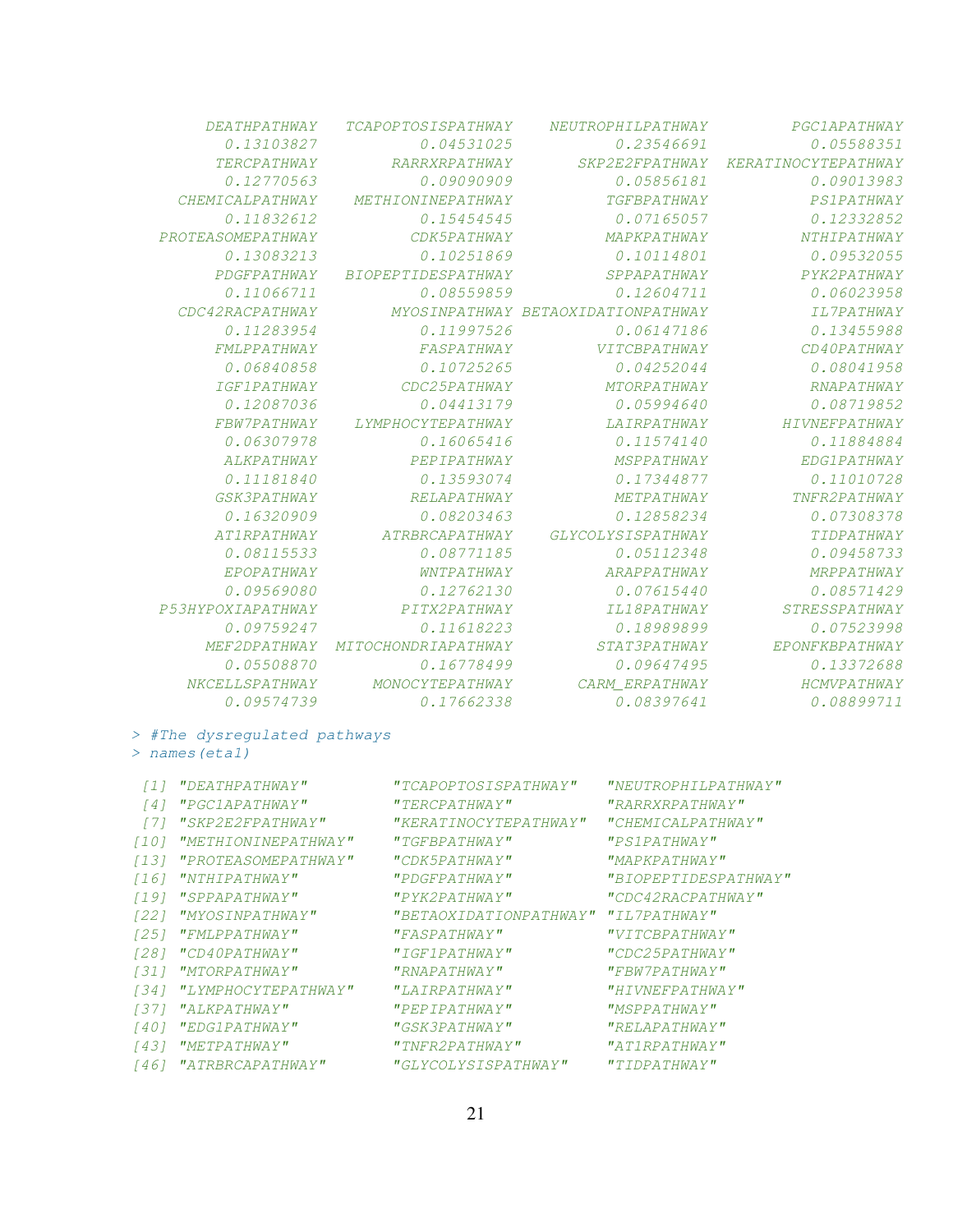| [49] "EPOPATHWAY"          | "WNTPATHWAY"        | "ARAPPATHWA Y"    |
|----------------------------|---------------------|-------------------|
| [52] "MRPPATHWAY"          | "P53HYPOXIAPATHWAY" | "PITX2PATHWAY"    |
| [55] "IL18PATHWAY"         | "STRESSPATHWAY"     | "MEF2DPATHWAY"    |
| [58] "MITOCHONDRIAPATHWAY" | "STAT3PATHWAY"      | "EPONFKBPA THWAY" |
| [61] "NKCELLSPATHWAY"      | "MONOCYTEPATHWAY"   | "CARM ERPATHWAY"  |
| [64] "HCMVPATHWAY"         |                     |                   |
|                            |                     |                   |

> plot(x=eta1, y=eta2, xlim=c(0, max(eta1, eta2)), ylim=c(0, max(eta1, eta2)), xlab="normal", yla main="(b) EVA: Dysregulated pathways")

NULL

```
> lines(x=c(0,max(eta1,eta2)),y=c(0,max(eta1,eta2)))
```
NULL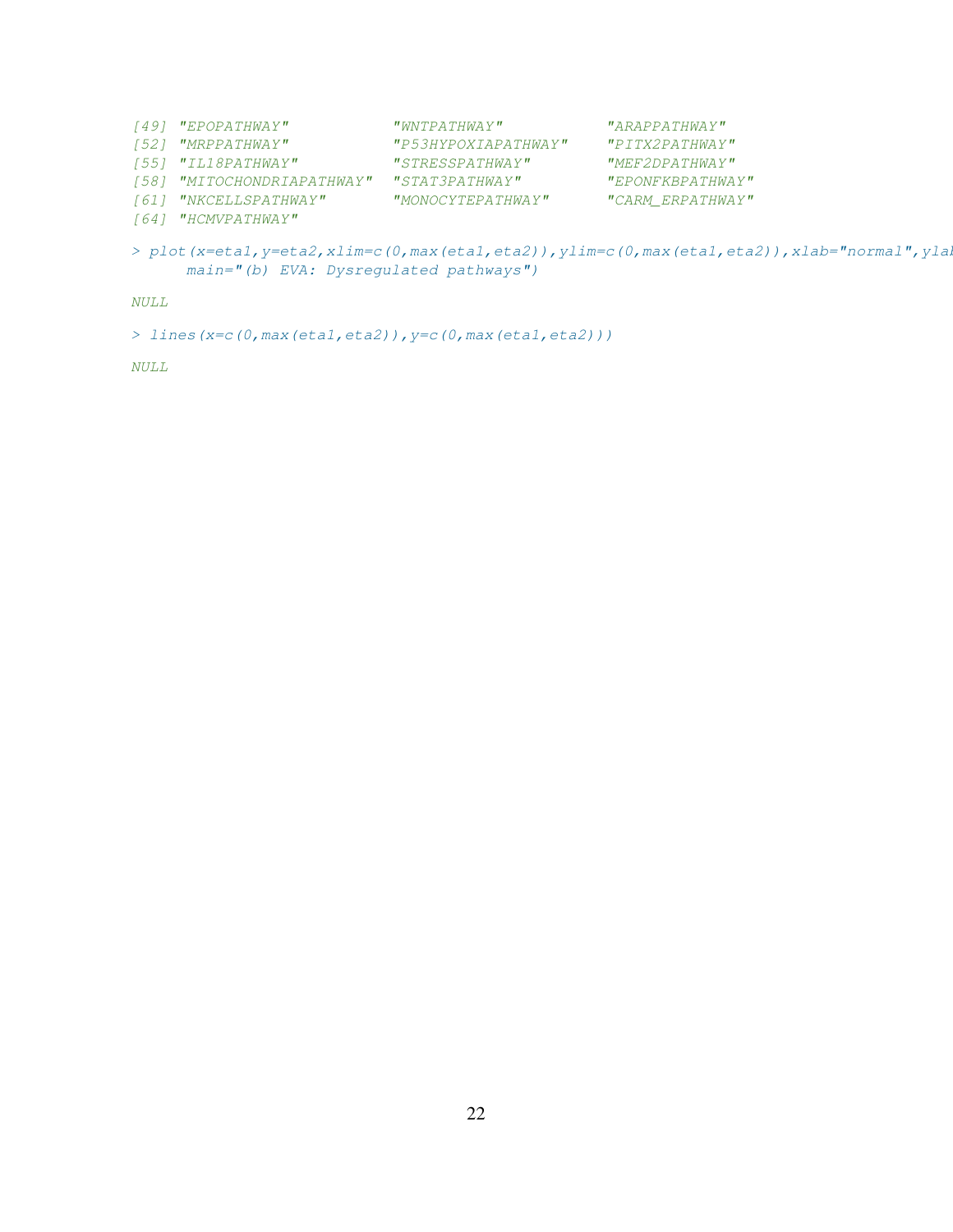

**(b) EVA: Dysregulated pathways**

Although there is discrepancy in identified dysregulated pathways (p-value<0.05), the general trend found in [\[1\]](#page-75-1) holds still true. The trend is that usually the dysregulated pathways have higher variability measure in more dangerous phenotypes. The figures reveal that both DIRAC and EVA have this property. DIRAC found 48 dysregulatd pathways and EVA discovered 64 pathways, 45 pathways showed up in both analysis, and 67 pathways were discovered totally.

```
> print(significantPathwaysGSV)
 [1] "DEATHPATHWAY" "TCAPOPTOSISPATHWAY" "NEUTROPHILPATHWAY"
```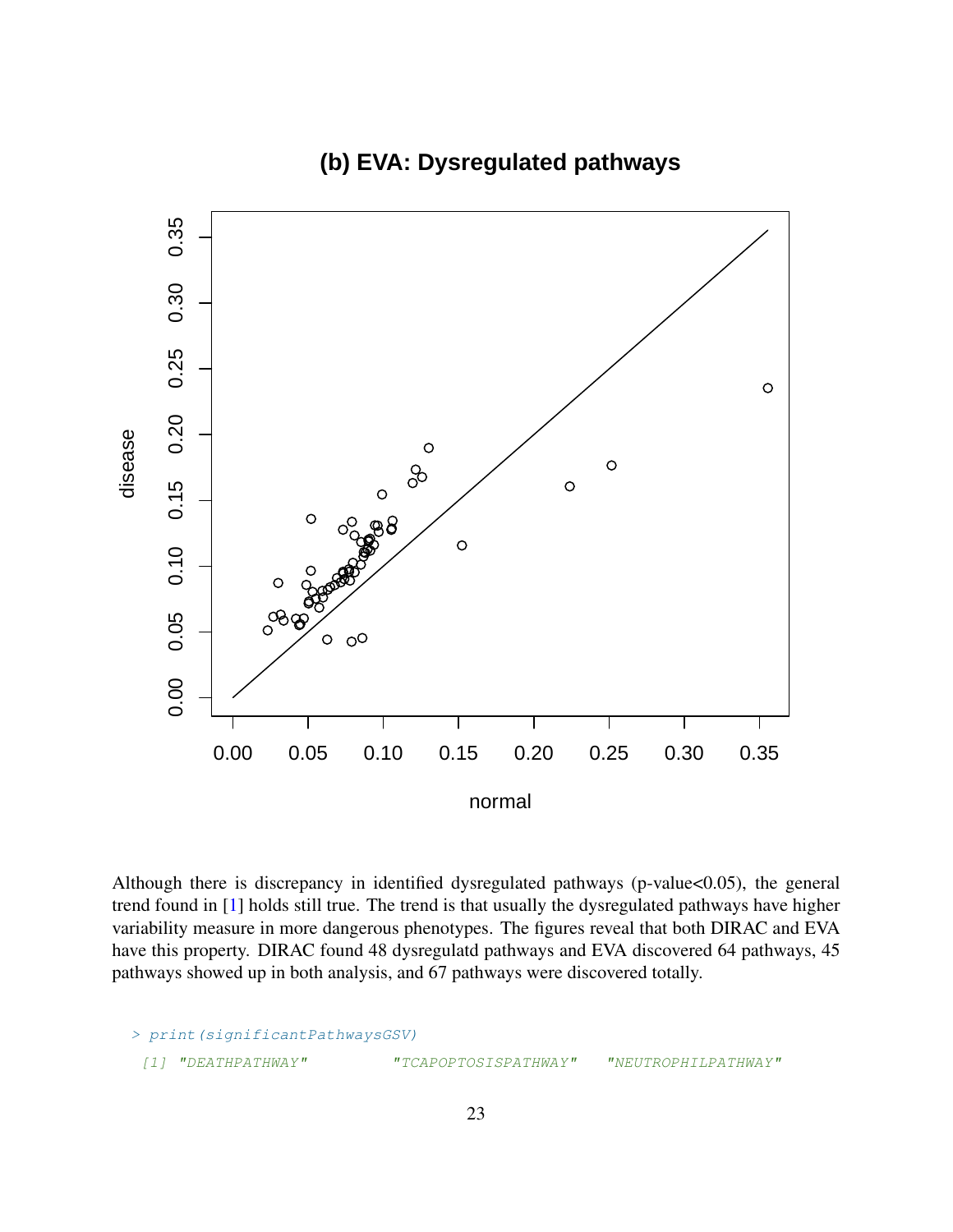| [4]    | "PGC1APATHWAY"        | "TERC                    |
|--------|-----------------------|--------------------------|
| [7]    | "SKP2E2FPATHWAY"      | "KERA                    |
| $[10]$ | "METHIONINEPATHWAY"   | "TGFB                    |
| $[13]$ | "PROTEASOMEPATHWAY"   | "CDK5                    |
| $[16]$ | "NTHIPATHWAY"         | "PDGF                    |
| $[19]$ | "SPPAPATHWAY"         | $"$ PYK2                 |
| $[22]$ | "MYOSINPATHWAY"       | "BETA                    |
| $[25]$ | "FMLPPATHWAY"         | "FASP.                   |
| $[28]$ | "CD40PATHWAY"         | "IGF1                    |
| [31]   | "MTORPATHWAY"         | "RNAP.                   |
| $[34]$ | "LYMPHOCYTEPATHWAY"   | "LAIR                    |
| [37]   | "ALKPATHWAY"          | "PEPI                    |
| [40]   | "EDG1PATHWAY"         | "GSK3.                   |
| [43]   | "METPATHWAY"          | "TNFR                    |
| $[46]$ | "ATRBRCAPATHWAY"      | "GLYC                    |
| $[49]$ | "EPOPATHWAY"          | "WNTP.                   |
| [52]   | "MRPPATHWAY"          | "P53H                    |
| $[55]$ | "IL18PATHWAY"         | "SIRE                    |
| [58]   | "MITOCHONDRIAPATHWAY" | "STAT                    |
| [61]   | "NKCELLSPATHWAY"      | "MONO                    |
| [64]   | "HCMVPATHWAY"         |                          |
| $[1]$  | "DEATHPATHWAY"        | TCAP                     |
| [4]    | "PGC1APATHWAY"        | "TERC                    |
| [7]    | "SKP2E2FPATHWAY"      | "KERA                    |
| $[10]$ | "METHIONINEPATHWAY"   | "TGFB                    |
| $[13]$ | "PROTEASOMEPATHWAY"   | "CDK5                    |
| $[16]$ | "NTHIPATHWAY"         | "PDGF.                   |
| $[19]$ | "SPPAPATHWAY"         | $"$ PYK2                 |
| $[22]$ | "MYOSINPATHWAY"       | "BETA                    |
| $[25]$ | "FMLPPATHWAY"         | "FASP.                   |
| $[28]$ | "CD40PATHWAY"         | $^{\prime\prime} I$ GF1. |
| $[31]$ | "MTORPATHWAY"         | "RNAP.                   |
| $[34]$ | "LYMPHOCYTEPATHWAY"   | "LAIR                    |
| $[37]$ | "ALKPATHWAY"          | "PEPI                    |
| [40]   | "EDG1PATHWAY"         | "GSK3.                   |
| $[43]$ | "METPATHWAY"          | "TNFR                    |
| $[46]$ | "ATRBRCAPATHWAY"      | "GLYC                    |
| [49]   | "EPOPATHWAY"          | "WNTP.                   |
| $[52]$ | "MRPPATHWAY"          | "P53H                    |
| [55]   | "IL18PATHWAY"         | "SIRE                    |
| [58]   | "MITOCHONDRIAPATHWAY" | "STAT                    |
| [61]   | "NKCELLSPATHWAY"      | "MONO                    |
| 1641   | "HCMVPATHWAY"         |                          |

#### > print(significantPathwaysDIRAC)

| [1] "DEATHPATHWAY"                       | "NEUTROPHILPATHWAY"  | "PGC1APATHWAY"        |
|------------------------------------------|----------------------|-----------------------|
| [4] "RARRXRPATHWAY"                      | "SKP2E2FPATHWAY"     | "KERATINOCYTEPATHWAY" |
| [7] "CHEMICALPATHWAY"                    | "TGFBPA THWAY"       | "PROTEASOMEPATHWAY"   |
| [10] "MAPKPATHWAY"                       | "PDGFPATHWAY"        | "BIOPEPTIDESPATHWAY"  |
| [13] "SPPAPATHWAY"                       | $"$ PYK $2$ PATHWAY" | "MYOSINPATHWAY"       |
| [16] "BETAOXIDATIONPATHWAY" "IL7PATHWAY" |                      | $"$ FMI,PPATHWAY"     |
|                                          |                      |                       |

" "RARRXRPATHWAY" "RARRXRPATHWAY" ITINOCYTEPATHWAY" "CHEMICALPATHWAY" " "PS1PATHWAY" "PS1PATHWAY"  $\bar{H}$   $P$ ATHWAY" "MAPKPATHWAY" "PATHWAY" "BIOPEPTIDESPATHWAY" PATHWAY" "CDC42RACPATHWAY" OXIDATIONPATHWAY" "IL7PATHWAY" "NTHWAY" "VITCBPATHWAY"  $'$ PATHWAY" "CDC25PATHWAY" "NATHWAY" "FBW7PATHWAY" " "HIVNEFPATHWAY" "HIVNEFPATHWAY" " "MSPPATHWAY" "MSPPATHWAY" [40] "EDG1PATHWAY" "GSK3PATHWAY" "RELAPATHWAY" "NETRATHWAY" "AT1RPATHWAY" "OLYSISPATHWAY" "TIDPATHWAY" "
PATHWAY"

"ARAPPATHWAY" [52] "MRPPATHWAY" "P53HYPOXIAPATHWAY" "PITX2PATHWAY" ESSPATHWAY" "MEF2DPATHWAY" " "SPATHWAY" "*EPONFKBPATHWAY"*<br>"CARM ERPATHWAY" "CARM ERPATHWAY" " CARM\_ERPATHWAY"

"OPTOSISPATHWAY" "NEUTROPHILPATHWAY" [4] "PGC1APATHWAY" "TERCPATHWAY" "RARRXRPATHWAY" ATINOCYTEPATHWAY" "CHEMICALPATHWAY" " "PS1PATHWAY" "PS1PATHWAY" FRATHWAY" "MAPKPATHWAY" "NTHATHWAY" "BIOPEPTIDESPATHWAY" PATHWAY" "CDC42RACPATHWAY" [22] "MYOSINPATHWAY" "BETAOXIDATIONPATHWAY" "IL7PATHWAY" 'ATHWAY" "VITCBPATHWAY"  $'$ PATHWAY" "CDC25PATHWAY" "NTORPATHWAY" "FBW7PATHWAY" (34) "PATHWAY" "HIVNEFPATHWAY" " "MSPPATHWAY" "MSPPATHWAY" [40] "EDG1PATHWAY" "GSK3PATHWAY" "RELAPATHWAY" (2) THE THAT IS NOTHING AT THAT IS NOTHING A THAT IS NOTHING AT A THAT IS NOTHING AT A THAT IS NOTHING AT A TH " "TIDPATHWAY" "TIDPATHWAY" "ATHWAY" "ARAPPATHWAY" [52] "MRPPATHWAY" "P53HYPOXIAPATHWAY" "PITX2PATHWAY" [55] "IL18PATHWAY" "STRESSPATHWAY" "MEF2DPATHWAY" "<br>"MITOCHONDRIAL" "STATATHWAY" "STATE "STATE "STATE "STATE "STATE "STATE "STATE "STATE "STATE" "EPATHWAY" " CARM\_ERPATHWAY"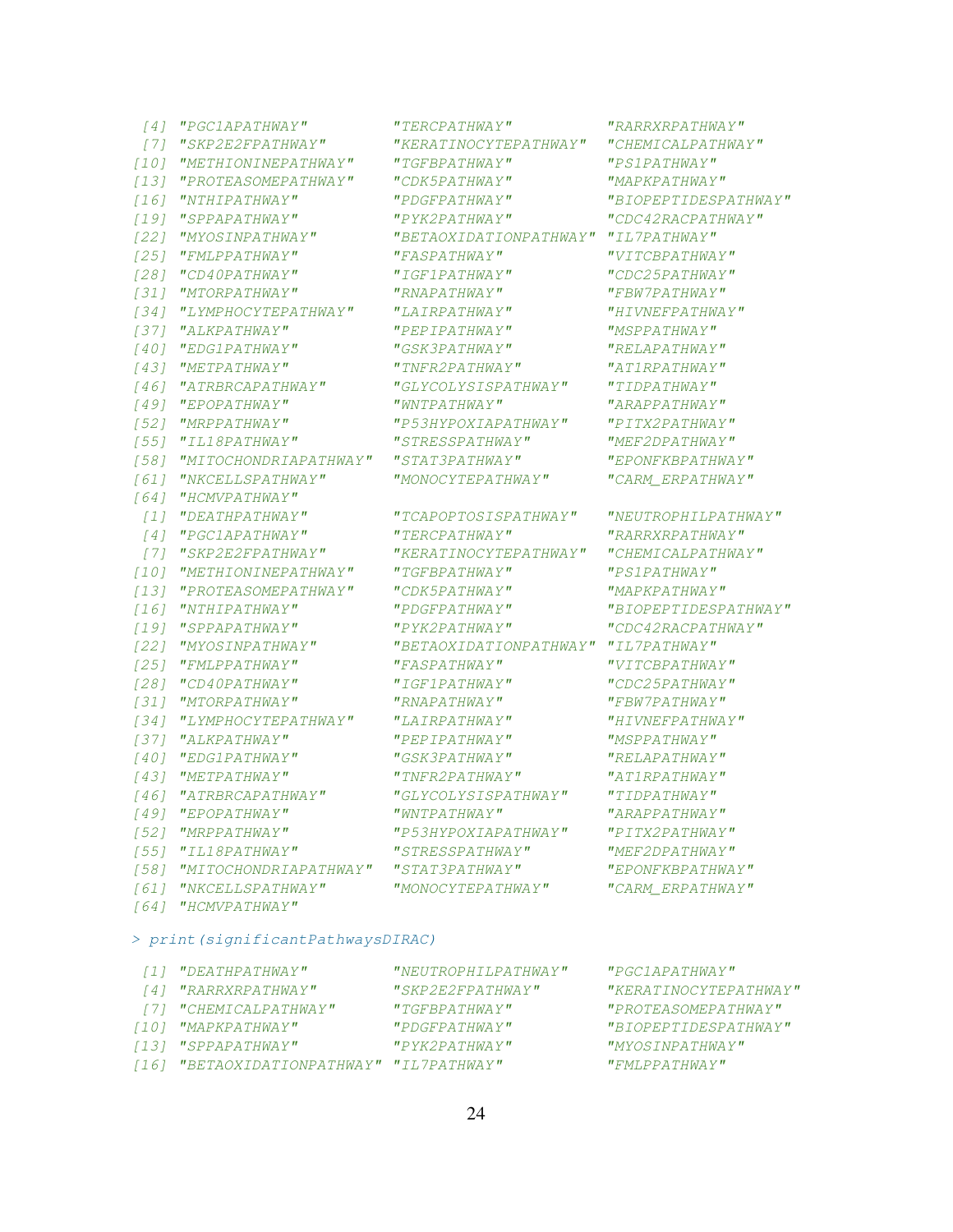| [19]              | "VITCBPATHWAY"                           | "CD40PATHWAY"          | "CDC25PATHWAY"        |
|-------------------|------------------------------------------|------------------------|-----------------------|
| [22]              | "MTORPATHWAY"                            | "RNAPATHWAY"           | "FBW7PATHWAY"         |
|                   | [25] "LYMPHOCYTEPATHWAY"                 | "LAIRPATHWAY"          | "HIVNEFPATHWAY"       |
|                   | [28] "ALKPATHWAY"                        | "P35ALZHEIMERSPATHWAY" | "MSPPATHWAY"          |
|                   | [31] "GSK3PATHWAY"                       | "RELAPATHWAY"          | "METPATHWAY"          |
|                   | [34] "TNFR2PATHWAY"                      | "AT1RPATHWAY"          | "FREEPATHWAY"         |
|                   | [37] "ARAPPATHWAY"                       | "MRPPATHWAY"           | "P53HYPOXIAPATHWAY"   |
| 1401              | <i>"IL18PATHWAY"</i>                     | "STRESSPATHWAY"        | "MEF2DPA THWAY"       |
| [43]              | "STAT3PATHWAY"                           | $"HSP2$ 7PA THWAY"     | "EPONFKBPATHWAY"      |
|                   | [46] "NKCELLSPATHWAY"                    | "MONOCYTEPATHWAY"      | "CARM ERPATHWAY"      |
| T 1 1             | "DEATHPATHWAY"                           | "NEUTROPHILPATHWAY"    | "PGC1APATHWAY"        |
| $\lceil 4 \rceil$ | "RARRXRPATHWAY"                          | "SKP2E2FPATHWAY"       | "KERATINOCYTEPATHWAY" |
| $\sqrt{77}$       | "CHEMICALPATHWAY"                        | "TGFBPATHWAY"          | "PROTEASOMEPATHWAY"   |
|                   | [10] "MAPKPATHWAY"                       | "PDGFPATHWAY"          | "BIOPEPTIDESPATHWAY"  |
| 131               | "SPPAPATHWAY"                            | $"$ PYK2PATHWAY"       | "MYOSINPATHWAY"       |
|                   | [16] "BETAOXIDATIONPATHWAY" "IL7PATHWAY" |                        | "FMLPPATHWAY"         |
| 1191              | "VITCBPATHWAY"                           | "CD40PATHWAY"          | "CDC25PATHWAY"        |
|                   | [22] "MTORPATHWAY"                       | "RNAPATHWAY"           | "FBW7PATHWAY"         |
| 1251              | "LYMPHOCYTEPATHWAY"                      | "LATRPATHWAY"          | "HTVNEFPATHWAY"       |
| [28]              | "ALKPATHWAY"                             | "P35ALZHEIMERSPATHWAY" | "MSPPATHWAY"          |
|                   | [31] "GSK3PATHWAY"                       | "RELAPATHWAY"          | "METPATHWAY"          |
| $1341$            | "TNFR2PATHWAY"                           | "AT1RPATHWAY"          | "FREEPATHWAY"         |
|                   | [37] "ARAPPATHWAY"                       | "MRPPATHWAY"           | "P53HYPOXIAPATHWAY"   |
|                   | [40] "IL18PATHWAY"                       | "STRESSPATHWAY"        | "MEF2DPA THWAY"       |
|                   | [43] "STAT3PATHWAY"                      | "HSP27PATHWAY"         | "EPONFKBPATHWAY"      |
|                   | [46] "NKCELLSPATHWAY"                    | "MONOCYTEPATHWAY"      | "CARM ERPATHWAY"      |

#### <span id="page-24-0"></span>3.4 Splice-EVA Analysis

SEVA needs junction overlap matrices. This can be done by function GSReg.overlapJunction. Here is a piece of code which shows how to use this function.

```
> require('Homo.sapiens')
[1] TRUE
> require('org.Hs.eg.db')
[1] TRUE
> require('GenomicRanges')
[1] TRUE
> data(juncExprsSimulated)
[1] "juncExprsSimulated"
> overlapMat <- GSReg.overlapJunction(juncExprs = junc.RPM.Simulated,
                                     geneexpr = geneExrsGSReg)
```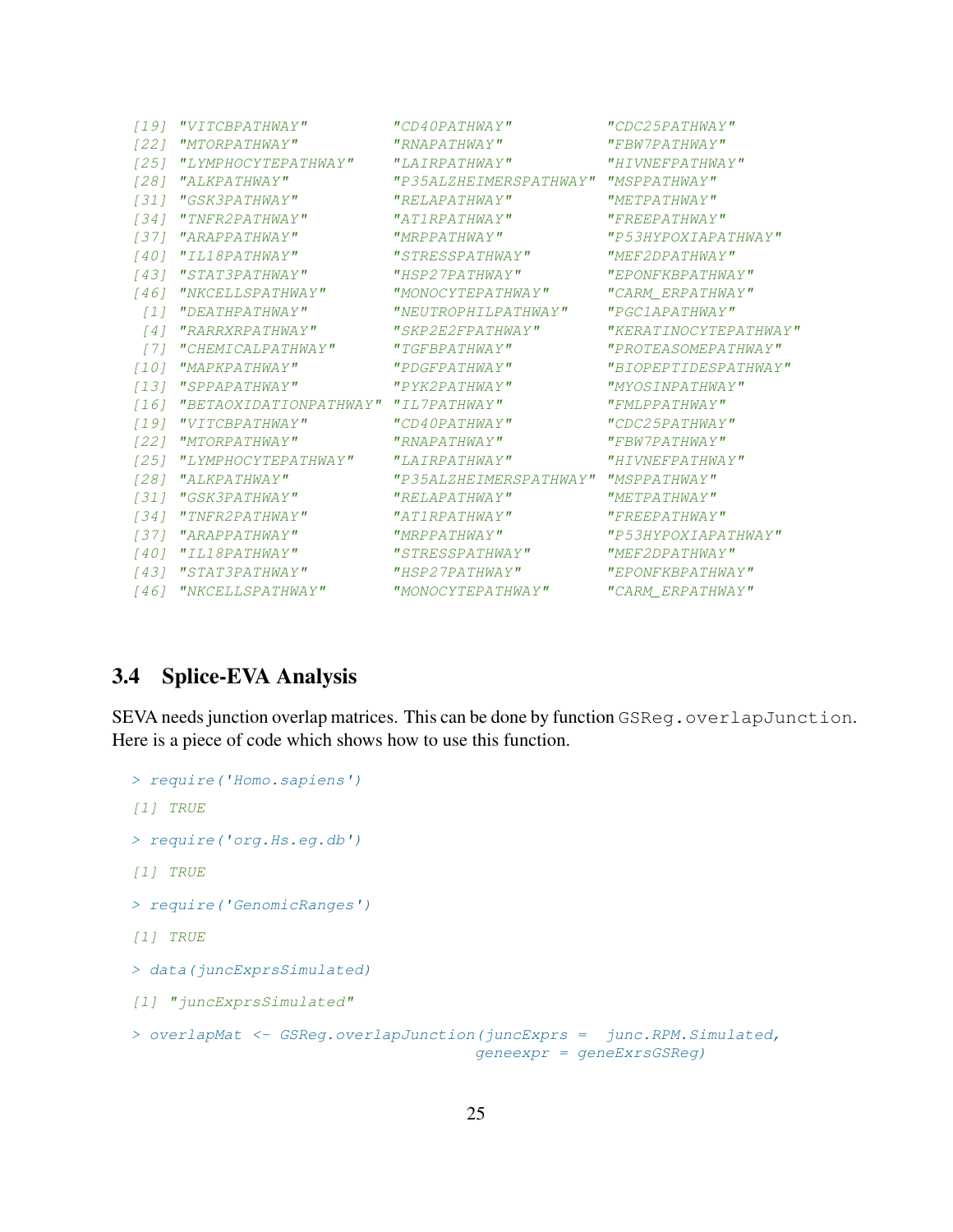\$Rest \$Rest\$CMPK1

|                              | chr1:47799788-47834141 chr1:47834287-47838627               |          |          |
|------------------------------|-------------------------------------------------------------|----------|----------|
| chr1:47799788-47834141       | -1                                                          |          |          |
| chr1:47834287-47838627       | 0                                                           |          | 1        |
| chr1:47838779-47840581       | $\theta$                                                    |          | 0        |
| chr1:47838779-47840869       |                                                             |          | $\theta$ |
| $chr1: 47840657 - 47840869$  | 0                                                           |          | O        |
| chr1:47840965-47842376       |                                                             |          |          |
|                              | chr1:47838779-47840581 chr1:47838779-47840869               |          |          |
| chr1:47799788-47834141       | 0                                                           |          | 0        |
| chr1:47834287-47838627       | 0                                                           |          | 0        |
| chr1:47838779-47840581       |                                                             |          |          |
| chr1:47838779-47840869       |                                                             |          |          |
| chr1:47840657-47840869       | 0                                                           |          |          |
| chr1:47840965-47842376       |                                                             |          | Ω        |
|                              | chr1:47840657-47840869 chr1:47840965-47842376               |          |          |
| chr1:47799788-47834141       | 0                                                           |          | 0        |
| chr1:47834287-47838627       | 0                                                           |          | 0        |
| chr1:47838779-47840581       |                                                             |          | 0        |
| chr1:47838779-47840869       |                                                             |          | 0        |
| chr1:47840657-47840869       | 1                                                           |          | Ω        |
| chr1:47840965-47842376       | 0                                                           |          | 1        |
| <i>\$Rest\$CSF1</i>          |                                                             |          |          |
|                              | $chr1: 110453684 - 110456881$ $chr1: 110457003 - 110458256$ |          |          |
| chr1:110453684-110456881     |                                                             | 1        | $\theta$ |
| chr1:110457003-110458256     |                                                             | 0        | 1        |
| chr1:110458318-110459915     |                                                             |          | $\Omega$ |
| chr1:110460085-110464469     |                                                             |          |          |
| chr1:110464616-110465788     |                                                             |          |          |
| chr1:110464616-110466682     |                                                             |          |          |
| chr1:110466812-110467398     |                                                             |          |          |
| chr1:110467450-110467769     |                                                             | 0        | 0        |
| chr1:110467824-110468685     |                                                             | 0        |          |
| chr1:110467824-110471474     |                                                             |          |          |
|                              | chr1:110458318-110459915 chr1:110460085-110464469           |          |          |
| chr1:110453684-110456881     |                                                             | $\theta$ |          |
| chr1:110457003-110458256     |                                                             |          |          |
| chr1:110458318-110459915     |                                                             | ┸        |          |
| chr1:110460085-110464469     |                                                             | 0        | 1        |
| $chr1:110464616 - 110465788$ |                                                             | Ω        | 0        |
| chr1:110464616-110466682     |                                                             | 0        | 0        |
| chr1:110466812-110467398     |                                                             |          | 0        |
| chr1:110467450-110467769     |                                                             | Ω        | 0        |
| $chr1:110467824 - 110468685$ |                                                             | 0        | 0        |
| chr1:110467824-110471474     |                                                             |          |          |
|                              | chr1:110464616-110465788 chr1:110464616-110466682           |          |          |
| chr1:110453684-110456881     |                                                             | 0        | 0        |
| chr1:110457003-110458256     |                                                             | 0        | 0        |
| chr1:110458318-110459915     |                                                             | n        |          |
|                              |                                                             |          |          |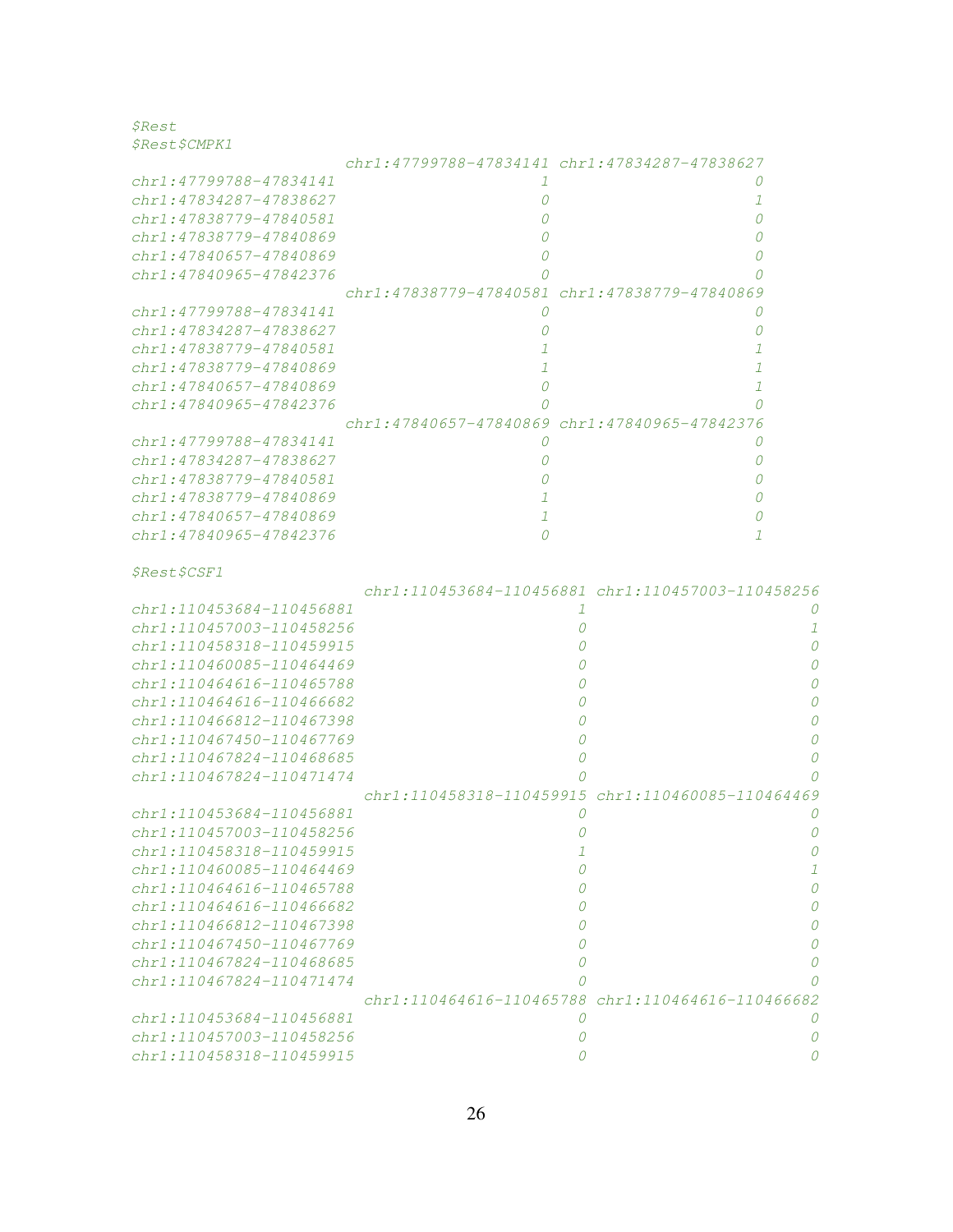| chr1:110460085-110464469            | Ω                                                 |                                                   |
|-------------------------------------|---------------------------------------------------|---------------------------------------------------|
| $chr1:110464616 - 110465788$        |                                                   |                                                   |
| $chr1:110464616 - 110466682$        |                                                   |                                                   |
| chr1:110466812-110467398            | Ω                                                 |                                                   |
| chr1:110467450-110467769            | 0                                                 |                                                   |
| chr1:110467824-110468685            | 0                                                 | O                                                 |
| chr1:110467824-110471474            | Ω                                                 |                                                   |
|                                     | chr1:110466812-110467398                          | chr1:110467450-110467769                          |
| chr1:110453684-110456881            | Ω                                                 |                                                   |
| chr1:110457003-110458256            | 0                                                 | 0                                                 |
| $chr1:110458318 - 110459915$        |                                                   |                                                   |
| $chr1:110460085 - 110464469$        |                                                   |                                                   |
| chr1:110464616-110465788            |                                                   |                                                   |
| chr1:110464616-110466682            |                                                   |                                                   |
| chr1:110466812-110467398            |                                                   |                                                   |
| chr1:110467450-110467769            | 0                                                 |                                                   |
|                                     |                                                   |                                                   |
| $chr1:110467824 - 110468685$        | 0                                                 |                                                   |
| chr1:110467824-110471474            |                                                   |                                                   |
|                                     | chr1:110467824-110468685 chr1:110467824-110471474 |                                                   |
| chr1:110453684-110456881            | O                                                 |                                                   |
| chr1:110457003-110458256            |                                                   |                                                   |
| $chr1:110458318 - 110459915$        |                                                   |                                                   |
| $chr1:110460085 - 110464469$        |                                                   |                                                   |
| chr1:110464616-110465788            |                                                   |                                                   |
| chr1:110464616-110466682            |                                                   |                                                   |
| chr1:110466812-110467398            |                                                   |                                                   |
| chr1:110467450-110467769            |                                                   |                                                   |
| chr1:110467824-110468685            | 1                                                 |                                                   |
| chr1:110467824-110471474            | $\mathcal{I}$                                     |                                                   |
|                                     |                                                   |                                                   |
| <i><i><b>\$Rest\$FAM72B</b></i></i> |                                                   |                                                   |
|                                     |                                                   | chr1:120839865-120841975 chr1:120839985-120841975 |
| chr1:120839865-120841975            | 1                                                 |                                                   |
| chr1:120839985-120841975            | 1                                                 | 1                                                 |
| chr1:120842052-120845995            |                                                   |                                                   |
| chr1:120846119-120854492            |                                                   |                                                   |
|                                     |                                                   | chr1:120842052-120845995 chr1:120846119-120854492 |
|                                     |                                                   |                                                   |
| chr1:120839865-120841975            |                                                   |                                                   |
| chr1:120839985-120841975            | 0                                                 | 0                                                 |
| chr1:120842052-120845995            | $\mathcal{I}$                                     | 0                                                 |
| chr1:120846119-120854492            | $\Omega$                                          | $\mathcal{I}$                                     |
|                                     |                                                   |                                                   |
| \$Rest\$KLHL12                      |                                                   | chr1:202861787-202862367 chr1:202861787-202863312 |
| chr1:202861787-202862367            | 1                                                 |                                                   |
|                                     |                                                   | 1                                                 |
| chr1:202861787-202863312            | $\mathcal{I}$                                     | $\mathcal{I}$                                     |
| $chr1: 202862553 - 202863312$       | 0                                                 | 1                                                 |
| $chr1: 202863410 - 202863719$       | 0                                                 | 0                                                 |
| chr1:202863877-202864650            | 0                                                 | 0                                                 |
| chr1:202863877-202878138            | 0                                                 | Ω                                                 |
| chr1:202864845-202865982            | 0                                                 |                                                   |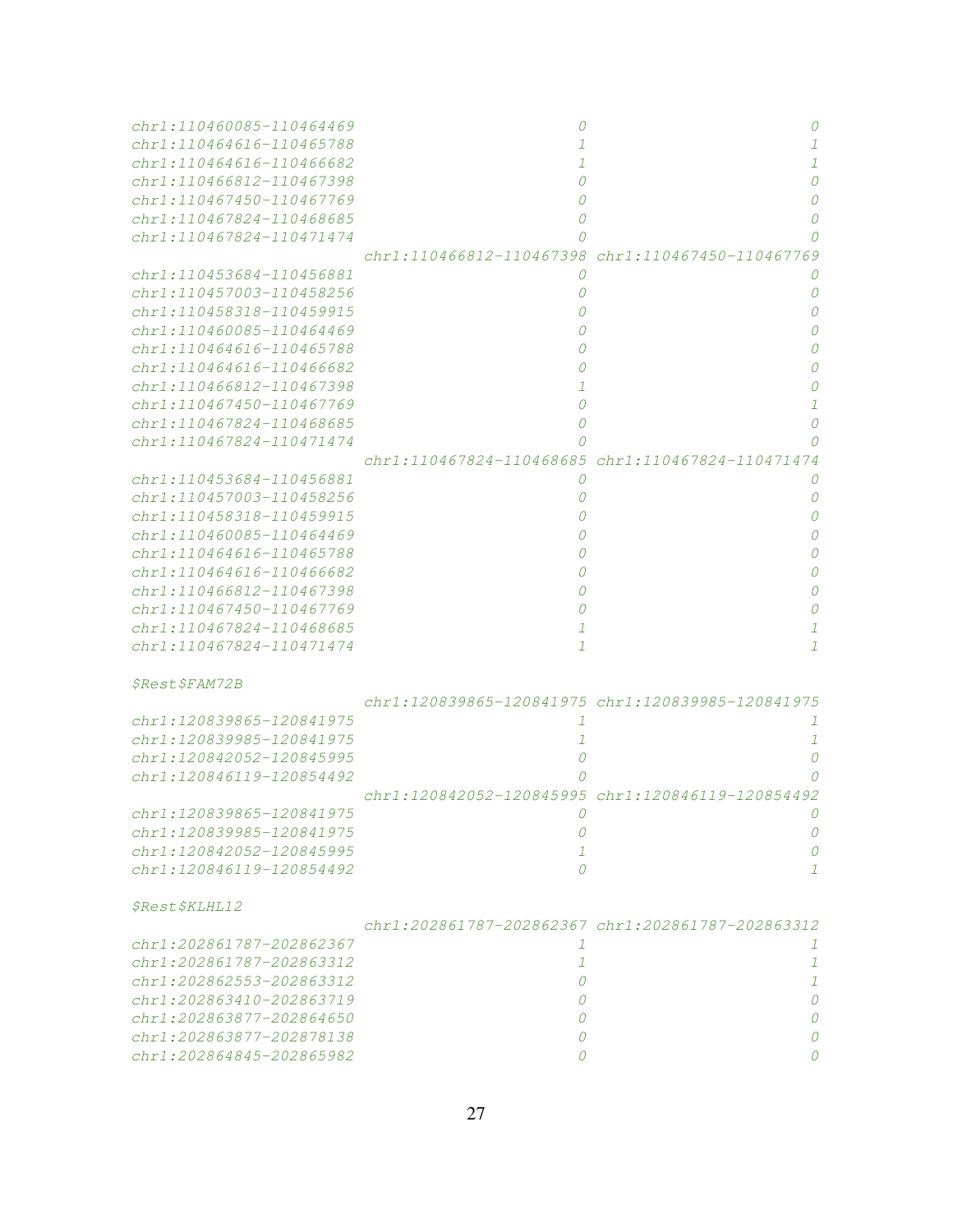| chr1:202866088-202878138      | 0                                                 | 0                                                 |
|-------------------------------|---------------------------------------------------|---------------------------------------------------|
| chr1:202878252-202880182      |                                                   | $\Omega$                                          |
| chr1:202880331-202887299      |                                                   | 0                                                 |
| chr1:202887516-202888883      |                                                   | 0                                                 |
| chr1:202889036-202894096      | 0                                                 | 0                                                 |
| chr1:202894335-202896217      |                                                   |                                                   |
|                               |                                                   | chr1:202862553-202863312 chr1:202863410-202863719 |
| chr1:202861787-202862367      | 0                                                 |                                                   |
| chr1:202861787-202863312      | 1                                                 | 0                                                 |
| chr1:202862553-202863312      |                                                   | 0                                                 |
| $chr1: 202863410 - 202863719$ |                                                   |                                                   |
| $chr1: 202863877 - 202864650$ |                                                   | 0                                                 |
| chr1:202863877-202878138      |                                                   | 0                                                 |
| chr1:202864845-202865982      |                                                   | 0                                                 |
| chr1:202866088-202878138      |                                                   | 0                                                 |
| chr1:202878252-202880182      |                                                   | 0                                                 |
| chr1:202880331-202887299      |                                                   | 0                                                 |
| chr1:202887516-202888883      | 0                                                 | 0                                                 |
| chr1:202889036-202894096      | 0                                                 | 0                                                 |
| chr1:202894335-202896217      |                                                   |                                                   |
|                               |                                                   | chr1:202863877-202864650 chr1:202863877-202878138 |
| chr1:202861787-202862367      | 0                                                 |                                                   |
| chr1:202861787-202863312      |                                                   | 0                                                 |
| chr1:202862553-202863312      |                                                   | 0                                                 |
| chr1:202863410-202863719      |                                                   |                                                   |
| chr1:202863877-202864650      |                                                   |                                                   |
| chr1:202863877-202878138      | 1                                                 | $\mathcal{I}$                                     |
| chr1:202864845-202865982      |                                                   | $\mathcal{I}$                                     |
| chr1:202866088-202878138      |                                                   | 1                                                 |
| chr1:202878252-202880182      |                                                   | 0                                                 |
| chr1:202880331-202887299      |                                                   | 0                                                 |
| chr1:202887516-202888883      |                                                   | 0                                                 |
| chr1:202889036-202894096      |                                                   |                                                   |
| chr1:202894335-202896217      |                                                   |                                                   |
|                               | chr1:202864845-202865982 chr1:202866088-202878138 |                                                   |
| chr1:202861787-202862367      |                                                   |                                                   |
| chr1:202861787-202863312      |                                                   |                                                   |
| chr1:202862553-202863312      |                                                   |                                                   |
| chr1:202863410-202863719      | 0                                                 | 0                                                 |
| $chr1: 202863877 - 202864650$ | 0                                                 | 0                                                 |
| chr1:202863877-202878138      | 1                                                 | 1                                                 |
| $chr1: 202864845 - 202865982$ | $\mathcal{I}$                                     | 0                                                 |
| chr1:202866088-202878138      | 0                                                 | 1                                                 |
| chr1:202878252-202880182      | 0                                                 | 0                                                 |
| $chr1: 202880331 - 202887299$ | 0                                                 | 0                                                 |
| chr1:202887516-202888883      | 0                                                 | 0                                                 |
| $chr1: 202889036 - 202894096$ | 0                                                 | Ω                                                 |
| chr1:202894335-202896217      |                                                   |                                                   |
|                               |                                                   | chr1:202878252-202880182 chr1:202880331-202887299 |
| chr1:202861787-202862367      | 0                                                 |                                                   |
| chr1:202861787-202863312      | 0                                                 | 0                                                 |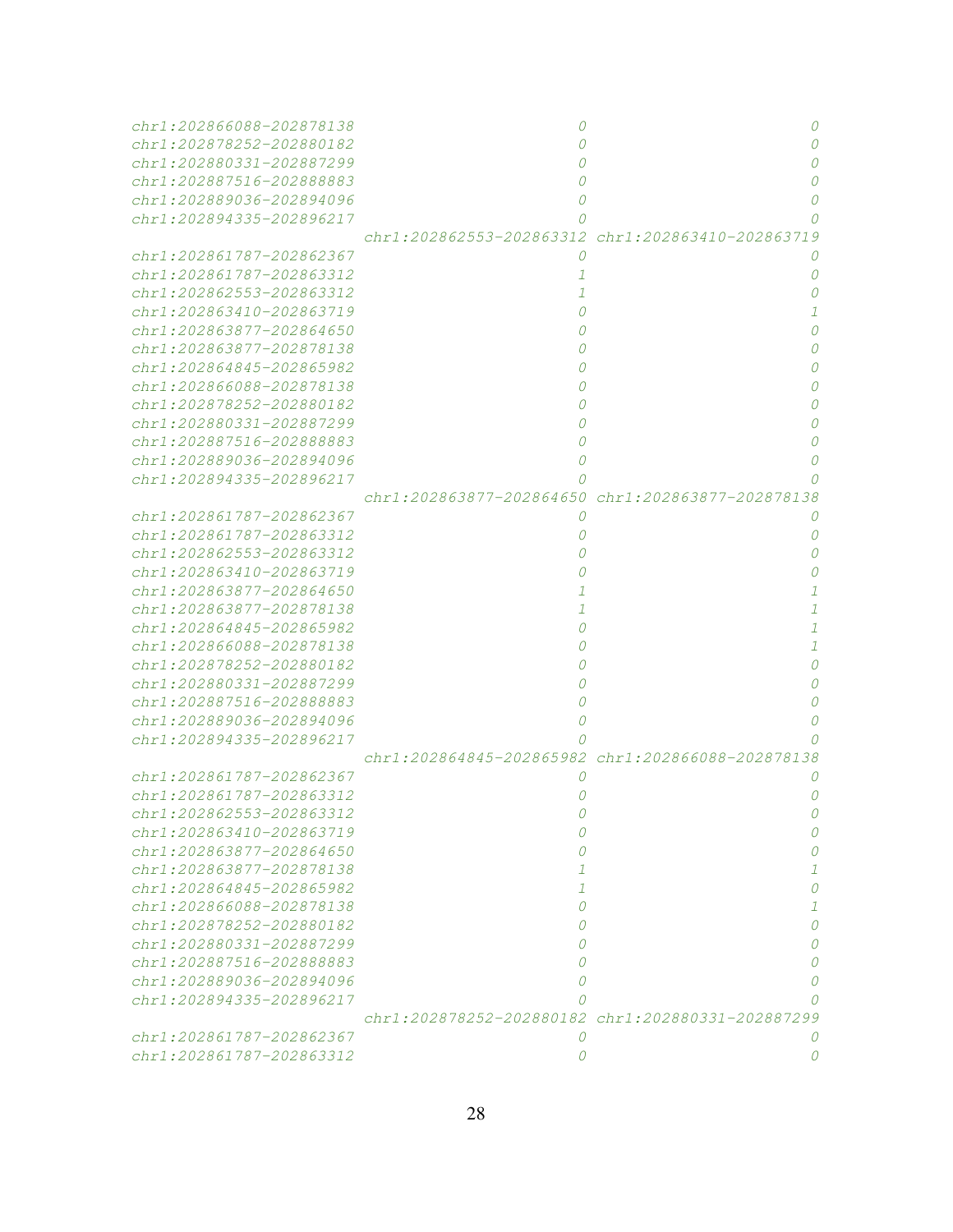| chr1:202862553-202863312            | 0                                                              | 0 |               |
|-------------------------------------|----------------------------------------------------------------|---|---------------|
| $chr1: 202863410 - 202863719$       | 0                                                              | Ω |               |
| chr1:202863877-202864650            | 0                                                              |   |               |
| chr1:202863877-202878138            |                                                                |   |               |
| chr1:202864845-202865982            | 0                                                              |   |               |
| chr1:202866088-202878138            | 0                                                              |   |               |
| chr1:202878252-202880182            |                                                                |   |               |
| chr1:202880331-202887299            | $\Omega$                                                       |   |               |
| chr1:202887516-202888883            | 0                                                              |   |               |
| chr1:202889036-202894096            | 0                                                              |   |               |
| chr1:202894335-202896217            |                                                                |   |               |
|                                     | chr1:202887516-202888883 chr1:202889036-202894096              |   |               |
| chr1:202861787-202862367            | 0                                                              | 0 |               |
| chr1:202861787-202863312            | 0                                                              | 0 |               |
| chr1:202862553-202863312            | 0                                                              | Ω |               |
| chr1:202863410-202863719            | 0                                                              |   |               |
| chr1:202863877-202864650            | 0                                                              |   |               |
| chr1:202863877-202878138            | 0                                                              |   |               |
| chr1:202864845-202865982            | 0                                                              |   |               |
| chr1:202866088-202878138            | $\Omega$                                                       |   |               |
| chr1:202878252-202880182            | $\Omega$                                                       |   |               |
| chr1:202880331-202887299            | 0                                                              |   |               |
| chr1:202887516-202888883            | 1                                                              | Ω |               |
| $chr1: 202889036 - 202894096$       | 0                                                              | 1 |               |
| chr1:202894335-202896217            | Ω                                                              | 0 |               |
|                                     | chr1:202894335-202896217                                       |   |               |
| chr1:202861787-202862367            | 0                                                              |   |               |
| chr1:202861787-202863312            | 0                                                              |   |               |
| chr1:202862553-202863312            | 0                                                              |   |               |
| chr1:202863410-202863719            | 0                                                              |   |               |
| chr1:202863877-202864650            | 0                                                              |   |               |
| chr1:202863877-202878138            | 0                                                              |   |               |
| $chr1:202864845 - 202865982$        | 0                                                              |   |               |
| $chr1:202866088 - 202878138$        | 0                                                              |   |               |
| chr1:202878252-202880182            |                                                                |   |               |
| chr1:202880331-202887299            |                                                                |   |               |
| chr1:202887516-202888883            |                                                                |   |               |
| chr1:202889036-202894096            | 0                                                              |   |               |
| chr1:202894335-202896217            | -7                                                             |   |               |
|                                     |                                                                |   |               |
| <i><i><b>\$Rest\$KLHL21</b></i></i> |                                                                |   |               |
|                                     | chr1:6653718-6655545 chr1:6655617-6659107 chr1:6659512-6659810 |   |               |
| $chr1: 6653718 - 6655545$           | T                                                              | 0 | U             |
| chr1:6655617-6659107                | 0                                                              | 1 | 0             |
| chr1:6659512-6659810                | 0                                                              | 0 | 1             |
| chr1:6659512-6661857                | 0                                                              | 0 | $\mathcal{I}$ |
|                                     | chr1:6659512-6661857                                           |   |               |
| $chr1: 6653718 - 6655545$           | 0                                                              |   |               |
| chr1:6655617-6659107                | 0                                                              |   |               |
| chr1:6659512-6659810                | 1                                                              |   |               |
| chr1:6659512-6661857                | 1                                                              |   |               |
|                                     |                                                                |   |               |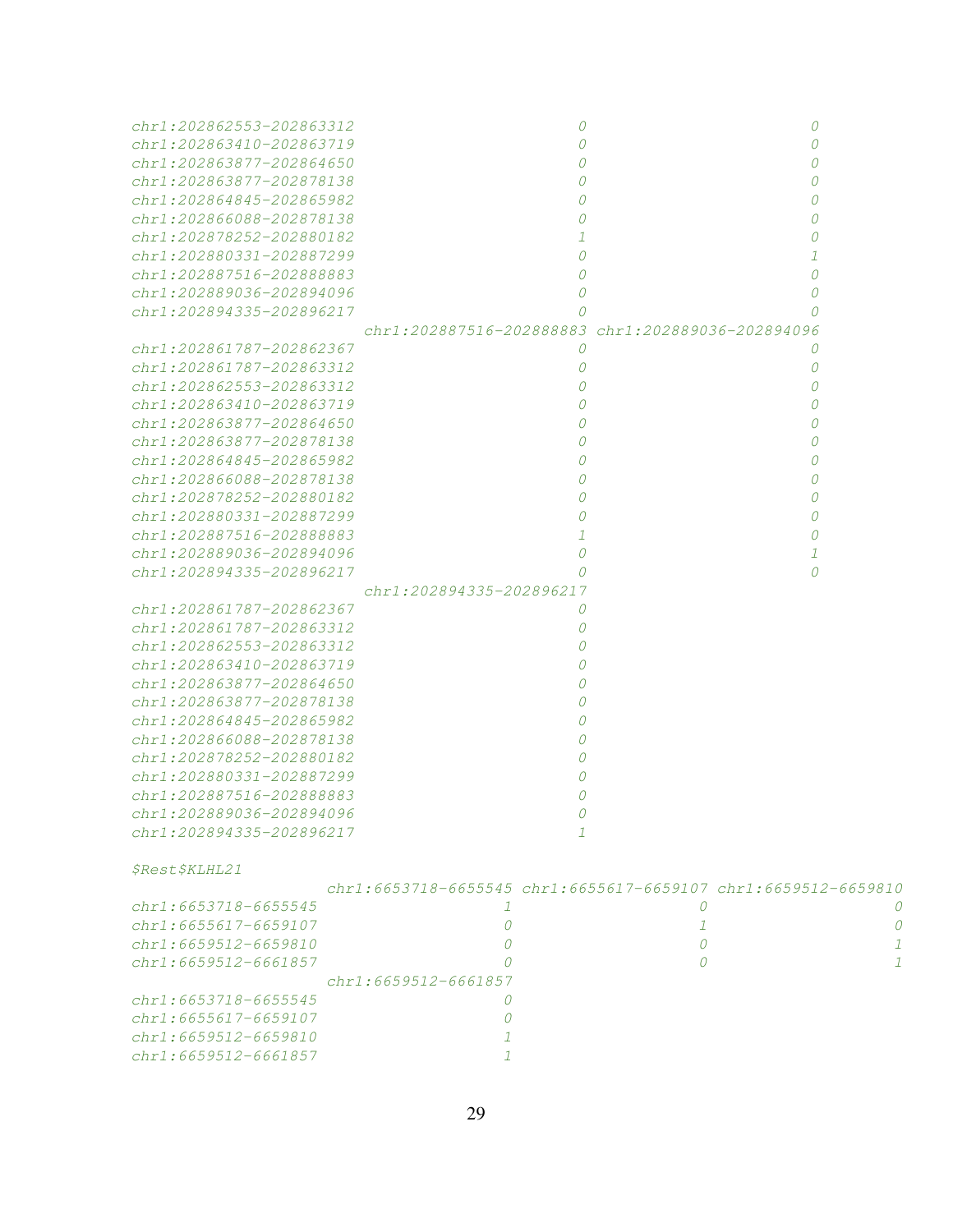\$Rest\$MIR4632

## chr1:12251142-12251831

chr1:12251142-12251831 1

\$Rest\$MYSM1

|                             |   | chr1:59125827-59126842 chr1:59126899-59127078 |
|-----------------------------|---|-----------------------------------------------|
| chr1:59125827-59126842      | 1 | 0                                             |
| chr1:59126899-59127078      | 0 | 1                                             |
| chr1:59127183-59131171      | 0 | 0                                             |
| $chr1: 59131303 - 59132710$ | 0 | 0                                             |
| chr1:59132898-59133519      | 0 | 0                                             |
| chr1:59133593-59134102      | 0 | 0                                             |
| chr1:59133593-59134304      | 0 | 0                                             |
| $chr1: 59134238 - 59134656$ | 0 | 0                                             |
| $chr1: 59134354 - 59134656$ | 0 | 0                                             |
| chr1:59134710-59137542      | 0 | 0                                             |
| chr1:59137630-59139245      | 0 | 0                                             |
| chr1:59139322-59141149      | 0 | 0                                             |
| chr1:59141252-59142598      | 0 | 0                                             |
| chr1:59142728-59147457      | 0 | 0                                             |
| chr1:59148217-59150825      | 0 | 0                                             |
| chr1:59150923-59154710      | 0 | 0                                             |
| chr1:59154788-59155898      | 0 | 0                                             |
| chr1:59155921-59156012      | 0 | 0                                             |
| chr1:59156089-59158533      | 0 | 0                                             |
| $chr1: 59158603 - 59160801$ | 0 | 0                                             |
| chr1:59160879-59165657      | 0 | 0                                             |
|                             |   | chr1:59127183-59131171 chr1:59131303-59132710 |
| chr1:59125827-59126842      | 0 | 0                                             |
| chr1:59126899-59127078      | 0 | 0                                             |
| chr1:59127183-59131171      | 1 | 0                                             |
| chr1:59131303-59132710      | 0 | 1                                             |
| chr1:59132898-59133519      | 0 | 0                                             |
| chr1:59133593-59134102      | 0 | 0                                             |
| chr1:59133593-59134304      | 0 | 0                                             |
| chr1:59134238-59134656      | 0 | 0                                             |
| chr1:59134354-59134656      | 0 | 0                                             |
| chr1:59134710-59137542      | 0 | 0                                             |
| chr1:59137630-59139245      | 0 | 0                                             |
| chr1:59139322-59141149      | Ω | 0                                             |
| $chr1: 59141252 - 59142598$ | Ω | 0                                             |
| chr1:59142728-59147457      | Ω | 0                                             |
| chr1:59148217-59150825      | 0 | 0                                             |
| chr1:59150923-59154710      | 0 | 0                                             |
| chr1:59154788-59155898      | 0 | Ω                                             |
| chr1:59155921-59156012      | 0 | O                                             |
| chr1:59156089-59158533      | 0 | O                                             |
| chr1:59158603-59160801      | 0 | O                                             |
| $chr1: 59160879 - 59165657$ | 0 |                                               |
|                             |   | chr1:59132898-59133519 chr1:59133593-59134102 |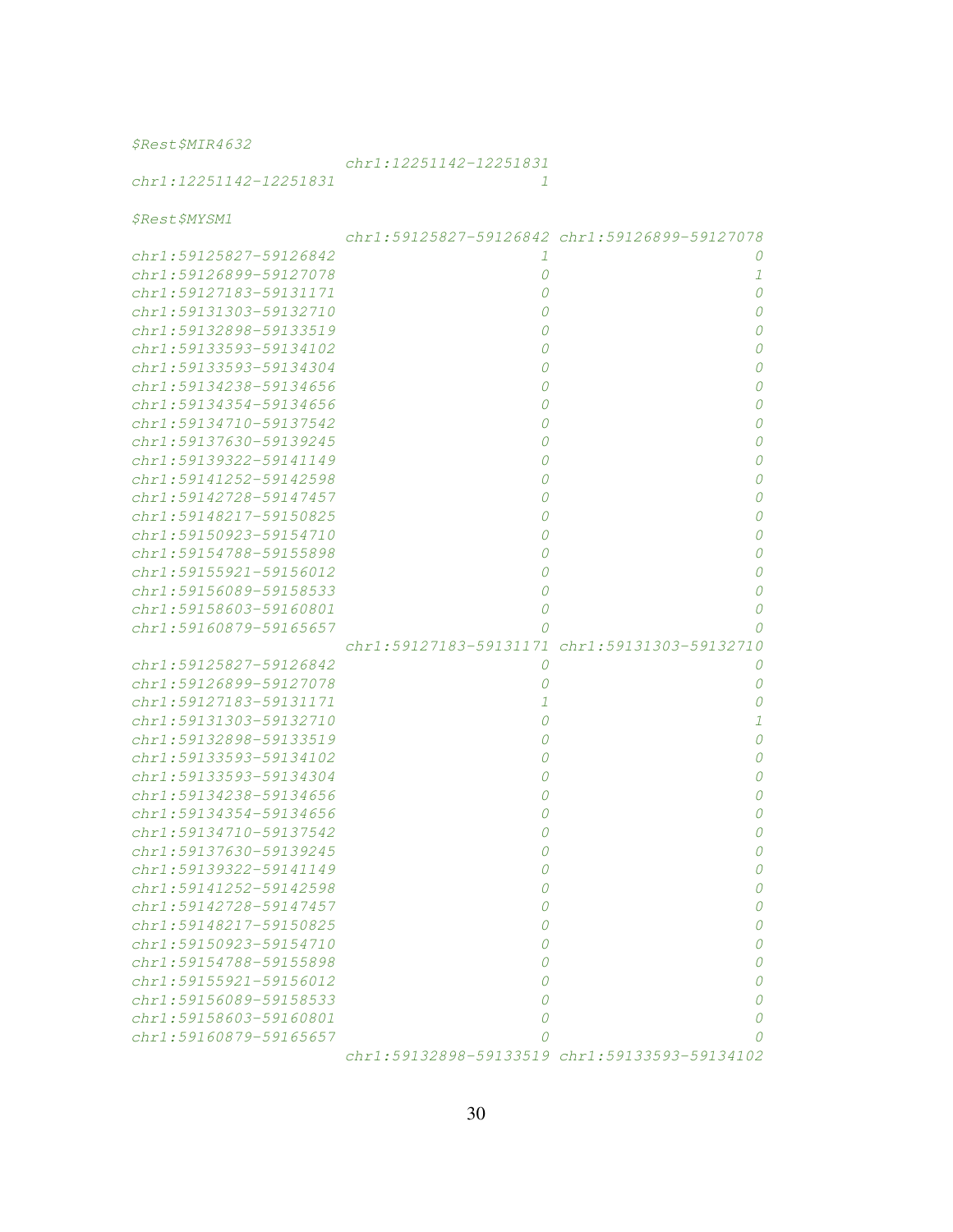| chr1:59125827-59126842      | 0 | 0                                             |
|-----------------------------|---|-----------------------------------------------|
| chr1:59126899-59127078      | 0 | 0                                             |
| chr1:59127183-59131171      | 0 | 0                                             |
| chr1:59131303-59132710      | 0 | 0                                             |
| chr1:59132898-59133519      | 1 | 0                                             |
| chr1:59133593-59134102      | 0 | 1                                             |
| chr1:59133593-59134304      | 0 | $\mathcal{I}$                                 |
| chr1:59134238-59134656      | 0 | 0                                             |
| $chr1: 59134354 - 59134656$ | 0 | 0                                             |
| chr1:59134710-59137542      | 0 | 0                                             |
| chr1:59137630-59139245      | 0 | 0                                             |
| $chr1: 59139322 - 59141149$ | 0 | 0                                             |
| chr1:59141252-59142598      | 0 | 0                                             |
| chr1:59142728-59147457      | 0 | 0                                             |
| chr1:59148217-59150825      | 0 | 0                                             |
| chr1:59150923-59154710      | O | 0                                             |
| $chr1: 59154788 - 59155898$ | 0 | 0                                             |
| $chr1: 59155921 - 59156012$ | O | 0                                             |
| chr1:59156089-59158533      | 0 | 0                                             |
| chr1:59158603-59160801      | 0 | 0                                             |
| chr1:59160879-59165657      | Ω | Ω                                             |
|                             |   | chr1:59133593-59134304 chr1:59134238-59134656 |
| chr1:59125827-59126842      | 0 | 0                                             |
| chr1:59126899-59127078      | 0 | 0                                             |
| chr1:59127183-59131171      | 0 | 0                                             |
| chr1:59131303-59132710      | Ω | 0                                             |
| chr1:59132898-59133519      |   | 0                                             |
| chr1:59133593-59134102      | 7 | 0                                             |
| chr1:59133593-59134304      | 1 | 1                                             |
| chr1:59134238-59134656      | 1 | 1                                             |
| chr1:59134354-59134656      | Ω | 1                                             |
| chr1:59134710-59137542      |   | $\Omega$                                      |
| chr1:59137630-59139245      |   | 0                                             |
| chr1:59139322-59141149      |   | 0                                             |
| chr1:59141252-59142598      |   | 0                                             |
| chr1:59142728-59147457      |   | Ω                                             |
| chr1:59148217-59150825      | Ω | 0                                             |
| chr1:59150923-59154710      | 0 | 0                                             |
| chr1:59154788-59155898      | 0 | 0                                             |
| chr1:59155921-59156012      | 0 | 0                                             |
| chr1:59156089-59158533      | 0 | 0                                             |
| chr1:59158603-59160801      | 0 | 0                                             |
| chr1:59160879-59165657      | 0 | 0                                             |
|                             |   | chr1:59134354-59134656 chr1:59134710-59137542 |
| chr1:59125827-59126842      | 0 | 0                                             |
| chr1:59126899-59127078      | 0 | 0                                             |
| chr1:59127183-59131171      | 0 | 0                                             |
| $chr1: 59131303 - 59132710$ | 0 | 0                                             |
| chr1:59132898-59133519      | 0 | 0                                             |
| chr1:59133593-59134102      | 0 | 0                                             |
| chr1:59133593-59134304      | 0 | 0                                             |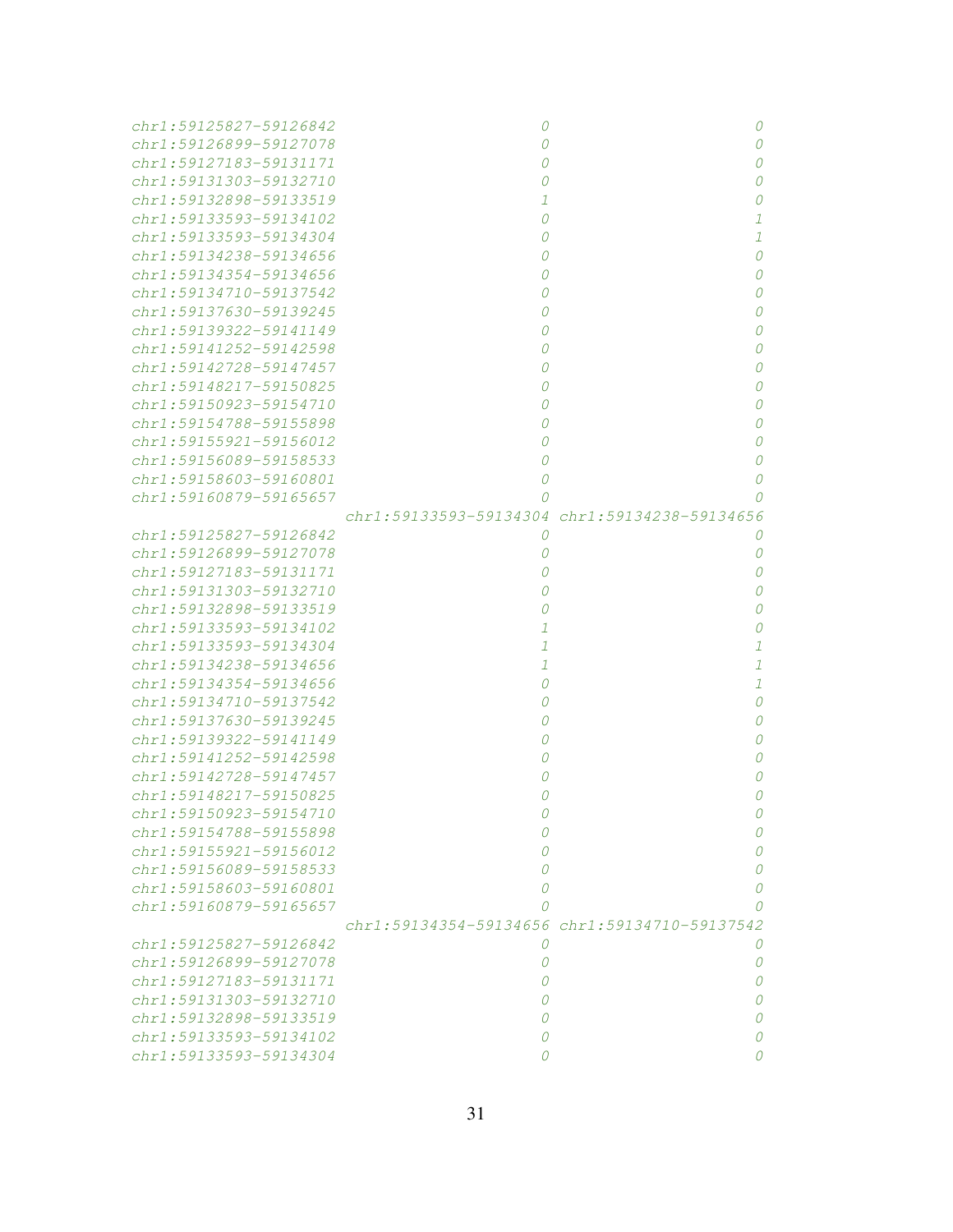| chr1:59134238-59134656      | 1              |                                               |
|-----------------------------|----------------|-----------------------------------------------|
| chr1:59134354-59134656      | 1              | 0                                             |
| $chr1: 59134710 - 59137542$ |                | 1                                             |
| chr1:59137630-59139245      |                | 0                                             |
| chr1:59139322-59141149      |                | 0                                             |
| chr1:59141252-59142598      |                | 0                                             |
| chr1:59142728-59147457      |                | 0                                             |
| chr1:59148217-59150825      |                | 0                                             |
| chr1:59150923-59154710      |                | 0                                             |
| chr1:59154788-59155898      |                | 0                                             |
| chr1:59155921-59156012      |                | 0                                             |
| chr1:59156089-59158533      |                | 0                                             |
| chr1:59158603-59160801      |                | 0                                             |
| chr1:59160879-59165657      |                | 0                                             |
|                             |                | chr1:59137630-59139245 chr1:59139322-59141149 |
| chr1:59125827-59126842      | $\theta$       | 0                                             |
| chr1:59126899-59127078      | O              | 0                                             |
| chr1:59127183-59131171      |                | 0                                             |
| chr1:59131303-59132710      |                | 0                                             |
| chr1:59132898-59133519      |                | 0                                             |
| chr1:59133593-59134102      |                | 0                                             |
| chr1:59133593-59134304      |                | 0                                             |
| chr1:59134238-59134656      |                | 0                                             |
| chr1:59134354-59134656      |                | 0                                             |
| chr1:59134710-59137542      |                | 0                                             |
| chr1:59137630-59139245      |                | 0                                             |
| chr1:59139322-59141149      |                | 1                                             |
| chr1:59141252-59142598      |                | 0                                             |
| chr1:59142728-59147457      |                | 0                                             |
| chr1:59148217-59150825      |                | 0                                             |
| chr1:59150923-59154710      |                | 0                                             |
| chr1:59154788-59155898      |                | 0                                             |
| $chr1: 59155921 - 59156012$ |                | 0                                             |
| chr1:59156089-59158533      |                | 0                                             |
| chr1:59158603-59160801      |                | 0                                             |
| chr1:59160879-59165657      |                | Ω                                             |
|                             |                | chr1:59141252-59142598 chr1:59142728-59147457 |
| chr1:59125827-59126842      |                | U                                             |
| chr1:59126899-59127078      | 0              | 0                                             |
| chr1:59127183-59131171      | 0              | 0                                             |
| chr1:59131303-59132710      | 0              | 0                                             |
| chr1:59132898-59133519      | 0              | 0                                             |
| chr1:59133593-59134102      | 0              | 0                                             |
| chr1:59133593-59134304      | 0              | 0                                             |
| chr1:59134238-59134656      | 0              | 0                                             |
| chr1:59134354-59134656      | 0              | 0                                             |
| chr1:59134710-59137542      | 0              | 0                                             |
| chr1:59137630-59139245      | 0              | 0                                             |
| chr1:59139322-59141149      | $\Omega$       | 0                                             |
| chr1:59141252-59142598      | 1              | 0                                             |
| chr1:59142728-59147457      | $\overline{O}$ | 7                                             |
|                             |                |                                               |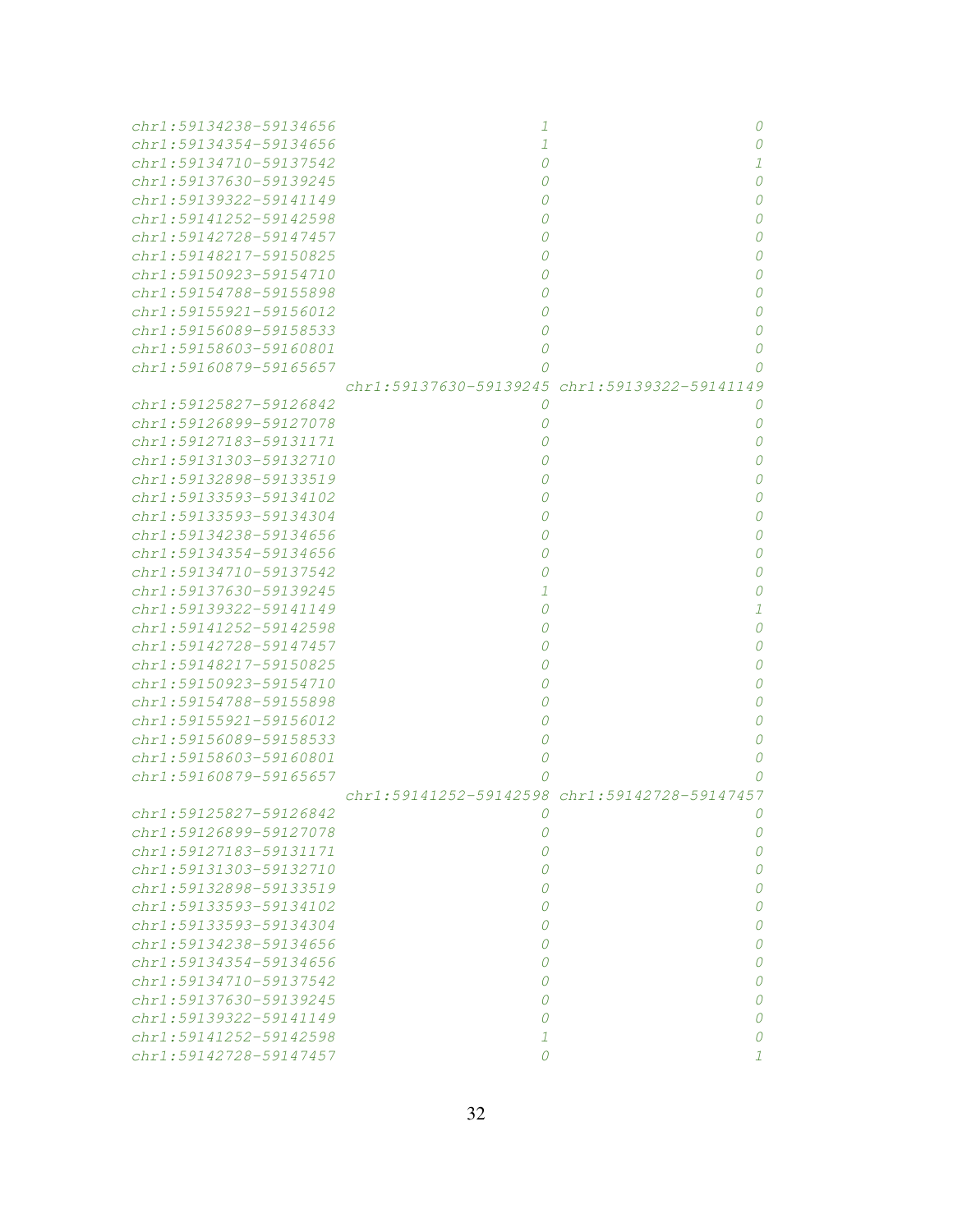| chr1:59148217-59150825      | 0                                             | 0             |
|-----------------------------|-----------------------------------------------|---------------|
| chr1:59150923-59154710      | 0                                             | 0             |
| chr1:59154788-59155898      | Ω                                             | 0             |
| chr1:59155921-59156012      | 0                                             | 0             |
| chr1:59156089-59158533      | 0                                             | 0             |
| chr1:59158603-59160801      | 0                                             | 0             |
| chr1:59160879-59165657      | 0                                             | 0             |
|                             | chr1:59148217-59150825 chr1:59150923-59154710 |               |
| chr1:59125827-59126842      | 0                                             | 0             |
| chr1:59126899-59127078      | 0                                             | 0             |
| chr1:59127183-59131171      | 0                                             | 0             |
| $chr1: 59131303 - 59132710$ |                                               | 0             |
| chr1:59132898-59133519      | Ω                                             | 0             |
| chr1:59133593-59134102      | 0                                             | 0             |
| chr1:59133593-59134304      | 0                                             | 0             |
| chr1:59134238-59134656      | 0                                             | 0             |
| chr1:59134354-59134656      | 0                                             | 0             |
| chr1:59134710-59137542      | 0                                             | 0             |
| chr1:59137630-59139245      | 0                                             | 0             |
| chr1:59139322-59141149      | 0                                             | 0             |
| chr1:59141252-59142598      |                                               | 0             |
| chr1:59142728-59147457      |                                               | 0             |
| chr1:59148217-59150825      | 1                                             | 0             |
| chr1:59150923-59154710      | 0                                             | $\mathcal{I}$ |
| chr1:59154788-59155898      |                                               | 0             |
| chr1:59155921-59156012      |                                               | 0             |
| chr1:59156089-59158533      | 0                                             | $\cal O$      |
| chr1:59158603-59160801      | 0                                             | 0             |
| chr1:59160879-59165657      | 0                                             | 0             |
|                             | chr1:59154788-59155898 chr1:59155921-59156012 |               |
| chr1:59125827-59126842      | 0                                             | 0             |
| chr1:59126899-59127078      | 0                                             | 0             |
| chr1:59127183-59131171      | 0                                             | 0             |
| chr1:59131303-59132710      | 0                                             | 0             |
| chr1:59132898-59133519      | 0                                             | 0             |
| chr1:59133593-59134102      |                                               | 0             |
| chr1:59133593-59134304      |                                               | 0             |
| chr1:59134238-59134656      |                                               |               |
| chr1:59134354-59134656      | 0                                             | 0             |
| chr1:59134710-59137542      | 0                                             | 0             |
| chr1:59137630-59139245      | 0                                             | 0             |
| chr1:59139322-59141149      | 0                                             | 0             |
| chr1:59141252-59142598      | 0                                             |               |
| chr1:59142728-59147457      | 0                                             | 0             |
| chr1:59148217-59150825      | 0                                             | 0             |
| $chr1: 59150923 - 59154710$ | 0                                             | 0             |
| chr1:59154788-59155898      | 1                                             | 0<br>0        |
| $chr1: 59155921 - 59156012$ | $\Omega$                                      |               |
| chr1:59156089-59158533      | 0                                             | 1<br>0        |
| chr1:59158603-59160801      |                                               | 0             |
|                             | 0<br>0                                        | 0             |
| chr1:59160879-59165657      |                                               |               |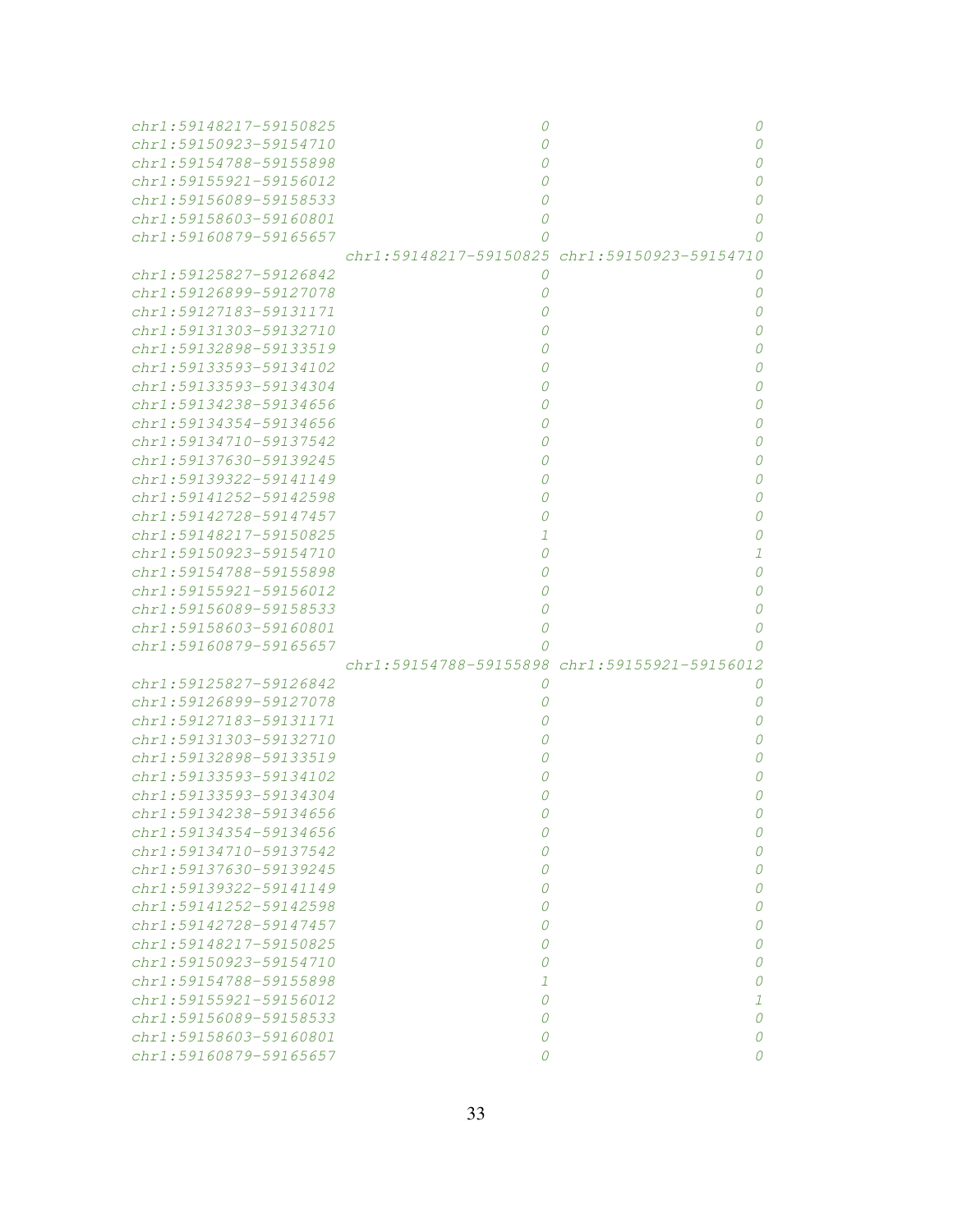|                             | chr1:59156089-59158533 chr1:59158603-59160801                  |          |   |
|-----------------------------|----------------------------------------------------------------|----------|---|
| chr1:59125827-59126842      | 0                                                              | 0        |   |
| chr1:59126899-59127078      | 0                                                              | 0        |   |
| chr1:59127183-59131171      | 0                                                              | 0        |   |
| $chr1: 59131303 - 59132710$ | 0                                                              | 0        |   |
| chr1:59132898-59133519      | 0                                                              | 0        |   |
| chr1:59133593-59134102      | 0                                                              | 0        |   |
| chr1:59133593-59134304      | 0                                                              | 0        |   |
| chr1:59134238-59134656      | 0                                                              | 0        |   |
| $chr1: 59134354 - 59134656$ | 0                                                              | 0        |   |
| $chr1: 59134710 - 59137542$ | 0                                                              | 0        |   |
| $chr1: 59137630 - 59139245$ | 0                                                              | $\Omega$ |   |
| chr1:59139322-59141149      | 0                                                              | $\theta$ |   |
| chr1:59141252-59142598      | 0                                                              | $\theta$ |   |
| chr1:59142728-59147457      | 0                                                              | $\theta$ |   |
| chr1:59148217-59150825      | 0                                                              | $\theta$ |   |
| chr1:59150923-59154710      | 0                                                              | $\theta$ |   |
| chr1:59154788-59155898      | 0                                                              | $\theta$ |   |
| chr1:59155921-59156012      | 0                                                              | $\theta$ |   |
| chr1:59156089-59158533      | $\mathcal{I}$                                                  | $\theta$ |   |
| chr1:59158603-59160801      | 0                                                              | 1        |   |
| chr1:59160879-59165657      | $\Omega$                                                       | $\Omega$ |   |
|                             | chr1:59160879-59165657                                         |          |   |
| chr1:59125827-59126842      | 0                                                              |          |   |
| chr1:59126899-59127078      | 0                                                              |          |   |
| chr1:59127183-59131171      | 0                                                              |          |   |
| chr1:59131303-59132710      | $\Omega$                                                       |          |   |
| chr1:59132898-59133519      | $\Omega$                                                       |          |   |
| chr1:59133593-59134102      | $\Omega$                                                       |          |   |
| chr1:59133593-59134304      | 0                                                              |          |   |
| chr1:59134238-59134656      | 0                                                              |          |   |
| chr1:59134354-59134656      | 0                                                              |          |   |
| $chr1: 59134710 - 59137542$ | 0                                                              |          |   |
| chr1:59137630-59139245      | 0                                                              |          |   |
| chr1:59139322-59141149      | 0                                                              |          |   |
| chr1:59141252-59142598      | $\Omega$                                                       |          |   |
| chr1:59142728-59147457      | 0                                                              |          |   |
| chr1:59148217-59150825      | $\Omega$                                                       |          |   |
| chr1:59150923-59154710      | 0                                                              |          |   |
| chr1:59154788-59155898      | $\Omega$                                                       |          |   |
| chr1:59155921-59156012      | $\Omega$                                                       |          |   |
| $chr1: 59156089 - 59158533$ | $\Omega$                                                       |          |   |
| chr1:59158603-59160801      | $\Omega$                                                       |          |   |
| chr1:59160879-59165657      | $\mathcal{I}$                                                  |          |   |
|                             |                                                                |          |   |
| \$Rest\$NPHP4               |                                                                |          |   |
|                             | chr1:5923465-5923950 chr1:5924093-5924398 chr1:5924577-5925162 |          |   |
| chr1:5923465-5923950        | 1                                                              | 0        |   |
| chr1:5924093-5924398        | 0                                                              | 1        | 0 |
| chr1:5924577-5925162        | 0                                                              | 0        | 1 |
| chr1:5925333-5926433        | 0                                                              | 0        | 0 |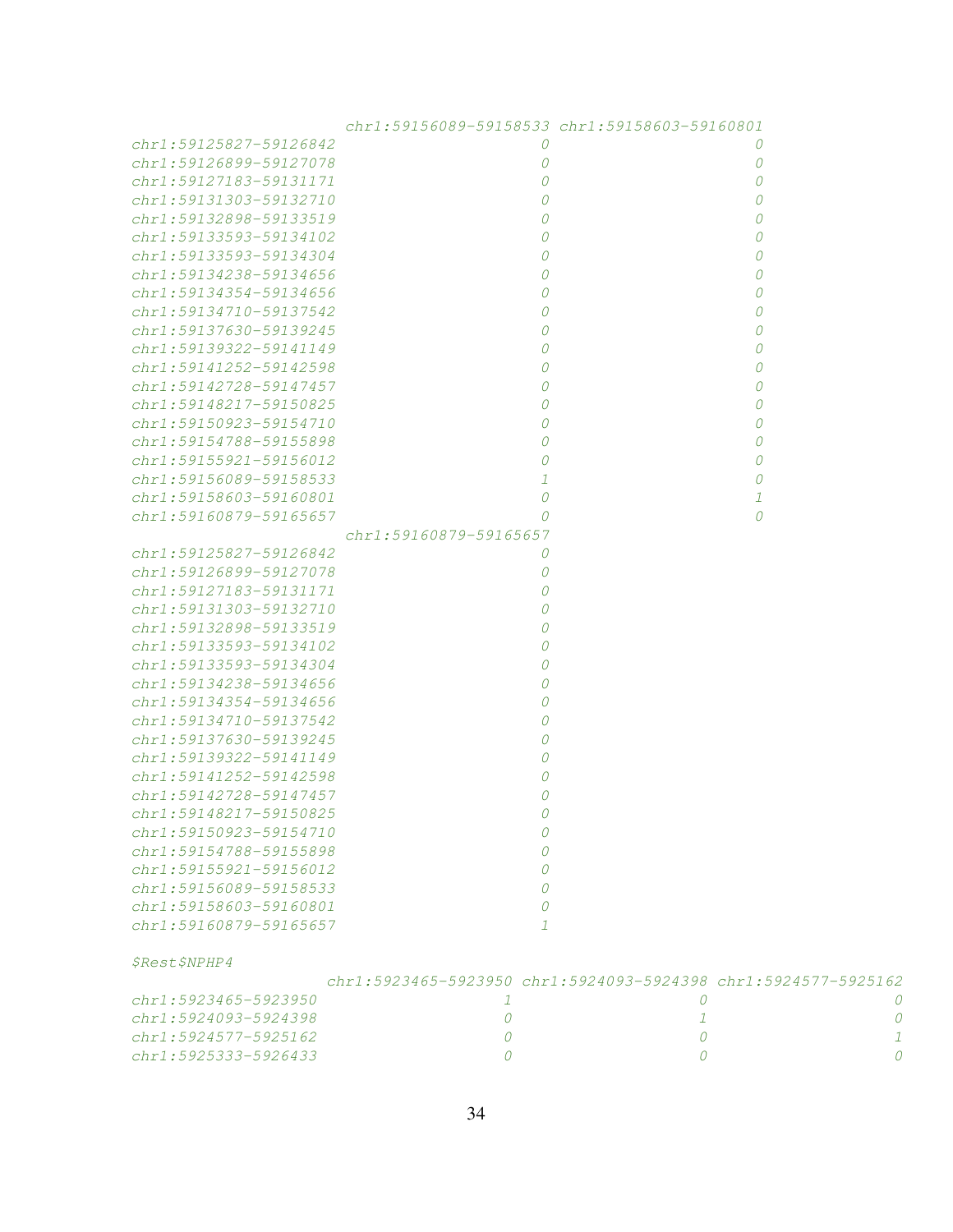| chr1:5926518-5927090      |   |                                                                | 0        |
|---------------------------|---|----------------------------------------------------------------|----------|
| chr1:5927175-5927800      |   | Ω                                                              |          |
| $chr1: 5927956 - 5933312$ |   |                                                                |          |
| chr1:5933395-5934531      |   |                                                                |          |
| $chr1: 5937358 - 5940174$ |   |                                                                |          |
| $chr1: 5940299 - 5947346$ |   |                                                                |          |
| chr1:5947526-5950928      |   |                                                                |          |
| chr1:5951088-5964677      |   |                                                                |          |
| chr1:5964864-5965352      |   |                                                                |          |
| $chr1: 5965543 - 5965692$ |   |                                                                |          |
| chr1:5965843-5967175      |   |                                                                |          |
|                           |   |                                                                |          |
| chr1:5967282-5969212      |   |                                                                |          |
| chr1:5969273-5987709      |   |                                                                |          |
| chr1:5987847-5993207      |   |                                                                |          |
| chr1:5993389-6007164      |   |                                                                |          |
| chr1:6007290-6008130      |   |                                                                |          |
| $chr1:6008311 - 6012760$  |   |                                                                |          |
| chr1:6012896-6021854      |   |                                                                |          |
| chr1:6022009-6027359      |   |                                                                |          |
| chr1:6027423-6029147      |   |                                                                |          |
| chr1:6029319-6038330      |   |                                                                |          |
| chr1:6038473-6046215      |   |                                                                |          |
| chr1:6046387-6052304      |   |                                                                |          |
| chr1:5934717-5934934      |   |                                                                |          |
| chr1:5965840-5967175      |   |                                                                |          |
| chr1:5936583-5937153      |   |                                                                |          |
| chr1:5937358-5939406      |   | 0                                                              |          |
| chr1:5939692-5940174      |   | Ω                                                              |          |
|                           |   | chr1:5925333-5926433 chr1:5926518-5927090 chr1:5927175-5927800 |          |
| chr1:5923465-5923950      | 0 | O                                                              |          |
| chr1:5924093-5924398      |   |                                                                |          |
| chr1:5924577-5925162      |   |                                                                |          |
| chr1:5925333-5926433      |   |                                                                |          |
| chr1:5926518-5927090      |   |                                                                |          |
| chr1:5927175-5927800      |   |                                                                |          |
|                           |   |                                                                |          |
| chr1:5927956-5933312      |   |                                                                |          |
| chr1:5933395-5934531      |   |                                                                |          |
| chr1:5937358-5940174      |   |                                                                |          |
| chr1:5940299-5947346      | 0 | 0                                                              |          |
| chr1:5947526-5950928      | 0 | 0                                                              | 0        |
| chr1:5951088-5964677      | 0 | 0                                                              | 0        |
| chr1:5964864-5965352      | 0 | 0                                                              | 0        |
| chr1:5965543-5965692      | 0 | 0                                                              | 0        |
| chr1:5965843-5967175      | 0 | 0                                                              | 0        |
| chr1:5967282-5969212      | 0 | 0                                                              | 0        |
| chr1:5969273-5987709      | 0 | 0                                                              | 0        |
| chr1:5987847-5993207      | 0 | 0                                                              | 0        |
| chr1:5993389-6007164      | 0 | 0                                                              | 0        |
| chr1:6007290-6008130      | 0 | 0                                                              | $\Omega$ |
| chr1:6008311-6012760      | 0 | 0                                                              |          |
| chr1:6012896-6021854      | 0 | 0                                                              | 0        |
|                           |   |                                                                |          |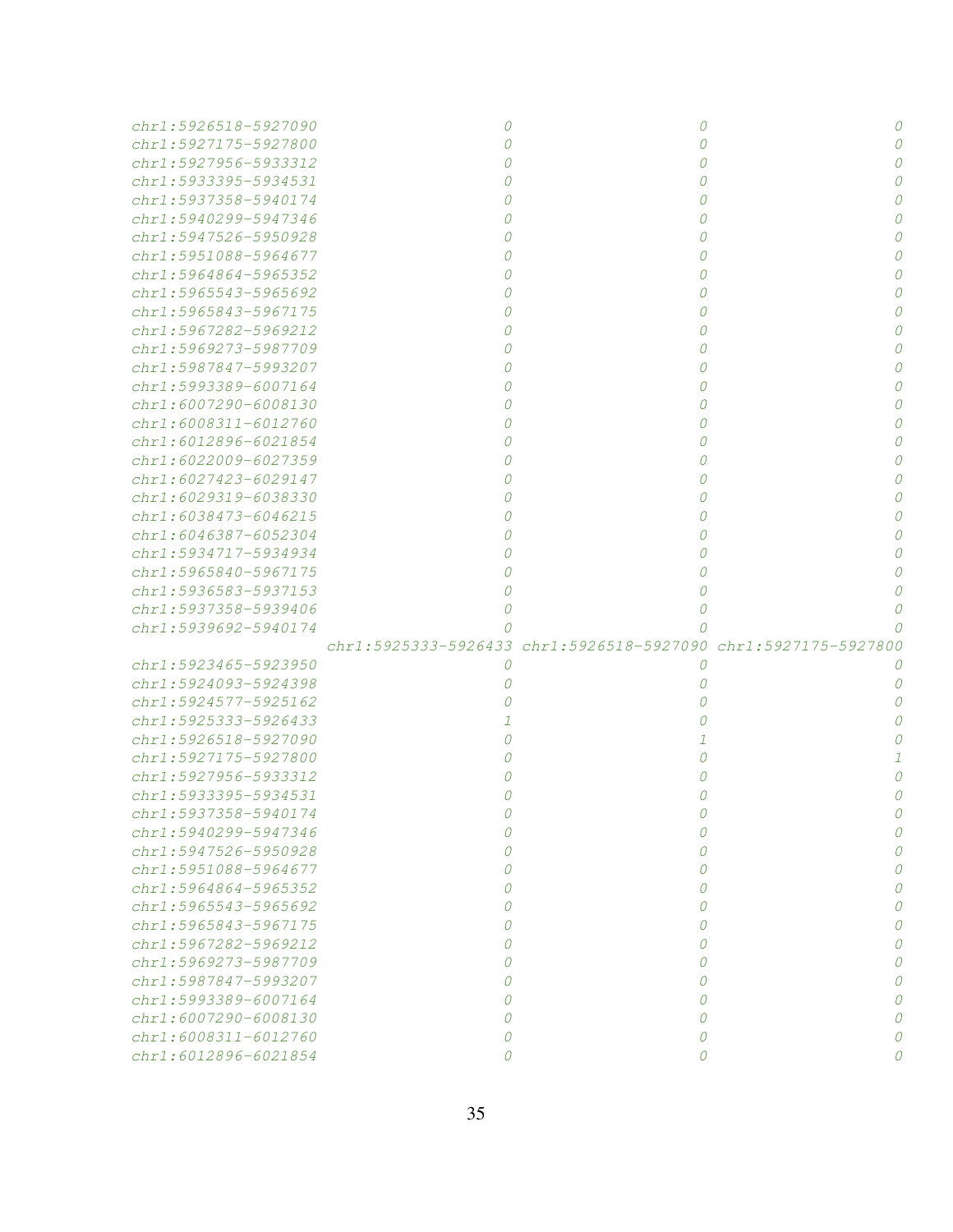| chr1:6022009-6027359        |          |                                                                |  |
|-----------------------------|----------|----------------------------------------------------------------|--|
| chr1:6027423-6029147        |          |                                                                |  |
| $chr1: 6029319 - 6038330$   |          |                                                                |  |
| chr1:6038473-6046215        |          |                                                                |  |
| chr1:6046387-6052304        |          |                                                                |  |
| chr1:5934717-5934934        |          |                                                                |  |
| chr1:5965840-5967175        |          |                                                                |  |
| chr1:5936583-5937153        |          |                                                                |  |
| chr1:5937358-5939406        |          |                                                                |  |
| $chr1: 5939692 - 5940174$   |          |                                                                |  |
|                             |          | chr1:5927956-5933312 chr1:5933395-5934531 chr1:5937358-5940174 |  |
| $chr1: 592.3465 - 592.3950$ | 0        | 0                                                              |  |
| chr1:5924093-5924398        |          | 0                                                              |  |
| chr1:5924577-5925162        |          | 0                                                              |  |
| chr1:5925333-5926433        |          |                                                                |  |
| chr1:5926518-5927090        |          |                                                                |  |
| chr1:5927175-5927800        |          |                                                                |  |
| $chr1: 5927956 - 5933312$   |          |                                                                |  |
| chr1:5933395-5934531        |          |                                                                |  |
| $chr1: 5937358 - 5940174$   |          | 0                                                              |  |
| chr1:5940299-5947346        |          | Ω                                                              |  |
| chr1:5947526-5950928        |          |                                                                |  |
| chr1:5951088-5964677        |          |                                                                |  |
| chr1:5964864-5965352        |          |                                                                |  |
| chr1:5965543-5965692        |          |                                                                |  |
|                             |          |                                                                |  |
| chr1:5965843-5967175        |          |                                                                |  |
| chr1:5967282-5969212        |          |                                                                |  |
| chr1:5969273-5987709        |          |                                                                |  |
| chr1:5987847-5993207        |          |                                                                |  |
| chr1:5993389-6007164        |          |                                                                |  |
| chr1:6007290-6008130        |          |                                                                |  |
| chr1:6008311-6012760        |          |                                                                |  |
| chr1:6012896-6021854        |          |                                                                |  |
| chr1:6022009-6027359        |          |                                                                |  |
| $chr1: 6027423 - 6029147$   |          |                                                                |  |
| chr1:6029319-6038330        |          |                                                                |  |
| chr1:6038473-6046215        |          | 0                                                              |  |
| chr1:6046387-6052304        |          |                                                                |  |
| chr1:5934717-5934934        |          |                                                                |  |
| chr1:5965840-5967175        |          |                                                                |  |
| chr1:5936583-5937153        |          |                                                                |  |
| chr1:5937358-5939406        |          |                                                                |  |
| chr1:5939692-5940174        |          |                                                                |  |
|                             |          | chr1:5940299-5947346 chr1:5947526-5950928 chr1:5951088-5964677 |  |
| chr1:5923465-5923950        | 0        | 0                                                              |  |
| $chr1: 5924093 - 5924398$   | 0        | 0                                                              |  |
| chr1:5924577-5925162        | $\Omega$ | Ω                                                              |  |
| chr1:5925333-5926433        | Ω        | O                                                              |  |
| chr1:5926518-5927090        | 0        | 0                                                              |  |
| chr1:5927175-5927800        | 0        | 0                                                              |  |
| chr1:5927956-5933312        | 0        | 0                                                              |  |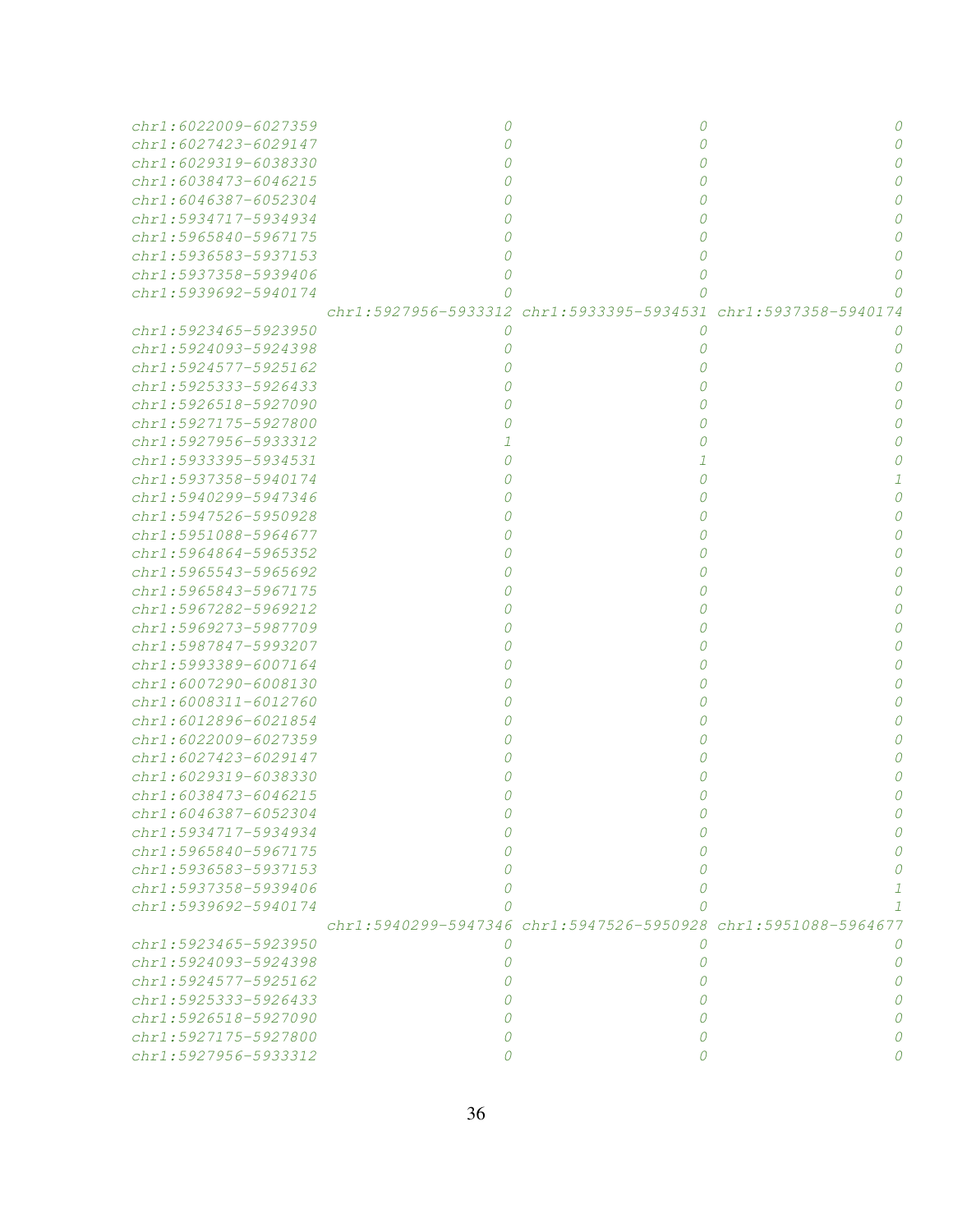| chr1:5933395-5934531      |          |                                                                | O        |
|---------------------------|----------|----------------------------------------------------------------|----------|
| chr1:5937358-5940174      |          | 0                                                              |          |
| chr1:5940299-5947346      |          | 0                                                              |          |
| chr1:5947526-5950928      |          |                                                                |          |
| chr1:5951088-5964677      |          | 0                                                              |          |
| chr1:5964864-5965352      |          | 0                                                              |          |
| chr1:5965543-5965692      |          | 0                                                              |          |
| chr1:5965843-5967175      |          | 0                                                              |          |
| chr1:5967282-5969212      |          | 0                                                              |          |
| chr1:5969273-5987709      |          | 0                                                              |          |
| $chr1: 5987847 - 5993207$ |          | 0                                                              |          |
| chr1:5993389-6007164      |          | 0                                                              |          |
| chr1:6007290-6008130      |          |                                                                |          |
| chr1:6008311-6012760      |          |                                                                |          |
| chr1:6012896-6021854      |          |                                                                |          |
| chr1:6022009-6027359      |          |                                                                |          |
| chr1:6027423-6029147      |          |                                                                |          |
| chr1:6029319-6038330      |          |                                                                |          |
|                           |          |                                                                |          |
| chr1:6038473-6046215      |          |                                                                |          |
| chr1:6046387-6052304      |          |                                                                |          |
| chr1:5934717-5934934      |          |                                                                |          |
| chr1:5965840-5967175      |          |                                                                |          |
| $chr1: 5936583 - 5937153$ |          |                                                                |          |
| chr1:5937358-5939406      |          |                                                                |          |
| chr1:5939692-5940174      |          |                                                                |          |
|                           |          | chr1:5964864-5965352 chr1:5965543-5965692 chr1:5965843-5967175 |          |
| chr1:5923465-5923950      | 0        | 0                                                              |          |
| chr1:5924093-5924398      |          | 0                                                              |          |
| chr1:5924577-5925162      |          |                                                                |          |
| chr1:5925333-5926433      |          |                                                                |          |
| chr1:5926518-5927090      |          |                                                                |          |
| chr1:5927175-5927800      |          |                                                                |          |
| chr1:5927956-5933312      |          |                                                                |          |
| chr1:5933395-5934531      |          |                                                                |          |
| $chr1: 5937358 - 5940174$ |          |                                                                |          |
| $chr1: 5940299 - 5947346$ |          |                                                                |          |
| $chr1: 5947526 - 5950928$ |          |                                                                |          |
| chr1:5951088-5964677      |          |                                                                |          |
| chr1:5964864-5965352      |          | 0                                                              |          |
| chr1:5965543-5965692      | Ω        | 1                                                              |          |
| $chr1: 5965843 - 5967175$ | O        | 0                                                              |          |
| chr1:5967282-5969212      | $\Omega$ | 0                                                              | $\Omega$ |
| $chr1: 5969273 - 5987709$ | $\Omega$ | 0                                                              |          |
| chr1:5987847-5993207      | $\Omega$ | 0                                                              |          |
| chr1:5993389-6007164      | $\Omega$ | 0                                                              |          |
| chr1:6007290-6008130      | $\Omega$ | 0                                                              |          |
| chr1:6008311-6012760      | 0        | 0                                                              |          |
| chr1:6012896-6021854      | 0        | 0                                                              |          |
| chr1:6022009-6027359      | Ω        | 0                                                              |          |
| chr1:6027423-6029147      |          | 0                                                              |          |
|                           | 0        |                                                                |          |
| chr1:6029319-6038330      | 0        | 0                                                              | Ω        |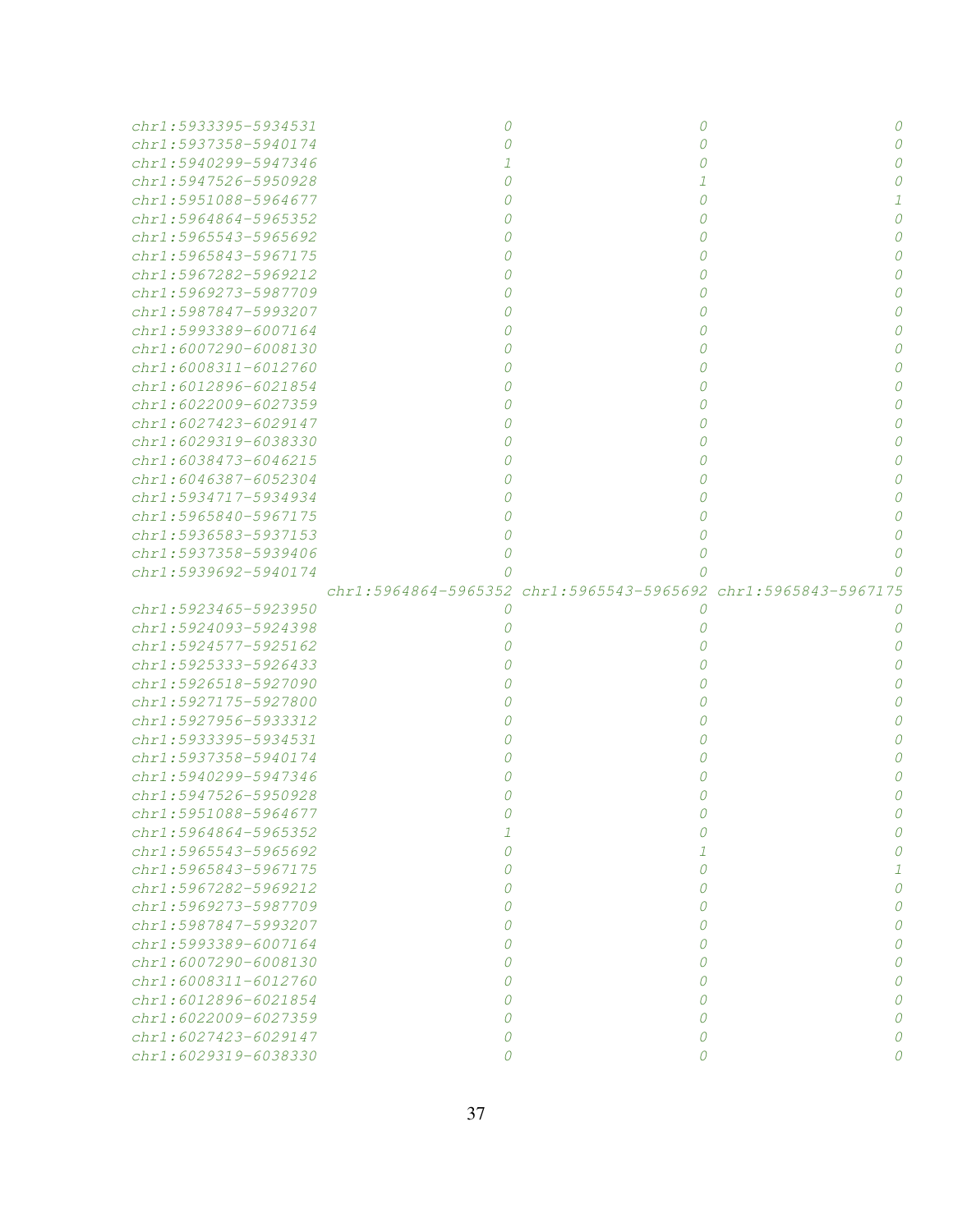| chr1:6038473-6046215      |   | O                                                              |  |
|---------------------------|---|----------------------------------------------------------------|--|
| chr1:6046387-6052304      |   | Ω                                                              |  |
| chr1:5934717-5934934      |   | 0                                                              |  |
| chr1:5965840-5967175      |   | 0                                                              |  |
| chr1:5936583-5937153      |   |                                                                |  |
| $chr1: 5937358 - 5939406$ |   | O                                                              |  |
| chr1:5939692-5940174      |   | Ω                                                              |  |
|                           |   | chr1:5967282-5969212 chr1:5969273-5987709 chr1:5987847-5993207 |  |
| chr1:5923465-5923950      | 0 | 0                                                              |  |
| chr1:5924093-5924398      |   | 0                                                              |  |
| $chr1: 5924577 - 5925162$ |   | Ω                                                              |  |
| chr1:5925333-5926433      |   |                                                                |  |
| chr1:5926518-5927090      |   |                                                                |  |
| chr1:5927175-5927800      |   |                                                                |  |
| chr1:5927956-5933312      |   |                                                                |  |
| chr1:5933395-5934531      |   |                                                                |  |
| $chr1: 5937358 - 5940174$ |   |                                                                |  |
| chr1:5940299-5947346      |   |                                                                |  |
| chr1:5947526-5950928      |   |                                                                |  |
| chr1:5951088-5964677      |   |                                                                |  |
| $chr1: 5964864 - 5965352$ |   |                                                                |  |
| chr1:5965543-5965692      |   |                                                                |  |
| chr1:5965843-5967175      |   |                                                                |  |
| chr1:5967282-5969212      |   |                                                                |  |
| chr1:5969273-5987709      |   |                                                                |  |
| chr1:5987847-5993207      |   |                                                                |  |
| chr1:5993389-6007164      |   |                                                                |  |
| chr1:6007290-6008130      |   |                                                                |  |
| chr1:6008311-6012760      |   |                                                                |  |
| chr1:6012896-6021854      |   |                                                                |  |
| chr1:6022009-6027359      |   |                                                                |  |
| chr1:6027423-6029147      |   |                                                                |  |
| $chr1: 6029319 - 6038330$ |   |                                                                |  |
| chr1:6038473-6046215      |   |                                                                |  |
| $chr1: 6046387 - 6052304$ |   |                                                                |  |
| chr1:5934717-5934934      |   |                                                                |  |
| chr1:5965840-5967175      |   |                                                                |  |
| chr1:5936583-5937153      |   |                                                                |  |
| chr1:5937358-5939406      |   |                                                                |  |
| chr1:5939692-5940174      |   |                                                                |  |
|                           |   | chr1:5993389-6007164 chr1:6007290-6008130 chr1:6008311-6012760 |  |
| chr1:5923465-5923950      | 0 | $\theta$                                                       |  |
| chr1:5924093-5924398      | 0 | O                                                              |  |
| chr1:5924577-5925162      | Ω | O                                                              |  |
| chr1:5925333-5926433      |   | ( )                                                            |  |
| chr1:5926518-5927090      |   | O                                                              |  |
| chr1:5927175-5927800      |   | O                                                              |  |
| chr1:5927956-5933312      |   | O                                                              |  |
| chr1:5933395-5934531      |   | O                                                              |  |
| chr1:5937358-5940174      | 0 | O                                                              |  |
| chr1:5940299-5947346      | Ω | 0                                                              |  |
|                           |   |                                                                |  |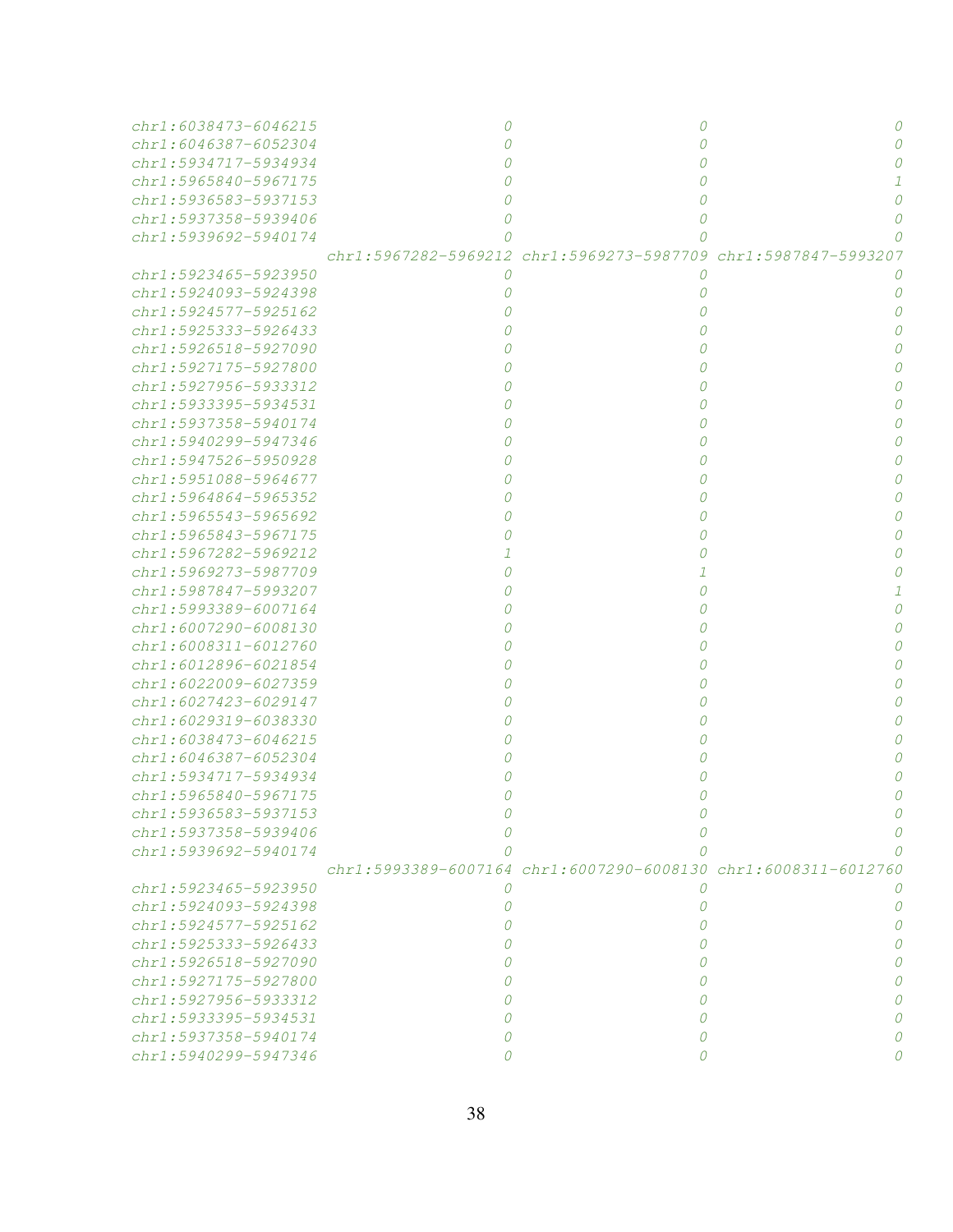| chr1:5947526-5950928                         |          | 0                                                              |   |
|----------------------------------------------|----------|----------------------------------------------------------------|---|
| chr1:5951088-5964677                         |          | 0                                                              |   |
| $chr1: 5964864 - 5965352$                    |          | 0                                                              |   |
| chr1:5965543-5965692                         |          | 0                                                              |   |
| chr1:5965843-5967175                         |          | 0                                                              |   |
| chr1:5967282-5969212                         |          | 0                                                              |   |
| chr1:5969273-5987709                         |          | 0                                                              |   |
| chr1:5987847-5993207                         |          | 0                                                              |   |
| $chr1: 5993389 - 6007164$                    |          | 0                                                              |   |
| chr1:6007290-6008130                         |          | 1                                                              |   |
| chr1:6008311-6012760                         |          | 0                                                              |   |
| $chr1: 6012896 - 6021854$                    |          | 0                                                              |   |
| chr1:6022009-6027359                         |          | 0                                                              |   |
| chr1:6027423-6029147                         |          | 0                                                              |   |
| chr1:6029319-6038330                         |          | 0                                                              |   |
| chr1:6038473-6046215                         |          | 0                                                              |   |
| $chr1: 6046387 - 6052304$                    |          | 0                                                              |   |
| chr1:5934717-5934934                         |          | 0                                                              |   |
| chr1:5965840-5967175                         |          | 0                                                              |   |
| chr1:5936583-5937153                         |          | 0                                                              |   |
| chr1:5937358-5939406                         | Ω        | 0                                                              |   |
| chr1:5939692-5940174                         | Ω        | n                                                              |   |
|                                              |          | chr1:6012896-6021854 chr1:6022009-6027359 chr1:6027423-6029147 |   |
| chr1:5923465-5923950                         | 0        | 0                                                              |   |
| chr1:5924093-5924398                         | $\theta$ | 0                                                              |   |
| chr1:5924577-5925162                         |          | 0                                                              |   |
|                                              |          | 0                                                              |   |
| chr1:5925333-5926433                         |          | 0                                                              |   |
| chr1:5926518-5927090<br>chr1:5927175-5927800 |          | 0                                                              |   |
| chr1:5927956-5933312                         |          | 0                                                              |   |
| chr1:5933395-5934531                         |          | 0                                                              |   |
|                                              |          |                                                                |   |
| chr1:5937358-5940174                         |          | 0                                                              |   |
| chr1:5940299-5947346                         |          | 0                                                              |   |
| chr1:5947526-5950928                         |          | 0                                                              |   |
| $chr1: 5951088 - 5964677$                    |          | 0                                                              |   |
| chr1:5964864-5965352                         |          | 0                                                              |   |
| chr1:5965543-5965692<br>chr1:5965843-5967175 | 0        | 0                                                              |   |
|                                              | 0        | 0                                                              | O |
| chr1:5967282-5969212                         | $\Omega$ | 0                                                              |   |
| chr1:5969273-5987709                         | Ω        | 0                                                              |   |
| chr1:5987847-5993207                         | Ω        | 0                                                              |   |
| chr1:5993389-6007164                         | Ω        | 0                                                              |   |
| chr1:6007290-6008130                         | Ω        | 0                                                              |   |
| chr1:6008311-6012760                         | Ω        | 0                                                              |   |
| $chr1: 6012896 - 6021854$                    |          | 0                                                              |   |
| chr1:6022009-6027359                         | $\Omega$ | 1                                                              | 0 |
| $chr1: 6027423 - 6029147$                    | Ω        | 0                                                              |   |
| $chr1: 6029319 - 6038330$                    | Ω        | 0                                                              | 0 |
| chr1:6038473-6046215                         | Ω        | 0                                                              | Ω |
| chr1:6046387-6052304                         | 0        | 0                                                              |   |
| chr1:5934717-5934934                         | $\theta$ | 0                                                              | 0 |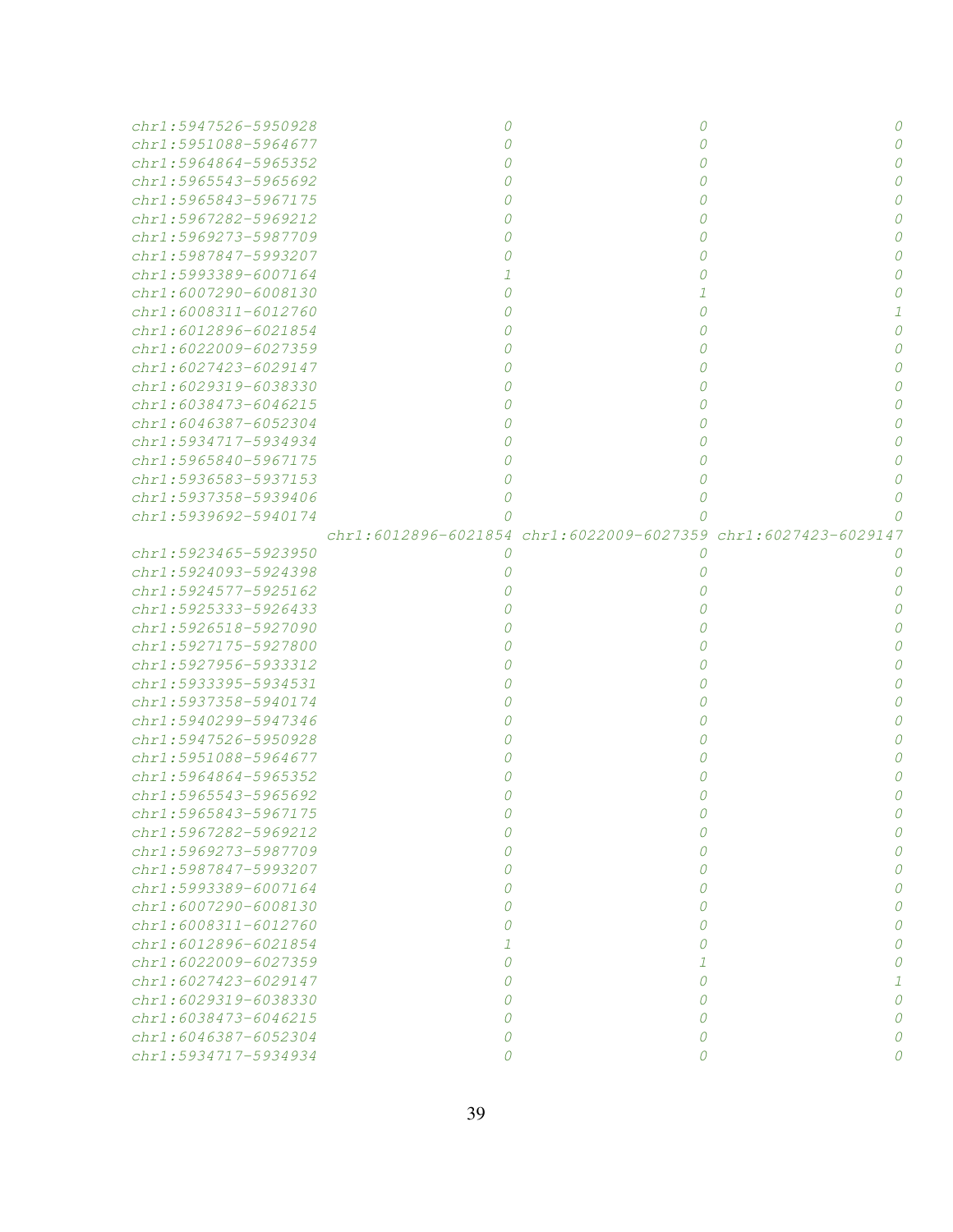| chr1:5965840-5967175      |   |                                                                |  |
|---------------------------|---|----------------------------------------------------------------|--|
| chr1:5936583-5937153      |   |                                                                |  |
| chr1:5937358-5939406      |   |                                                                |  |
| chr1:5939692-5940174      |   |                                                                |  |
|                           |   | chr1:6029319-6038330 chr1:6038473-6046215 chr1:6046387-6052304 |  |
| chr1:5923465-5923950      | 0 | O                                                              |  |
| chr1:5924093-5924398      |   | 0                                                              |  |
| chr1:5924577-5925162      |   | 0                                                              |  |
| chr1:5925333-5926433      |   | 0                                                              |  |
| chr1:5926518-5927090      |   | 0                                                              |  |
| chr1:5927175-5927800      |   | 0                                                              |  |
| chr1:5927956-5933312      |   | 0                                                              |  |
| chr1:5933395-5934531      |   | 0                                                              |  |
| chr1:5937358-5940174      |   | 0                                                              |  |
| chr1:5940299-5947346      |   | 0                                                              |  |
| chr1:5947526-5950928      |   | 0                                                              |  |
| chr1:5951088-5964677      |   | 0                                                              |  |
| $chr1: 5964864 - 5965352$ |   | 0                                                              |  |
| $chr1: 5965543 - 5965692$ |   | 0                                                              |  |
| chr1:5965843-5967175      |   | 0                                                              |  |
| chr1:5967282-5969212      |   | 0                                                              |  |
| chr1:5969273-5987709      |   | 0                                                              |  |
| chr1:5987847-5993207      |   | 0                                                              |  |
| $chr1: 5993389 - 6007164$ |   | 0                                                              |  |
| chr1:6007290-6008130      |   | 0                                                              |  |
| chr1:6008311-6012760      |   | 0                                                              |  |
| chr1:6012896-6021854      |   | 0                                                              |  |
| chr1:6022009-6027359      |   | 0                                                              |  |
| chr1:6027423-6029147      |   | 0                                                              |  |
| chr1:6029319-6038330      |   |                                                                |  |
| chr1:6038473-6046215      |   |                                                                |  |
| chr1:6046387-6052304      |   |                                                                |  |
| chr1:5934717-5934934      |   |                                                                |  |
| chr1:5965840-5967175      |   |                                                                |  |
| chr1:5936583-5937153      |   |                                                                |  |
| chr1:5937358-5939406      |   |                                                                |  |
| chr1:5939692-5940174      |   |                                                                |  |
|                           |   | chr1:5934717-5934934 chr1:5965840-5967175 chr1:5936583-5937153 |  |
| chr1:5923465-5923950      | 0 | 0                                                              |  |
| chr1:5924093-5924398      | 0 | 0                                                              |  |
| chr1:5924577-5925162      | Ω | 0                                                              |  |
| chr1:5925333-5926433      | Ω | 0                                                              |  |
| $chr1: 5926518 - 5927090$ | Ω | 0                                                              |  |
| chr1:5927175-5927800      | Ω | 0                                                              |  |
| chr1:5927956-5933312      | Ω | 0                                                              |  |
| chr1:5933395-5934531      |   | 0                                                              |  |
| chr1:5937358-5940174      |   | Ω                                                              |  |
| chr1:5940299-5947346      |   | Ω                                                              |  |
| chr1:5947526-5950928      | Ω | 0                                                              |  |
| chr1:5951088-5964677      | 0 | 0                                                              |  |
| chr1:5964864-5965352      | Ω |                                                                |  |
|                           |   |                                                                |  |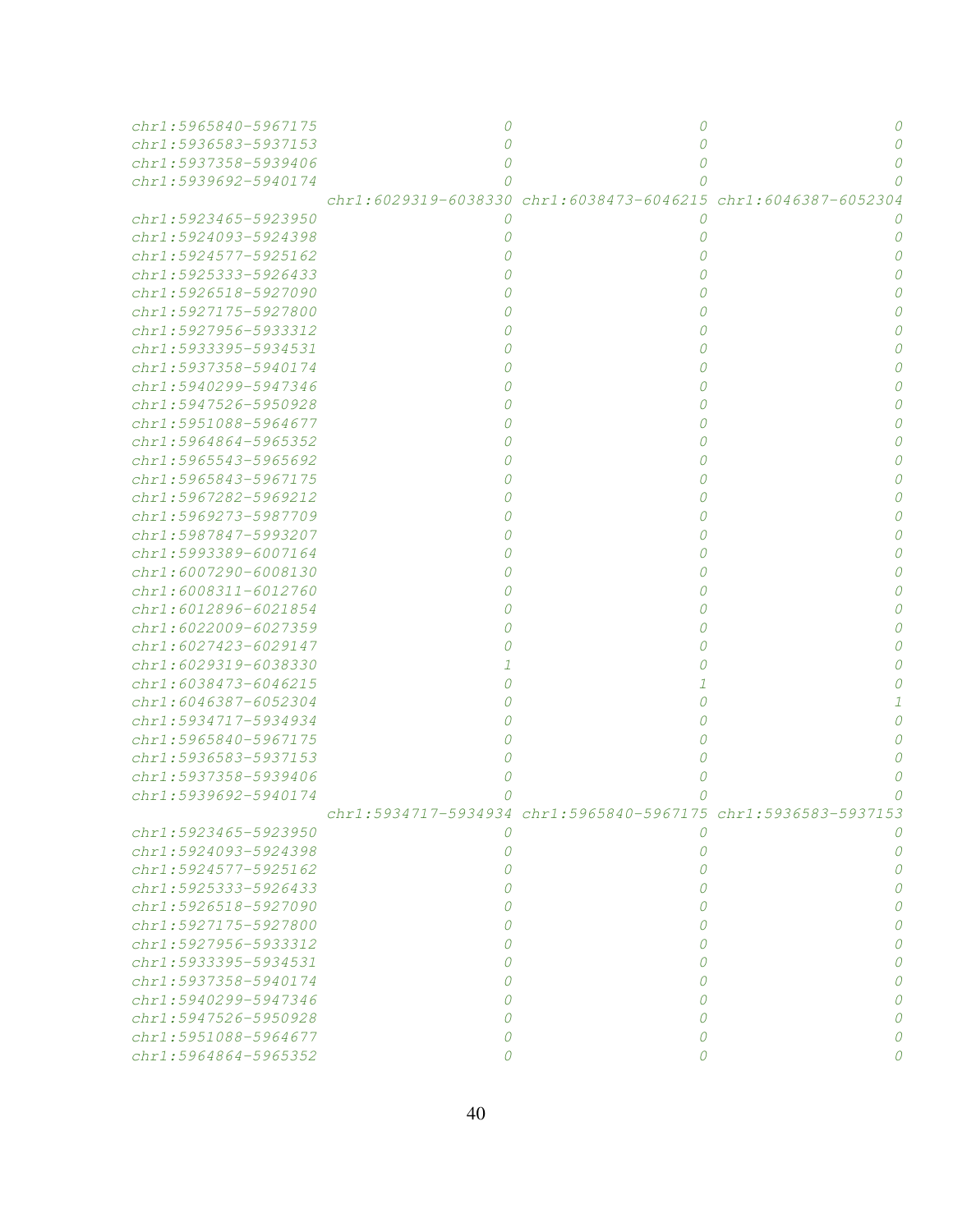| chr1:5965543-5965692      |                                           | 0 |  |
|---------------------------|-------------------------------------------|---|--|
| $chr1: 5965843 - 5967175$ |                                           | 1 |  |
| chr1:5967282-5969212      |                                           | 0 |  |
| chr1:5969273-5987709      |                                           | 0 |  |
| chr1:5987847-5993207      |                                           | 0 |  |
| chr1:5993389-6007164      |                                           | 0 |  |
| chr1:6007290-6008130      |                                           | 0 |  |
| chr1:6008311-6012760      |                                           | 0 |  |
| chr1:6012896-6021854      |                                           | 0 |  |
| chr1:6022009-6027359      |                                           | 0 |  |
| $chr1: 6027423 - 6029147$ |                                           | 0 |  |
| chr1:6029319-6038330      |                                           | 0 |  |
| chr1:6038473-6046215      |                                           | 0 |  |
| chr1:6046387-6052304      |                                           | 0 |  |
| chr1:5934717-5934934      |                                           | 0 |  |
| chr1:5965840-5967175      |                                           |   |  |
| chr1:5936583-5937153      |                                           | 0 |  |
| chr1:5937358-5939406      |                                           | 0 |  |
| chr1:5939692-5940174      |                                           | 0 |  |
|                           | chr1:5937358-5939406 chr1:5939692-5940174 |   |  |
| chr1:5923465-5923950      | 0                                         | 0 |  |
| chr1:5924093-5924398      |                                           | 0 |  |
| chr1:5924577-5925162      |                                           | 0 |  |
| chr1:5925333-5926433      |                                           | 0 |  |
| chr1:5926518-5927090      |                                           | 0 |  |
| chr1:5927175-5927800      |                                           | 0 |  |
| chr1:5927956-5933312      |                                           | 0 |  |
| chr1:5933395-5934531      |                                           | 0 |  |
| chr1:5937358-5940174      |                                           |   |  |
| chr1:5940299-5947346      |                                           | 0 |  |
| chr1:5947526-5950928      |                                           | 0 |  |
| chr1:5951088-5964677      |                                           | 0 |  |
| chr1:5964864-5965352      |                                           | 0 |  |
| chr1:5965543-5965692      |                                           | 0 |  |
| chr1:5965843-5967175      |                                           |   |  |
| chr1:5967282-5969212      |                                           |   |  |
| chr1:5969273-5987709      |                                           |   |  |
| chr1:5987847-5993207      |                                           |   |  |
| chr1:5993389-6007164      |                                           | 0 |  |
| chr1:6007290-6008130      |                                           | 0 |  |
| chr1:6008311-6012760      |                                           | 0 |  |
| chr1:6012896-6021854      |                                           | 0 |  |
| chr1:6022009-6027359      |                                           | 0 |  |
| chr1:6027423-6029147      |                                           | 0 |  |
| chr1:6029319-6038330      |                                           | 0 |  |
| chr1:6038473-6046215      |                                           | 0 |  |
| chr1:6046387-6052304      |                                           | 0 |  |
| chr1:5934717-5934934      |                                           | 0 |  |
| chr1:5965840-5967175      |                                           | 0 |  |
| chr1:5936583-5937153      |                                           | 0 |  |
| chr1:5937358-5939406      |                                           |   |  |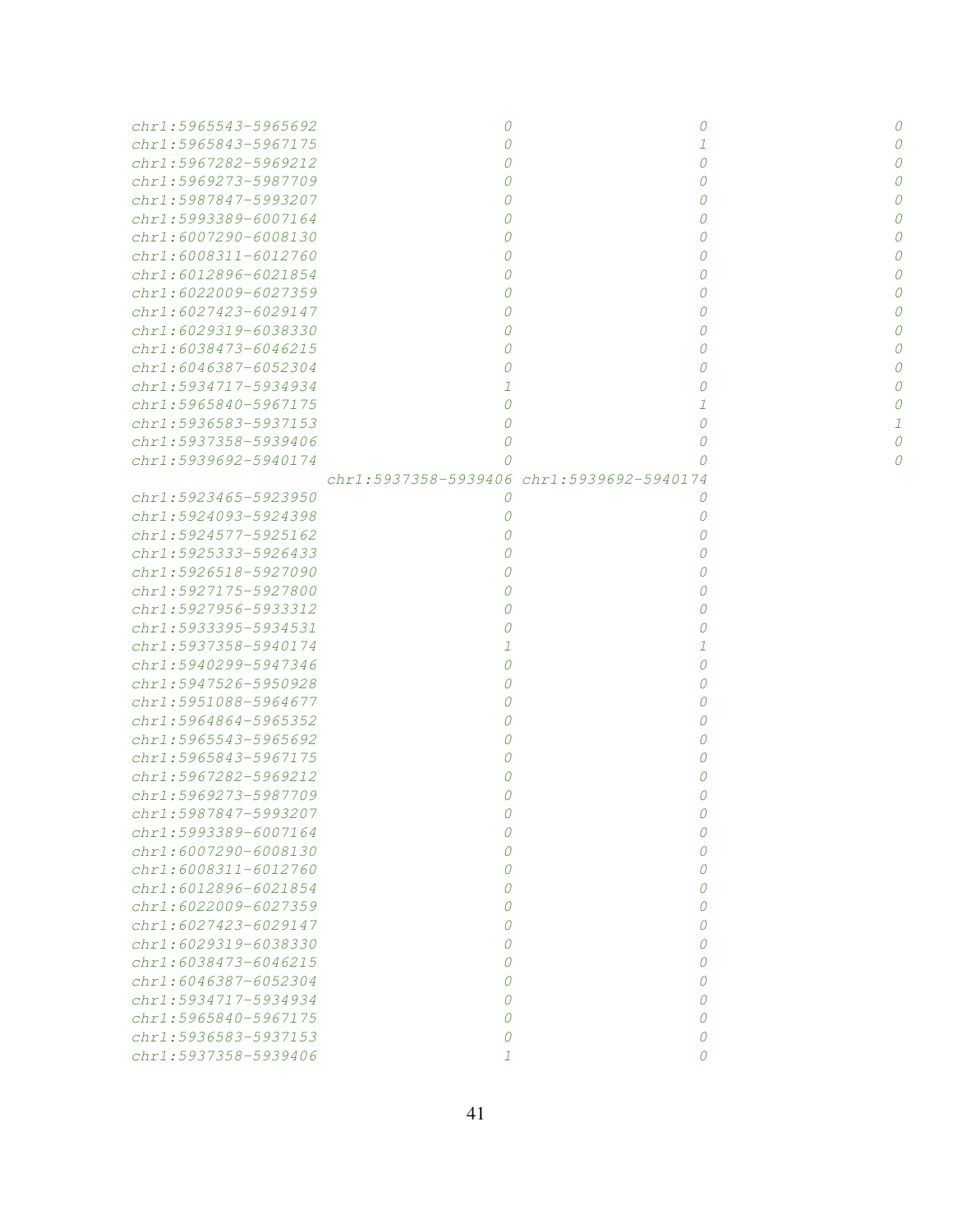chr1:5939692-5940174 0 0 1

\$Rest\$PEX14

| $\gamma$ and $\omega$ or $\gamma$ as a masses as |               |                                                   |   |
|--------------------------------------------------|---------------|---------------------------------------------------|---|
|                                                  |               | chr1:10637247-10637871 chr1:10659423-10678389     |   |
| chr1:10637247-10637871                           | 1             | 0                                                 |   |
| chr1:10659423-10678389                           | 0             | 1                                                 |   |
| chr1:10678474-10683076                           | 0             | n                                                 |   |
| chr1:10683178-10684397                           | 0             |                                                   |   |
| $chr1:10684494 - 10687329$                       | 0             |                                                   |   |
| chr1:10687420-10689588                           | 0             |                                                   |   |
| chr1:10596354-10659295                           | 1             |                                                   |   |
| $chr1:10596354-10678389$                         | 7             |                                                   |   |
|                                                  |               | chr1:10678474-10683076 chr1:10683178-10684397     |   |
| chr1:10637247-10637871                           | 0             | 0                                                 |   |
| $chr1:10659423 - 10678389$                       | 0             | Ω                                                 |   |
| chr1:10678474-10683076                           | 1             |                                                   |   |
| chr1:10683178-10684397                           | 0             |                                                   |   |
| chr1:10684494-10687329                           | 0             |                                                   |   |
| chr1:10687420-10689588                           | 0             |                                                   |   |
| chr1:10596354-10659295                           |               |                                                   |   |
|                                                  | 0<br>Ω        |                                                   |   |
| chr1:10596354-10678389                           |               | chr1:10684494-10687329 chr1:10687420-10689588     |   |
|                                                  |               |                                                   |   |
| chr1:10637247-10637871                           | 0             | $\theta$                                          |   |
| chr1:10659423-10678389                           |               | O                                                 |   |
| chr1:10678474-10683076                           |               |                                                   |   |
| chr1:10683178-10684397                           |               |                                                   |   |
| chr1:10684494-10687329                           | 1             |                                                   |   |
| chr1:10687420-10689588                           | 0             |                                                   |   |
| chr1:10596354-10659295                           | 0             |                                                   |   |
| chr1:10596354-10678389                           | Ω             |                                                   |   |
|                                                  |               | chr1:10596354-10659295 chr1:10596354-10678389     |   |
| chr1:10637247-10637871                           | 1             | 7                                                 |   |
| chr1:10659423-10678389                           | 0             | 1                                                 |   |
| chr1:10678474-10683076                           | 0             | Ω                                                 |   |
| chr1:10683178-10684397                           | 0             |                                                   |   |
| chr1:10684494-10687329                           | 0             |                                                   |   |
| $chr1:10687420 - 10689588$                       | 0             |                                                   |   |
| chr1:10596354-10659295                           | 1             |                                                   |   |
| chr1:10596354-10678389                           | $\mathcal{I}$ | 1                                                 |   |
|                                                  |               |                                                   |   |
| <i>ŞRestŞPIP5K1A</i>                             |               |                                                   |   |
|                                                  |               | chr1:151171557-151196721 chr1:151171557-151196724 |   |
| chr1:151171557-151196721                         |               | 1                                                 | 1 |
| chr1:151171557-151196724                         |               | 1                                                 | 1 |
| $chr1:151196755 - 151199796$                     |               | 0                                                 | 0 |
| chr1:151199876-151204147                         |               | 0                                                 | 0 |
| chr1:151204277-151204724                         |               | 0                                                 | 0 |
| chr1:151204841-151205027                         |               | 0                                                 | 0 |
| chr1:151205179-151206673                         |               | 0                                                 | 0 |
| chr1:151206972-151209034                         |               | 0                                                 | 0 |
| chr1:151209239-151210658                         |               | 0                                                 | 0 |
|                                                  |               |                                                   |   |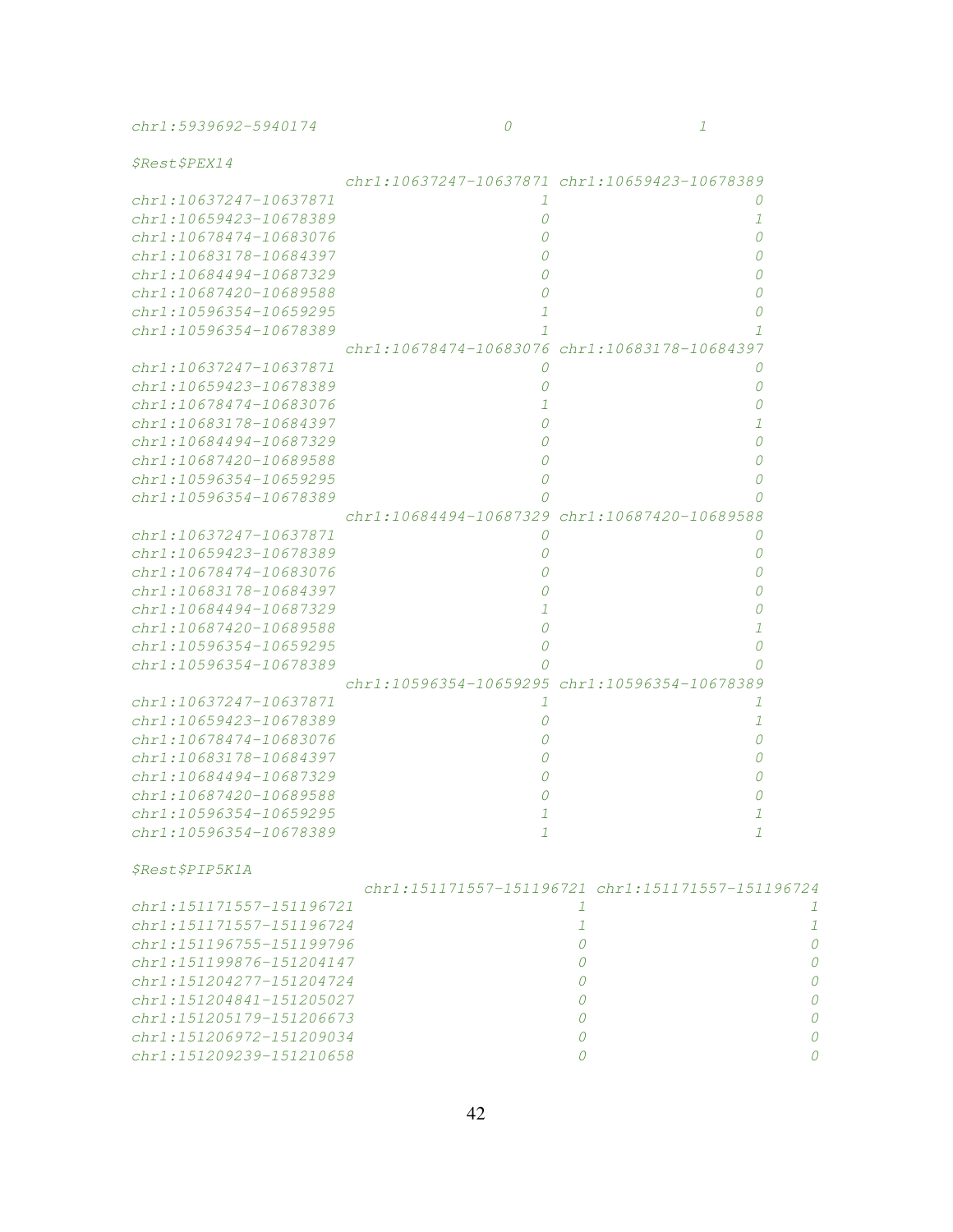| chr1:151209239-151211606 | 0                                                 | 0        |
|--------------------------|---------------------------------------------------|----------|
| chr1:151210741-151211606 | Ω                                                 | $\Omega$ |
| chr1:151211654-151212431 |                                                   | $\Omega$ |
| chr1:151212515-151214599 |                                                   | $\Omega$ |
| chr1:151212515-151219396 |                                                   | $\Omega$ |
| chr1:151214745-151214914 |                                                   | $\Omega$ |
| chr1:151215043-151219396 |                                                   | $\Omega$ |
| chr1:151219441-151220339 |                                                   | $\Omega$ |
| chr1:151196755-151196847 |                                                   | $\Omega$ |
| chr1:151196882-151199796 |                                                   | $\Omega$ |
| chr1:151212515-151214914 |                                                   |          |
|                          | chr1:151196755-151199796 chr1:151199876-151204147 |          |
| chr1:151171557-151196721 | 0                                                 |          |
| chr1:151171557-151196724 |                                                   | 0        |
| chr1:151196755-151199796 |                                                   | 0        |
| chr1:151199876-151204147 |                                                   |          |
| chr1:151204277-151204724 |                                                   | $\Omega$ |
| chr1:151204841-151205027 |                                                   | $\Omega$ |
| chr1:151205179-151206673 |                                                   | $\Omega$ |
| chr1:151206972-151209034 |                                                   | $\Omega$ |
| chr1:151209239-151210658 |                                                   | 0        |
| chr1:151209239-151211606 |                                                   | 0        |
| chr1:151210741-151211606 |                                                   | 0        |
| chr1:151211654-151212431 |                                                   | 0        |
| chr1:151212515-151214599 |                                                   | 0        |
|                          |                                                   |          |
| chr1:151212515-151219396 |                                                   | 0        |
| chr1:151214745-151214914 |                                                   | 0        |
| chr1:151215043-151219396 |                                                   | 0        |
| chr1:151219441-151220339 |                                                   | 0        |
| chr1:151196755-151196847 | 1                                                 | 0        |
| chr1:151196882-151199796 | 1                                                 | 0        |
| chr1:151212515-151214914 | 0                                                 |          |
|                          | chr1:151204277-151204724 chr1:151204841-151205027 |          |
| chr1:151171557-151196721 | 0                                                 |          |
| chr1:151171557-151196724 |                                                   | 0        |
| chr1:151196755-151199796 |                                                   | 0        |
| chr1:151199876-151204147 |                                                   |          |
| chr1:151204277-151204724 | $\perp$                                           |          |
| chr1:151204841-151205027 | 0                                                 | 1        |
| chr1:151205179-151206673 | 0                                                 | 0        |
| chr1:151206972-151209034 | 0                                                 | 0        |
| chr1:151209239-151210658 | 0                                                 | 0        |
| chr1:151209239-151211606 | 0                                                 | 0        |
| chr1:151210741-151211606 | 0                                                 | 0        |
| chr1:151211654-151212431 | 0                                                 | 0        |
| chr1:151212515-151214599 | 0                                                 | 0        |
| chr1:151212515-151219396 | 0                                                 | 0        |
| chr1:151214745-151214914 | 0                                                 | 0        |
| chr1:151215043-151219396 | 0                                                 | 0        |
| chr1:151219441-151220339 | 0                                                 | 0        |
| chr1:151196755-151196847 | 0                                                 | O        |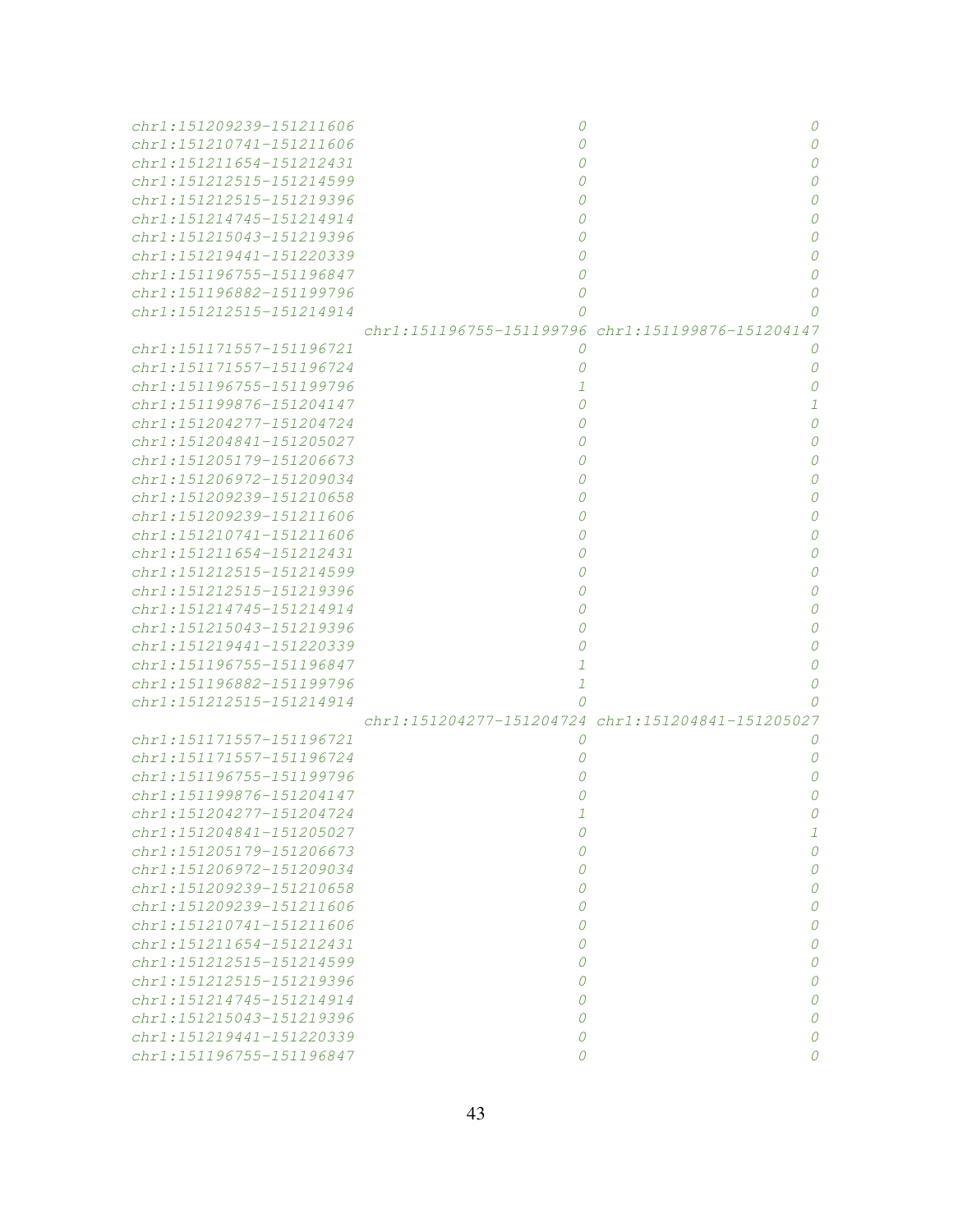| chr1:151196882-151199796     | 0                                                 | 0                                                 |
|------------------------------|---------------------------------------------------|---------------------------------------------------|
| chr1:151212515-151214914     | Ω                                                 | 0                                                 |
|                              |                                                   | chr1:151205179-151206673 chr1:151206972-151209034 |
| chr1:151171557-151196721     | 0                                                 |                                                   |
| chr1:151171557-151196724     | 0                                                 | 0                                                 |
| chr1:151196755-151199796     | 0                                                 | 0                                                 |
| chr1:151199876-151204147     | 0                                                 | 0                                                 |
| chr1:151204277-151204724     | 0                                                 | 0                                                 |
| $chr1:151204841 - 151205027$ | 0                                                 | 0                                                 |
| chr1:151205179-151206673     | 1                                                 | 0                                                 |
| chr1:151206972-151209034     | 0                                                 |                                                   |
| chr1:151209239-151210658     | 0                                                 | 0                                                 |
| chr1:151209239-151211606     | 0                                                 | 0                                                 |
| chr1:151210741-151211606     | 0                                                 |                                                   |
| chr1:151211654-151212431     | 0                                                 | 0                                                 |
| chr1:151212515-151214599     | 0                                                 |                                                   |
| chr1:151212515-151219396     | 0                                                 |                                                   |
| chr1:151214745-151214914     |                                                   |                                                   |
|                              | 0                                                 |                                                   |
| chr1:151215043-151219396     | 0                                                 |                                                   |
| chr1:151219441-151220339     | 0                                                 |                                                   |
| chr1:151196755-151196847     | 0                                                 | 0                                                 |
| chr1:151196882-151199796     | 0                                                 | Ω                                                 |
| chr1:151212515-151214914     | Ω                                                 |                                                   |
|                              | chr1:151209239-151210658 chr1:151209239-151211606 |                                                   |
| chr1:151171557-151196721     | 0                                                 |                                                   |
| chr1:151171557-151196724     | 0                                                 | 0                                                 |
| chr1:151196755-151199796     |                                                   | 0                                                 |
| chr1:151199876-151204147     |                                                   | Ω                                                 |
| chr1:151204277-151204724     | 0                                                 |                                                   |
| chr1:151204841-151205027     | 0                                                 | 0                                                 |
| chr1:151205179-151206673     | 0                                                 | 0                                                 |
| chr1:151206972-151209034     | 0                                                 | 0                                                 |
| chr1:151209239-151210658     | 1                                                 | 1                                                 |
| chr1:151209239-151211606     | $\mathcal{I}$                                     | $\mathcal{I}$                                     |
| chr1:151210741-151211606     | 0                                                 | $\mathcal{I}$                                     |
| chr1:151211654-151212431     | 0                                                 | 0                                                 |
| chr1:151212515-151214599     |                                                   | Ω                                                 |
| chr1:151212515-151219396     |                                                   |                                                   |
| chr1:151214745-151214914     | Ω                                                 |                                                   |
| chr1:151215043-151219396     |                                                   |                                                   |
| chr1:151219441-151220339     |                                                   |                                                   |
| chr1:151196755-151196847     | Ω                                                 |                                                   |
| chr1:151196882-151199796     | Ω                                                 |                                                   |
| chr1:151212515-151214914     |                                                   |                                                   |
|                              |                                                   | chr1:151210741-151211606 chr1:151211654-151212431 |
| chr1:151171557-151196721     | 0                                                 |                                                   |
| chr1:151171557-151196724     | 0                                                 | Ω                                                 |
| chr1:151196755-151199796     | 0                                                 |                                                   |
| chr1:151199876-151204147     | Ω                                                 |                                                   |
| chr1:151204277-151204724     | Ω                                                 |                                                   |
| chr1:151204841-151205027     |                                                   |                                                   |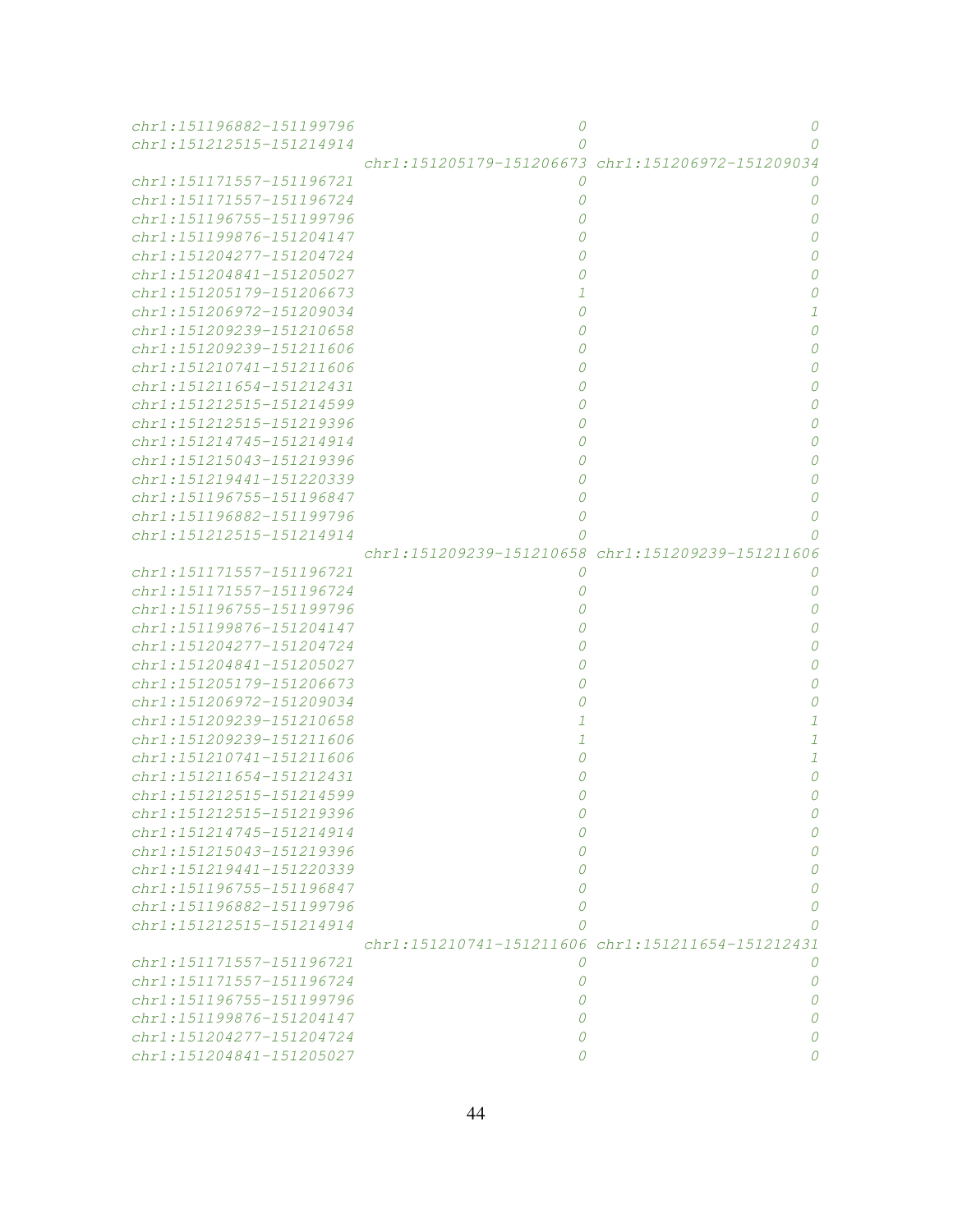| chr1:151205179-151206673                             |                                                   |   |
|------------------------------------------------------|---------------------------------------------------|---|
| chr1:151206972-151209034                             |                                                   |   |
| chr1:151209239-151210658                             |                                                   |   |
| chr1:151209239-151211606                             |                                                   |   |
| chr1:151210741-151211606                             |                                                   |   |
| chr1:151211654-151212431                             |                                                   |   |
| chr1:151212515-151214599                             |                                                   |   |
| chr1:151212515-151219396                             |                                                   |   |
| chr1:151214745-151214914                             |                                                   |   |
| chr1:151215043-151219396                             |                                                   |   |
| chr1:151219441-151220339                             |                                                   |   |
| chr1:151196755-151196847                             |                                                   |   |
| chr1:151196882-151199796                             |                                                   |   |
| chr1:151212515-151214914                             |                                                   |   |
|                                                      | chr1:151212515-151214599 chr1:151212515-151219396 |   |
| chr1:151171557-151196721                             | 0                                                 |   |
| chr1:151171557-151196724                             |                                                   |   |
| chr1:151196755-151199796                             |                                                   |   |
| chr1:151199876-151204147                             |                                                   |   |
| chr1:151204277-151204724                             |                                                   |   |
| chr1:151204841-151205027                             |                                                   |   |
| chr1:151205179-151206673                             |                                                   |   |
| chr1:151206972-151209034                             |                                                   |   |
| chr1:151209239-151210658                             |                                                   |   |
| chr1:151209239-151211606                             |                                                   |   |
| chr1:151210741-151211606                             |                                                   |   |
| chr1:151211654-151212431                             |                                                   |   |
| chr1:151212515-151214599                             |                                                   |   |
| chr1:151212515-151219396                             |                                                   |   |
| chr1:151214745-151214914                             |                                                   |   |
| chr1:151215043-151219396                             |                                                   |   |
| chr1:151219441-151220339                             |                                                   |   |
| chr1:151196755-151196847                             |                                                   |   |
| chr1:151196882-151199796                             |                                                   |   |
| chr1:151212515-151214914                             |                                                   |   |
|                                                      | chr1:151214745-151214914 chr1:151215043-151219396 |   |
| chr1:151171557-151196721                             | 0                                                 |   |
| chr1:151171557-151196724                             | 0                                                 | 0 |
| chr1:151196755-151199796<br>chr1:151199876-151204147 | 0<br>0                                            | 0 |
| chr1:151204277-151204724                             | 0                                                 | 0 |
| chr1:151204841-151205027                             | 0                                                 | 0 |
| chr1:151205179-151206673                             | 0                                                 | 0 |
| chr1:151206972-151209034                             | 0                                                 | 0 |
| chr1:151209239-151210658                             | 0                                                 | 0 |
| chr1:151209239-151211606                             | 0                                                 | 0 |
| chr1:151210741-151211606                             | 0                                                 | 0 |
| chr1:151211654-151212431                             | 0                                                 | 0 |
| chr1:151212515-151214599                             | 0                                                 | 0 |
| chr1:151212515-151219396                             | 1                                                 | 1 |
| chr1:151214745-151214914                             | 1                                                 | 0 |
|                                                      |                                                   |   |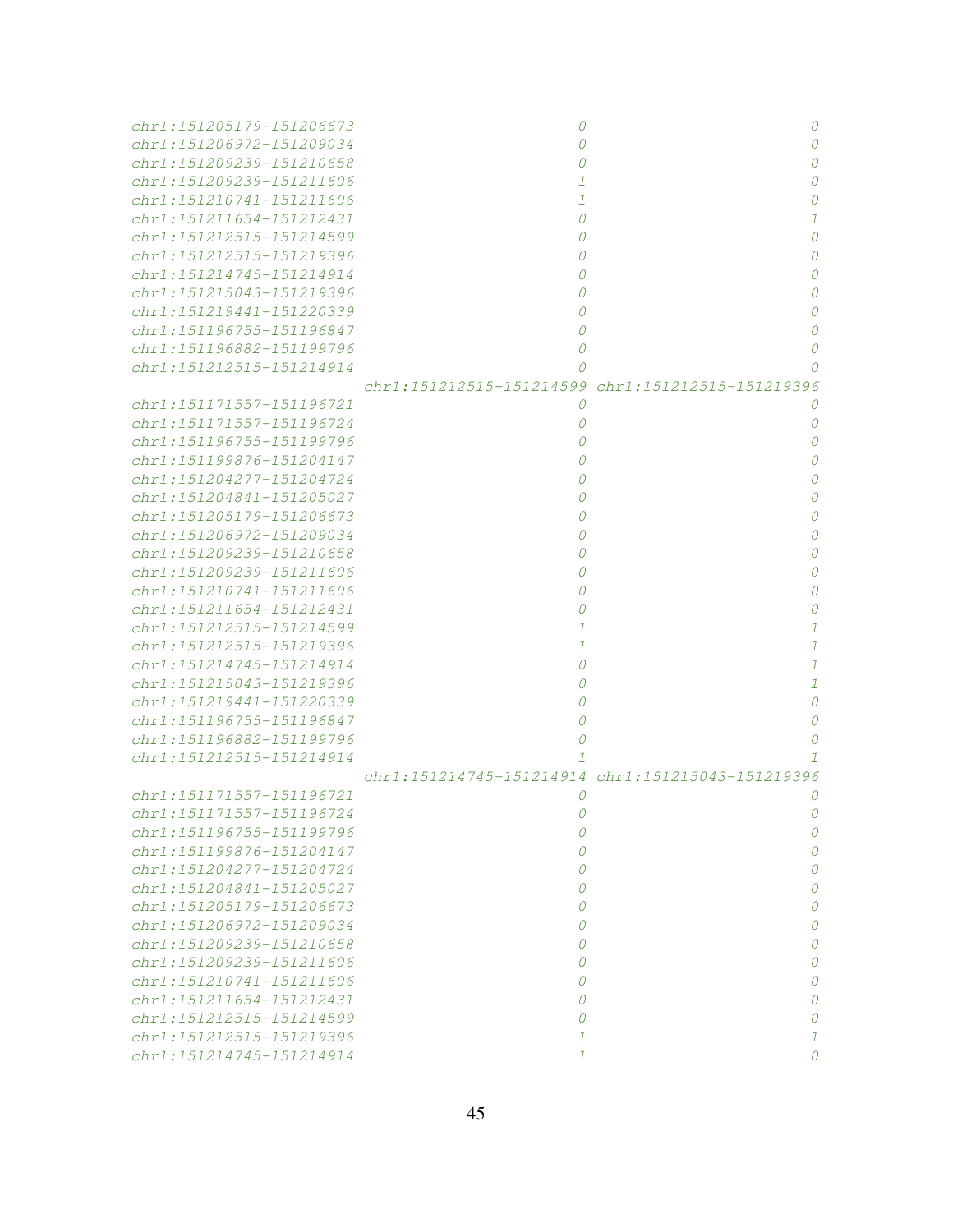| chr1:151215043-151219396           |                                                   | 1             |
|------------------------------------|---------------------------------------------------|---------------|
| chr1:151219441-151220339           | 0                                                 | 0             |
| chr1:151196755-151196847           | 0                                                 |               |
| chr1:151196882-151199796           | 0                                                 |               |
| chr1:151212515-151214914           | 1                                                 | Ω             |
|                                    | chr1:151219441-151220339 chr1:151196755-151196847 |               |
| chr1:151171557-151196721           | 0                                                 |               |
| chr1:151171557-151196724           | 0                                                 | 0             |
| chr1:151196755-151199796           | 0                                                 |               |
| chr1:151199876-151204147           | 0                                                 | 0             |
| chr1:151204277-151204724           | 0                                                 | O             |
| chr1:151204841-151205027           | 0                                                 | 0             |
| chr1:151205179-151206673           | 0                                                 | 0             |
| chr1:151206972-151209034           | 0                                                 | 0             |
| chr1:151209239-151210658           | 0                                                 | 0             |
| chr1:151209239-151211606           |                                                   | 0             |
|                                    | 0                                                 |               |
| chr1:151210741-151211606           | 0                                                 | 0             |
| chr1:151211654-151212431           | 0                                                 | 0             |
| chr1:151212515-151214599           | 0                                                 | 0             |
| chr1:151212515-151219396           | 0                                                 | 0             |
| chr1:151214745-151214914           | 0                                                 |               |
| chr1:151215043-151219396           | 0                                                 |               |
| chr1:151219441-151220339           | 1                                                 |               |
| chr1:151196755-151196847           | 0                                                 |               |
| chr1:151196882-151199796           | 0                                                 | 0             |
| chr1:151212515-151214914           | Ω                                                 |               |
|                                    |                                                   |               |
|                                    | chr1:151196882-151199796 chr1:151212515-151214914 |               |
| chr1:151171557-151196721           | 0                                                 |               |
| chr1:151171557-151196724           | 0                                                 | 0             |
| chr1:151196755-151199796           | 1                                                 | O             |
| chr1:151199876-151204147           |                                                   |               |
| chr1:151204277-151204724           |                                                   |               |
| chr1:151204841-151205027           |                                                   |               |
| chr1:151205179-151206673           |                                                   |               |
| chr1:151206972-151209034           |                                                   |               |
| chr1:151209239-151210658           |                                                   |               |
| chr1:151209239-151211606           |                                                   |               |
| chr1:151210741-151211606           | 0                                                 | U             |
| chr1:151211654-151212431           | 0                                                 | 0             |
| chr1:151212515-151214599           | 0                                                 | 1             |
| chr1:151212515-151219396           | 0                                                 | $\mathcal{I}$ |
| chr1:151214745-151214914           | 0                                                 | $\mathcal{I}$ |
| chr1:151215043-151219396           | 0                                                 | 0             |
| chr1:151219441-151220339           | 0                                                 | 0             |
| chr1:151196755-151196847           | 0                                                 | 0             |
| $chr1:151196882 - 151199796$       | $\mathcal{I}$                                     | 0             |
| chr1:151212515-151214914           | $\Omega$                                          | 1             |
|                                    |                                                   |               |
| <i><i><b>\$Rest\$PSMB2</b></i></i> | chr1:36040299-36042923 chr1:36068975-36070834     |               |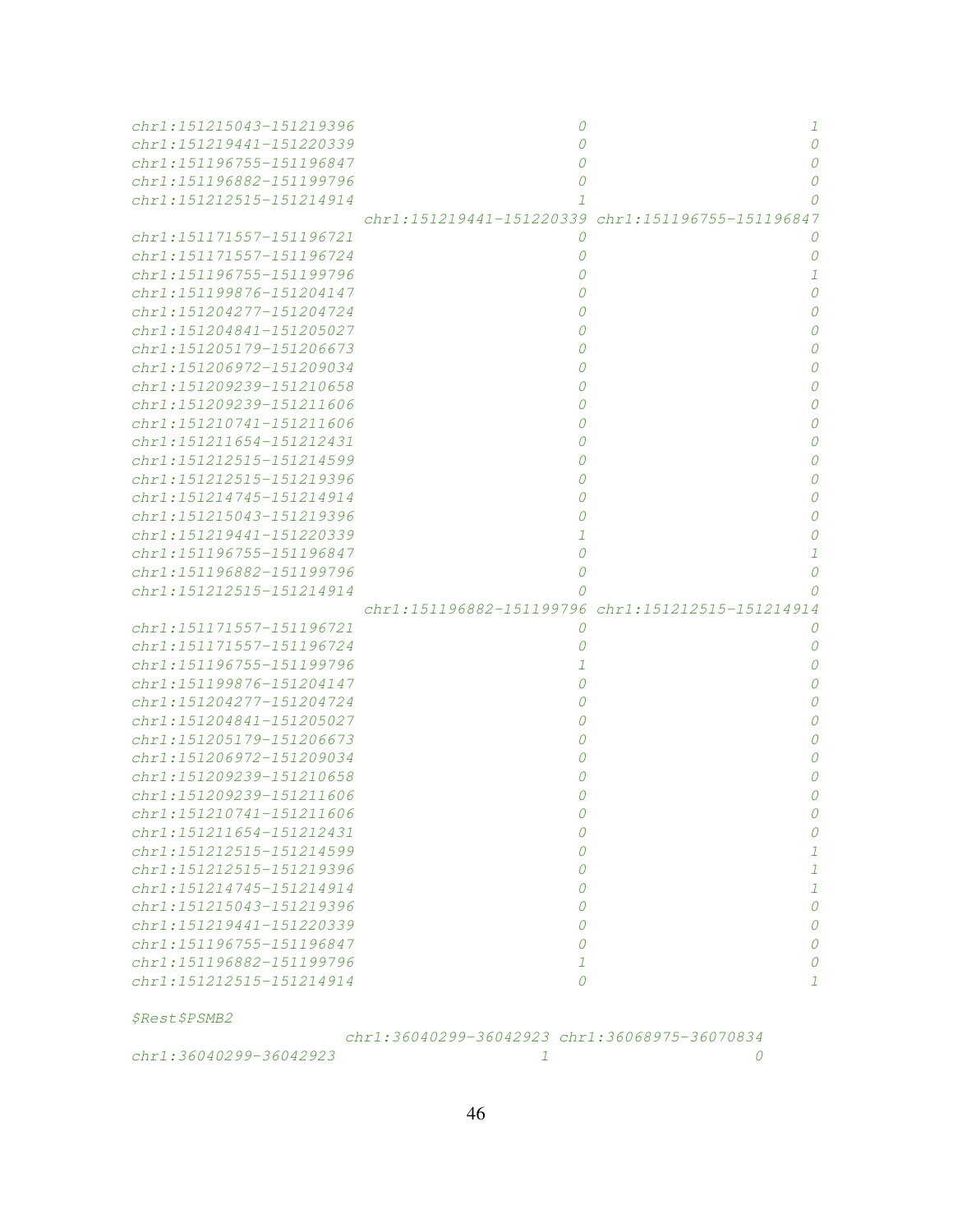| chr1:36068975-36070834      | 0                                             | 1                      |
|-----------------------------|-----------------------------------------------|------------------------|
| chr1:36070883-36074847      |                                               | 0                      |
| chr1:36075009-36096875      |                                               | Ω                      |
| chr1:36096945-36101911      |                                               | Ω                      |
| chr1:36102033-36106943      |                                               | Ω                      |
| $chr1:36043093 - 36070834$  |                                               | 1                      |
|                             | chr1:36070883-36074847 chr1:36075009-36096875 |                        |
|                             |                                               |                        |
| chr1:36040299-36042923      | 0                                             | 0                      |
| chr1:36068975-36070834      |                                               | 0                      |
| chr1:36070883-36074847      |                                               | 0                      |
| $chr1:36075009 - 36096875$  |                                               | 1                      |
| chr1:36096945-36101911      |                                               | 0                      |
| chr1:36102033-36106943      |                                               | 0                      |
| chr1:36043093-36070834      |                                               | Ω                      |
|                             | chr1:36096945-36101911                        | chr1:36102033-36106943 |
| chr1:36040299-36042923      | 0                                             | 0                      |
| chr1:36068975-36070834      | O                                             | 0                      |
|                             |                                               |                        |
| chr1:36070883-36074847      |                                               | 0                      |
| chr1:36075009-36096875      |                                               | Ω                      |
| chr1:36096945-36101911      |                                               | Ω                      |
| chr1:36102033-36106943      |                                               | 1                      |
| chr1:36043093-36070834      |                                               | 0                      |
|                             | chr1:36043093-36070834                        |                        |
| chr1:36040299-36042923      |                                               |                        |
| chr1:36068975-36070834      | 1                                             |                        |
| chr1:36070883-36074847      |                                               |                        |
| chr1:36075009-36096875      |                                               |                        |
| chr1:36096945-36101911      |                                               |                        |
| chr1:36102033-36106943      | O                                             |                        |
| chr1:36043093-36070834      | 1                                             |                        |
|                             |                                               |                        |
|                             |                                               |                        |
| <i><b>\$Rest\$RBBP4</b></i> |                                               |                        |
|                             | chr1:33116923-33117515 chr1:33117662-33123028 |                        |
| chr1:33116923-33117515      | 1                                             | O                      |
| chr1:33117662-33123028      | O                                             | 1                      |
| chr1:33123173-33133826      |                                               | 0                      |
| chr1:33133999-33134340      |                                               | 0                      |
| chr1:33134455-33134573      | U                                             | O                      |
| chr1:33134733-33134832      | 0                                             | 0                      |
| chr1:33134958-33135087      | Ω                                             | 0                      |
| chr1:33135164-33138051      | Ω                                             | 0                      |
| chr1:33138127-33138243      | Ω                                             | 0                      |
| chr1:33138300-33138392      | 0                                             |                        |
|                             |                                               | 0                      |
| $chr1: 33138502 - 33145241$ | Ω                                             | 0                      |
| chr1:33116923-33117518      | 7                                             | 0                      |
|                             | chr1:33123173-33133826 chr1:33133999-33134340 |                        |
| chr1:33116923-33117515      | 0                                             | 0                      |
| $chr1: 33117662 - 33123028$ | 0                                             | 0                      |
| chr1:33123173-33133826      | $\mathcal{I}$                                 | 0                      |
| chr1:33133999-33134340      | 0                                             | 1                      |
| chr1:33134455-33134573      | 0                                             | 0                      |
|                             |                                               |                        |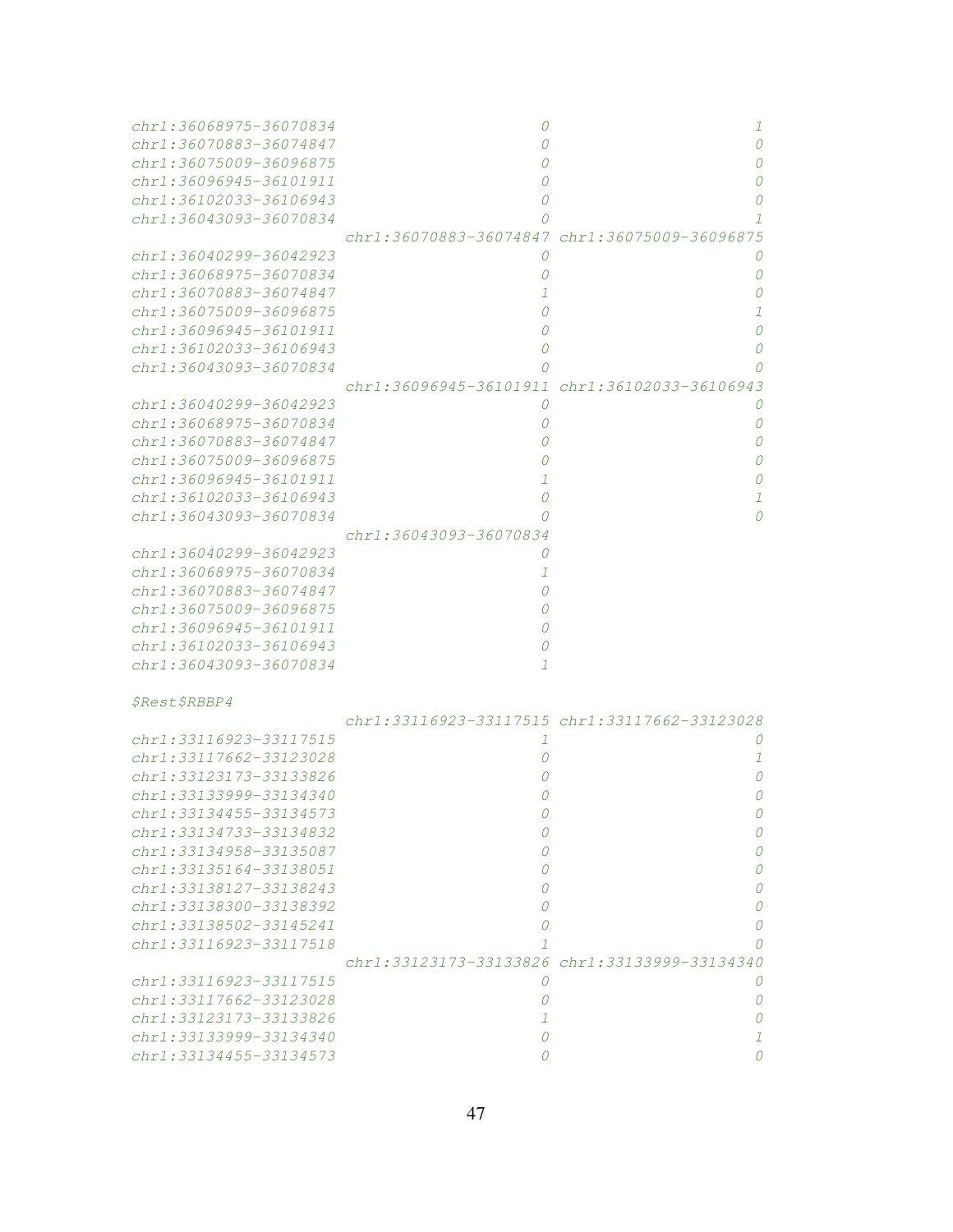| chr1:33134733-33134832      | O                                             | 0                                             |
|-----------------------------|-----------------------------------------------|-----------------------------------------------|
| chr1:33134958-33135087      |                                               | 0                                             |
| chr1:33135164-33138051      |                                               | 0                                             |
| chr1:33138127-33138243      |                                               | 0                                             |
| chr1:33138300-33138392      | 0                                             | 0                                             |
| chr1:33138502-33145241      | 0                                             | 0                                             |
| chr1:33116923-33117518      | 0                                             | 0                                             |
|                             |                                               | chr1:33134455-33134573 chr1:33134733-33134832 |
| chr1:33116923-33117515      | 0                                             | 0                                             |
| chr1:33117662-33123028      | 0                                             | 0                                             |
| chr1:33123173-33133826      | 0                                             | 0                                             |
| chr1:33133999-33134340      |                                               | 0                                             |
| chr1:33134455-33134573      | 1                                             | 0                                             |
| chr1:33134733-33134832      | 0                                             | $\mathcal{I}$                                 |
| chr1:33134958-33135087      | 0                                             | 0                                             |
| chr1:33135164-33138051      | Ω                                             | 0                                             |
| chr1:33138127-33138243      | 0                                             | 0                                             |
| chr1:33138300-33138392      | 0                                             | 0                                             |
| chr1:33138502-33145241      | 0                                             | 0                                             |
| chr1:33116923-33117518      |                                               | 0                                             |
|                             | chr1:33134958-33135087 chr1:33135164-33138051 |                                               |
| chr1:33116923-33117515      | 0                                             | 0                                             |
| chr1:33117662-33123028      | 0                                             | 0                                             |
| chr1:33123173-33133826      |                                               | 0                                             |
| chr1:33133999-33134340      |                                               | 0                                             |
| chr1:33134455-33134573      |                                               | 0                                             |
| chr1:33134733-33134832      | 0                                             | 0                                             |
| chr1:33134958-33135087      | 1                                             | 0                                             |
| chr1:33135164-33138051      | 0                                             | 1                                             |
| chr1:33138127-33138243      | 0                                             | 0                                             |
| chr1:33138300-33138392      | 0                                             | 0                                             |
| chr1:33138502-33145241      | 0                                             | 0                                             |
| chr1:33116923-33117518      | Ω                                             | n                                             |
|                             | chr1:33138127-33138243 chr1:33138300-33138392 |                                               |
| chr1:33116923-33117515      | O                                             | 0                                             |
| chr1:33117662-33123028      |                                               | 0                                             |
| chr1:33123173-33133826      |                                               | 0                                             |
| chr1:33133999-33134340      |                                               |                                               |
| chr1:33134455-33134573      | 0                                             | 0                                             |
| chr1:33134733-33134832      | 0                                             | 0                                             |
| chr1:33134958-33135087      | Ω                                             | 0                                             |
| chr1:33135164-33138051      | ( )                                           | 0                                             |
| chr1:33138127-33138243      | 7                                             | 0                                             |
| $chr1: 33138300 - 33138392$ | 0                                             | 1                                             |
| chr1:33138502-33145241      | Ω                                             | 0                                             |
| chr1:33116923-33117518      | Ω                                             | 0                                             |
|                             | chr1:33138502-33145241 chr1:33116923-33117518 |                                               |
| chr1:33116923-33117515      | 0                                             | 1                                             |
| chr1:33117662-33123028      | 0                                             | 0                                             |
| chr1:33123173-33133826      | Ω                                             | 0                                             |
| chr1:33133999-33134340      |                                               | O                                             |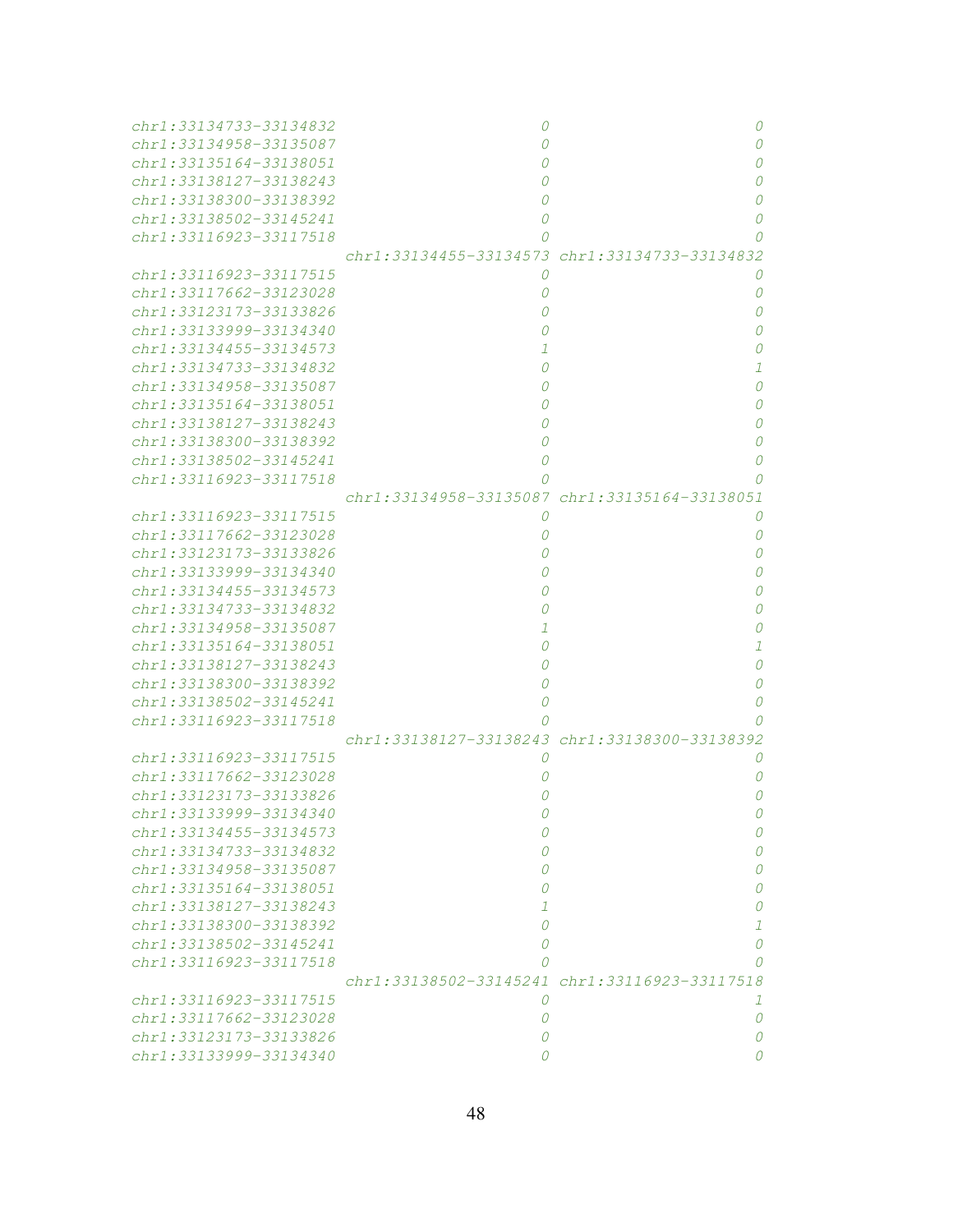| $chr1: 33134455 - 33134573$ |  |
|-----------------------------|--|
| chr1:33134733-33134832      |  |
| $chr1: 33134958 - 33135087$ |  |
| chr1:33135164-33138051      |  |
| chr1:33138127-33138243      |  |
| $chr1: 33138300 - 33138392$ |  |
| chr1:33138502-33145241      |  |
| $chr1: 33116923 - 33117518$ |  |

\$Rest\$RBBP5

|                          |                          | chr1:205057943-205064001 chr1:205057943-205064115 |
|--------------------------|--------------------------|---------------------------------------------------|
| chr1:205057943-205064001 | 1                        | 1                                                 |
| chr1:205057943-205064115 | 1                        | 1                                                 |
| chr1:205064192-205065810 | 0                        | $\Omega$                                          |
| chr1:205066039-205066454 | 0                        | 0                                                 |
| chr1:205066523-205068117 | 0                        | 0                                                 |
| chr1:205068234-205068869 | 0                        | $\Omega$                                          |
| chr1:205068940-205069039 | $\theta$                 | 0                                                 |
| chr1:205069192-205069280 | 0                        | $\Omega$                                          |
| chr1:205069399-205070728 | 0                        | 0                                                 |
| chr1:205070837-205072985 | 0                        | $\Omega$                                          |
| chr1:205073147-205074156 | 0                        | 0                                                 |
| chr1:205074296-205083917 | 0                        | 0                                                 |
| chr1:205084033-205084986 | 0                        | $\Omega$                                          |
| chr1:205084089-205084986 | 0                        | 0                                                 |
| chr1:205085011-205090983 | 0                        | 0                                                 |
| chr1:205057940-205064001 |                          |                                                   |
|                          |                          | chr1:205064192-205065810 chr1:205066039-205066454 |
| chr1:205057943-205064001 | 0                        | 0                                                 |
| chr1:205057943-205064115 | 0                        | 0                                                 |
| chr1:205064192-205065810 | $\mathcal{I}$            | $\Omega$                                          |
| chr1:205066039-205066454 | 0                        | $\mathcal{I}$                                     |
| chr1:205066523-205068117 | 0                        | 0                                                 |
| chr1:205068234-205068869 | 0                        | 0                                                 |
| chr1:205068940-205069039 | 0                        | $\Omega$                                          |
| chr1:205069192-205069280 | 0                        | 0                                                 |
| chr1:205069399-205070728 |                          | $\Omega$                                          |
| chr1:205070837-205072985 | 0                        | $\Omega$                                          |
| chr1:205073147-205074156 | 0                        | 0                                                 |
| chr1:205074296-205083917 | 0                        | 0                                                 |
| chr1:205084033-205084986 | 0                        | 0                                                 |
| chr1:205084089-205084986 | 0                        | $\Omega$                                          |
| chr1:205085011-205090983 | 0                        | 0                                                 |
| chr1:205057940-205064001 | 0                        |                                                   |
|                          | chr1:205066523-205068117 | chr1:205068234-205068869                          |
| chr1:205057943-205064001 | 0                        | 0                                                 |
| chr1:205057943-205064115 | 0                        | $\Omega$                                          |
| chr1:205064192-205065810 |                          | 0                                                 |
| chr1:205066039-205066454 |                          | 0                                                 |
| chr1:205066523-205068117 |                          | O                                                 |
| chr1:205068234-205068869 | $\theta$                 |                                                   |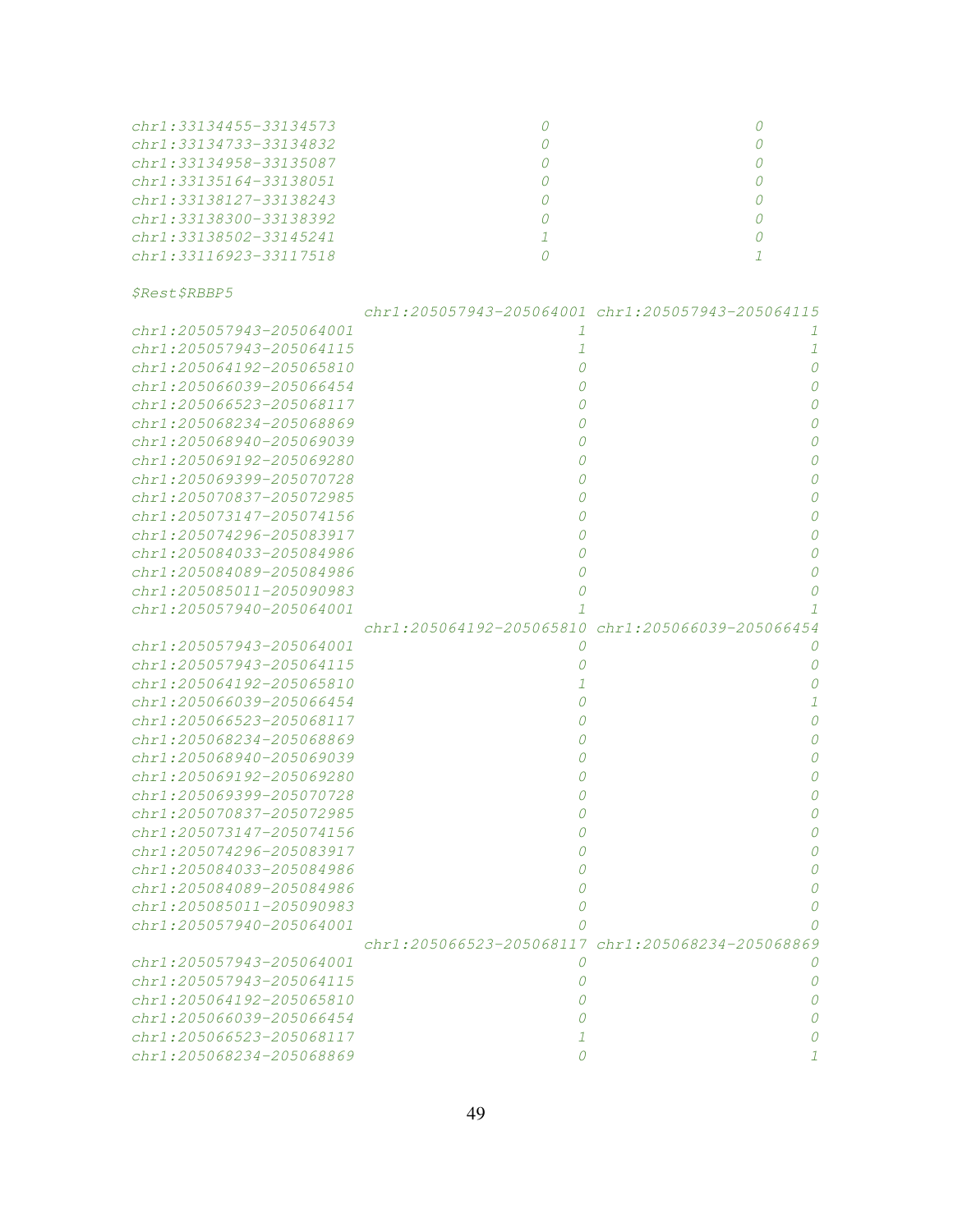| chr1:205068940-205069039      | 0                                                 | 0             |
|-------------------------------|---------------------------------------------------|---------------|
| chr1:205069192-205069280      |                                                   | $\Omega$      |
| $chr1: 205069399 - 205070728$ |                                                   | 0             |
| chr1:205070837-205072985      |                                                   | 0             |
| chr1:205073147-205074156      |                                                   | 0             |
| chr1:205074296-205083917      |                                                   | 0             |
| chr1:205084033-205084986      |                                                   | $\Omega$      |
| chr1:205084089-205084986      |                                                   | $\Omega$      |
| $chr1: 205085011 - 205090983$ |                                                   | 0             |
| chr1:205057940-205064001      |                                                   |               |
|                               | chr1:205068940-205069039 chr1:205069192-205069280 |               |
| chr1:205057943-205064001      | 0                                                 | O             |
| chr1:205057943-205064115      |                                                   | 0             |
| chr1:205064192-205065810      |                                                   | $\Omega$      |
| chr1:205066039-205066454      |                                                   | $\Omega$      |
| chr1:205066523-205068117      |                                                   | $\Omega$      |
| $chr1:205068234 - 205068869$  |                                                   | $\Omega$      |
| chr1:205068940-205069039      |                                                   | 0             |
| chr1:205069192-205069280      |                                                   | $\mathcal{I}$ |
| chr1:205069399-205070728      |                                                   | 0             |
| chr1:205070837-205072985      |                                                   | 0             |
| chr1:205073147-205074156      |                                                   | 0             |
| chr1:205074296-205083917      |                                                   | 0             |
| chr1:205084033-205084986      |                                                   | 0             |
| chr1:205084089-205084986      | 0                                                 | 0             |
| chr1:205085011-205090983      | 0                                                 | 0             |
| chr1:205057940-205064001      | 0                                                 |               |
|                               | chr1:205069399-205070728 chr1:205070837-205072985 |               |
| chr1:205057943-205064001      | 0                                                 | 0             |
| chr1:205057943-205064115      |                                                   | 0             |
| chr1:205064192-205065810      |                                                   | 0             |
| chr1:205066039-205066454      |                                                   | 0             |
| $chr1: 205066523 - 205068117$ |                                                   | 0             |
| $chr1:205068234 - 205068869$  |                                                   | 0             |
| $chr1:205068940 - 205069039$  |                                                   | 0             |
| chr1:205069192-205069280      |                                                   | 0             |
| chr1:205069399-205070728      |                                                   |               |
| chr1:205070837-205072985      |                                                   | T             |
| chr1:205073147-205074156      | 0                                                 | 0             |
| chr1:205074296-205083917      | 0                                                 | 0             |
| chr1:205084033-205084986      | 0                                                 | 0             |
| chr1:205084089-205084986      | 0                                                 | 0             |
| chr1:205085011-205090983      | 0                                                 | 0             |
| chr1:205057940-205064001      |                                                   |               |
|                               | chr1:205073147-205074156 chr1:205074296-205083917 |               |
| $chr1: 205057943 - 205064001$ | 0                                                 | 0             |
| $chr1: 205057943 - 205064115$ | 0                                                 | 0             |
| chr1:205064192-205065810      | 0                                                 | 0             |
| chr1:205066039-205066454      | $\theta$                                          |               |
| chr1:205066523-205068117      | 0                                                 |               |
| chr1:205068234-205068869      |                                                   |               |
|                               |                                                   |               |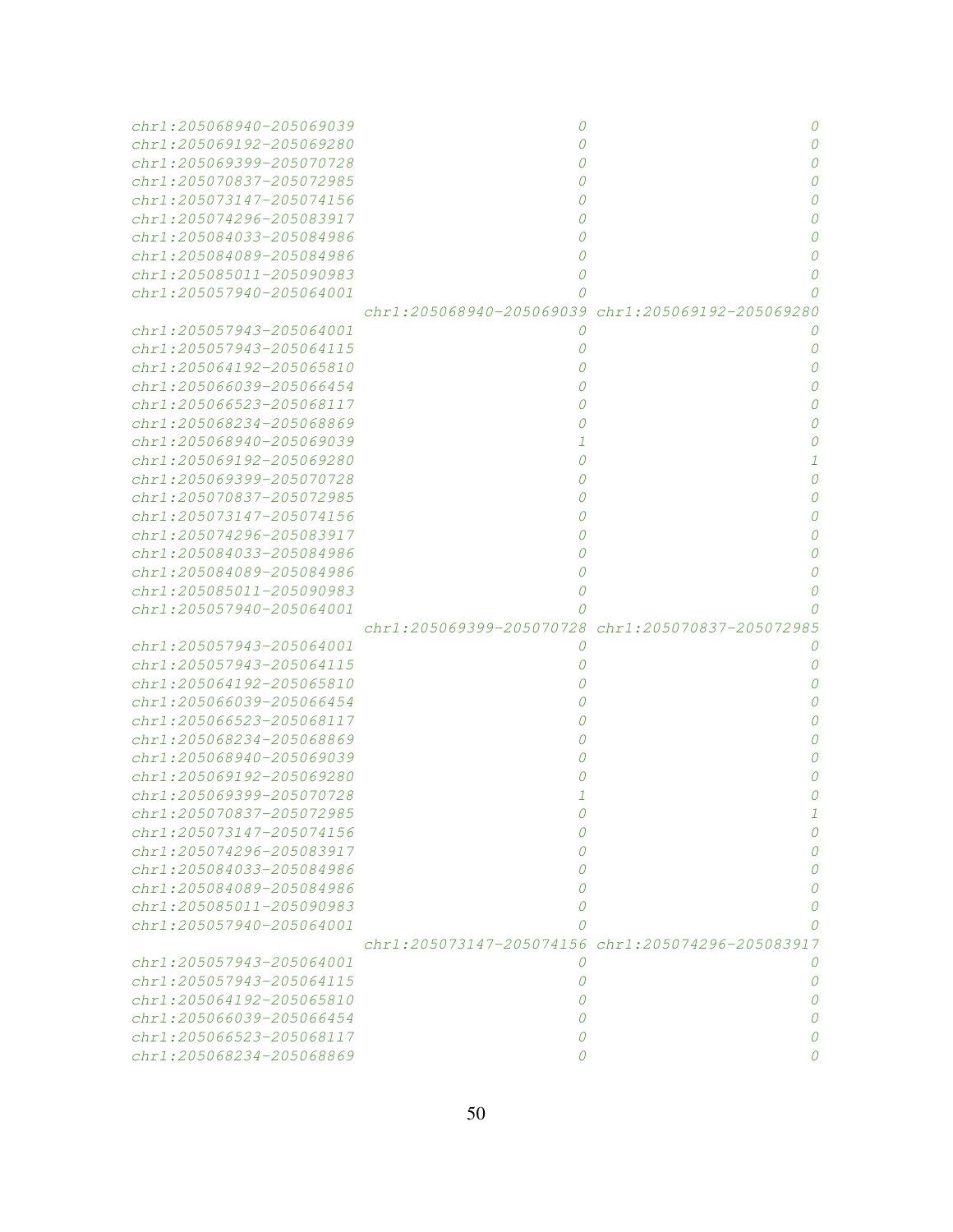| chr1:205068940-205069039      | $\Omega$                                                                |                                                   |   |
|-------------------------------|-------------------------------------------------------------------------|---------------------------------------------------|---|
| $chr1: 205069192 - 205069280$ | 0                                                                       |                                                   |   |
| chr1:205069399-205070728      |                                                                         |                                                   |   |
| chr1:205070837-205072985      |                                                                         |                                                   |   |
| chr1:205073147-205074156      |                                                                         |                                                   |   |
| chr1:205074296-205083917      |                                                                         |                                                   |   |
| chr1:205084033-205084986      |                                                                         |                                                   |   |
| chr1:205084089-205084986      |                                                                         |                                                   |   |
| $chr1:205085011 - 205090983$  |                                                                         |                                                   |   |
| chr1:205057940-205064001      |                                                                         |                                                   |   |
|                               |                                                                         | chr1:205084033-205084986 chr1:205084089-205084986 |   |
| chr1:205057943-205064001      | 0                                                                       |                                                   |   |
| chr1:205057943-205064115      |                                                                         |                                                   |   |
| chr1:205064192-205065810      |                                                                         |                                                   |   |
| chr1:205066039-205066454      |                                                                         |                                                   |   |
| chr1:205066523-205068117      |                                                                         |                                                   |   |
| chr1:205068234-205068869      |                                                                         |                                                   |   |
| chr1:205068940-205069039      |                                                                         |                                                   |   |
| chr1:205069192-205069280      |                                                                         |                                                   |   |
| chr1:205069399-205070728      |                                                                         |                                                   |   |
| chr1:205070837-205072985      |                                                                         |                                                   |   |
| chr1:205073147-205074156      |                                                                         |                                                   |   |
| $chr1: 205074296 - 205083917$ |                                                                         |                                                   |   |
| chr1:205084033-205084986      |                                                                         |                                                   |   |
| chr1:205084089-205084986      |                                                                         |                                                   |   |
| chr1:205085011-205090983      |                                                                         |                                                   |   |
| chr1:205057940-205064001      |                                                                         |                                                   |   |
|                               |                                                                         | chr1:205085011-205090983 chr1:205057940-205064001 |   |
| chr1:205057943-205064001      | 0                                                                       |                                                   |   |
| chr1:205057943-205064115      |                                                                         |                                                   |   |
|                               |                                                                         |                                                   |   |
| chr1:205064192-205065810      |                                                                         |                                                   |   |
| chr1:205066039-205066454      |                                                                         |                                                   |   |
| chr1:205066523-205068117      |                                                                         |                                                   |   |
| chr1:205068234-205068869      |                                                                         |                                                   |   |
| $chr1:205068940 - 205069039$  |                                                                         |                                                   |   |
| chr1:205069192-205069280      |                                                                         |                                                   |   |
| chr1:205069399-205070728      |                                                                         |                                                   |   |
| chr1:205070837-205072985      |                                                                         | U                                                 |   |
| chr1:205073147-205074156      | 0                                                                       | 0                                                 |   |
| chr1:205074296-205083917      | 0                                                                       | 0                                                 |   |
| chr1:205084033-205084986      | 0                                                                       | 0                                                 |   |
| chr1:205084089-205084986      | 0                                                                       | 0                                                 |   |
| chr1:205085011-205090983      | 1                                                                       | 0                                                 |   |
| chr1:205057940-205064001      | 0                                                                       | $\mathcal{I}$                                     |   |
| <i><b>\$Rest\$RERE</b></i>    |                                                                         |                                                   |   |
|                               | $chr1: 8415180-8415479$ $chr1: 8415659-8416160$ $chr1: 8416306-8418256$ |                                                   |   |
| chr1:8415180-8415479          | -7                                                                      | 0                                                 |   |
| chr1:8415659-8416160          | 0                                                                       | 1                                                 | 0 |
| chr1:8416306-8418256          | 0                                                                       | 0                                                 | 1 |
| chr1:8418976-8419824          |                                                                         |                                                   |   |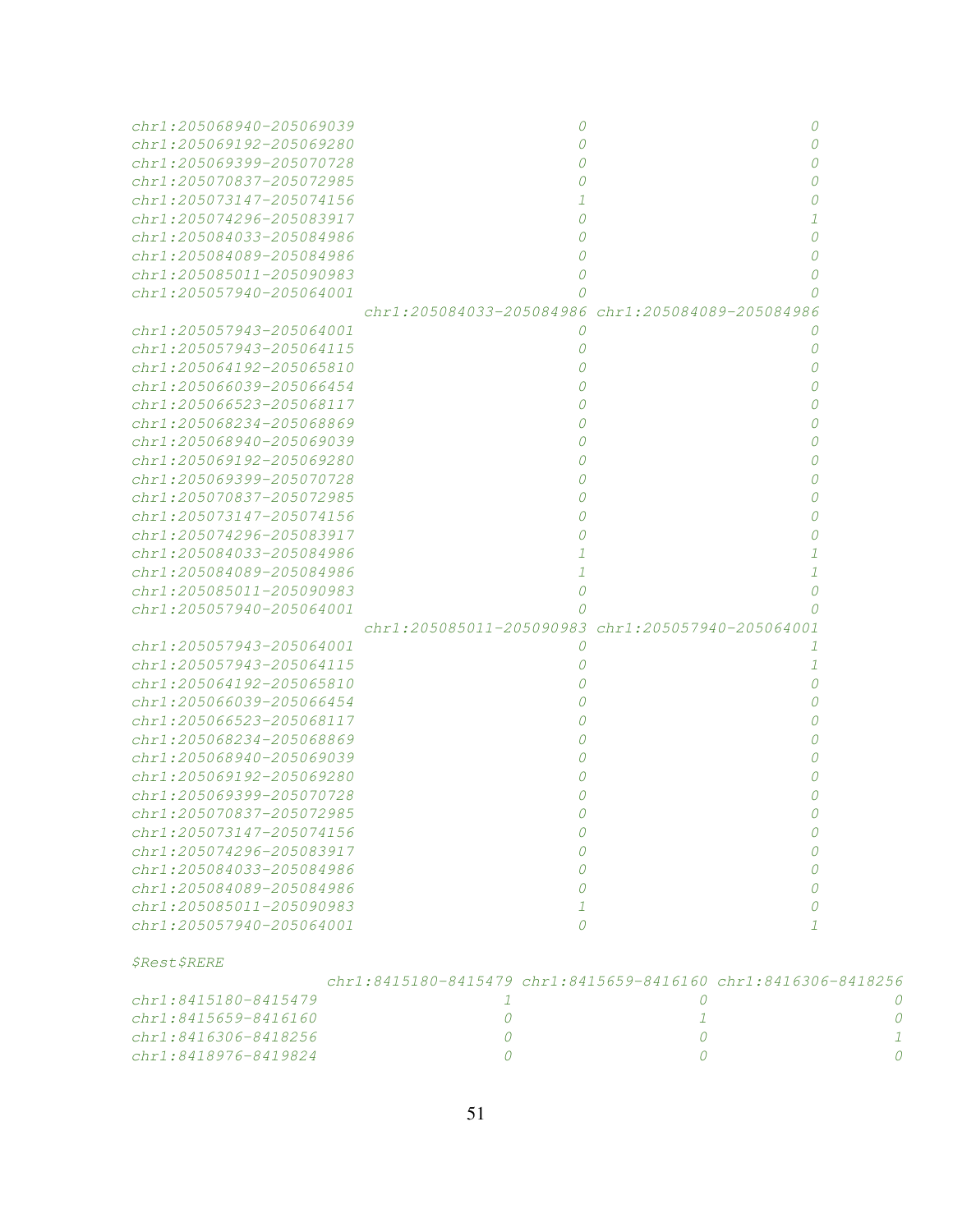| $chr1:8420046 - 8420172$  |          |                                                                |   |
|---------------------------|----------|----------------------------------------------------------------|---|
| chr1:8421550-8421823      | $\Omega$ | 0                                                              |   |
| chr1:8421936-8422743      | $\Omega$ | 0                                                              |   |
| chr1:8422904-8424116      | $\Omega$ |                                                                |   |
| chr1:8424315-8424806      | 0        | 0                                                              |   |
| chr1:8424898-8425872      | 0        | 0                                                              |   |
| chr1:8426034-8482787      | Ω        | 0                                                              |   |
| chr1:8482867-8525985      | Ω        | 0                                                              |   |
| chr1:8526083-8555123      | Ω        | 0                                                              |   |
| $chr1: 8555222 - 8557465$ | Ω        | 0                                                              |   |
| $chr1: 8557589 - 8568686$ |          | 0                                                              |   |
| chr1:8568734-8601273      |          |                                                                |   |
| chr1:8601377-8616534      |          | 0                                                              |   |
| chr1:8616630-8617477      |          | 0                                                              |   |
| chr1:8617582-8674620      |          | 0                                                              |   |
| chr1:8674745-8684369      |          | 0                                                              |   |
| $chr1:8684439 - 8716032$  |          | 0                                                              |   |
| chr1:8716500-8813490      |          | 0                                                              |   |
| chr1:8716500-8877219      |          | 0                                                              |   |
| chr1:8482867-8483621      |          | 0                                                              |   |
| chr1:8852647-8877219      | 0        | 0                                                              |   |
| chr1:8716500-8852463      | Ω        |                                                                |   |
|                           |          | chr1:8418976-8419824 chr1:8420046-8420172 chr1:8421550-8421823 |   |
| chr1:8415180-8415479      | 0        | 0                                                              | O |
| chr1:8415659-8416160      | 0        | 0                                                              | O |
| chr1:8416306-8418256      | Ω        | 0                                                              |   |
| chr1:8418976-8419824      |          | 0                                                              |   |
| chr1:8420046-8420172      |          |                                                                |   |
| chr1:8421550-8421823      |          | 0                                                              |   |
| chr1:8421936-8422743      |          | 0                                                              |   |
| chr1:8422904-8424116      |          | 0                                                              |   |
| chr1:8424315-8424806      |          | 0                                                              |   |
| chr1:8424898-8425872      |          | 0                                                              |   |
| chr1:8426034-8482787      |          | 0                                                              |   |
| $chr1:8482867 - 8525985$  |          | 0                                                              |   |
| $chr1: 8526083 - 8555123$ |          |                                                                |   |
| chr1:8555222-8557465      | 0        | 0                                                              |   |
| chr1:8557589-8568686      | 0        | 0                                                              | 0 |
| chr1:8568734-8601273      | 0        | Ω                                                              | 0 |
| $chr1:8601377 - 8616534$  | 0        |                                                                | n |
| chr1:8616630-8617477      | Ω        |                                                                | n |
| chr1:8617582-8674620      | Ω        |                                                                | n |
| chr1:8674745-8684369      | Ω        |                                                                | n |
| $chr1:8684439 - 8716032$  | Ω        | Ω                                                              | n |
| chr1:8716500-8813490      | Ω        |                                                                | n |
| chr1:8716500-8877219      | Ω        |                                                                | n |
| chr1:8482867-8483621      |          |                                                                |   |
| chr1:8852647-8877219      |          |                                                                |   |
| chr1:8716500-8852463      |          |                                                                |   |
|                           |          | chr1:8421936-8422743 chr1:8422904-8424116 chr1:8424315-8424806 |   |
| chr1:8415180-8415479      | 0        | 0                                                              | 0 |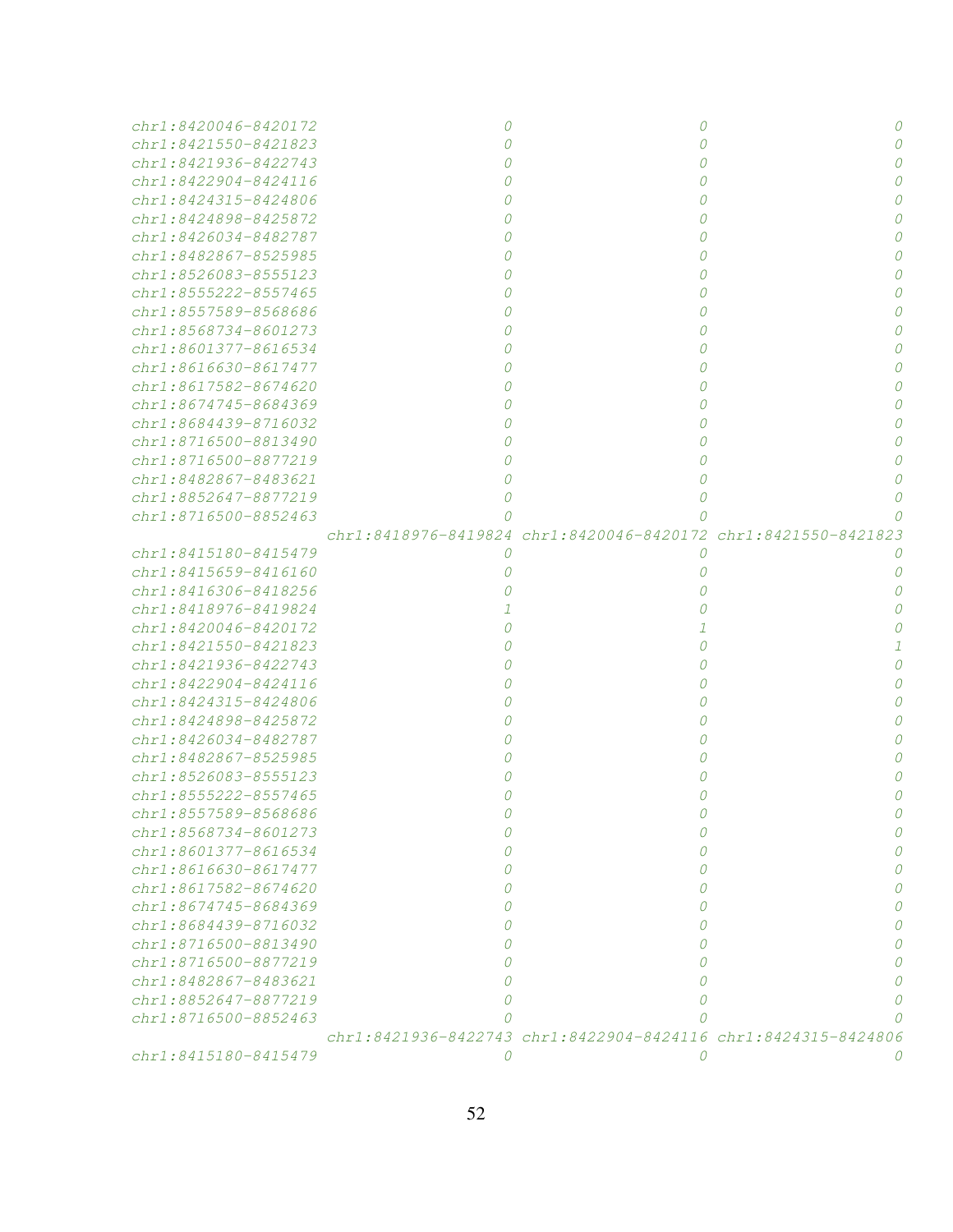| chr1:8415659-8416160                         |        |                                                                |          |
|----------------------------------------------|--------|----------------------------------------------------------------|----------|
|                                              |        | 0                                                              |          |
| chr1:8416306-8418256                         |        | 0                                                              |          |
| chr1:8418976-8419824                         |        | 0                                                              |          |
| chr1:8420046-8420172                         |        | 0                                                              |          |
| $chr1:8421550 - 8421823$                     |        | 0                                                              |          |
| chr1:8421936-8422743                         |        | 0                                                              |          |
| chr1:8422904-8424116                         |        |                                                                |          |
| chr1:8424315-8424806                         |        | 0                                                              |          |
| chr1:8424898-8425872                         |        | $\theta$                                                       |          |
| $chr1:8426034 - 8482787$                     |        | 0                                                              |          |
| $chr1:8482867 - 8525985$                     |        | 0                                                              |          |
| chr1:8526083-8555123                         |        | $\theta$                                                       |          |
| chr1:8555222-8557465                         |        | 0                                                              |          |
| chr1:8557589-8568686                         |        |                                                                |          |
| chr1:8568734-8601273                         |        | 0                                                              |          |
| chr1:8601377-8616534                         |        |                                                                |          |
| $chr1:8616630 - 8617477$                     |        |                                                                |          |
| chr1:8617582-8674620                         |        |                                                                |          |
| $chr1:8674745 - 8684369$                     |        |                                                                |          |
| chr1:8684439-8716032                         |        | 0                                                              |          |
| chr1:8716500-8813490                         |        |                                                                |          |
| $chr1: 8716500 - 8877219$                    |        |                                                                |          |
| chr1:8482867-8483621                         |        |                                                                |          |
| chr1:8852647-8877219                         |        |                                                                |          |
| chr1:8716500-8852463                         |        | Ω                                                              |          |
|                                              |        | chr1:8424898-8425872 chr1:8426034-8482787 chr1:8482867-8525985 |          |
| chr1:8415180-8415479                         | 0      | 0                                                              |          |
|                                              |        |                                                                |          |
|                                              |        |                                                                |          |
| chr1:8415659-8416160                         |        | 0                                                              |          |
| chr1:8416306-8418256                         |        |                                                                |          |
| chr1:8418976-8419824                         |        |                                                                |          |
| chr1:8420046-8420172                         |        |                                                                |          |
| chr1:8421550-8421823                         |        |                                                                |          |
| chr1:8421936-8422743                         |        |                                                                |          |
| chr1:8422904-8424116                         |        |                                                                |          |
| chr1:8424315-8424806                         |        |                                                                |          |
| chr1:8424898-8425872                         |        |                                                                |          |
| chr1:8426034-8482787                         |        |                                                                |          |
| chr1:8482867-8525985                         |        |                                                                |          |
| $chr1: 8526083 - 8555123$                    |        |                                                                |          |
| $chr1: 8555222 - 8557465$                    |        | Ω                                                              |          |
| chr1:8557589-8568686                         |        | Ω                                                              |          |
| chr1:8568734-8601273                         | Ω      | 0                                                              |          |
| chr1:8601377-8616534                         | 0      | 0                                                              |          |
| $chr1:8616630 - 8617477$                     | 0      | 0                                                              |          |
| $chr1:8617582 - 8674620$                     | Ω      | 0                                                              |          |
| chr1:8674745-8684369                         | 0      | 0                                                              |          |
| $chr1:8684439 - 8716032$                     | Ω      | 0                                                              |          |
| $chr1: 8716500 - 8813490$                    | Ω      | 0                                                              |          |
| chr1:8716500-8877219                         | Ω      | 0                                                              |          |
| chr1:8482867-8483621<br>chr1:8852647-8877219 | 0<br>0 | 0<br>0                                                         | $\Omega$ |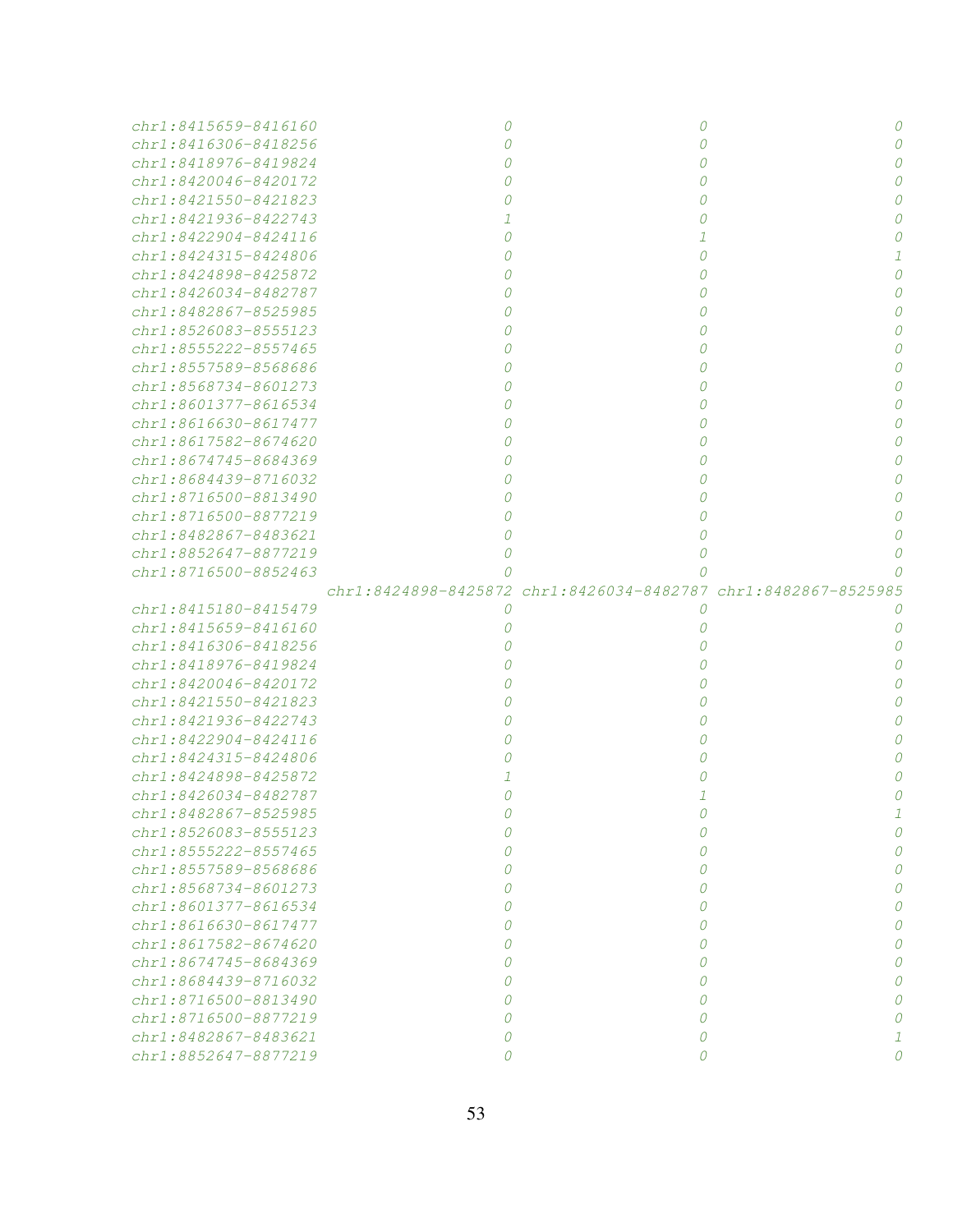| chr1:8716500-8852463                             |   |                                                                               |  |
|--------------------------------------------------|---|-------------------------------------------------------------------------------|--|
|                                                  |   | $chr1: 8526083 - 8555123$ $chr1: 8555222 - 8557465$ $chr1: 8557589 - 8568686$ |  |
| chr1:8415180-8415479                             | O |                                                                               |  |
| chr1:8415659-8416160                             |   | 0                                                                             |  |
| chr1:8416306-8418256                             |   | 0                                                                             |  |
| chr1:8418976-8419824                             |   | 0                                                                             |  |
| chr1:8420046-8420172                             |   | 0                                                                             |  |
| chr1:8421550-8421823                             |   | 0                                                                             |  |
| chr1:8421936-8422743                             |   | 0                                                                             |  |
| chr1:8422904-8424116                             |   | 0                                                                             |  |
| chr1:8424315-8424806                             |   | 0                                                                             |  |
| chr1:8424898-8425872                             |   | 0                                                                             |  |
| chr1:8426034-8482787                             |   | 0                                                                             |  |
| chr1:8482867-8525985                             |   | 0                                                                             |  |
| chr1:8526083-8555123                             |   | 0                                                                             |  |
| chr1:8555222-8557465                             |   | 1                                                                             |  |
| chr1:8557589-8568686                             |   | 0                                                                             |  |
| chr1:8568734-8601273                             |   | 0                                                                             |  |
| chr1:8601377-8616534                             |   | 0                                                                             |  |
| chr1:8616630-8617477                             |   | 0                                                                             |  |
| chr1:8617582-8674620                             |   | 0                                                                             |  |
| chr1:8674745-8684369                             |   | 0                                                                             |  |
| chr1:8684439-8716032                             |   | 0                                                                             |  |
| chr1:8716500-8813490                             |   | 0                                                                             |  |
| chr1:8716500-8877219                             |   | 0                                                                             |  |
| chr1:8482867-8483621                             |   | 0                                                                             |  |
| chr1:8852647-8877219                             |   | 0                                                                             |  |
| chr1:8716500-8852463                             |   |                                                                               |  |
|                                                  |   | chr1:8568734-8601273 chr1:8601377-8616534 chr1:8616630-8617477                |  |
| chr1:8415180-8415479                             |   |                                                                               |  |
| chr1:8415659-8416160                             |   | 0                                                                             |  |
| chr1:8416306-8418256                             |   | 0                                                                             |  |
| chr1:8418976-8419824                             |   |                                                                               |  |
| chr1:8420046-8420172                             |   | 0                                                                             |  |
|                                                  |   | 0                                                                             |  |
|                                                  |   | 0                                                                             |  |
| chr1:8421550-8421823                             |   |                                                                               |  |
| chr1:8421936-8422743                             |   |                                                                               |  |
| chr1:8422904-8424116                             |   |                                                                               |  |
| chr1:8424315-8424806<br>chr1:8424898-8425872     | Ω | 0                                                                             |  |
| chr1:8426034-8482787                             | Ω | 0                                                                             |  |
| $chr1:8482867 - 8525985$                         |   | 0                                                                             |  |
|                                                  |   | 0                                                                             |  |
| chr1:8526083-8555123<br>chr1:8555222-8557465     |   | 0                                                                             |  |
| $chr1: 8557589 - 8568686$                        |   | 0                                                                             |  |
| $chr1: 8568734 - 8601273$                        |   | 0                                                                             |  |
|                                                  |   | 1                                                                             |  |
| chr1:8601377-8616534<br>$chr1:8616630 - 8617477$ |   | 0                                                                             |  |
| chr1:8617582-8674620                             |   | 0                                                                             |  |
| chr1:8674745-8684369                             |   | 0                                                                             |  |
| chr1:8684439-8716032                             | 0 | 0                                                                             |  |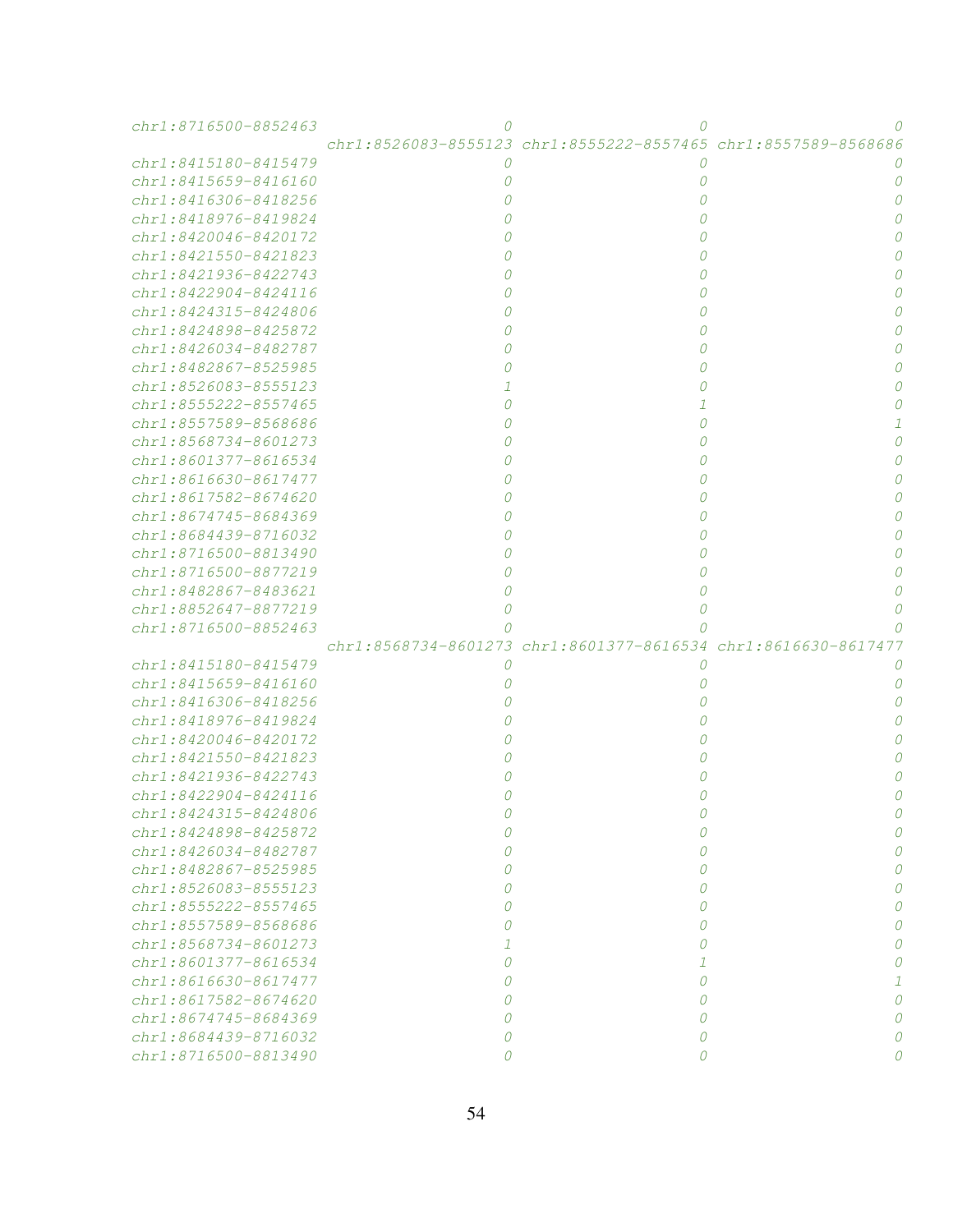| chr1:8716500-8877219      |   |                                                                |  |
|---------------------------|---|----------------------------------------------------------------|--|
| chr1:8482867-8483621      |   |                                                                |  |
| chr1:8852647-8877219      |   | 0                                                              |  |
| chr1:8716500-8852463      |   | 0                                                              |  |
|                           |   | chr1:8617582-8674620 chr1:8674745-8684369 chr1:8684439-8716032 |  |
| $chr1:8415180 - 8415479$  |   | $\theta$                                                       |  |
| chr1:8415659-8416160      |   | 0                                                              |  |
| chr1:8416306-8418256      |   | 0                                                              |  |
| chr1:8418976-8419824      |   | 0                                                              |  |
| chr1:8420046-8420172      |   | 0                                                              |  |
| chr1:8421550-8421823      |   | 0                                                              |  |
| chr1:8421936-8422743      |   | 0                                                              |  |
| chr1:8422904-8424116      |   | 0                                                              |  |
| chr1:8424315-8424806      |   | 0                                                              |  |
| chr1:8424898-8425872      |   | 0                                                              |  |
| chr1:8426034-8482787      |   | 0                                                              |  |
| chr1:8482867-8525985      |   | 0                                                              |  |
| chr1:8526083-8555123      |   | 0                                                              |  |
| chr1:8555222-8557465      |   | 0                                                              |  |
| chr1:8557589-8568686      |   | 0                                                              |  |
| chr1:8568734-8601273      |   |                                                                |  |
| chr1:8601377-8616534      |   |                                                                |  |
| chr1:8616630-8617477      |   |                                                                |  |
| chr1:8617582-8674620      |   |                                                                |  |
| chr1:8674745-8684369      |   |                                                                |  |
| chr1:8684439-8716032      |   |                                                                |  |
| chr1:8716500-8813490      |   |                                                                |  |
| chr1:8716500-8877219      |   |                                                                |  |
| chr1:8482867-8483621      |   |                                                                |  |
| chr1:8852647-8877219      |   |                                                                |  |
| chr1:8716500-8852463      |   |                                                                |  |
|                           |   | chr1:8716500-8813490 chr1:8716500-8877219 chr1:8482867-8483621 |  |
| chr1:8415180-8415479      |   | O                                                              |  |
| chr1:8415659-8416160      |   |                                                                |  |
| chr1:8416306-8418256      |   |                                                                |  |
| chr1:8418976-8419824      |   |                                                                |  |
| chr1:8420046-8420172      |   |                                                                |  |
| chr1:8421550-8421823      |   |                                                                |  |
| chr1:8421936-8422743      |   | Ω                                                              |  |
| chr1:8422904-8424116      |   | 0                                                              |  |
| $chr1: 8424315 - 8424806$ |   | 0                                                              |  |
| chr1:8424898-8425872      |   | 0                                                              |  |
| chr1:8426034-8482787      |   | 0                                                              |  |
| $chr1:8482867 - 8525985$  |   | 0                                                              |  |
| $chr1: 8526083 - 8555123$ |   | 0                                                              |  |
| $chr1: 8555222 - 8557465$ |   | 0                                                              |  |
| chr1:8557589-8568686      |   | 0                                                              |  |
| chr1:8568734-8601273      |   | 0                                                              |  |
| chr1:8601377-8616534      |   | 0                                                              |  |
| chr1:8616630-8617477      | 0 | 0                                                              |  |
|                           | 0 | $\Omega$                                                       |  |
| chr1:8617582-8674620      |   |                                                                |  |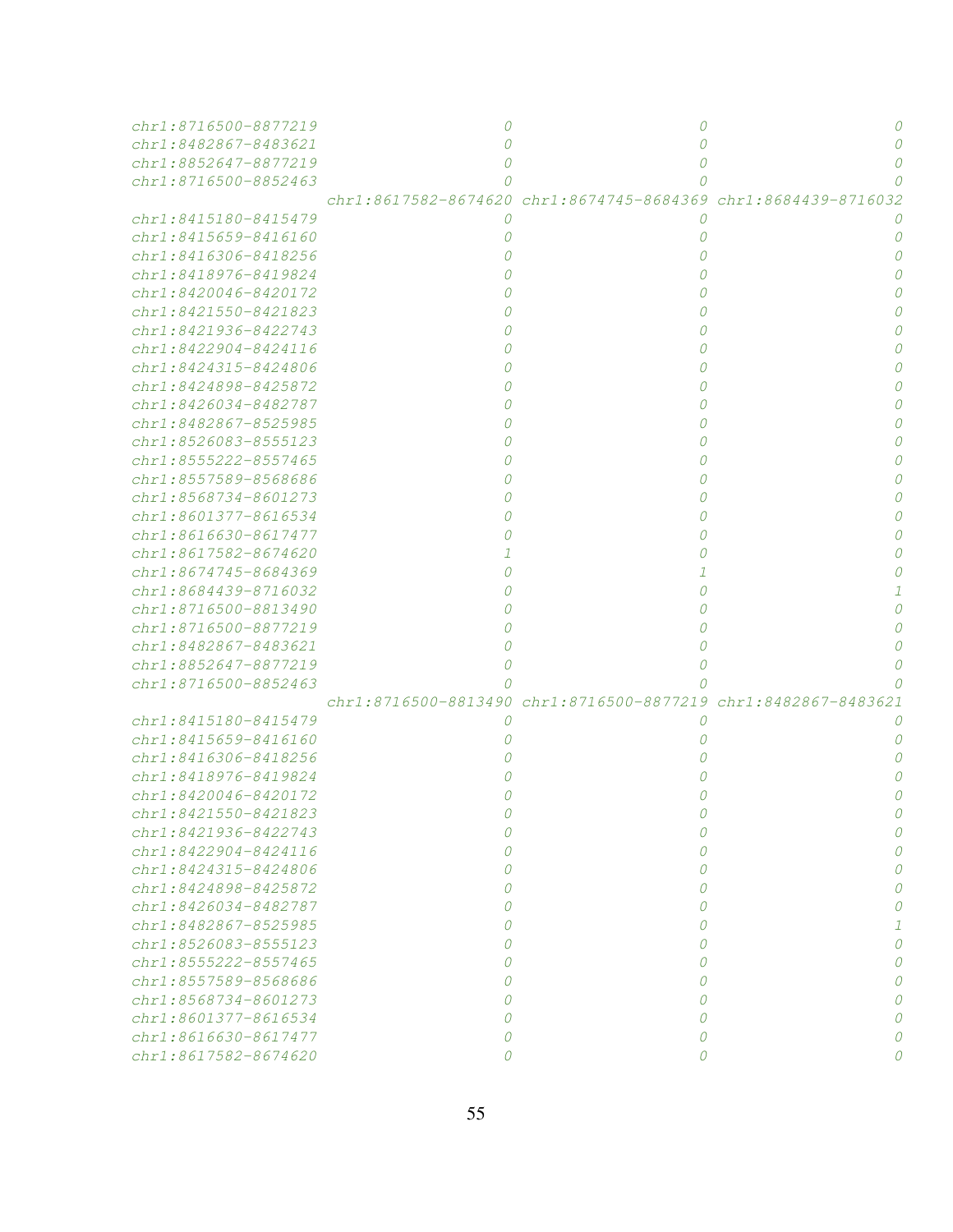| chr1:8674745-8684369                         | 0                                         | 0                                                           |   |
|----------------------------------------------|-------------------------------------------|-------------------------------------------------------------|---|
| chr1:8684439-8716032                         | $\Omega$                                  | 0                                                           |   |
| chr1:8716500-8813490                         | $\mathcal{I}$                             | 1                                                           |   |
| chr1:8716500-8877219                         | $\mathcal{I}$                             | 1                                                           |   |
| chr1:8482867-8483621                         | $\overline{O}$                            | 0                                                           | 1 |
| chr1:8852647-8877219                         | $\Omega$                                  | 1                                                           | 0 |
| chr1:8716500-8852463                         |                                           | $\mathcal{I}$                                               | 0 |
|                                              | chr1:8852647-8877219 chr1:8716500-8852463 |                                                             |   |
| chr1:8415180-8415479                         | 0                                         | 0                                                           |   |
| chr1:8415659-8416160                         | 0                                         | 0                                                           |   |
| $chr1:8416306 - 8418256$                     | 0                                         | 0                                                           |   |
| chr1:8418976-8419824                         | $\Omega$                                  | 0                                                           |   |
| chr1:8420046-8420172                         | $\theta$                                  | 0                                                           |   |
| chr1:8421550-8421823                         | 0                                         | 0                                                           |   |
| chr1:8421936-8422743                         | 0                                         | 0                                                           |   |
| chr1:8422904-8424116                         | 0                                         | 0                                                           |   |
| chr1:8424315-8424806                         | $\theta$                                  | 0                                                           |   |
| $chr1:8424898 - 8425872$                     | $\theta$                                  | 0                                                           |   |
| $chr1:8426034 - 8482787$                     | $\theta$                                  | 0                                                           |   |
| chr1:8482867-8525985                         | 0                                         | 0                                                           |   |
| chr1:8526083-8555123                         | 0                                         | 0                                                           |   |
| chr1:8555222-8557465                         | 0                                         | 0                                                           |   |
| chr1:8557589-8568686                         | 0                                         | 0                                                           |   |
| $chr1:8568734 - 8601273$                     | 0                                         | 0                                                           |   |
| chr1:8601377-8616534                         | 0                                         | 0                                                           |   |
| chr1:8616630-8617477<br>chr1:8617582-8674620 | 0<br>0                                    | 0                                                           |   |
| chr1:8674745-8684369                         | 0                                         | 0<br>0                                                      |   |
| chr1:8684439-8716032                         | 0                                         | 0                                                           |   |
| chr1:8716500-8813490                         | $\Omega$                                  | 1                                                           |   |
| chr1:8716500-8877219                         | 1                                         | 1                                                           |   |
| chr1:8482867-8483621                         | $\Omega$                                  | 0                                                           |   |
| chr1:8852647-8877219                         | 1                                         | 0                                                           |   |
| chr1:8716500-8852463                         | 0                                         | 1                                                           |   |
|                                              |                                           |                                                             |   |
| <i><i><b>\$Rest\$SLAMF7</b></i></i>          |                                           |                                                             |   |
|                                              |                                           | $chr1: 160709146 - 160717984$ $chr1: 160709146 - 160719611$ |   |
| chr1:160709146-160717984                     | $\mathcal{I}$                             | $\mathcal{I}$                                               |   |
| chr1:160709146-160719611                     | $\mathcal{I}$                             | $\mathcal{I}$                                               |   |
| $chr1:160718304-160719611$                   | $\overline{O}$                            | $\mathcal{I}$                                               |   |
| $chr1:160719883-160720094$                   | $\overline{O}$                            | $\overline{O}$                                              |   |
| chr1:160719922-160720094                     | 0                                         | $\Omega$                                                    |   |
| chr1:160720213-160721135                     | 0                                         | $\Omega$                                                    |   |
| chr1:160720213-160721976                     | 0                                         | $\Omega$                                                    |   |
| chr1:160721238-160721976                     | 0                                         | 0                                                           |   |
| chr1:160722038-160722896                     | 0                                         | $\Omega$                                                    |   |
|                                              |                                           | chr1:160718304-160719611 chr1:160719883-160720094           |   |
| chr1:160709146-160717984                     | 0                                         | $\Omega$                                                    |   |
| chr1:160709146-160719611                     | 1                                         | 0                                                           |   |
| chr1:160718304-160719611                     | 1                                         | 0                                                           |   |
| chr1:160719883-160720094                     | 0                                         | $\mathcal{I}$                                               |   |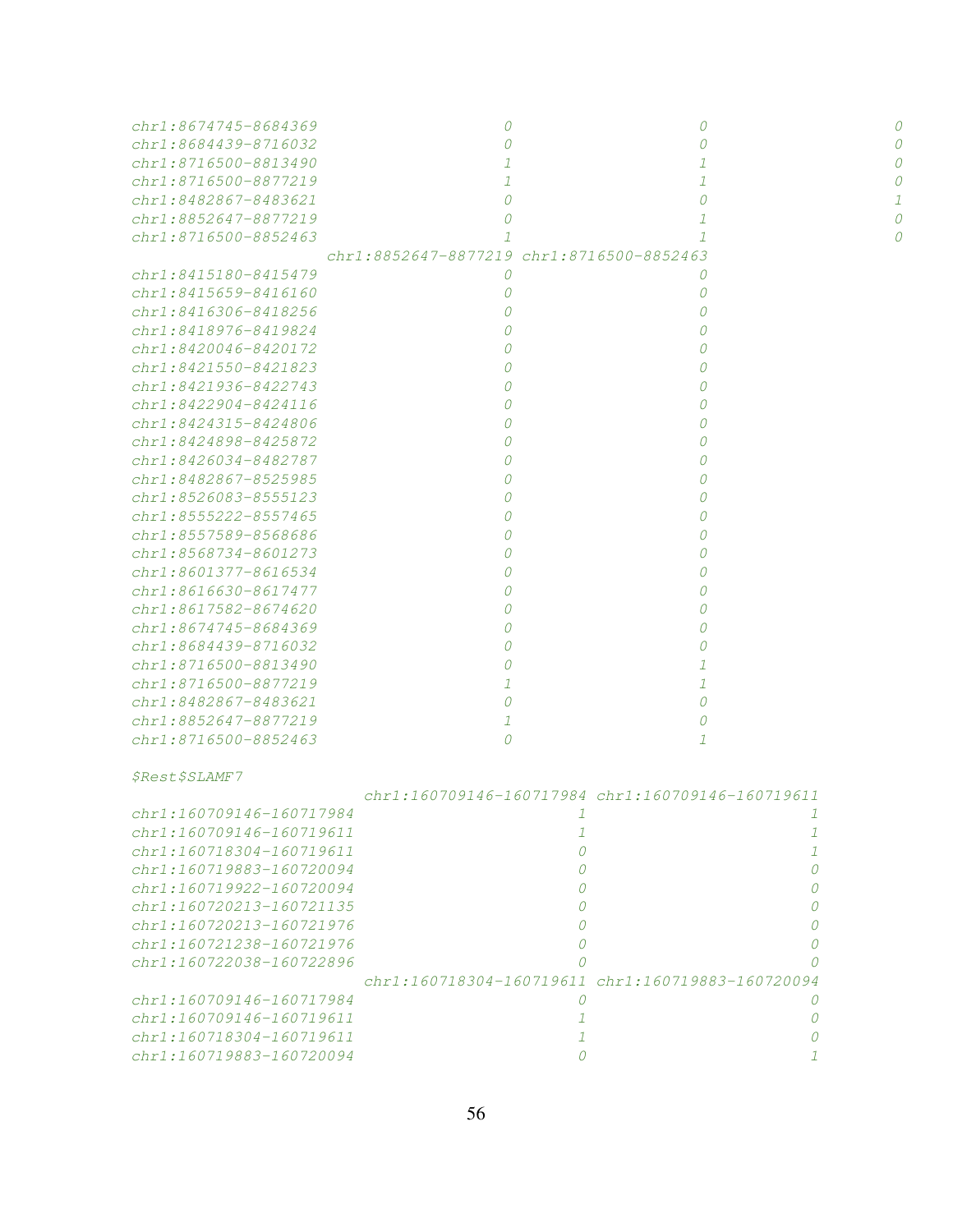| chr1:160719922-160720094 | 0                                                 | 1                                                 |
|--------------------------|---------------------------------------------------|---------------------------------------------------|
| chr1:160720213-160721135 | 0                                                 | 0                                                 |
| chr1:160720213-160721976 | 0                                                 | 0                                                 |
| chr1:160721238-160721976 | 0                                                 | 0                                                 |
| chr1:160722038-160722896 | 0                                                 |                                                   |
|                          | chr1:160719922-160720094                          | chr1:160720213-160721135                          |
| chr1:160709146-160717984 | 0                                                 |                                                   |
| chr1:160709146-160719611 | 0                                                 | 0                                                 |
| chr1:160718304-160719611 | 0                                                 | 0                                                 |
| chr1:160719883-160720094 | 1                                                 |                                                   |
| chr1:160719922-160720094 | 1                                                 |                                                   |
| chr1:160720213-160721135 | 0                                                 |                                                   |
| chr1:160720213-160721976 | 0                                                 | $\mathcal{I}$                                     |
| chr1:160721238-160721976 | 0                                                 | 0                                                 |
| chr1:160722038-160722896 | 0                                                 |                                                   |
|                          | chr1:160720213-160721976 chr1:160721238-160721976 |                                                   |
| chr1:160709146-160717984 | 0                                                 |                                                   |
| chr1:160709146-160719611 | 0                                                 | 0                                                 |
| chr1:160718304-160719611 | 0                                                 | 0                                                 |
| chr1:160719883-160720094 | 0                                                 | Ω                                                 |
| chr1:160719922-160720094 | 0                                                 |                                                   |
| chr1:160720213-160721135 | 1                                                 |                                                   |
| chr1:160720213-160721976 | 1                                                 | 1                                                 |
| chr1:160721238-160721976 | 1                                                 | 1                                                 |
| chr1:160722038-160722896 | 0                                                 | 0                                                 |
|                          | chr1:160722038-160722896                          |                                                   |
| chr1:160709146-160717984 | 0                                                 |                                                   |
| chr1:160709146-160719611 | 0                                                 |                                                   |
| chr1:160718304-160719611 | 0                                                 |                                                   |
| chr1:160719883-160720094 | 0                                                 |                                                   |
| chr1:160719922-160720094 | 0                                                 |                                                   |
| chr1:160720213-160721135 | 0                                                 |                                                   |
| chr1:160720213-160721976 | 0                                                 |                                                   |
| chr1:160721238-160721976 | 0                                                 |                                                   |
| chr1:160722038-160722896 | $\mathcal{I}$                                     |                                                   |
|                          |                                                   |                                                   |
| <i>\$Rest\$SLC41A1</i>   |                                                   |                                                   |
|                          |                                                   | chr1:205760846-205763998 chr1:205764146-205764472 |
| chr1:205760846-205763998 | 1                                                 |                                                   |
| chr1:205764146-205764472 | 0                                                 | 1                                                 |
| chr1:205764606-205766052 | 0                                                 | Ω                                                 |
| chr1:205766131-205767032 | Ω                                                 |                                                   |
| chr1:205767179-205767797 | Ω                                                 |                                                   |
| chr1:205767943-205768085 | Ω                                                 |                                                   |
| chr1:205768229-205768887 | Ω                                                 |                                                   |
| chr1:205768958-205770081 | Ω                                                 |                                                   |
| chr1:205770188-205779198 | Ω                                                 |                                                   |
| chr1:205780215-205781936 |                                                   |                                                   |
|                          |                                                   |                                                   |
|                          | chr1:205764606-205766052 chr1:205766131-205767032 |                                                   |
| chr1:205760846-205763998 | 0                                                 |                                                   |
| chr1:205764146-205764472 | 0                                                 |                                                   |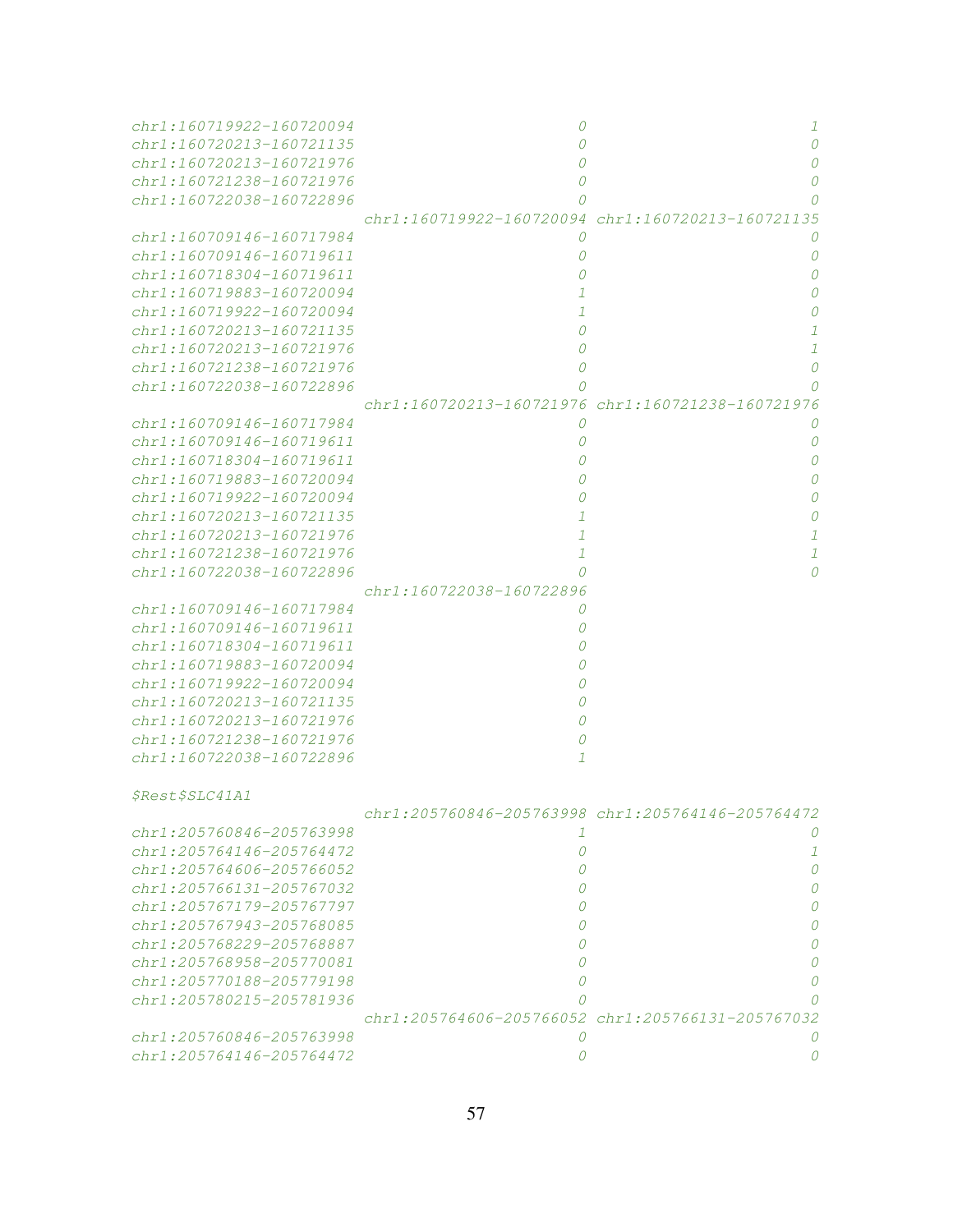| chr1:205764606-205766052      |                                               | 0                                                 |
|-------------------------------|-----------------------------------------------|---------------------------------------------------|
| chr1:205766131-205767032      |                                               | 1                                                 |
| chr1:205767179-205767797      |                                               |                                                   |
| chr1:205767943-205768085      |                                               |                                                   |
| chr1:205768229-205768887      |                                               |                                                   |
| chr1:205768958-205770081      |                                               |                                                   |
| chr1:205770188-205779198      |                                               |                                                   |
| chr1:205780215-205781936      |                                               |                                                   |
|                               |                                               | chr1:205767179-205767797 chr1:205767943-205768085 |
| chr1:205760846-205763998      | 0                                             |                                                   |
| $chr1: 205764146 - 205764472$ |                                               | 0                                                 |
| chr1:205764606-205766052      |                                               | n                                                 |
| chr1:205766131-205767032      |                                               |                                                   |
| chr1:205767179-205767797      |                                               |                                                   |
| chr1:205767943-205768085      |                                               |                                                   |
| chr1:205768229-205768887      |                                               |                                                   |
| chr1:205768958-205770081      |                                               | Ω                                                 |
| chr1:205770188-205779198      |                                               |                                                   |
| chr1:205780215-205781936      |                                               |                                                   |
|                               | chr1:205768229-205768887                      | chr1:205768958-205770081                          |
| chr1:205760846-205763998      | Ω                                             |                                                   |
| chr1:205764146-205764472      |                                               | 0                                                 |
| chr1:205764606-205766052      |                                               | 0                                                 |
| chr1:205766131-205767032      |                                               | 0                                                 |
|                               |                                               | 0                                                 |
| chr1:205767179-205767797      |                                               |                                                   |
| chr1:205767943-205768085      |                                               | 0                                                 |
| chr1:205768229-205768887      |                                               |                                                   |
| chr1:205768958-205770081      | 0                                             |                                                   |
| chr1:205770188-205779198      |                                               | 0                                                 |
| chr1:205780215-205781936      |                                               |                                                   |
|                               |                                               | chr1:205770188-205779198 chr1:205780215-205781936 |
| chr1:205760846-205763998      |                                               |                                                   |
| chr1:205764146-205764472      |                                               | 0                                                 |
| $chr1: 205764606 - 205766052$ |                                               | 0                                                 |
| $chr1: 205766131 - 205767032$ |                                               |                                                   |
| chr1:205767179-205767797      |                                               |                                                   |
| chr1:205767943-205768085      |                                               |                                                   |
| chr1:205768229-205768887      | U                                             | U                                                 |
| chr1:205768958-205770081      | 0                                             | $\mathcal O$                                      |
| chr1:205770188-205779198      | $\mathcal{I}$                                 | 0                                                 |
| chr1:205780215-205781936      | $\Omega$                                      | $\mathcal{I}$                                     |
|                               |                                               |                                                   |
| \$Rest\$TFAP2E                |                                               |                                                   |
|                               | chr1:36040299-36042923 chr1:36043093-36070834 |                                                   |
| chr1:36040299-36042923        | 1                                             | 0                                                 |
| chr1:36043093-36070834        | $\mathcal O$                                  | $\mathcal{I}$                                     |
|                               |                                               |                                                   |
| \$Rest\$TMEM51                |                                               |                                                   |
|                               | chr1:15479280-15541391 chr1:15480450-15541391 |                                                   |
| chr1:15479280-15541391        | 1                                             | 1                                                 |
| chr1:15480450-15541391        |                                               | $\mathcal{I}$                                     |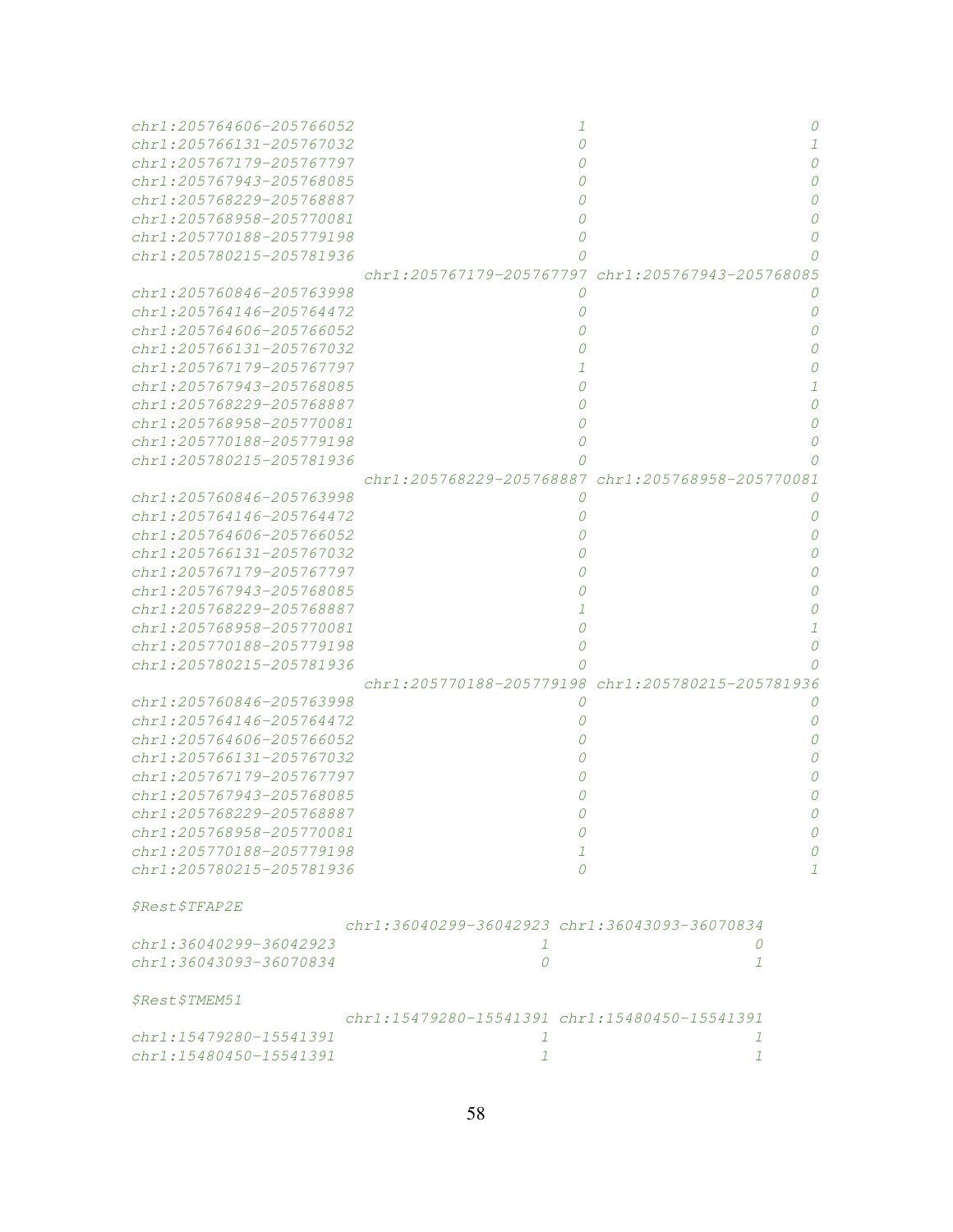| chr1:15541927-15545822      |                            |                                               |
|-----------------------------|----------------------------|-----------------------------------------------|
| $chr1: 15480450 - 15536986$ |                            |                                               |
| chr1:15537058-15541391      |                            |                                               |
|                             |                            | chr1:15541927-15545822 chr1:15480450-15536986 |
| $chr1:15479280 - 15541391$  |                            |                                               |
| $chr1:15480450 - 15541391$  |                            |                                               |
| $chr1: 15541927 - 15545822$ |                            |                                               |
| $chr1: 15480450 - 15536986$ |                            |                                               |
| $chr1: 15537058 - 15541391$ |                            |                                               |
|                             | $chr1:15537058 - 15541391$ |                                               |
| $chr1: 15479280 - 15541391$ |                            |                                               |
| $chr1:15480450 - 15541391$  |                            |                                               |
| $chr1: 15541927 - 15545822$ |                            |                                               |
| $chr1: 15480450 - 15536986$ |                            |                                               |
| $chr1: 15537058 - 15541391$ |                            |                                               |

\$Rest\$TMEM63A

|                               |                                                   | chr1:226034633-226034735 chr1:226034914-226036193 |
|-------------------------------|---------------------------------------------------|---------------------------------------------------|
| $chr1: 226034633 - 226034735$ |                                                   |                                                   |
| chr1:226034914-226036193      |                                                   |                                                   |
| $chr1: 226036255 - 226036598$ |                                                   | $\cap$                                            |
| chr1:226036713-226037613      |                                                   |                                                   |
| chr1:226037780-226040365      |                                                   |                                                   |
| chr1:226040470-226041330      |                                                   | Ω                                                 |
| chr1:226041492-226043579      |                                                   | Ω                                                 |
| $chr1: 226043641 - 226044353$ |                                                   | O                                                 |
| chr1:226044439-226044611      |                                                   | 0                                                 |
| chr1:226044717-226046896      |                                                   | O                                                 |
| chr1:226047049-226048560      |                                                   | O                                                 |
| chr1:226048697-226049918      |                                                   | Ω                                                 |
| chr1:226050051-226050155      |                                                   |                                                   |
| chr1:226050278-226050471      |                                                   |                                                   |
| $chr1: 226050551 - 226053597$ |                                                   | 0                                                 |
| chr1:226053667-226054274      |                                                   | Ω                                                 |
| chr1:226054382-226054812      |                                                   | O                                                 |
| chr1:226054863-226055588      |                                                   | O                                                 |
| chr1:226055730-226058776      |                                                   | 0                                                 |
| chr1:226058813-226059687      |                                                   | O                                                 |
| chr1:226059753-226061988      |                                                   | Ω                                                 |
| chr1:226062067-226065095      | 0                                                 |                                                   |
| chr1:226065294-226066920      | 0                                                 |                                                   |
| chr1:226067110-226070004      |                                                   |                                                   |
|                               | chr1:226036255-226036598 chr1:226036713-226037613 |                                                   |
| chr1:226034633-226034735      | $\theta$                                          |                                                   |
| $chr1: 226034914 - 226036193$ |                                                   | Ω                                                 |
| chr1:226036255-226036598      |                                                   |                                                   |
| chr1:226036713-226037613      |                                                   |                                                   |
| chr1:226037780-226040365      |                                                   |                                                   |
| chr1:226040470-226041330      |                                                   |                                                   |
| chr1:226041492-226043579      |                                                   |                                                   |
| $chr1: 226043641 - 226044353$ |                                                   |                                                   |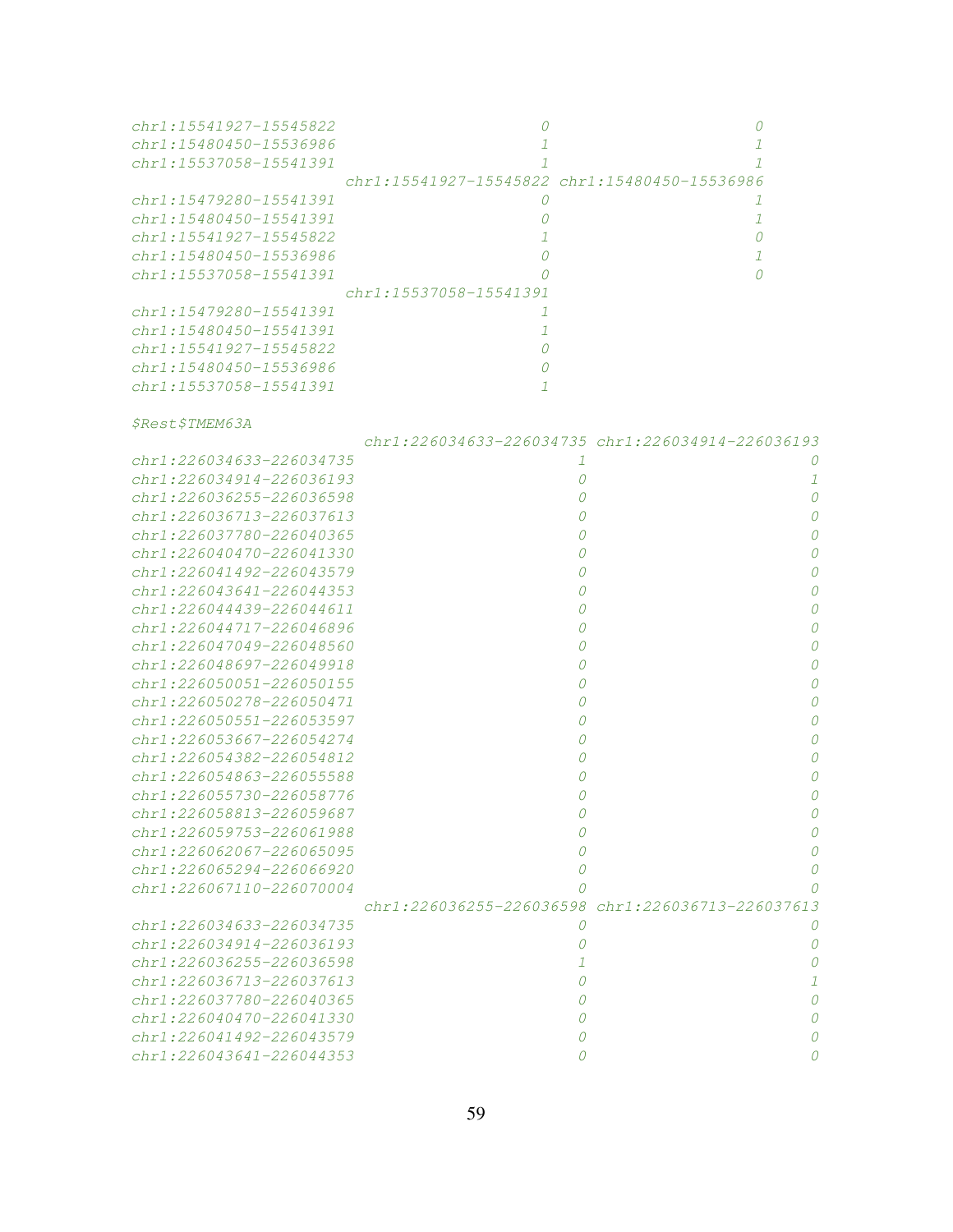| chr1:226044439-226044611      | 0        | 0                                                           |
|-------------------------------|----------|-------------------------------------------------------------|
| chr1:226044717-226046896      | 0        | $\Omega$                                                    |
| chr1:226047049-226048560      |          |                                                             |
| chr1:226048697-226049918      |          |                                                             |
| chr1:226050051-226050155      |          |                                                             |
| $chr1: 226050278 - 226050471$ |          | Ω                                                           |
| chr1:226050551-226053597      |          | n                                                           |
| chr1:226053667-226054274      |          | n                                                           |
| chr1:226054382-226054812      |          |                                                             |
| chr1:226054863-226055588      |          | n                                                           |
| $chr1: 226055730 - 226058776$ |          | n                                                           |
| chr1:226058813-226059687      |          | n                                                           |
| chr1:226059753-226061988      |          | $\Omega$                                                    |
| chr1:226062067-226065095      |          | $\Omega$                                                    |
| chr1:226065294-226066920      | 0        | 0                                                           |
| chr1:226067110-226070004      | n        |                                                             |
|                               |          | chr1:226037780-226040365 chr1:226040470-226041330           |
| chr1:226034633-226034735      | 0        | 0                                                           |
| $chr1: 226034914 - 226036193$ | 0        | 0                                                           |
| chr1:226036255-226036598      |          | 0                                                           |
| chr1:226036713-226037613      |          | n                                                           |
| $chr1: 226037780 - 226040365$ |          | Ω                                                           |
| $chr1: 226040470 - 226041330$ | 0        | 1                                                           |
| chr1:226041492-226043579      |          | $\Omega$                                                    |
| chr1:226043641-226044353      |          | $\Omega$                                                    |
| chr1:226044439-226044611      |          | $\Omega$                                                    |
| chr1:226044717-226046896      |          | $\Omega$                                                    |
| chr1:226047049-226048560      |          | $\Omega$                                                    |
| chr1:226048697-226049918      |          | n                                                           |
| chr1:226050051-226050155      |          | n                                                           |
| chr1:226050278-226050471      |          | n                                                           |
| chr1:226050551-226053597      |          | $\Omega$                                                    |
| chr1:226053667-226054274      |          | $\Omega$                                                    |
| chr1:226054382-226054812      |          | n                                                           |
| $chr1: 226054863 - 226055588$ |          | n                                                           |
| chr1:226055730-226058776      |          | n                                                           |
| chr1:226058813-226059687      |          |                                                             |
| chr1:226059753-226061988      |          |                                                             |
| chr1:226062067-226065095      |          |                                                             |
| chr1:226065294-226066920      |          |                                                             |
| chr1:226067110-226070004      |          |                                                             |
|                               |          | $chr1: 226041492 - 226043579$ $chr1: 226043641 - 226044353$ |
| chr1:226034633-226034735      | 0        | 0                                                           |
| chr1:226034914-226036193      | 0        | 0                                                           |
| chr1:226036255-226036598      | 0        | 0                                                           |
| chr1:226036713-226037613      | $\theta$ | 0                                                           |
| chr1:226037780-226040365      | 0        | 0                                                           |
| $chr1: 226040470 - 226041330$ | $\theta$ | 0                                                           |
| chr1:226041492-226043579      | 1        |                                                             |
| chr1:226043641-226044353      | 0        |                                                             |
| chr1:226044439-226044611      | 0        |                                                             |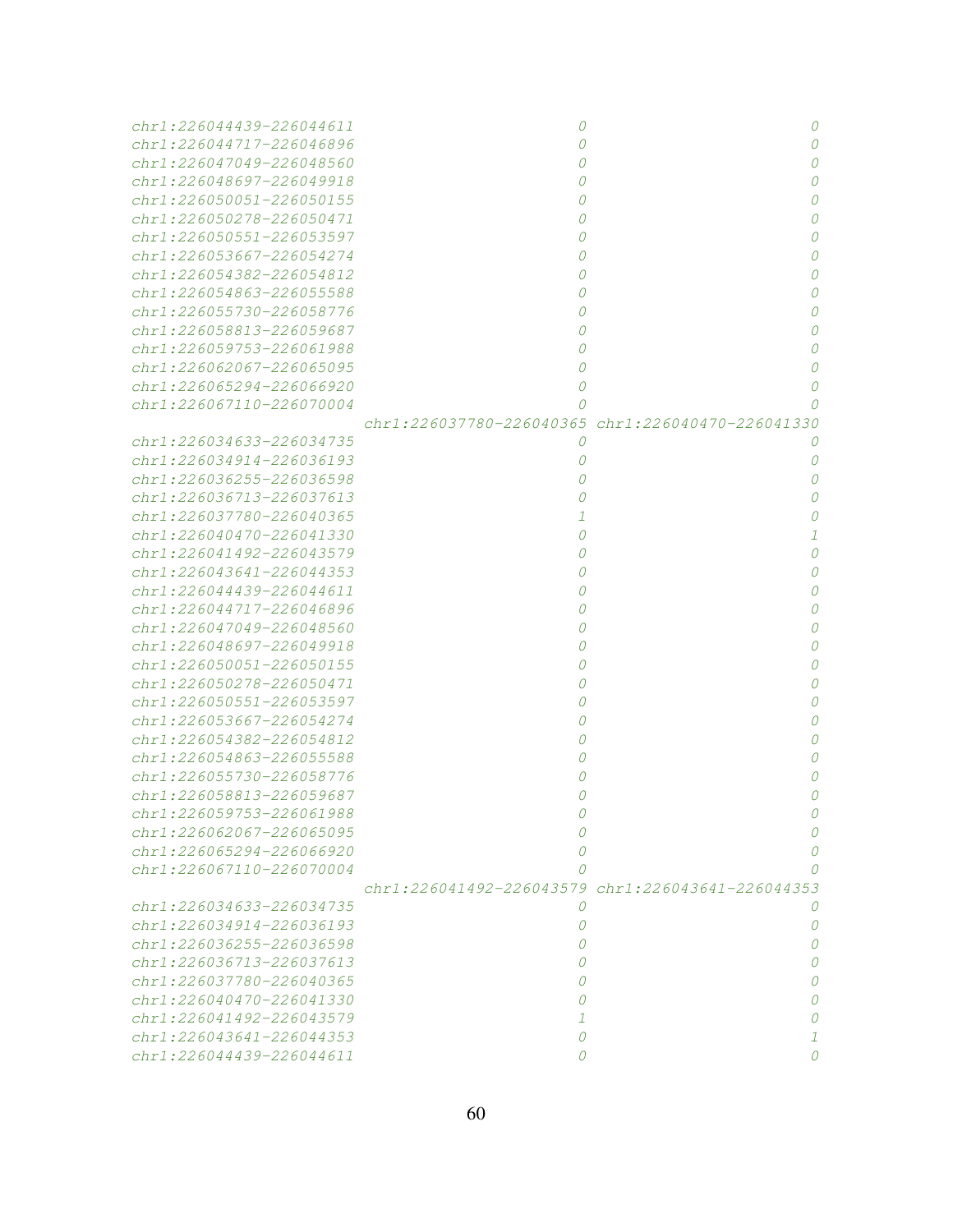| chr1:226044717-226046896      | 0                                                 | 0                                                 |
|-------------------------------|---------------------------------------------------|---------------------------------------------------|
| chr1:226047049-226048560      | 0                                                 | $\Omega$                                          |
| chr1:226048697-226049918      |                                                   |                                                   |
| chr1:226050051-226050155      |                                                   |                                                   |
| $chr1: 226050278 - 226050471$ |                                                   |                                                   |
| chr1:226050551-226053597      |                                                   | n                                                 |
| chr1:226053667-226054274      |                                                   | n                                                 |
| chr1:226054382-226054812      |                                                   | n                                                 |
| $chr1: 226054863 - 226055588$ |                                                   | n                                                 |
| $chr1: 226055730 - 226058776$ |                                                   | n                                                 |
| chr1:226058813-226059687      |                                                   | n                                                 |
| chr1:226059753-226061988      |                                                   | $\Omega$                                          |
| chr1:226062067-226065095      | 0                                                 | $\Omega$                                          |
| chr1:226065294-226066920      | 0                                                 | 0                                                 |
| chr1:226067110-226070004      | 0                                                 |                                                   |
|                               |                                                   | chr1:226044439-226044611 chr1:226044717-226046896 |
| chr1:226034633-226034735      | 0                                                 | 0                                                 |
| chr1:226034914-226036193      | 0                                                 | 0                                                 |
| chr1:226036255-226036598      |                                                   | 0                                                 |
| chr1:226036713-226037613      |                                                   | n                                                 |
| $chr1: 226037780 - 226040365$ |                                                   | $\Omega$                                          |
| chr1:226040470-226041330      |                                                   | $\Omega$                                          |
| chr1:226041492-226043579      |                                                   | $\Omega$                                          |
| chr1:226043641-226044353      |                                                   | n                                                 |
| chr1:226044439-226044611      |                                                   | Ω                                                 |
| chr1:226044717-226046896      | 0                                                 | 1                                                 |
| chr1:226047049-226048560      |                                                   | $\Omega$                                          |
| chr1:226048697-226049918      |                                                   | $\Omega$                                          |
| chr1:226050051-226050155      |                                                   | n                                                 |
| chr1:226050278-226050471      |                                                   | n                                                 |
| chr1:226050551-226053597      |                                                   | $\Omega$                                          |
| chr1:226053667-226054274      |                                                   | $\Omega$                                          |
| chr1:226054382-226054812      |                                                   | $\Omega$                                          |
| chr1:226054863-226055588      |                                                   | $\Omega$                                          |
| chr1:226055730-226058776      |                                                   | n                                                 |
| chr1:226058813-226059687      |                                                   | n                                                 |
| chr1:226059753-226061988      |                                                   |                                                   |
| chr1:226062067-226065095      |                                                   |                                                   |
| chr1:226065294-226066920      |                                                   |                                                   |
| chr1:226067110-226070004      |                                                   |                                                   |
|                               | chr1:226047049-226048560 chr1:226048697-226049918 |                                                   |
| chr1:226034633-226034735      | 0                                                 | $\theta$                                          |
| chr1:226034914-226036193      | 0                                                 | 0                                                 |
| chr1:226036255-226036598      | 0                                                 | 0                                                 |
| chr1:226036713-226037613      | $\theta$                                          | 0                                                 |
| chr1:226037780-226040365      | $\theta$                                          | 0                                                 |
| chr1:226040470-226041330      | 0                                                 | 0                                                 |
| chr1:226041492-226043579      | 0                                                 | 0                                                 |
| chr1:226043641-226044353      | 0                                                 | 0                                                 |
| chr1:226044439-226044611      | 0                                                 | O                                                 |
| chr1:226044717-226046896      | 0                                                 | Ω                                                 |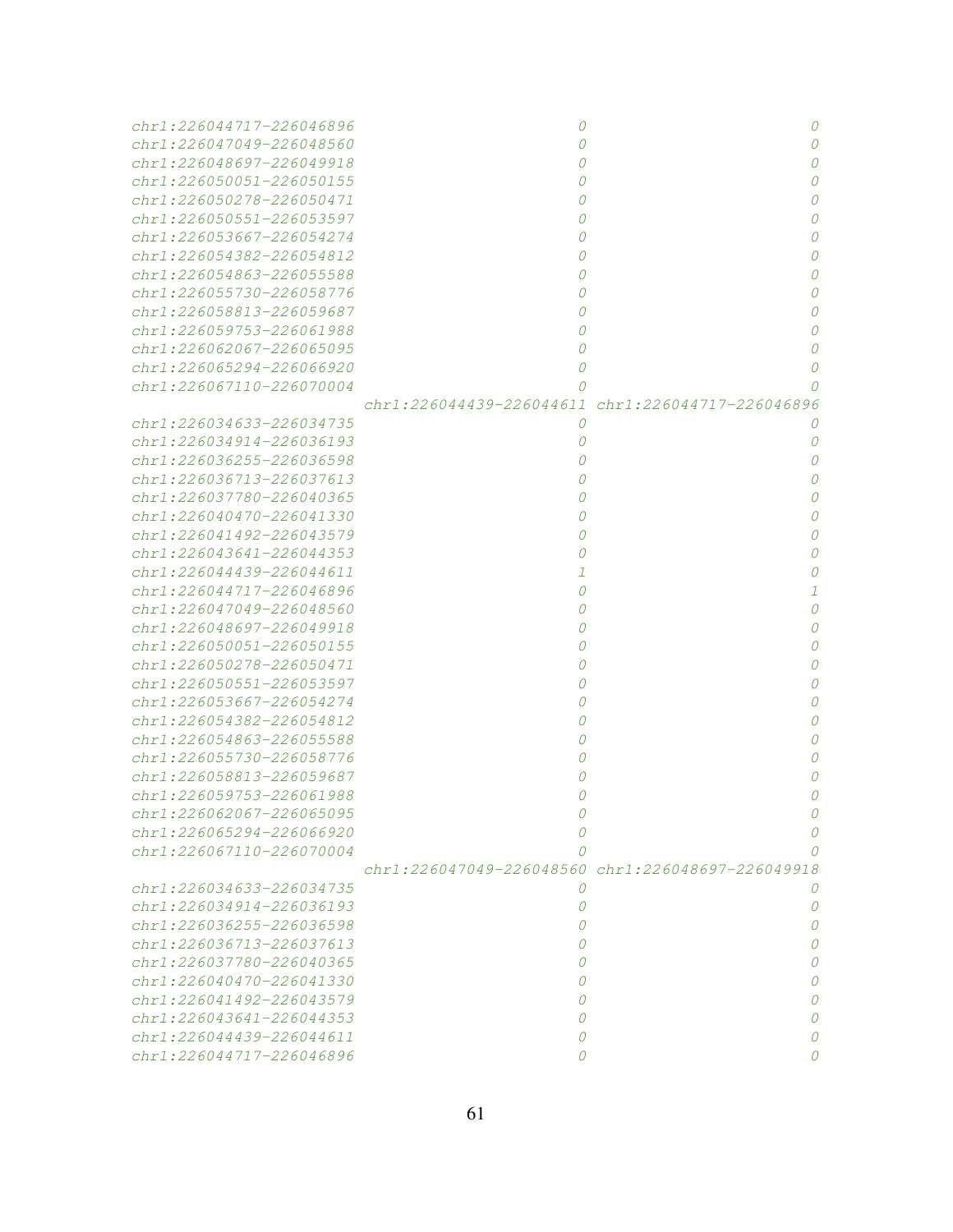| chr1:226047049-226048560                                  | -7                                                |   |
|-----------------------------------------------------------|---------------------------------------------------|---|
| chr1:226048697-226049918                                  | $\Omega$                                          |   |
| chr1:226050051-226050155                                  |                                                   |   |
| chr1:226050278-226050471                                  |                                                   |   |
| $chr1: 226050551 - 226053597$                             |                                                   |   |
| $chr1: 226053667 - 226054274$                             |                                                   |   |
| chr1:226054382-226054812                                  |                                                   |   |
| chr1:226054863-226055588                                  |                                                   |   |
| $chr1: 226055730 - 226058776$                             |                                                   |   |
| chr1:226058813-226059687                                  |                                                   |   |
| chr1:226059753-226061988                                  |                                                   |   |
| $chr1: 226062067 - 226065095$                             |                                                   |   |
| chr1:226065294-226066920                                  | 0                                                 |   |
| chr1:226067110-226070004                                  | 0                                                 |   |
|                                                           | chr1:226050051-226050155 chr1:226050278-226050471 |   |
| chr1:226034633-226034735                                  | 0                                                 | 0 |
| chr1:226034914-226036193                                  | 0                                                 | 0 |
| chr1:226036255-226036598                                  |                                                   | Ω |
| $chr1: 226036713 - 226037613$                             |                                                   | Ω |
| chr1:226037780-226040365                                  |                                                   | O |
| $chr1: 226040470 - 226041330$                             |                                                   |   |
| chr1:226041492-226043579                                  |                                                   |   |
| $chr1: 226043641 - 226044353$                             |                                                   |   |
| $chr1: 226044439 - 226044611$                             |                                                   |   |
| chr1:226044717-226046896                                  |                                                   |   |
| chr1:226047049-226048560                                  |                                                   |   |
| chr1:226048697-226049918                                  |                                                   |   |
| chr1:226050051-226050155                                  |                                                   |   |
| chr1:226050278-226050471                                  | 0                                                 |   |
| chr1:226050551-226053597                                  |                                                   |   |
| chr1:226053667-226054274                                  |                                                   |   |
| chr1:226054382-226054812                                  |                                                   |   |
| chr1:226054863-226055588                                  |                                                   |   |
| chr1:226055730-226058776                                  |                                                   |   |
| $chr1: 226058813 - 226059687$                             |                                                   |   |
| $chr1: 226059753 - 226061988$                             |                                                   |   |
| chr1:226062067-226065095                                  |                                                   |   |
| chr1:226065294-226066920                                  |                                                   |   |
| chr1:226067110-226070004                                  |                                                   |   |
|                                                           | chr1:226050551-226053597 chr1:226053667-226054274 |   |
| chr1:226034633-226034735                                  | 0                                                 | 0 |
| chr1:226034914-226036193                                  | 0                                                 | 0 |
| chr1:226036255-226036598                                  | 0                                                 | 0 |
| chr1:226036713-226037613                                  | 0                                                 | 0 |
| chr1:226037780-226040365                                  | $\theta$                                          | 0 |
| chr1:226040470-226041330                                  | 0                                                 | 0 |
| chr1:226041492-226043579<br>$chr1: 226043641 - 226044353$ | 0                                                 | 0 |
|                                                           | 0                                                 | 0 |
| chr1:226044439-226044611                                  | 0                                                 | 0 |
| chr1:226044717-226046896                                  | 0                                                 |   |
| chr1:226047049-226048560                                  | 0                                                 |   |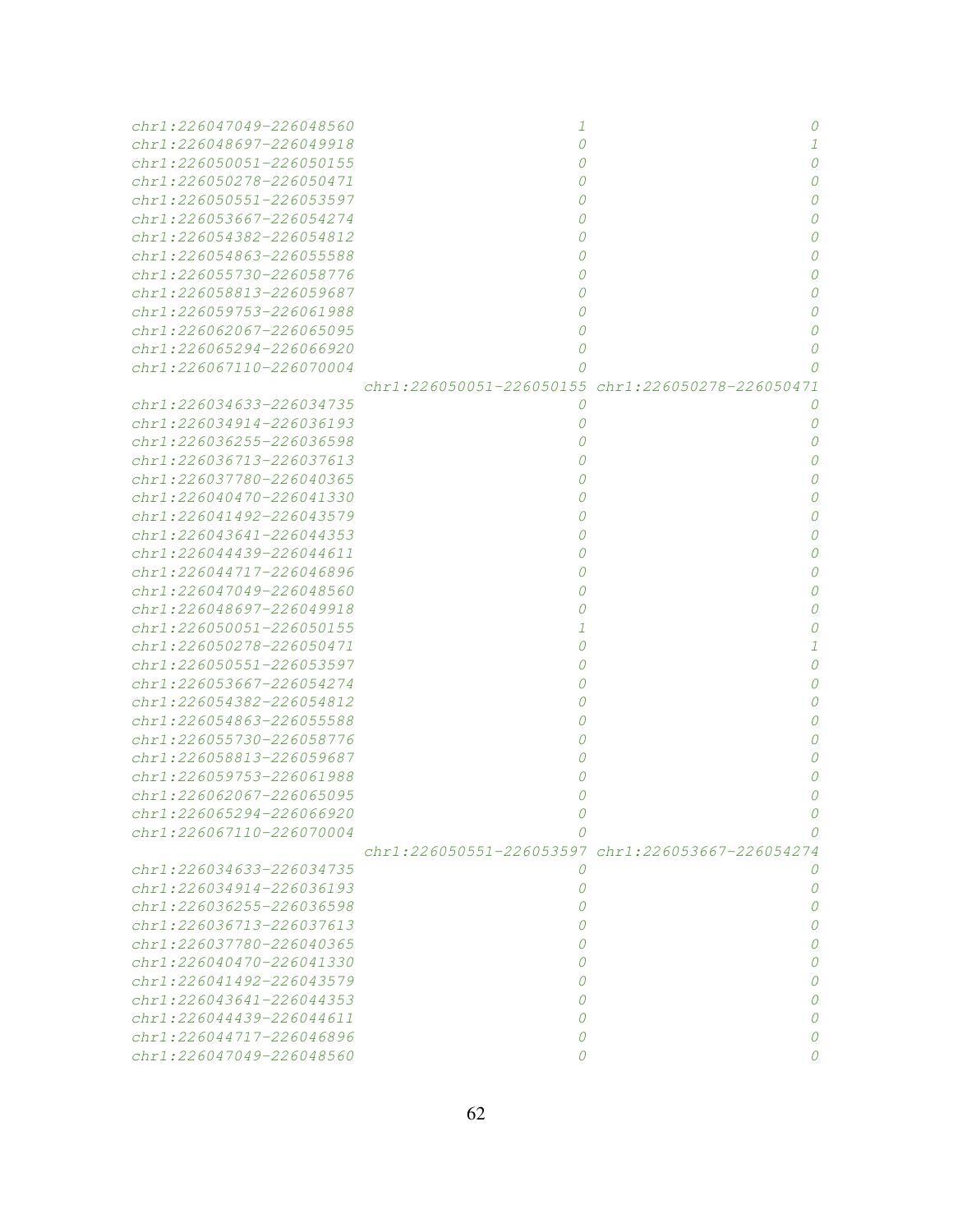| $chr1: 226048697 - 226049918$ | 0        | 0                                                 |
|-------------------------------|----------|---------------------------------------------------|
| $chr1: 226050051 - 226050155$ |          |                                                   |
| chr1:226050278-226050471      |          |                                                   |
| chr1:226050551-226053597      |          |                                                   |
| $chr1: 226053667 - 226054274$ | 0        |                                                   |
| chr1:226054382-226054812      |          |                                                   |
| chr1:226054863-226055588      |          |                                                   |
| chr1:226055730-226058776      |          |                                                   |
| chr1:226058813-226059687      |          |                                                   |
| chr1:226059753-226061988      |          |                                                   |
| $chr1: 226062067 - 226065095$ | 0        |                                                   |
| chr1:226065294-226066920      | 0        |                                                   |
| chr1:226067110-226070004      | 0        |                                                   |
|                               |          | chr1:226054382-226054812 chr1:226054863-226055588 |
| chr1:226034633-226034735      | $\Omega$ |                                                   |
| chr1:226034914-226036193      | 0        | 0                                                 |
| chr1:226036255-226036598      |          | Ω                                                 |
| $chr1: 226036713 - 226037613$ |          | Ω                                                 |
| chr1:226037780-226040365      |          | O                                                 |
| chr1:226040470-226041330      |          | O                                                 |
| chr1:226041492-226043579      |          |                                                   |
| chr1:226043641-226044353      |          |                                                   |
| $chr1: 226044439 - 226044611$ |          |                                                   |
| chr1:226044717-226046896      |          |                                                   |
| chr1:226047049-226048560      |          |                                                   |
| chr1:226048697-226049918      |          |                                                   |
| chr1:226050051-226050155      |          |                                                   |
| chr1:226050278-226050471      |          |                                                   |
| chr1:226050551-226053597      |          |                                                   |
| chr1:226053667-226054274      |          |                                                   |
| chr1:226054382-226054812      |          |                                                   |
| chr1:226054863-226055588      |          |                                                   |
| chr1:226055730-226058776      |          |                                                   |
| chr1:226058813-226059687      |          |                                                   |
| chr1:226059753-226061988      |          |                                                   |
| chr1:226062067-226065095      |          |                                                   |
| chr1:226065294-226066920      |          |                                                   |
| chr1:226067110-226070004      |          |                                                   |
|                               |          | chr1:226055730-226058776 chr1:226058813-226059687 |
| chr1:226034633-226034735      | 0        |                                                   |
| chr1:226034914-226036193      | 0        | 0                                                 |
| chr1:226036255-226036598      | 0        | 0                                                 |
| chr1:226036713-226037613      | 0        | 0                                                 |
| chr1:226037780-226040365      | 0        | 0                                                 |
| chr1:226040470-226041330      | 0        | 0                                                 |
| chr1:226041492-226043579      | 0        | 0                                                 |
| chr1:226043641-226044353      | 0        | 0                                                 |
| chr1:226044439-226044611      | 0        | 0                                                 |
| chr1:226044717-226046896      | 0        | 0                                                 |
| chr1:226047049-226048560      | 0        | Ω                                                 |
| chr1:226048697-226049918      | 0        | Ω                                                 |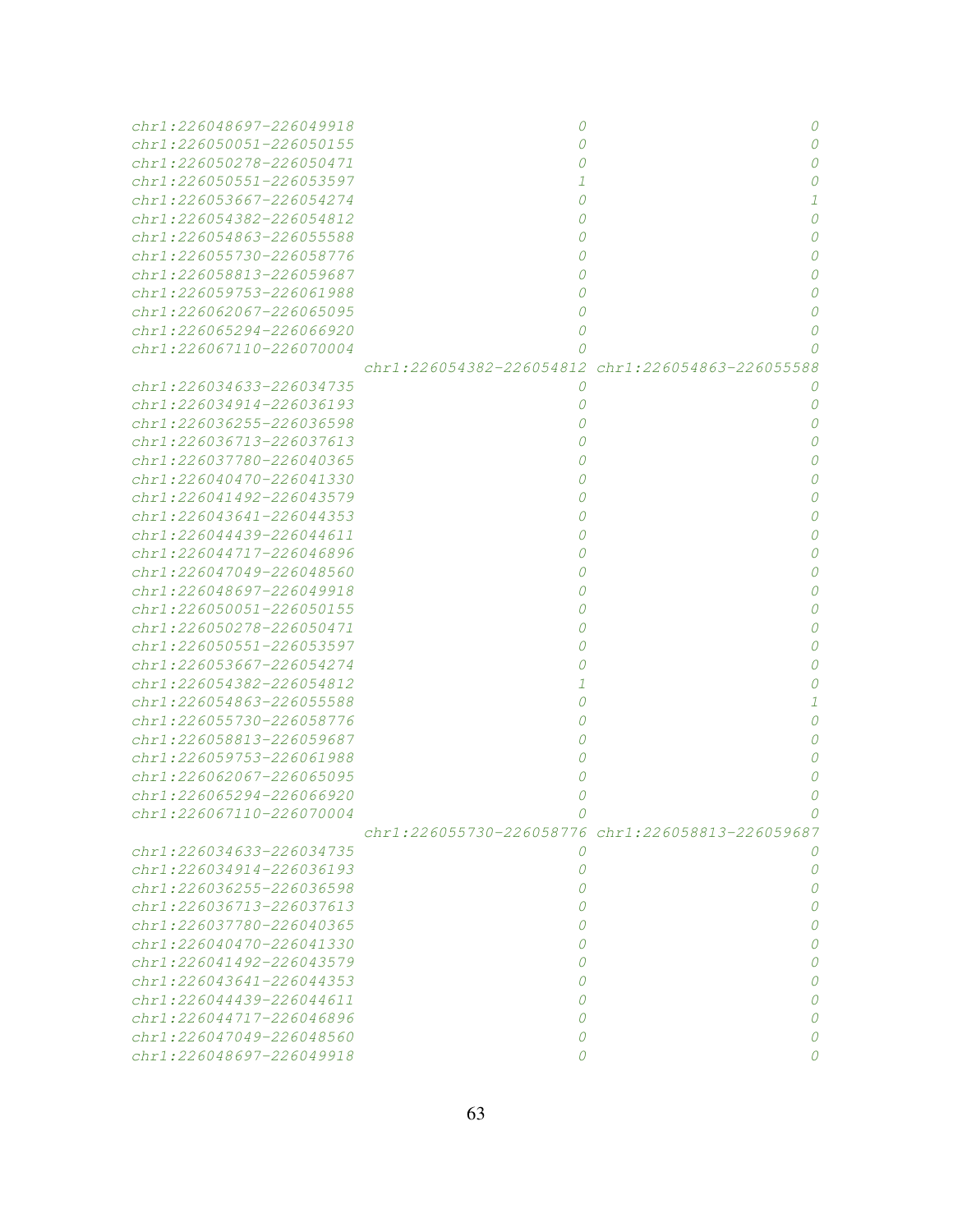| $chr1: 226050051 - 226050155$ | 0                                                 | 0        |
|-------------------------------|---------------------------------------------------|----------|
| chr1:226050278-226050471      | n                                                 | $\Omega$ |
| $chr1: 226050551 - 226053597$ |                                                   | $\Omega$ |
| chr1:226053667-226054274      |                                                   | $\Omega$ |
| chr1:226054382-226054812      |                                                   | $\Omega$ |
| chr1:226054863-226055588      |                                                   | $\Omega$ |
| chr1:226055730-226058776      |                                                   | O        |
| chr1:226058813-226059687      | 0                                                 | 1        |
| $chr1: 226059753 - 226061988$ | 0                                                 | $\Omega$ |
| $chr1: 226062067 - 226065095$ | 0                                                 | $\Omega$ |
| chr1:226065294-226066920      | 0                                                 | $\Omega$ |
| $chr1: 226067110 - 226070004$ | 0                                                 |          |
|                               | chr1:226059753-226061988 chr1:226062067-226065095 |          |
| chr1:226034633-226034735      | 0                                                 | $\theta$ |
| chr1:226034914-226036193      | 0                                                 | 0        |
| chr1:226036255-226036598      |                                                   | $\Omega$ |
| $chr1: 226036713 - 226037613$ |                                                   | $\Omega$ |
| chr1:226037780-226040365      |                                                   | $\Omega$ |
| chr1:226040470-226041330      |                                                   | $\Omega$ |
| chr1:226041492-226043579      |                                                   | $\Omega$ |
| chr1:226043641-226044353      |                                                   | $\Omega$ |
| chr1:226044439-226044611      |                                                   | $\Omega$ |
| chr1:226044717-226046896      |                                                   | $\Omega$ |
| chr1:226047049-226048560      |                                                   | $\Omega$ |
| chr1:226048697-226049918      |                                                   | $\Omega$ |
| chr1:226050051-226050155      |                                                   | $\Omega$ |
| chr1:226050278-226050471      |                                                   | $\Omega$ |
| chr1:226050551-226053597      |                                                   | $\Omega$ |
| chr1:226053667-226054274      |                                                   | $\Omega$ |
| chr1:226054382-226054812      |                                                   | 0        |
| chr1:226054863-226055588      |                                                   | 0        |
| chr1:226055730-226058776      |                                                   | 0        |
| chr1:226058813-226059687      |                                                   | 0        |
| chr1:226059753-226061988      |                                                   |          |
| chr1:226062067-226065095      | 0                                                 |          |
| chr1:226065294-226066920      | 0                                                 | 0        |
| chr1:226067110-226070004      |                                                   |          |
|                               | chr1:226065294-226066920 chr1:226067110-226070004 |          |
| chr1:226034633-226034735      | 0                                                 |          |
| chr1:226034914-226036193      | 0                                                 | 0        |
| chr1:226036255-226036598      | 0                                                 | 0        |
| chr1:226036713-226037613      | 0                                                 | 0        |
| chr1:226037780-226040365      | 0                                                 | 0        |
| chr1:226040470-226041330      | 0                                                 | 0        |
| chr1:226041492-226043579      | 0                                                 | 0        |
| chr1:226043641-226044353      | 0                                                 | 0        |
| chr1:226044439-226044611      | 0                                                 | 0        |
| chr1:226044717-226046896      | 0                                                 | 0        |
| chr1:226047049-226048560      | 0                                                 | 0        |
| chr1:226048697-226049918      | 0                                                 |          |
| chr1:226050051-226050155      | 0                                                 |          |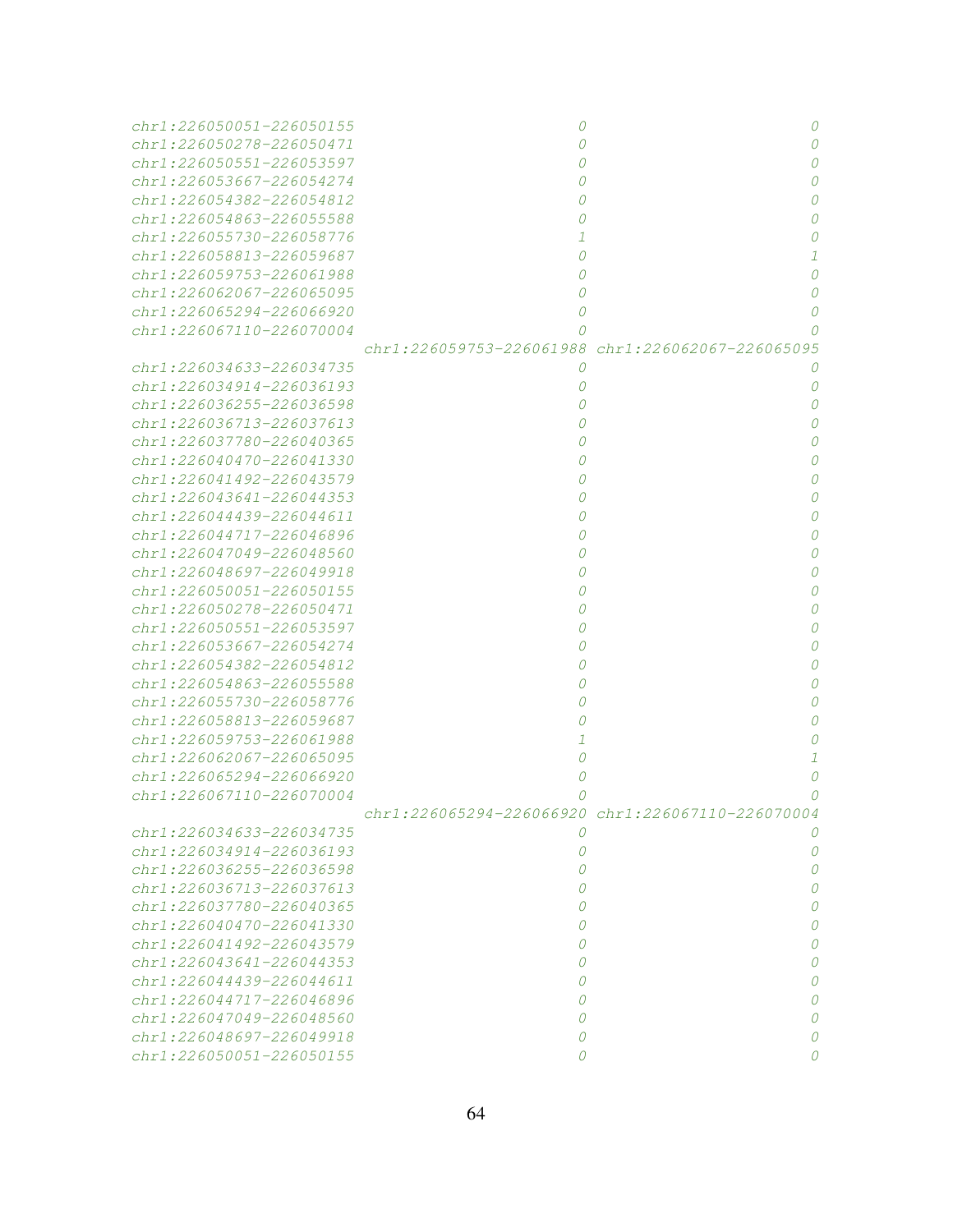| $chr1: 226050278 - 226050471$ |  |
|-------------------------------|--|
| $chr1: 226050551 - 226053597$ |  |
| chr1:226053667-226054274      |  |
| $chr1: 226054382 - 226054812$ |  |
| $chr1: 226054863 - 226055588$ |  |
| $chr1: 226055730 - 226058776$ |  |
| $chr1: 226058813 - 226059687$ |  |
| $chr1: 226059753 - 226061988$ |  |
| $chr1: 226062067 - 226065095$ |  |
| $chr1: 226065294 - 226066920$ |  |
| $chr1: 226067110 - 226070004$ |  |
|                               |  |

|                        | chr1:12227226-12248853 chr1:12248952-12251014 |   |
|------------------------|-----------------------------------------------|---|
| chr1:12227226-12248853 |                                               | O |
| chr1:12248952-12251014 | 0                                             | 1 |
| chr1:12251142-12251831 | Ω                                             | 0 |
| chr1:12251980-12252488 |                                               | Ω |
| chr1:12252581-12252920 |                                               | Ω |
| chr1:12253155-12254012 | 0                                             | 0 |
| chr1:12254089-12254641 | 0                                             | 0 |
| chr1:12254675-12262024 | 0                                             | 0 |
| chr1:12262228-12266797 | 0                                             | 0 |
| chr1:12227226-12251014 |                                               |   |
|                        | chr1:12251142-12251831 chr1:12251980-12252488 |   |
| chr1:12227226-12248853 | 0                                             | 0 |
| chr1:12248952-12251014 | 0                                             | 0 |
| chr1:12251142-12251831 |                                               | 0 |
| chr1:12251980-12252488 | 0                                             | 1 |
| chr1:12252581-12252920 |                                               | Ω |
| chr1:12253155-12254012 |                                               | Ω |
| chr1:12254089-12254641 |                                               | Ω |
| chr1:12254675-12262024 | O                                             | 0 |
| chr1:12262228-12266797 | O                                             | 0 |
| chr1:12227226-12251014 |                                               |   |
|                        | chr1:12252581-12252920 chr1:12253155-12254012 |   |
| chr1:12227226-12248853 | 0                                             | O |
| chr1:12248952-12251014 | Ω                                             | 0 |
| chr1:12251142-12251831 |                                               | 0 |
| chr1:12251980-12252488 |                                               | 0 |
| chr1:12252581-12252920 |                                               | 0 |
| chr1:12253155-12254012 |                                               | 1 |
| chr1:12254089-12254641 |                                               | 0 |
| chr1:12254675-12262024 | Ω                                             | 0 |
| chr1:12262228-12266797 | Ω                                             | 0 |
| chr1:12227226-12251014 |                                               | O |
|                        | chr1:12254089-12254641 chr1:12254675-12262024 |   |
| chr1:12227226-12248853 | O                                             | O |
| chr1:12248952-12251014 |                                               | 0 |
| chr1:12251142-12251831 |                                               | 0 |
| chr1:12251980-12252488 |                                               | Ω |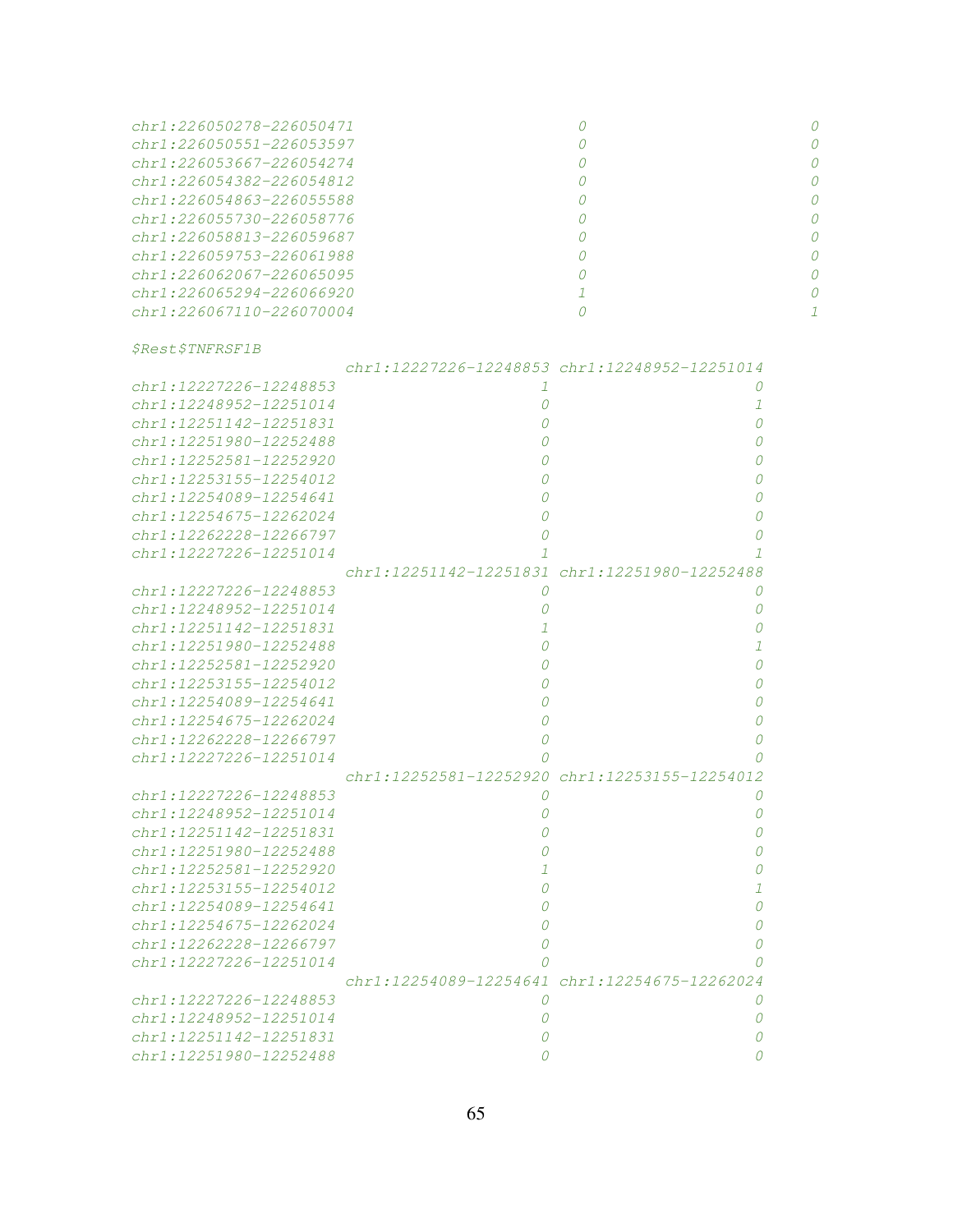| chr1:12252581-12252920      |                                               | 0                                                                                                                                                                |  |
|-----------------------------|-----------------------------------------------|------------------------------------------------------------------------------------------------------------------------------------------------------------------|--|
| chr1:12253155-12254012      |                                               |                                                                                                                                                                  |  |
| chr1:12254089-12254641      |                                               |                                                                                                                                                                  |  |
| chr1:12254675-12262024      | $\Omega$                                      |                                                                                                                                                                  |  |
| chr1:12262228-12266797      | 0                                             | n                                                                                                                                                                |  |
| chr1:12227226-12251014      |                                               |                                                                                                                                                                  |  |
|                             | chr1:12262228-12266797 chr1:12227226-12251014 |                                                                                                                                                                  |  |
| chr1:12227226-12248853      | 0                                             | 1                                                                                                                                                                |  |
| chr1:12248952-12251014      | 0                                             | 1                                                                                                                                                                |  |
| chr1:12251142-12251831      | 0                                             | n                                                                                                                                                                |  |
| chr1:12251980-12252488      |                                               |                                                                                                                                                                  |  |
| $chr1: 12252581 - 12252920$ | 0                                             |                                                                                                                                                                  |  |
| chr1:12253155-12254012      | 0                                             |                                                                                                                                                                  |  |
| chr1:12254089-12254641      | 0                                             | n                                                                                                                                                                |  |
| chr1:12254675-12262024      | 0                                             | 0                                                                                                                                                                |  |
| chr1:12262228-12266797      | -1                                            | 0                                                                                                                                                                |  |
| chr1:12227226-12251014      | $\Omega$                                      | 1                                                                                                                                                                |  |
| <i><b>\$Rest\$UQCRH</b></i> |                                               |                                                                                                                                                                  |  |
|                             | chr1:46769492-46774773 chr1:46774799-46775827 |                                                                                                                                                                  |  |
| chr1:46769492-46774773      | 1                                             | 0                                                                                                                                                                |  |
| chr1:46774799-46775827      | 0                                             | 1                                                                                                                                                                |  |
| chr1:46775716-46775827      | 0                                             | 1                                                                                                                                                                |  |
| chr1:46775988-46782224      | 0                                             | 0                                                                                                                                                                |  |
| chr1:46774799-46775569      |                                               | 7                                                                                                                                                                |  |
|                             | chr1:46775716-46775827 chr1:46775988-46782224 |                                                                                                                                                                  |  |
| chr1:46769492-46774773      | 0                                             | 0                                                                                                                                                                |  |
| chr1:46774799-46775827      |                                               | 0                                                                                                                                                                |  |
| chr1:46775716-46775827      | 1                                             | 0                                                                                                                                                                |  |
| chr1:46775988-46782224      | 0                                             | 7                                                                                                                                                                |  |
| chr1:46774799-46775569      |                                               |                                                                                                                                                                  |  |
|                             | chr1:46774799-46775569                        |                                                                                                                                                                  |  |
| chr1:46769492-46774773      | 0                                             |                                                                                                                                                                  |  |
| chr1:46774799-46775827      | 1                                             |                                                                                                                                                                  |  |
| chr1:46775716-46775827      | 0                                             |                                                                                                                                                                  |  |
| chr1:46775988-46782224      | O                                             |                                                                                                                                                                  |  |
| chr1:46774799-46775569      |                                               |                                                                                                                                                                  |  |
|                             |                                               |                                                                                                                                                                  |  |
| <i>\$genesJunction</i>      |                                               |                                                                                                                                                                  |  |
| \$genesJunction\$CMPK1      |                                               |                                                                                                                                                                  |  |
|                             |                                               | [1] "chrl:47799788-47834141" "chrl:47834287-47838627" "chrl:47838779-47840581"<br>[4] "chr1:47838779-47840869" "chr1:47840657-47840869" "chr1:47840965-47842376" |  |
|                             |                                               |                                                                                                                                                                  |  |
| \$genesJunction\$CSF1       |                                               |                                                                                                                                                                  |  |

|                                 | $[1] \quad \text{"chrl:110453684-110456881"} \quad \text{"chrl:110457003-110458256"} \quad \text{"chrl:110458318-110459915"}$             |  |
|---------------------------------|-------------------------------------------------------------------------------------------------------------------------------------------|--|
|                                 | $\lceil 4 \rceil \quad \text{"chr1:110460085-110464469"} \quad \text{"chr1:110464616-110465788"} \quad \text{"chr1:110464616-110466682"}$ |  |
|                                 | 「7] "chr1:110466812-110467398" "chr1:110467450-110467769" "chr1:110467824-110468685"                                                      |  |
| [10] "chr1:110467824-110471474" |                                                                                                                                           |  |

\$genesJunction\$FAM72B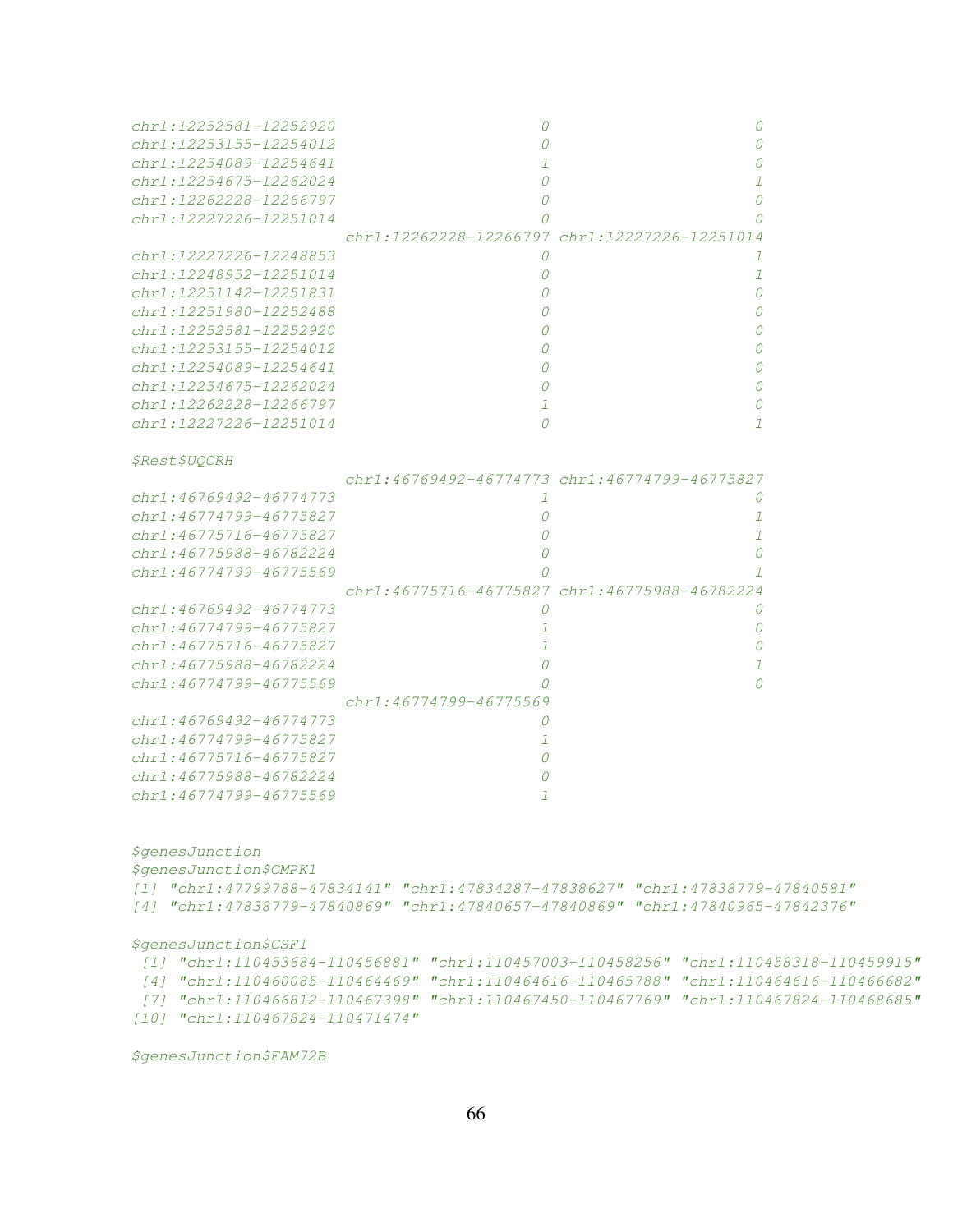```
[1] "chr1:120839865-120841975" "chr1:120839985-120841975" "chr1:120842052-120845995"
[4] "chr1:120846119-120854492"
$genesJunction$KLHL12
[1] "chr1:202861787-202862367" "chr1:202861787-202863312" "chr1:202862553-202863312"
[4] "chr1:202863410-202863719" "chr1:202863877-202864650" "chr1:202863877-202878138"
 [7] "chr1:202864845-202865982" "chr1:202866088-202878138" "chr1:202878252-202880182"
[10] "chr1:202880331-202887299" "chr1:202887516-202888883" "chr1:202889036-202894096"
[13] "chr1:202894335-202896217"
$genesJunction$KLHL21
[1] "chr1:6653718-6655545" "chr1:6655617-6659107" "chr1:6659512-6659810"
[4] "chr1:6659512-6661857"
$genesJunction$MIR4632
[1] "chr1:12251142-12251831"
$genesJunction$MYSM1
 [1] "chr1:59125827-59126842" "chr1:59126899-59127078" "chr1:59127183-59131171"
[4] "chr1:59131303-59132710" "chr1:59132898-59133519" "chr1:59133593-59134102"
[7] "chr1:59133593-59134304" "chr1:59134238-59134656" "chr1:59134354-59134656"
[10] "chr1:59134710-59137542" "chr1:59137630-59139245" "chr1:59139322-59141149"
[13] "chr1:59141252-59142598" "chr1:59142728-59147457" "chr1:59148217-59150825"
[16] "chr1:59150923-59154710" "chr1:59154788-59155898" "chr1:59155921-59156012"
[19] "chr1:59156089-59158533" "chr1:59158603-59160801" "chr1:59160879-59165657"
$genesJunction$NPHP4
[1] "chr1:5923465-5923950" "chr1:5924093-5924398" "chr1:5924577-5925162"
[4] "chr1:5925333-5926433" "chr1:5926518-5927090" "chr1:5927175-5927800"
 [7] "chr1:5927956-5933312" "chr1:5933395-5934531" "chr1:5937358-5940174"
[10] "chr1:5940299-5947346" "chr1:5947526-5950928" "chr1:5951088-5964677"
[13] "chr1:5964864-5965352" "chr1:5965543-5965692" "chr1:5965843-5967175"
[16] "chr1:5967282-5969212" "chr1:5969273-5987709" "chr1:5987847-5993207"
[19] "chr1:5993389-6007164" "chr1:6007290-6008130" "chr1:6008311-6012760"
[22] "chr1:6012896-6021854" "chr1:6022009-6027359" "chr1:6027423-6029147"
[25] "chr1:6029319-6038330" "chr1:6038473-6046215" "chr1:6046387-6052304"
[28] "chr1:5934717-5934934" "chr1:5965840-5967175" "chr1:5936583-5937153"
[31] "chr1:5937358-5939406" "chr1:5939692-5940174"
$genesJunction$PEX14
[1] "chr1:10637247-10637871" "chr1:10659423-10678389" "chr1:10678474-10683076"
[4] "chr1:10683178-10684397" "chr1:10684494-10687329" "chr1:10687420-10689588"
[7] "chr1:10596354-10659295" "chr1:10596354-10678389"
```

```
$genesJunction$PIP5K1A
```

|  | $[1] \quad \text{"chrl:} 151171557 - 151196721" \quad \text{"chrl:} 151171557 - 151196724" \quad \text{"chrl:} 151196755 - 151199796"$ |                                                                                       |
|--|----------------------------------------------------------------------------------------------------------------------------------------|---------------------------------------------------------------------------------------|
|  |                                                                                                                                        | [4] "chr1:151199876-151204147" "chr1:151204277-151204724" "chr1:151204841-151205027"  |
|  | [7] "chr1:151205179-151206673" "chr1:151206972-151209034" "chr1:151209239-151210658"                                                   |                                                                                       |
|  | [10] "chr1:151209239-151211606" "chr1:151210741-151211606" "chr1:151211654-151212431"                                                  |                                                                                       |
|  |                                                                                                                                        | [13] "chr1:151212515-151214599" "chr1:151212515-151219396" "chr1:151214745-151214914" |
|  |                                                                                                                                        | [16] "chr1:151215043-151219396" "chr1:151219441-151220339" "chr1:151196755-151196847" |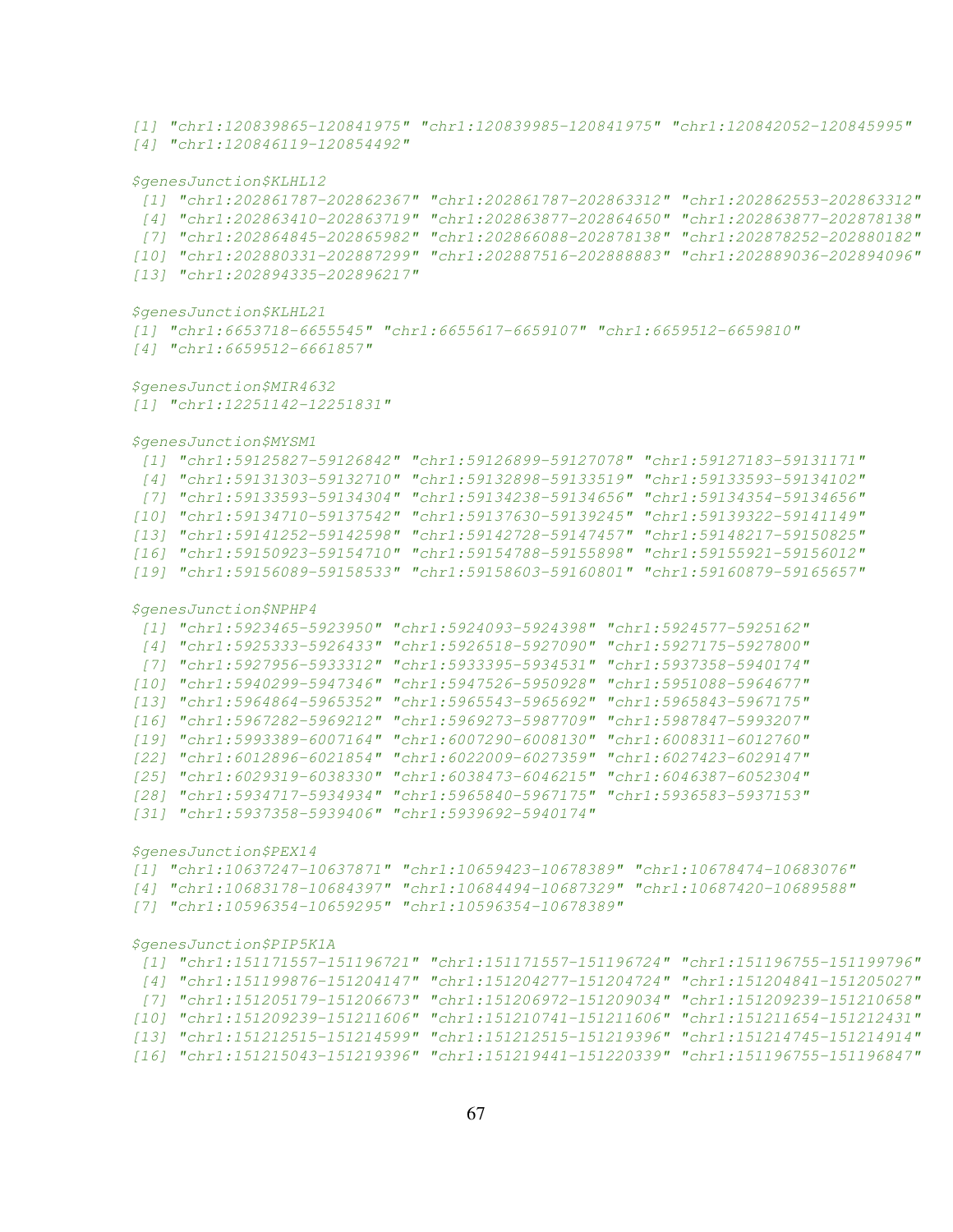\$genesJunction\$PSMB2

[1] "chr1:36040299-36042923" "chr1:36068975-36070834" "chr1:36070883-36074847"

- [4] "chr1:36075009-36096875" "chr1:36096945-36101911" "chr1:36102033-36106943"
- [7] "chr1:36043093-36070834"

\$genesJunction\$RBBP4

```
[1] "chr1:33116923-33117515" "chr1:33117662-33123028" "chr1:33123173-33133826"
[4] "chr1:33133999-33134340" "chr1:33134455-33134573" "chr1:33134733-33134832"
```
- [7] "chr1:33134958-33135087" "chr1:33135164-33138051" "chr1:33138127-33138243"
- [10] "chr1:33138300-33138392" "chr1:33138502-33145241" "chr1:33116923-33117518"

\$genesJunction\$RBBP5

```
[1] "chr1:205057943-205064001" "chr1:205057943-205064115" "chr1:205064192-205065810"
[4] "chr1:205066039-205066454" "chr1:205066523-205068117" "chr1:205068234-205068869"
[7] "chr1:205068940-205069039" "chr1:205069192-205069280" "chr1:205069399-205070728"
[10] "chr1:205070837-205072985" "chr1:205073147-205074156" "chr1:205074296-205083917"
[13] "chr1:205084033-205084986" "chr1:205084089-205084986" "chr1:205085011-205090983"
```

```
[16] "chr1:205057940-205064001"
```
\$genesJunction\$RERE

```
[1] "chr1:8415180-8415479" "chr1:8415659-8416160" "chr1:8416306-8418256"
[4] "chr1:8418976-8419824" "chr1:8420046-8420172" "chr1:8421550-8421823"
 [7] "chr1:8421936-8422743" "chr1:8422904-8424116" "chr1:8424315-8424806"
[10] "chr1:8424898-8425872" "chr1:8426034-8482787" "chr1:8482867-8525985"
[13] "chr1:8526083-8555123" "chr1:8555222-8557465" "chr1:8557589-8568686"
[16] "chr1:8568734-8601273" "chr1:8601377-8616534" "chr1:8616630-8617477"
[19] "chr1:8617582-8674620" "chr1:8674745-8684369" "chr1:8684439-8716032"
[22] "chr1:8716500-8813490" "chr1:8716500-8877219" "chr1:8482867-8483621"
[25] "chr1:8852647-8877219" "chr1:8716500-8852463"
```
\$genesJunction\$SLAMF7

```
[1] "chr1:160709146-160717984" "chr1:160709146-160719611" "chr1:160718304-160719611"
```
[4] "chr1:160719883-160720094" "chr1:160719922-160720094" "chr1:160720213-160721135"

[7] "chr1:160720213-160721976" "chr1:160721238-160721976" "chr1:160722038-160722896"

\$genesJunction\$SLC41A1

- [1] "chr1:205760846-205763998" "chr1:205764146-205764472" "chr1:205764606-205766052"
- [4] "chr1:205766131-205767032" "chr1:205767179-205767797" "chr1:205767943-205768085"
- [7] "chr1:205768229-205768887" "chr1:205768958-205770081" "chr1:205770188-205779198"
- [10] "chr1:205780215-205781936"

\$genesJunction\$TFAP2E

[1] "chr1:36040299-36042923" "chr1:36043093-36070834"

\$genesJunction\$TMEM51

```
[1] "chr1:15479280-15541391" "chr1:15480450-15541391" "chr1:15541927-15545822"
```
[4] "chr1:15480450-15536986" "chr1:15537058-15541391"

\$genesJunction\$TMEM63A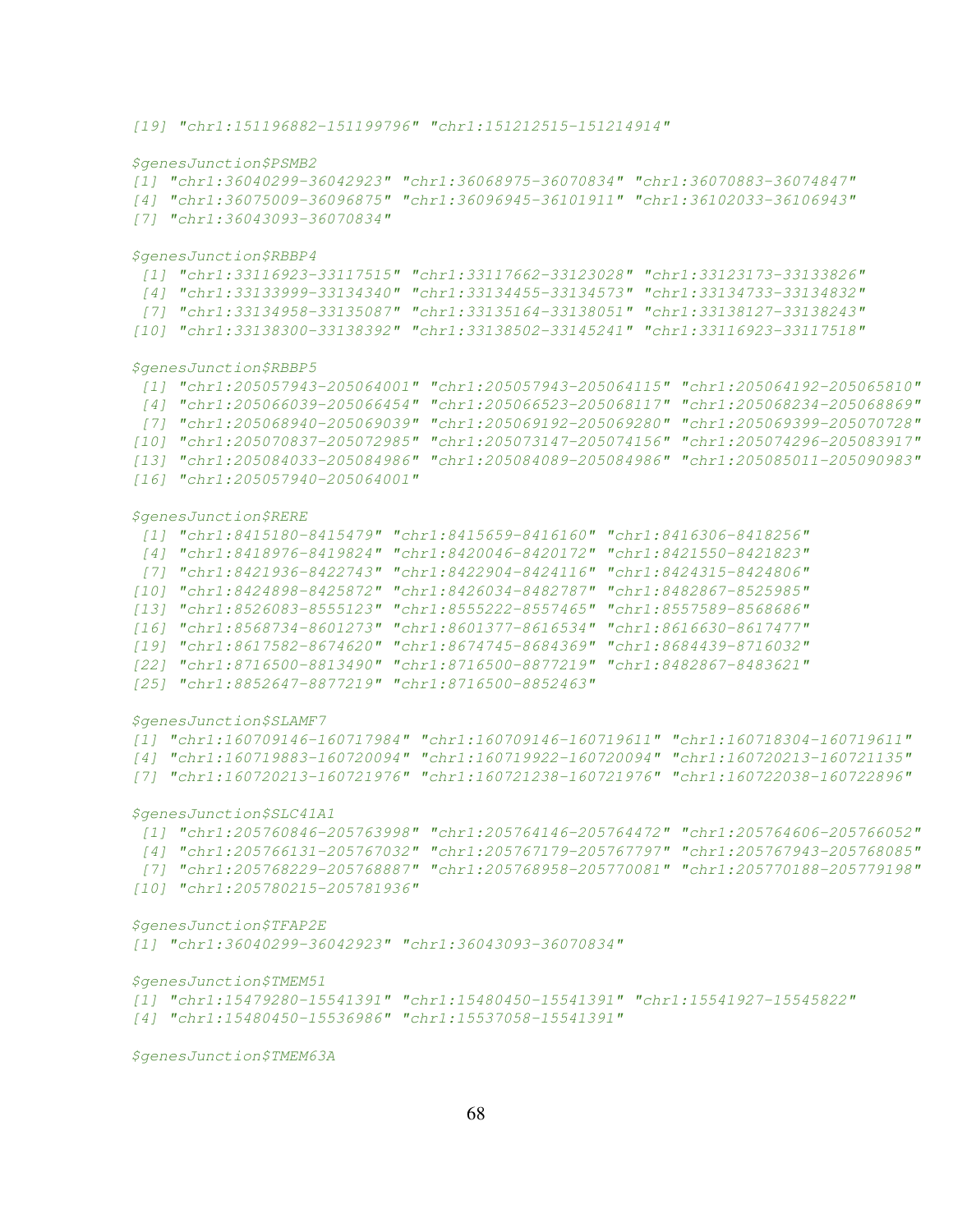[1] "chr1:226034633-226034735" "chr1:226034914-226036193" "chr1:226036255-226036598" [4] "chr1:226036713-226037613" "chr1:226037780-226040365" "chr1:226040470-226041330" [7] "chr1:226041492-226043579" "chr1:226043641-226044353" "chr1:226044439-226044611" [10] "chr1:226044717-226046896" "chr1:226047049-226048560" "chr1:226048697-226049918" [13] "chr1:226050051-226050155" "chr1:226050278-226050471" "chr1:226050551-226053597" [16] "chr1:226053667-226054274" "chr1:226054382-226054812" "chr1:226054863-226055588" [19] "chr1:226055730-226058776" "chr1:226058813-226059687" "chr1:226059753-226061988" [22] "chr1:226062067-226065095" "chr1:226065294-226066920" "chr1:226067110-226070004" \$genesJunction\$TNFRSF1B [1] "chr1:12227226-12248853" "chr1:12248952-12251014" "chr1:12251142-12251831" [4] "chr1:12251980-12252488" "chr1:12252581-12252920" "chr1:12253155-12254012" [7] "chr1:12254089-12254641" "chr1:12254675-12262024" "chr1:12262228-12266797" [10] "chr1:12227226-12251014" \$genesJunction\$UQCRH [1] "chr1:46769492-46774773" "chr1:46774799-46775827" "chr1:46775716-46775827" [4] "chr1:46775988-46782224" "chr1:46774799-46775569" \$juncexpressed [1] "chr1:47799788-47834141" "chr1:47834287-47838627" [3] "chr1:47838779-47840581" "chr1:47838779-47840869" [5] "chr1:47840657-47840869" "chr1:47840965-47842376" [7] "chr1:110453684-110456881" "chr1:110457003-110458256" [9] "chr1:110458318-110459915" "chr1:110460085-110464469" [11] "chr1:110464616-110465788" "chr1:110464616-110466682" [13] "chr1:110466812-110467398" "chr1:110467450-110467769" [15] "chr1:110467824-110468685" "chr1:110467824-110471474" [17] "chr1:120839865-120841975" "chr1:120839985-120841975" [19] "chr1:120842052-120845995" "chr1:120846119-120854492" [21] "chr1:202861787-202862367" "chr1:202861787-202863312" [23] "chr1:202862553-202863312" "chr1:202863410-202863719" [25] "chr1:202863877-202864650" "chr1:202863877-202878138" [27] "chr1:202864845-202865982" "chr1:202866088-202878138" [29] "chr1:202878252-202880182" "chr1:202880331-202887299" [31] "chr1:202887516-202888883" "chr1:202889036-202894096" [33] "chr1:202894335-202896217" "chr1:6653718-6655545" [35] "chr1:6655617-6659107" "chr1:6659512-6659810" [37] "chr1:6659512-6661857" "chr1:59125827-59126842" [39] "chr1:59126899-59127078" "chr1:59127183-59131171" [41] "chr1:59131303-59132710" "chr1:59132898-59133519" [43] "chr1:59133593-59134102" "chr1:59133593-59134304" [45] "chr1:59134238-59134656" "chr1:59134354-59134656" [47] "chr1:59134710-59137542" "chr1:59137630-59139245" [49] "chr1:59139322-59141149" "chr1:59141252-59142598" [51] "chr1:59142728-59147457" "chr1:59148217-59150825" [53] "chr1:59150923-59154710" "chr1:59154788-59155898" [55] "chr1:59155921-59156012" "chr1:59156089-59158533" [57] "chr1:59158603-59160801" "chr1:59160879-59165657" [59] "chr1:5923465-5923950" "chr1:5924093-5924398"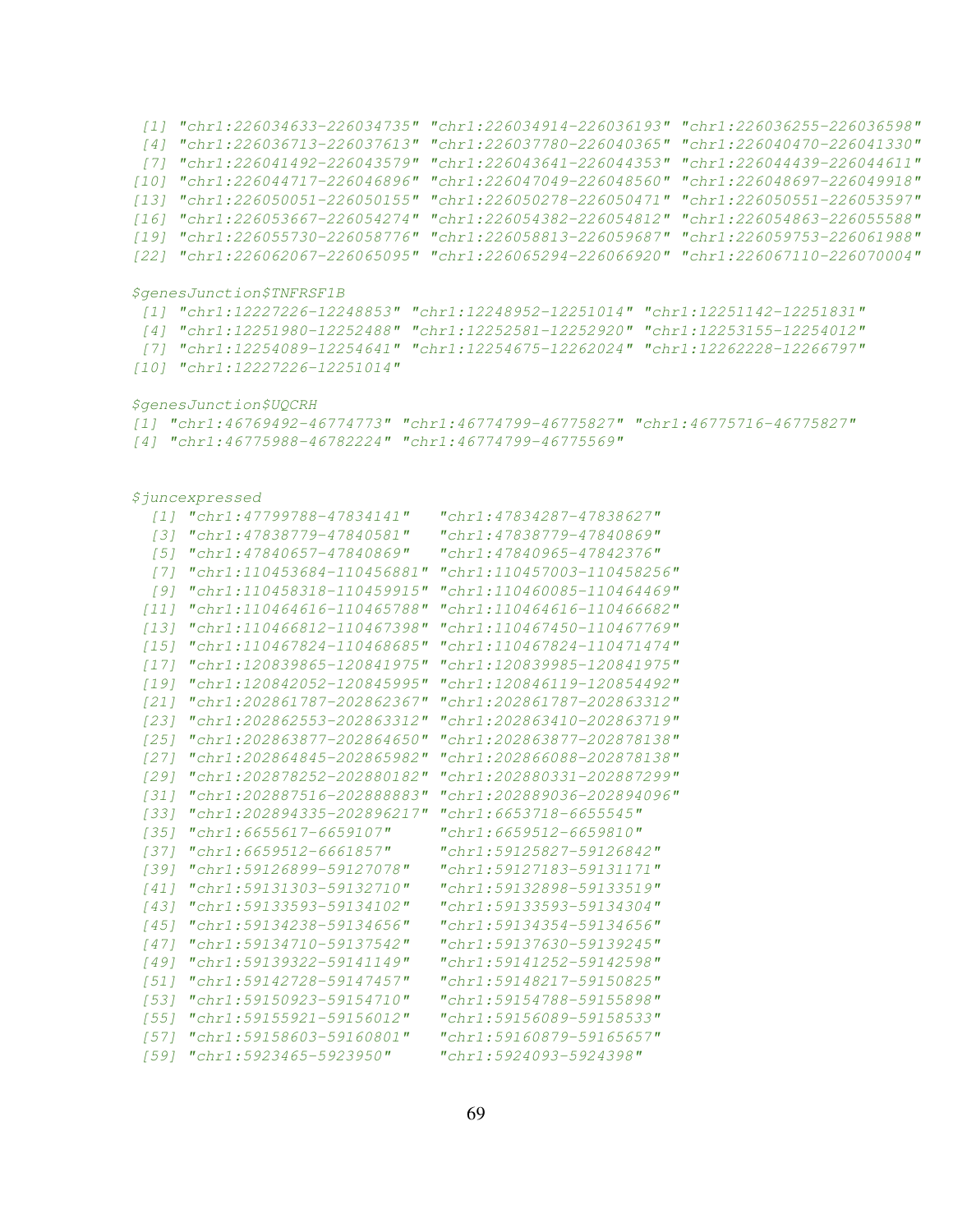| "chr1:5924577-5925162"     | "chr1:5925333-5926433"                                                                                           |
|----------------------------|------------------------------------------------------------------------------------------------------------------|
| "chr1:5926518-5927090"     | "chr1:5927175-5927800"                                                                                           |
| "chr1:5927956-5933312"     | "chr1:5933395-5934531"                                                                                           |
| "chr1:5937358-5940174"     | "chr1:5940299-5947346"                                                                                           |
| "chr1:5947526-5950928"     | "chr1:5951088-5964677"                                                                                           |
| "chr1:5964864-5965352"     | "chr1:5965543-5965692"                                                                                           |
| "chr1:5965843-5967175"     | "chr1:5967282-5969212"                                                                                           |
| "chr1:5969273-5987709"     | "chr1:5987847-5993207"                                                                                           |
| "chr1:5993389-6007164"     | "chr1:6007290-6008130"                                                                                           |
| "chr1:6008311-6012760"     | "chr1:6012896-6021854"                                                                                           |
| "chr1:6022009-6027359"     | "chr1:6027423-6029147"                                                                                           |
| "chr1:6029319-6038330"     | "chr1:6038473-6046215"                                                                                           |
| "chr1:6046387-6052304"     | "chr1:5934717-5934934"                                                                                           |
| "chr1:5965840-5967175"     | "chr1:5936583-5937153"                                                                                           |
| "chr1:5937358-5939406"     | "chr1:5939692-5940174"                                                                                           |
| "chr1:10637247-10637871"   | "chr1:10659423-10678389"                                                                                         |
| "chr1:10678474-10683076"   | "chr1:10683178-10684397"                                                                                         |
| "chr1:10684494-10687329"   | "chr1:10687420-10689588"                                                                                         |
|                            | "chr1:10596354-10678389"                                                                                         |
|                            | "chr1:151171557-151196724"                                                                                       |
| "chr1:151196755-151199796" | "chr1:151199876-151204147"                                                                                       |
| "chr1:151204277-151204724" | "chr1:151204841-151205027"                                                                                       |
| "chr1:151205179-151206673" | "chr1:151206972-151209034"                                                                                       |
| "chr1:151209239-151210658" | "chr1:151209239-151211606"                                                                                       |
| "chr1:151210741-151211606" | "chr1:151211654-151212431"                                                                                       |
| "chr1:151212515-151214599" | "chr1:151212515-151219396"                                                                                       |
| "chr1:151214745-151214914" | "chr1:151215043-151219396"                                                                                       |
|                            | "chr1:151196755-151196847"                                                                                       |
| "chr1:151196882-151199796" | "chr1:151212515-151214914"                                                                                       |
| "chr1:36040299-36042923"   | "chr1:36068975-36070834"                                                                                         |
| "chr1:36070883-36074847"   | "chr1:36075009-36096875"                                                                                         |
| "chr1:36096945-36101911"   | "chr1:36102033-36106943"                                                                                         |
| "chr1:36043093-36070834"   | "chr1:33116923-33117515"                                                                                         |
| "chr1:33117662-33123028"   | "chr1:33123173-33133826"                                                                                         |
| "chr1:33133999-33134340"   | "chr1:33134455-33134573"                                                                                         |
|                            | "chr1:33134958-33135087"                                                                                         |
| "chr1:33135164-33138051"   | "chr1:33138127-33138243"                                                                                         |
| "chr1:33138300-33138392"   | "chr1:33138502-33145241"                                                                                         |
| "chr1:33116923-33117518"   | "chr1:205057943-205064001"                                                                                       |
| "chr1:205057943-205064115" | "chr1:205064192-205065810"                                                                                       |
| "chr1:205066039-205066454" | "chr1:205066523-205068117"                                                                                       |
| "chr1:205068234-205068869" | "chr1:205068940-205069039"                                                                                       |
| "chr1:205069192-205069280" | "chr1:205069399-205070728"                                                                                       |
| "chr1:205070837-205072985" | "chr1:205073147-205074156"                                                                                       |
| "chr1:205074296-205083917" | "chr1:205084033-205084986"                                                                                       |
| "chr1:205084089-205084986" | "chr1:205085011-205090983"                                                                                       |
| "chr1:205057940-205064001" | "chr1:8415180-8415479"                                                                                           |
| "chr1:8415659-8416160"     | "chr1:8416306-8418256"                                                                                           |
| "chr1:8418976-8419824"     | "chr1:8420046-8420172"                                                                                           |
| "chr1:8421550-8421823"     | "chr1:8421936-8422743"                                                                                           |
| "chr1:8422904-8424116"     | "chr1:8424315-8424806"                                                                                           |
|                            | "chr1:10596354-10659295"<br>"chr1:151171557-151196721"<br>"chr1:151219441-151220339"<br>"chr1:33134733-33134832" |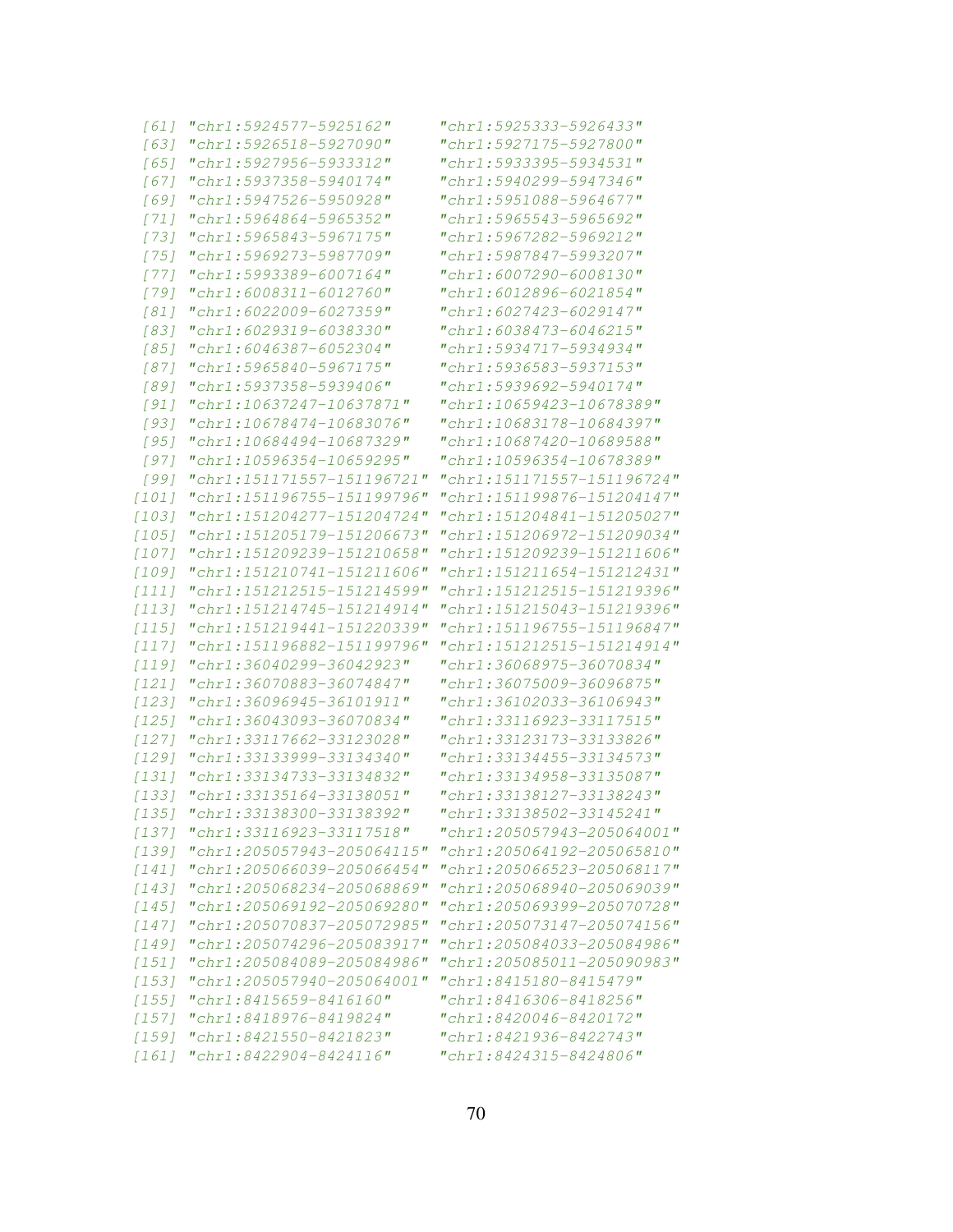| $[163]$ | "chr1:8424898-8425872"     | "chr1:8426034-8482787"     |
|---------|----------------------------|----------------------------|
| $[165]$ | "chr1:8482867-8525985"     | "chr1:8526083-8555123"     |
| $[167]$ | "chr1:8555222-8557465"     | "chr1:8557589-8568686"     |
| $[169]$ | "chr1:8568734-8601273"     | "chr1:8601377-8616534"     |
| $[171]$ | "chr1:8616630-8617477"     | "chr1:8617582-8674620"     |
| [173]   | "chr1:8674745-8684369"     | "chr1:8684439-8716032"     |
| [175]   | "chr1:8716500-8813490"     | "chr1:8716500-8877219"     |
| [177]   | "chr1:8482867-8483621"     | "chr1:8852647-8877219"     |
| $[179]$ | "chr1:8716500-8852463"     | "chr1:160709146-160717984" |
| $[181]$ | "chr1:160709146-160719611" | "chr1:160718304-160719611" |
| $[183]$ | "chr1:160719883-160720094" | "chr1:160719922-160720094" |
| $[185]$ | "chr1:160720213-160721135" | "chr1:160720213-160721976" |
| $[187]$ | "chr1:160721238-160721976" | "chr1:160722038-160722896" |
| [189]   | "chr1:205760846-205763998" | "chr1:205764146-205764472" |
| $[191]$ | "chr1:205764606-205766052" | "chr1:205766131-205767032" |
| $[193]$ | "chr1:205767179-205767797" | "chr1:205767943-205768085" |
| $[195]$ | "chr1:205768229-205768887" | "chr1:205768958-205770081" |
| $[197]$ | "chr1:205770188-205779198" | "chr1:205780215-205781936" |
| $[199]$ | "chr1:15479280-15541391"   | "chr1:15480450-15541391"   |
| $[201]$ | "chr1:15541927-15545822"   | "chr1:15480450-15536986"   |
| $[203]$ | "chr1:15537058-15541391"   | "chr1:226034633-226034735" |
| $[205]$ | "chr1:226034914-226036193" | "chr1:226036255-226036598" |
| $[207]$ | "chr1:226036713-226037613" | "chr1:226037780-226040365" |
| $[209]$ | "chr1:226040470-226041330" | "chr1:226041492-226043579" |
| $[211]$ | "chr1:226043641-226044353" | "chr1:226044439-226044611" |
| $[213]$ | "chr1:226044717-226046896" | "chr1:226047049-226048560" |
| $[215]$ | "chr1:226048697-226049918" | "chr1:226050051-226050155" |
| [217]   | "chr1:226050278-226050471" | "chr1:226050551-226053597" |
| $[219]$ | "chr1:226053667-226054274" | "chr1:226054382-226054812" |
| $[221]$ | "chr1:226054863-226055588" | "chr1:226055730-226058776" |
| $[223]$ | "chr1:226058813-226059687" | "chr1:226059753-226061988" |
| $[225]$ | "chr1:226062067-226065095" | "chr1:226065294-226066920" |
| $[227]$ | "chr1:226067110-226070004" | "chr1:12227226-12248853"   |
| $[229]$ | "chr1:12248952-12251014"   | "chr1:12251142-12251831"   |
| $[231]$ | "chr1:12251980-12252488"   | "chr1:12252581-12252920"   |
| $[233]$ | "chr1:12253155-12254012"   | "chr1:12254089-12254641"   |
| $[235]$ | "chr1:12254675-12262024"   | "chr1:12262228-12266797"   |
| [237]   | "chr1:12227226-12251014"   | "chr1:46769492-46774773"   |
| [239]   | "chr1:46774799-46775827"   | "chr1:46775716-46775827"   |
| $[241]$ | "chr1:46775988-46782224"   | "chr1:46774799-46775569"   |

> print(overlapMat[["Rest"]][["CMPK1"]])

|                             | chr1:47799788-47834141 chr1:47834287-47838627 |
|-----------------------------|-----------------------------------------------|
| chr1:47799788-47834141      |                                               |
| chr1:47834287-47838627      |                                               |
| chr1:47838779-47840581      |                                               |
| $chr1: 47838779 - 47840869$ |                                               |
| $chr1: 47840657 - 47840869$ |                                               |
| $chr1: 47840965 - 47842376$ |                                               |
|                             | chr1:47838779-47840581 chr1:47838779-47840869 |
| chr1:47799788-47834141      |                                               |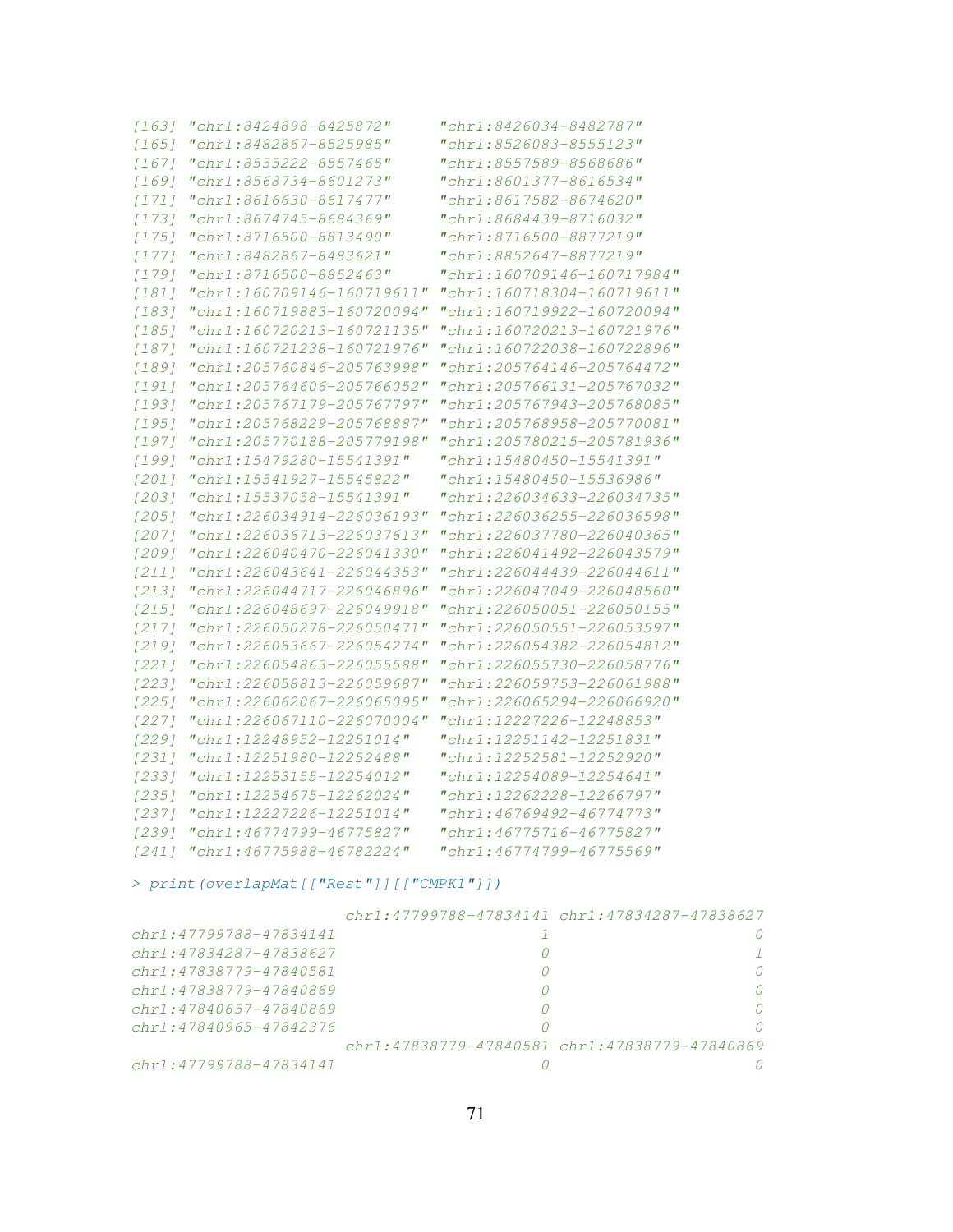| chr1:47834287-47838627 |                                               |   |
|------------------------|-----------------------------------------------|---|
| chr1:47838779-47840581 |                                               |   |
| chr1:47838779-47840869 |                                               |   |
| chr1:47840657-47840869 |                                               |   |
| chr1:47840965-47842376 |                                               |   |
|                        | chr1:47840657-47840869 chr1:47840965-47842376 |   |
| chr1:47799788-47834141 |                                               |   |
| chr1:47834287-47838627 |                                               | O |
| chr1:47838779-47840581 |                                               |   |
| chr1:47838779-47840869 |                                               |   |
| chr1:47840657-47840869 |                                               |   |
| chr1:47840965-47842376 |                                               |   |
|                        | chr1:47799788-47834141 chr1:47834287-47838627 |   |
| chr1:47799788-47834141 | 1                                             |   |
| chr1:47834287-47838627 |                                               |   |
| chr1:47838779-47840581 |                                               |   |
| chr1:47838779-47840869 |                                               |   |
| chr1:47840657-47840869 |                                               |   |
| chr1:47840965-47842376 |                                               |   |
|                        | chr1:47838779-47840581 chr1:47838779-47840869 |   |
| chr1:47799788-47834141 | O                                             |   |
| chr1:47834287-47838627 |                                               |   |
| chr1:47838779-47840581 |                                               |   |
| chr1:47838779-47840869 |                                               |   |
| chr1:47840657-47840869 |                                               | 7 |
| chr1:47840965-47842376 |                                               |   |
|                        | chr1:47840657-47840869 chr1:47840965-47842376 |   |
| chr1:47799788-47834141 |                                               |   |
| chr1:47834287-47838627 |                                               |   |
| chr1:47838779-47840581 |                                               |   |
| chr1:47838779-47840869 |                                               |   |
| chr1:47840657-47840869 |                                               |   |
| chr1:47840965-47842376 |                                               |   |
|                        |                                               |   |

>

Another important function is kendall- $\tau$  restricted.

```
> V \leftarrow \text{cbind}(c(1, 5, 3), c(3, 2, 1))[,1] [,2]
[1, 1 1 3[2, 1 5 2[3,] 3 1
> rownames(V) <- c("F1", "F2", "F3")
[1] "F1" "F2" "F3"> colnames(V) \leftarrow c("S1", "S2")[1] "S1" "S2"
```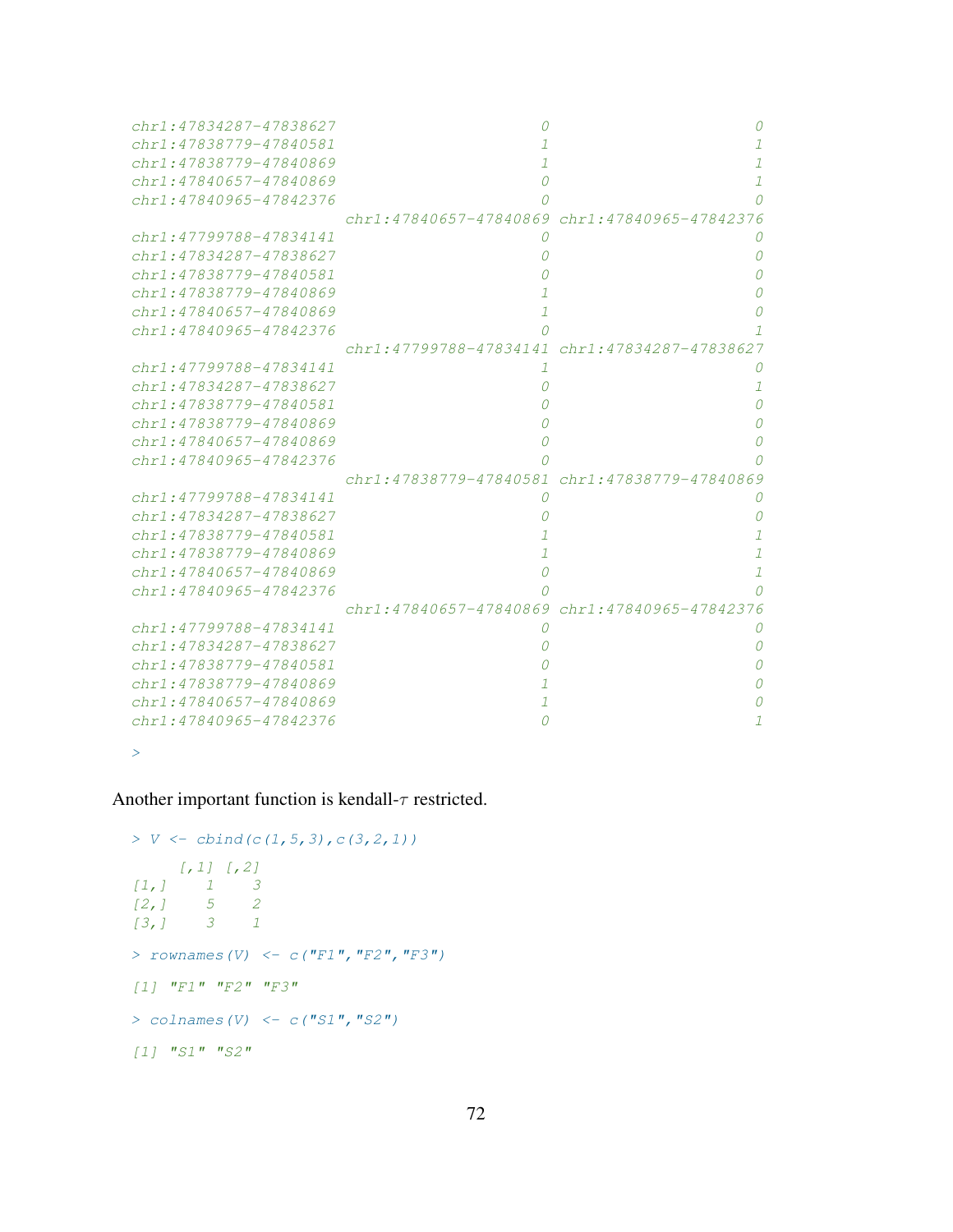```
> GSReg.kendall.tau.distance(V)
          S1 S2
S1 0.0000000 0.6666667
S2 0.6666667 0.0000000
> myRest1 \leftarrow \text{cbind}(c(0,1,1),c(1,0,1),c(1,1,0))[,1] [,2] [,3]
[1,] 0 1 1
[2,] 1 0 1
[3,] 1 1 0
> rownames(myRest1) <- rownames(V)
[1] "F1" "F2" "F3"
> colnames(myRest1) <- rownames(V)
[1] "F1" "F2" "F3"
> GSReg.kendall.tau.distance.restricted(V,myRest1)
          S1 S2
S1 0.0000000 0.6666666
S2 0.6666666 0.0000000
> GSReg.kendall.tau.distance(V)
         S1 S2
S1 0.0000000 0.6666667
S2 0.6666667 0.0000000
> myRest2 <- cbind(c(0,0,1),c(0,0,1),c(1,1,0))
    [1, 1] [1, 2] [1, 3][1,] 0 0 1
\begin{array}{ccccccccc} \{2\,,\, & 0 & 0 & 1 \\ \{3\,,\, & 1 & 1 & 0 \end{array}[3,] 1 1 0
> rownames(myRest2) <- rownames(V)
[1] "F1" "F2" "F3"
> colnames(myRest2) <- rownames(V)
[1] "F1" "F2" "F3"
> GSReg.kendall.tau.distance.restricted(V,myRest2)
          S1 S2
S1 0.0000000 0.4999999
S2 0.4999999 0.0000000
> Templ \leq cbind(c(0, 1, 1), c(0, 0, 0), c(0, 1, 0))
```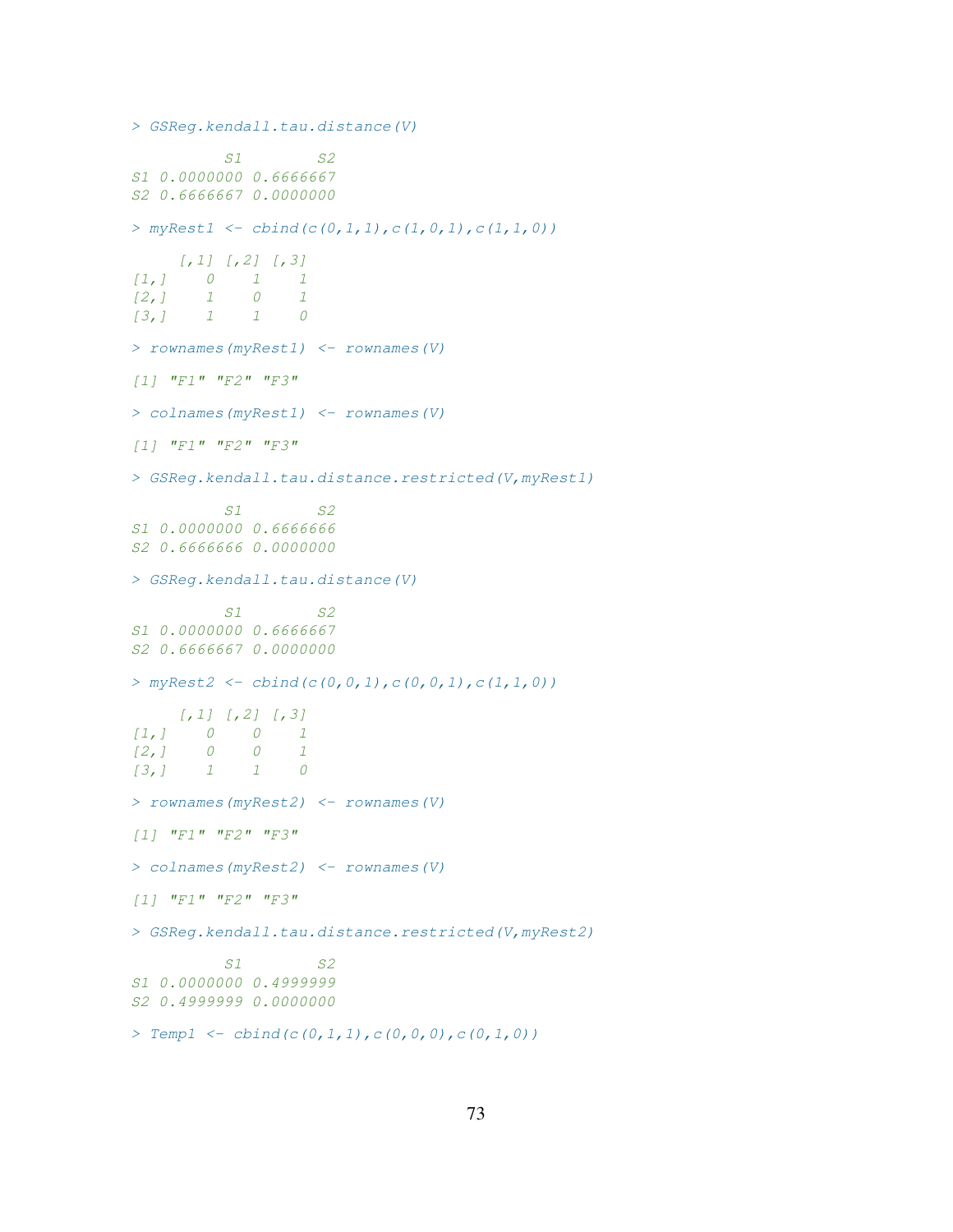```
[,1] [,2] [,3]
[1,] 0 0 0
[2, 1 1 0 1[3,] 1 0 0
> rownames(Temp1) <- rownames(V)
[1] "F1" "F2" "F3"> colnames(Temp1) <- rownames(V)
[1] "F1" "F2" "F3"
> GSReg.kendall.tau.distance.template(V,Temp = Temp1)
      S1 S21.0000000 0.3333333
```
Now, we can use SEVA function and use the data from the paper [?].

```
> data(juncExprsSimulated)
> SEVAjunc <- GSReg.SEVA(juncExprs = junc.RPM.Simulated,
                     phenoVect = phenotypes,
                     geneexpr = geneExrsGSReg)
> print(sapply(SEVAjunc,function(x) x$pvalue))
    CMPK1 CSF1 FAM72B KLHL12 KLHL21 MYSM1 NPHP4
1.00000000 1.00000000 0.00000000 0.00000000 0.19089848 0.00000000 0.53048443
    PEX14 PIP5K1A PSMB2 RBBP4 RBBP5 RERE SLAMF7
0.81734872 0.00000000 1.00000000 0.00000000 0.07123363 0.29801755 0.00000000
  SLC41A1 TMEM51 TMEM63A TNFRSF1B UQCRH
1.00000000 0.09424228 1.00000000 1.00000000 0.00000000
> #if you want to check Translational as well you can use 2 other p-values
> print(sapply(SEVAjunc,function(x) x$pvalueTotal))
    CMPK1 CSF1 FAM72B KLHL12 KLHL21 MYSM1 NPHP4
1.00000000 1.00000000 0.00000000 0.00000000 0.26032517 0.00000000 1.00000000
    PEX14 PIP5K1A PSMB2 RBBP4 RBBP5 RERE SLAMF7
1.00000000 0.00000000 1.00000000 0.00000000 0.02343778 0.89405265 0.00000000
  SLC41A1 TMEM51 TMEM63A TNFRSF1B UQCRH
1.00000000 0.17473402 1.00000000 1.00000000 0.00000000
```
>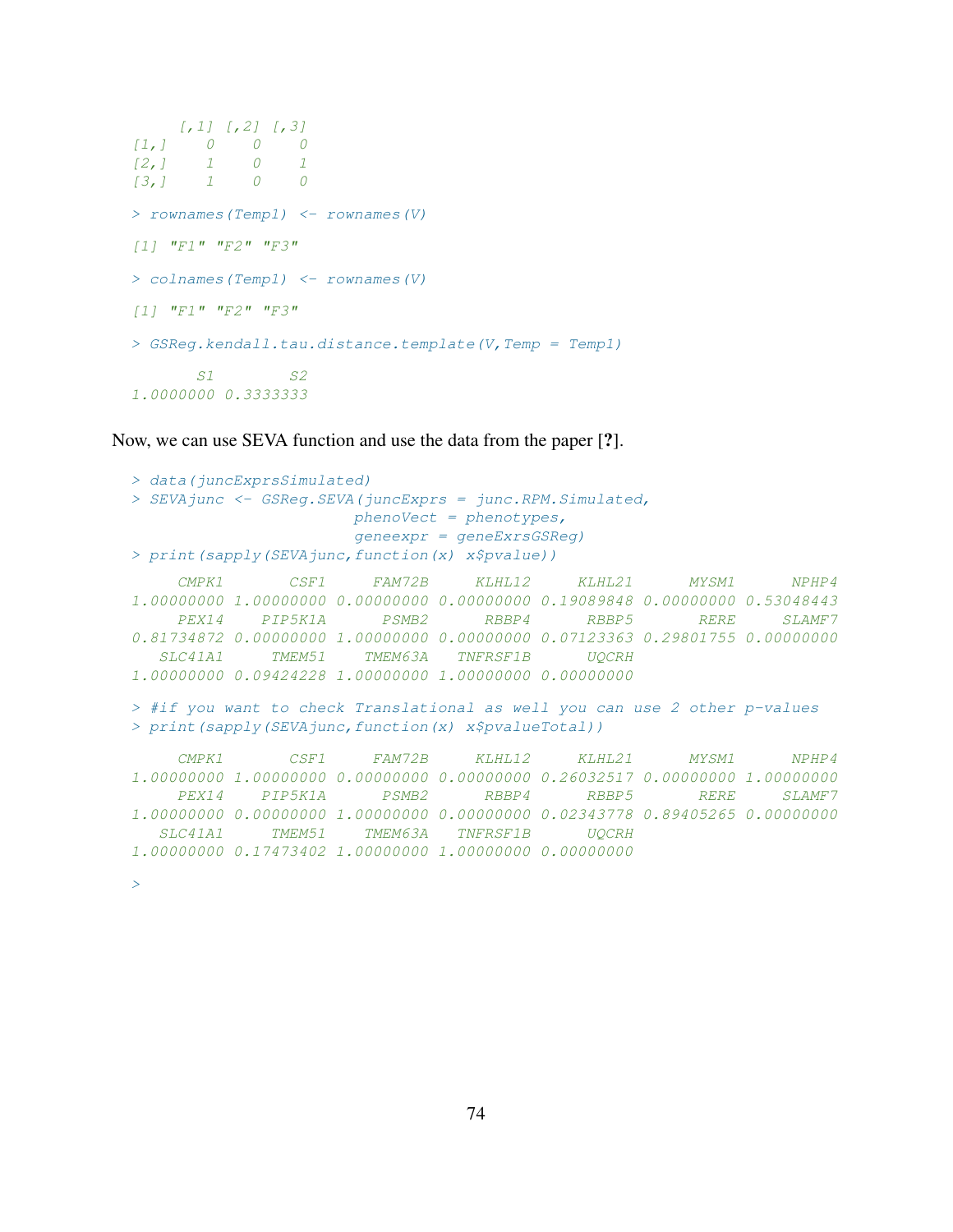## 4 System Information

Session information:

- > toLatex(sessionInfo())
	- R version 4.2.0 RC (2022-04-21 r82226), x86\_64-pc-linux-gnu
	- Locale: LC\_CTYPE=en\_US.UTF-8, LC\_NUMERIC=C, LC\_TIME=en\_GB, LC\_COLLATE=C, LC\_MONETARY=en\_US.UTF-8, LC\_MESSAGES=en\_US.UTF-8, LC\_PAPER=en\_US.UTF-8, LC\_NAME=C, LC\_ADDRESS=C, LC\_TELEPHONE=C, LC\_MEASUREMENT=en\_US.UTF-8, LC\_IDENTIFICATION=C
	- Running under: Ubuntu 20.04.4 LTS
	- Matrix products: default
	- BLAS: /home/biocbuild/bbs-3.16-bioc/R/lib/libRblas.so
	- LAPACK: /home/biocbuild/bbs-3.16-bioc/R/lib/libRlapack.so
	- Base packages: base, datasets, grDevices, graphics, methods, stats, stats4, utils
	- Other packages: AnnotationDbi 1.59.0, Biobase 2.57.0, BiocGenerics 0.43.0, GO.db 3.15.0, GSBenchMark 1.17.0, GSReg 1.31.0, GenomeInfoDb 1.33.1, GenomicFeatures 1.49.1, GenomicRanges 1.49.0, Homo.sapiens 1.3.1, IRanges 2.31.0, OrganismDbi 1.39.0, S4Vectors 0.35.0, TxDb.Hsapiens.UCSC.hg19.knownGene 3.2.2, org.Hs.eg.db 3.15.0
	- Loaded via a namespace (and not attached): BiocFileCache 2.5.0, BiocIO 1.7.0, BiocManager 1.30.17, BiocParallel 1.31.0, Biostrings 2.65.0, DBI 1.1.2, DelayedArray 0.23.0, GenomeInfoDbData 1.2.8, GenomicAlignments 1.33.0, KEGGREST 1.37.0, Matrix 1.4-1, MatrixGenerics 1.9.0, R6 2.5.1, RBGL 1.73.0, RCurl 1.98-1.6, RSQLite 2.2.13, Rcpp 1.0.8.3, Rsamtools 2.13.0, SummarizedExperiment 1.27.1, XML 3.99-0.9, XVector 0.37.0, assertthat 0.2.1, biomaRt 2.53.0, bit 4.0.4, bit64 4.0.5, bitops 1.0-7, blob 1.2.3, cachem 1.0.6, cli 3.3.0, compiler 4.2.0, crayon 1.5.1, curl 4.3.2, dbplyr 2.1.1, digest 0.6.29, dplyr 1.0.9, ellipsis 0.3.2, fansi 1.0.3, fastmap 1.1.0, filelock 1.0.2, generics 0.1.2, glue 1.6.2, graph 1.75.0, grid 4.2.0, hms 1.1.1, httr 1.4.2, lattice 0.20-45, lifecycle 1.0.1, magrittr 2.0.3, matrixStats 0.62.0, memoise 2.0.1, parallel 4.2.0, pillar 1.7.0, pkgconfig 2.0.3, png 0.1-7, prettyunits 1.1.1, progress 1.2.2, purrr 0.3.4, rappdirs 0.3.3, restfulr 0.0.13, rjson 0.2.21, rlang 1.0.2, rtracklayer 1.57.0, stringi 1.7.6, stringr 1.4.0, tibble 3.1.6, tidyselect 1.1.2, tools 4.2.0, utf8 1.2.2, vctrs 0.4.1, xml2 1.3.3, yaml 2.3.5, zlibbioc 1.43.0